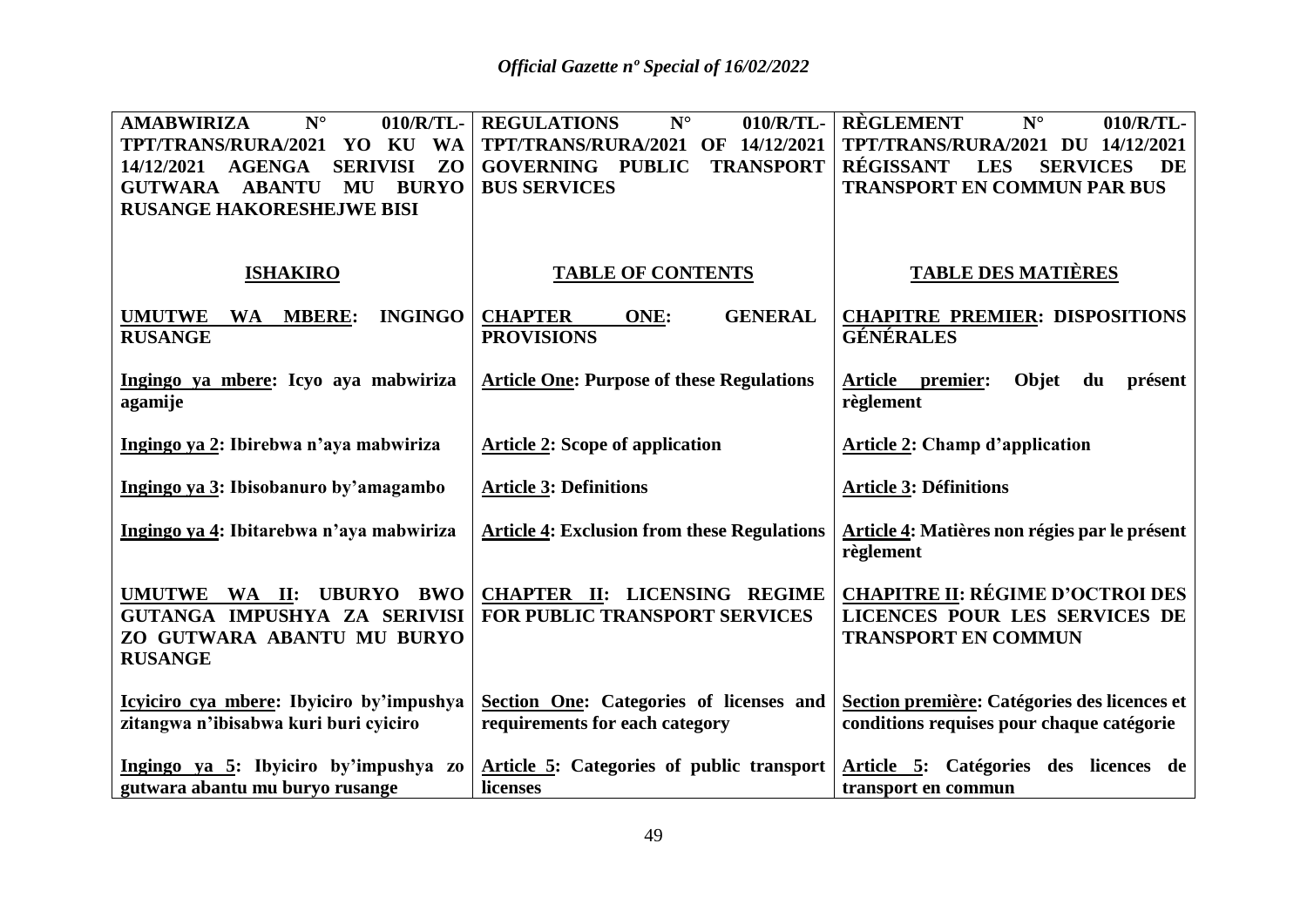| Ingingo ya 6: Ibisabwa muri rusange                                                                     | <b>Article 6: General requirements</b>                                 | Article 6: Conditions générales requises                                                   |
|---------------------------------------------------------------------------------------------------------|------------------------------------------------------------------------|--------------------------------------------------------------------------------------------|
| Ingingo ya 7: Ibisabwa byihariye ku<br>ruhushya rwo gutwara abantu bava mu<br>mujyi umwe bajya mu wundi | Article 7: Specific requirements for<br>intercity express license      | Article 7: Conditions spécifiques requises à<br>la licence interurbaine express            |
| Ingingo ya 8: Ibisabwa byihariye ku<br>ruhushya rwo guhagarara ku byapa<br>binyuranye                   | <b>Article 8:</b> Specific requirements for multi<br>stop license      | Article 8: Conditions spéficiques requises à<br>la license aux arrêts multiples            |
| Ingingo ya 9: Ibisabwa byihariye ku<br>ruhushya ruhabwa sosiyete y'umuntu<br>umwe                       | Article 9: Specific requirements for one-<br>person company license    | Article 9: Conditions spécifiques requises à<br>la license pour une société unipersonnelle |
| Ingingo ya 10: Ibisabwa byihariye ku<br>ruhushya rwo gutwara abantu bambuka<br>umupaka                  | <b>Article 10: Specific requirements for a cross</b><br>border license | <b>Article 10: Conditions spéficiques requises</b><br>à la license transfrontalière        |
| Ingingo ya 11: Ibisabwa byihariye ku<br>ruhushya rutangwa binyuze mu ipiganwa                           | Article 11: Specific requirements for a<br>competitive license         | Article 11: Conditions spécifiques requises<br>à la license concurrentielle                |
| Ingingo ya 12: Imyaka imodoka itagomba<br>kurenza                                                       | Article 12: Age of the vehicle                                         | Article 12: Age du vehicule                                                                |
| Ingingo ya 13: Itangwa ry'uruhushya                                                                     | <b>Article 13: Issuance of the license</b>                             | Article 13: Octroi de la license                                                           |
| Ingingo ya 14: Impamvu zo kudatanga<br>uruhushya rwasabwe                                               | <b>Article 14: Reasons for not issuing a license</b><br>applied for    | Article 14: Motifs de non octroi de la license<br>demandée                                 |
| <u>Icyiciro cya 2:</u> Inshingano z'uwahawe<br>uruhushya                                                | Section 2: Obligations of the licensee                                 | Section 2: Obligations du titulaire de license                                             |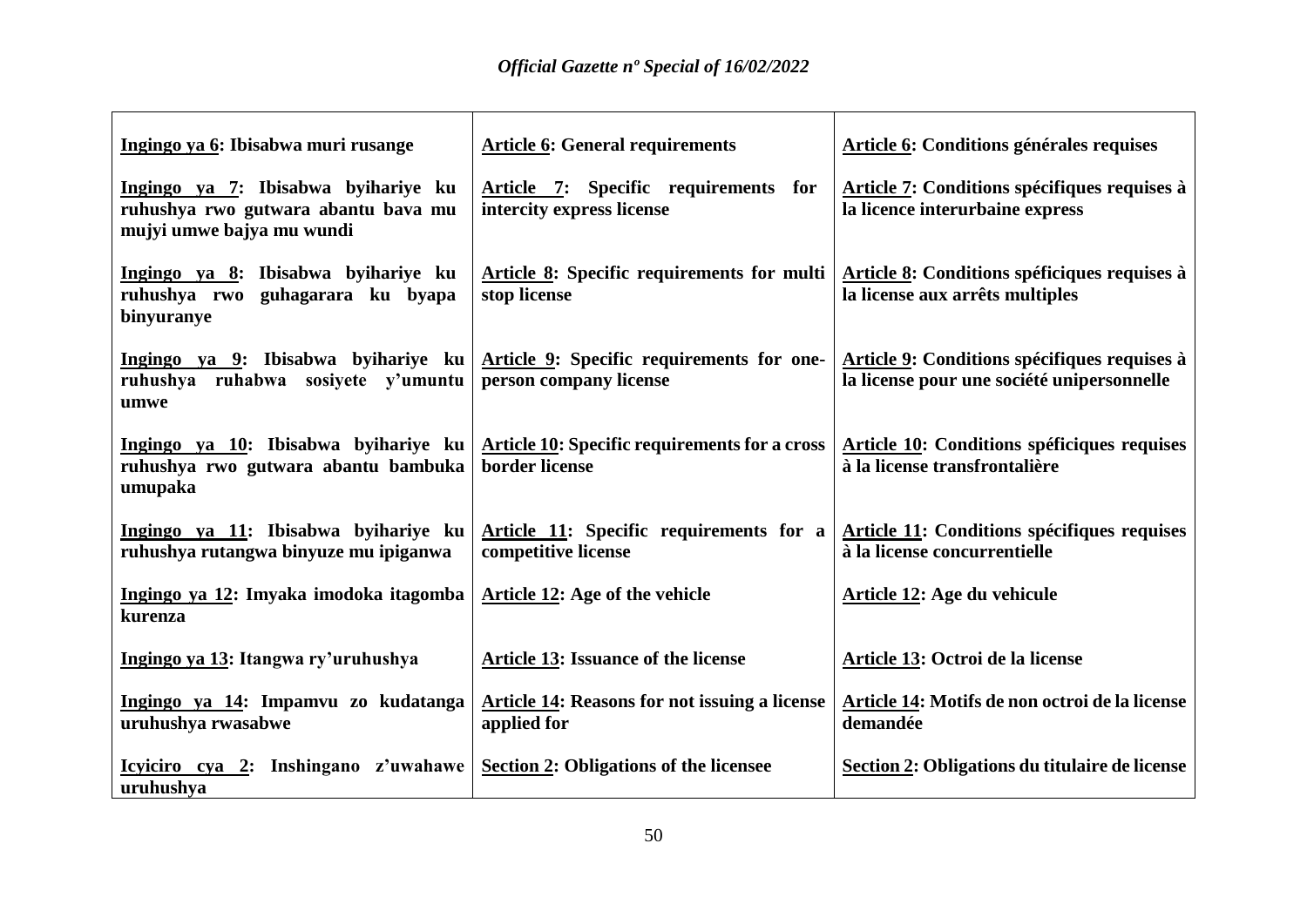| Ingingo ya 15: Inshingano rusange ku<br>bahawe impushya bose                                                   | Article 15: General obligations for all<br>licensees                                | Article 15:<br><b>Obligations</b><br>générales<br>applicables à tous les titulaires des licenses                          |
|----------------------------------------------------------------------------------------------------------------|-------------------------------------------------------------------------------------|---------------------------------------------------------------------------------------------------------------------------|
| Ingingo ya 16: Inshingano zihariye ku<br>wahawe uruhushya rwo gutwara abantu<br>bambukiranya imipaka           | Article 16: Specific obligations to a cross<br>border licensee                      | Article 16: Obligations particulières<br>applicables au titulaire de la license<br>transfrontalière                       |
| Ingingo ya 17: Inshingano zihariye ku<br>wahawe uruhushya binyuze mu ipiganwa                                  | Article 17: Specific<br>obligations<br>for<br>competitive licensee                  | Article<br><b>17:</b><br><b>Obligations</b><br>particulières<br>applicables au titulaire de la license<br>concurrentielle |
| Icyiciro cya 3: Igihe uruhushya rumara,<br>kurwongerera agaciro, kuruhererekanya<br>cyangwa kurwongerera igihe | Section 3: Validity, renewal, transfer or<br>extension of the license               | Section 3: Validité, renouvellement,<br>transfert ou prolongation de la license                                           |
| Ingingo ya 18: Igihe uruhushya rumara                                                                          | <b>Article 18: Validity of the license</b>                                          | Article 18: Validité de la license                                                                                        |
| Ingingo ya 19:<br>Kongerera<br>agaciro<br>uruhushya                                                            | <b>Article 19: License renewal</b>                                                  | Article 19: Renouvellement de la license                                                                                  |
| Ingingo ya 20: Ihererekanya ry'uruhushya                                                                       | <b>Article 20: Transfer of license</b>                                              | Article 20: Transfert de license                                                                                          |
| Ingingo ya 21: Kongerera igihe uruhushya                                                                       | <b>Article 21: Extension of the license</b>                                         | Article 21: Extension de la license                                                                                       |
| Icyiciro cya 4: Guhagarika, kwambura,<br>uruhushya cyangwa<br>gutesha<br>agaciro<br>kurusesa                   | Section 4:<br>Suspension, revocation,<br>cancellation or termination of the license | <b>Section</b><br>Suspension, revocation,<br>4:<br>annulation ou résiliation de la license                                |
| Ingingo ya 22: Impamvu zishingirwaho mu<br>guhagarika uruhushya                                                | Article 22: Grounds for suspension of the<br>license                                | Article 22: Motifs de suspension de la<br>license                                                                         |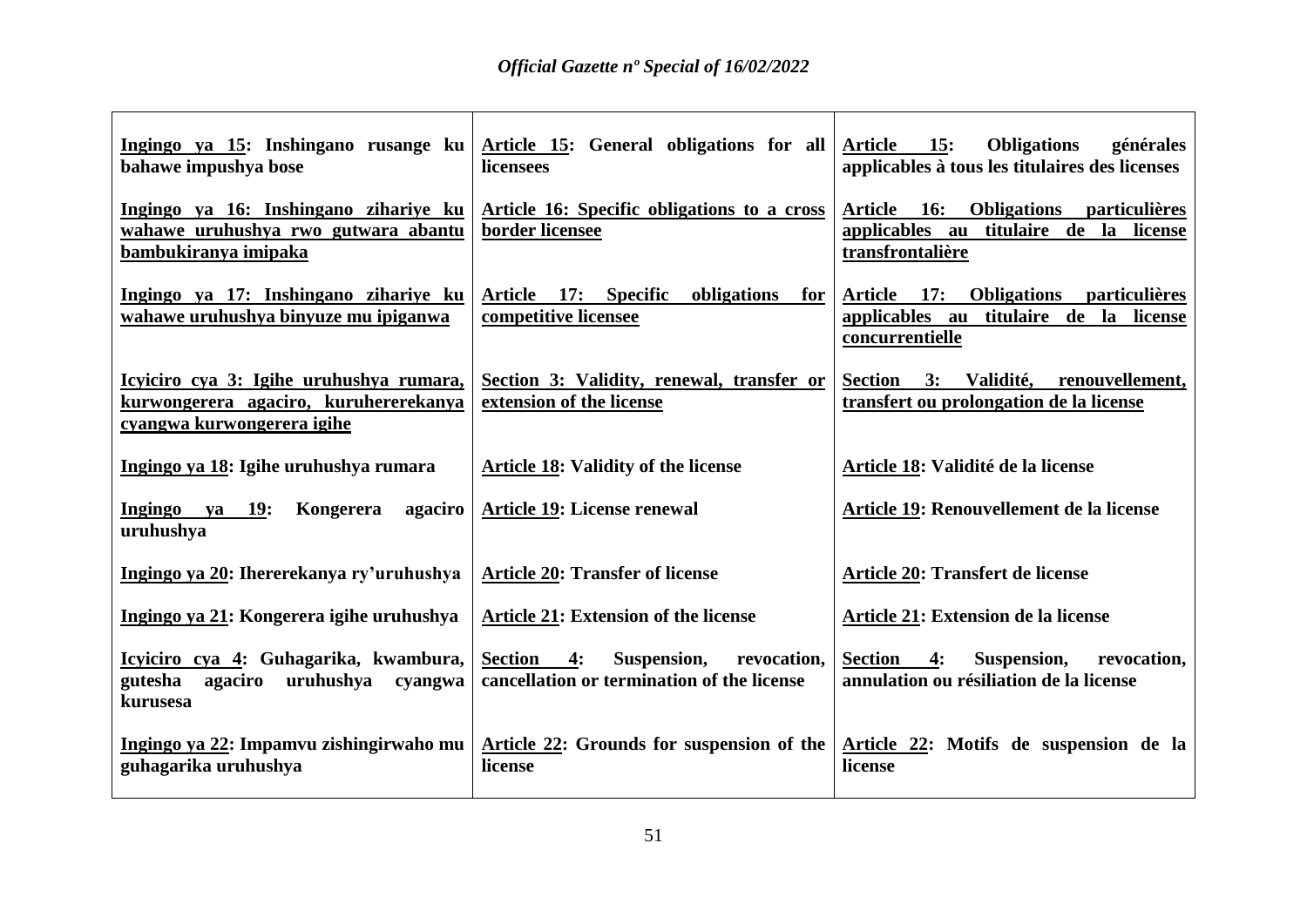| Ingingo ya 23: Impamvu zo kwamburwa<br>uruhushya                                      | Article 23: Grounds for revocation of a<br>license                      | Article 23: Motifs de revocation d'une<br>license                            |
|---------------------------------------------------------------------------------------|-------------------------------------------------------------------------|------------------------------------------------------------------------------|
| <u>Ingingo ya 24: Impamvu zo gutesha agaciro</u><br>uruhushya                         | Article 24: Grounds for cancellation of a<br>license                    | Article 24: Motifs d'annulation d'une<br>license                             |
| Ingingo ya 25: Impamvu zo gusesa<br>uruhushya                                         | Article 25: Grounds for termination of<br>license                       | Article 25: Motifs de résiliation de la license                              |
| Ingingo ya 26: Inzira zikurikizwa mu<br>guhagarika cyangwa kwambura uruhushya         | Article 26: Procedure for suspension or<br>revocation of the license    | Article 26: Procédure de suspension ou de<br>révocation de la license        |
| UMUTWE WA III: AMAFARANGA<br>Y'URUGENDO,<br>UMUSANZU,<br><b>UBWASISI NO KWAMAMAZA</b> | <b>CHAPTER</b><br>FARE,<br>III:<br>FEES,<br>PROMOTION AND ADVERTISEMENT | <b>CHAPITRE</b><br>III:<br>TARIF,<br><b>FRAIS,</b><br>PROMOTION ET PUBLICITÉ |
| <b>Icyiciro</b><br><b>Amafaranga</b><br>mbere:<br>cya<br>y'urugendo n'umusanzu        | <b>Section One: Fare and fees</b>                                       | Section première: Tarif et frais                                             |
| 27: Kugena amafaranga<br>Ingingo ya<br>y'urugendo                                     | <b>Article 27: Setting of fare</b>                                      | Article 27: Fixation de tarif                                                |
| Ingingo ya 28: Kwishyura amafaranga<br>y'urugendo                                     | <b>Article 28: Payment of fare</b>                                      | <b>Article 28: Paiement des frais</b>                                        |
| Ingingo ya 29: Kwakira amafaranga<br>y'urugendo mu gutwara abantu mu buryo<br>rusange | Article 29: Collection of fare in public<br>transport                   | Article 29: Perception des frais dans le<br>transport en commun              |
| Ingingo ya 30: Kwishyura umusanzu<br>ngenzuramikorere                                 | Article 30: Payment of the regulatory fees                              | <b>Article</b><br>30:<br><b>Paiement</b><br>frais<br>des<br>règlementaires   |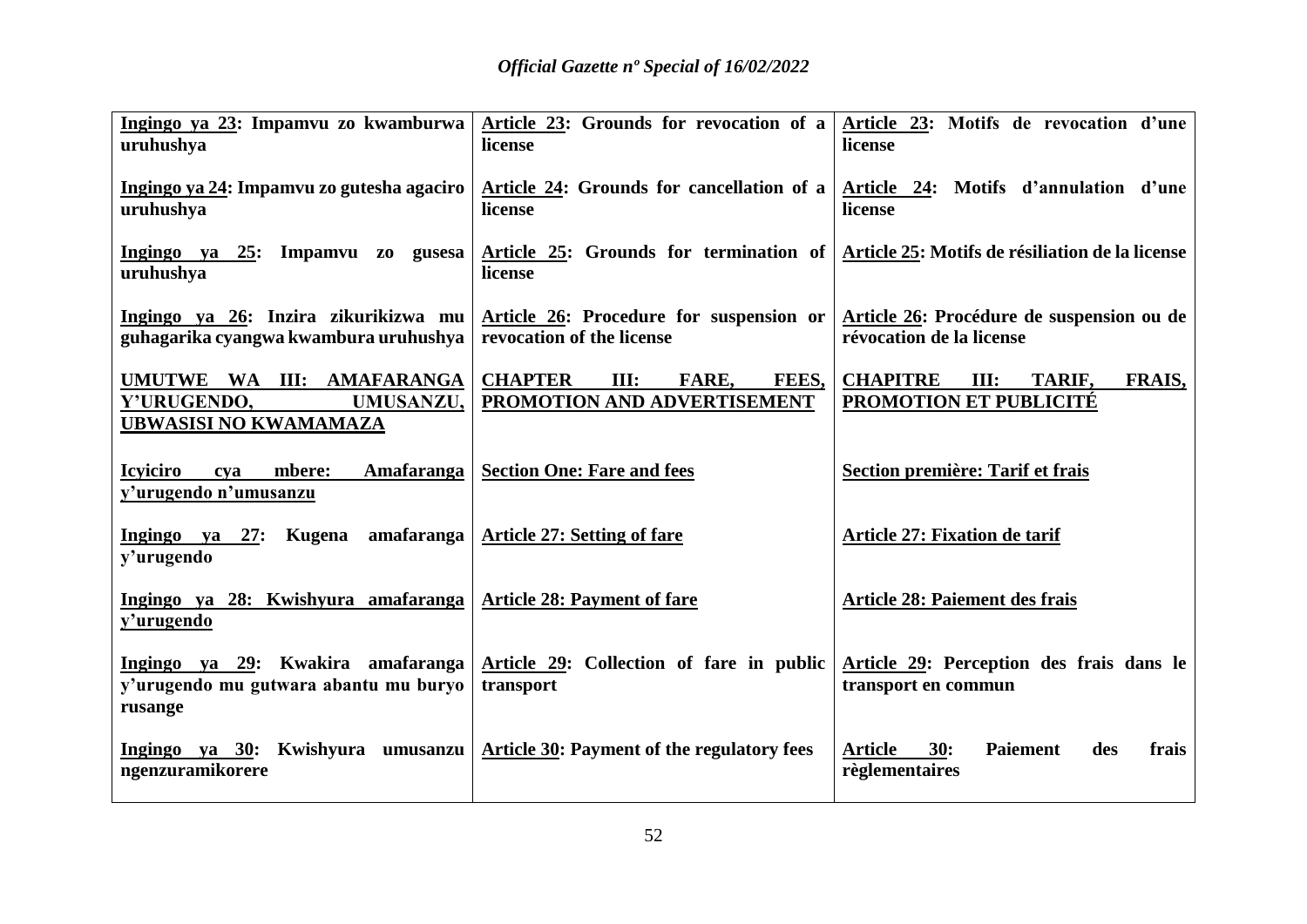| Ingingo ya 31: Amafaranga y'ubusabe<br>n'amafaranga y'uruhushya | <b>Article 31: Application fees and license fees</b>             | Article 31: Frais de demande et frais de<br><u>license</u>              |
|-----------------------------------------------------------------|------------------------------------------------------------------|-------------------------------------------------------------------------|
| Icyiciro cya 2: Ubwasisi no kwamamaza                           | <b>Section 2: Promotion and advertisement</b>                    | Section 2: Promotion et publicité                                       |
| Ingingo ya 32: Gusaba gukora ubwasisi                           | <b>Article 32: Application for bonus</b>                         | <b>Article 32: Demande de promotion</b>                                 |
| Ingingo ya 33: Kumenyesha ubwasisi                              | <b>Article 33: Notification of promotion</b>                     | <b>Article 33: Notification de la promotion</b>                         |
| Ingingo ya 34: Kwisubiraho nyuma yo<br>kwemera ubusabe          | <b>Article 34: Withdrawal of approval</b>                        | Article 34: Retrait de l'approbation                                    |
| Ingingo ya 35: Gutanga imirongo                                 | <b>Article 35: Route allocation</b>                              | <b>Article 35: Attribution des lignes</b>                               |
| UMUTWE WA IV: GUTWARA IMIZIGO                                   | <b>CHAPTER</b><br><b>LUGGAGE</b><br>IV:<br><b>TRANSPORTATION</b> | <b>CHAPITRE</b><br><b>IV: TRANSPORT</b><br><b>DES</b><br><b>BAGAGES</b> |
| Ingingo ya 36: Gushyira ikirango<br>ku<br>muzigo                | <b>Article 36: Identification of luggage</b>                     | Article 36: Identification du bagage                                    |
| Ingingo ya 37: Gutwara imizigo                                  | <b>Article 37: Carrying the luggage</b>                          | Article 37: Transport de bagage                                         |
| Ingingo ya 38: Imizigo ibujijwe                                 | <b>Article 38: Prohibited luggage</b>                            | <b>Article 38: Bagage interdit</b>                                      |
| Ingingo ya 39: Uburemere<br>n'ingano<br>by'umuzigo wo mu ntoki  | Article 39: Weight and size of the hand<br><u>luggage</u>        | Article 39: Poids et taille du bagage à main                            |
| Ingingo ya 40: Umuzigo watakaye cyangwa<br>wangiritse           | Article 40: Lost or damaged luggage                              | Article 40: Bagage perdu ou endommagé                                   |
| Ingingo ya 41: Guha umuzigo wabonetse<br><u>nyirawo</u>         | Article 41: Delivering the found luggage to<br>the owner         | Article 41: Remise du bagage retrouvé                                   |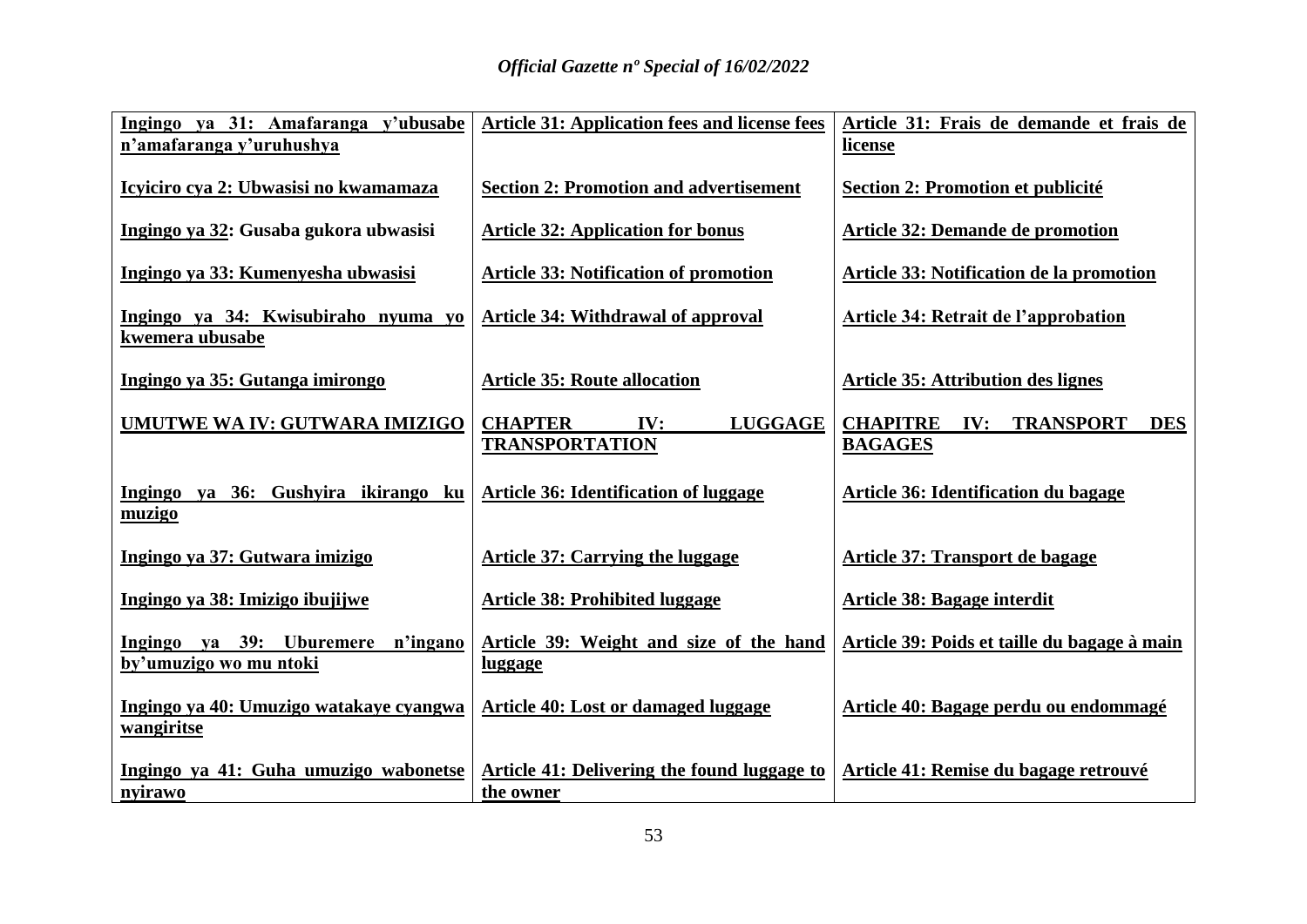| Ingingo ya 42: Gutanga indishyi ku bagenzi                                    | <b>Article 42: Compensation to passengers</b>                                      | <b>Article 42: Indemnisation aux passagers</b>                              |
|-------------------------------------------------------------------------------|------------------------------------------------------------------------------------|-----------------------------------------------------------------------------|
| Ingingo ya 43: Inzitizi ntarengwa                                             | <b>Article 43: Force majeure</b>                                                   | <b>Article 43: Force majeure</b>                                            |
| UMUTWE WA V: UBUBASHA BWO                                                     | <b>CHAPTER</b><br>$\mathbf{V}$ :<br><b>ENFORCEMENT</b>                             | <b>CHAPITRE</b><br>$\mathbf{V}$ :<br><b>POUVOIRS</b><br>DE                  |
| <b>KUGENZURA</b><br><b>IYUBAHIRIZWA</b>                                       | <b>POWERS</b><br><b>AND</b><br><b>ADMINISTRATIVE</b>                               | <b>CONTRÔLE</b><br>ET<br><b>SANCTIONS</b>                                   |
| RY'AYA MABWIRIZA N'IBIHANO BYO                                                | <b>SANCTIONS</b>                                                                   | <b>ADMINISTRATIVES</b>                                                      |
| <b>MU RWEGO RW'UBUTEGETSI</b>                                                 |                                                                                    |                                                                             |
| Ingingo ya 44: Ububasha bwo guhagarika<br>bisi itwara abantu mu buryo rusange | Article 44: Powers of stopping a public<br>transport bus                           | Article 44: Pouvoir d'arrêter un bus de<br>transport en commun              |
| Ingingo ya 45: Gufatira bisi itwara abantu                                    | Article 45: Impounding a public transport                                          | Article 45: Mise en fourrière d'un bus de                                   |
| mu buryo rusange                                                              | <u>bus</u>                                                                         | transport en commun                                                         |
| Ingingo ya 46: Ibihano byo mu rwego<br>rw'ubutegetsi                          | <b>Article 46: Administrative sanctions</b>                                        | <b>Article 46: Sanctions administratives</b>                                |
| <b>UMUTWE WA VI: INGINGO ZISOZA</b>                                           | <b>CHAPTER VI: FINAL PROVISIONS</b>                                                | <b>CHAPITRE</b><br>VI:<br><b>DISPOSITIONS</b>                               |
|                                                                               |                                                                                    | <b>FINALES</b>                                                              |
| Ingingo ya 47: Agaciro k'impushya ziriho                                      | <b>Article 47: Validity of existing licenses</b>                                   | Article 47: Validité des licenses existantes                                |
| Ingingo ya 48: Ivanwaho<br>ry'ingingo<br>z'amabwiriza n'amabwiriza            | Article 48: Repealing provisions<br>of <sub>1</sub><br>regulations and regulations | Article 48: Abrogation des dispositions<br>d'un règlement et d'un règlement |
| Ingingo ya 49: Igihe aya mabwiriza<br>atangira gukurikizwa                    | <b>Article 49: Commencement</b>                                                    | Article 49: Entrée en vigueur                                               |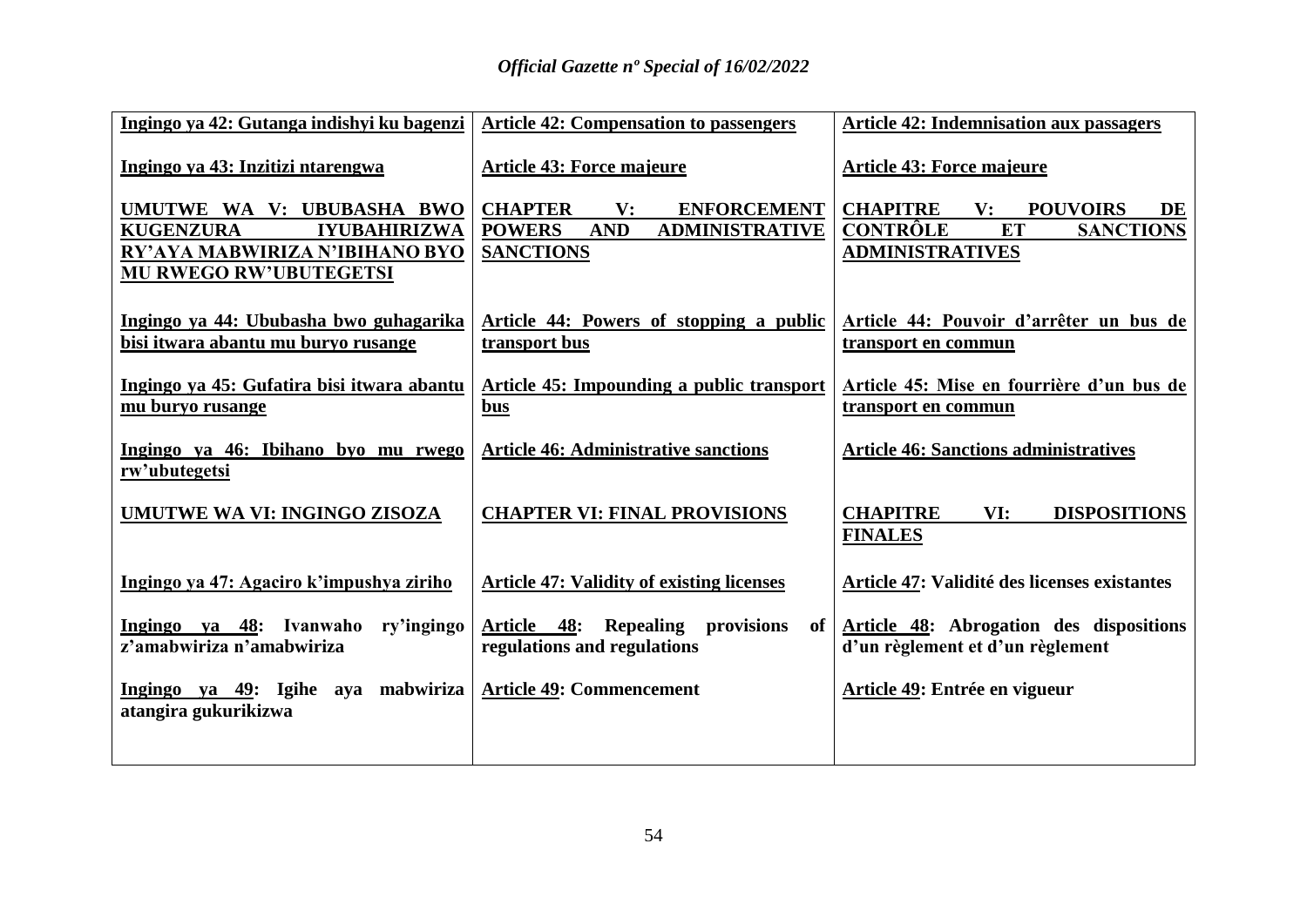| ${\bf N}^{\circ}$<br><b>AMABWIRIZA</b><br>010/R/TL-<br><b>TPT/TRANS/RURA/2021</b><br>YO KU WA<br><b>SERIVISI</b><br>ZO<br>14/12/2021<br>AGENGA<br><b>BURYO</b><br><b>GUTWARA</b><br><b>ABANTU</b><br>MU<br><b>RUSANGE HAKORESHEJWE BISI</b>                                                | <b>REGULATIONS</b><br>010/R/TL-<br>$N^{\circ}$<br>OF 14/12/2021<br><b>TPT/TRANS/RURA/2021</b><br><b>TRANSPORT</b><br><b>GOVERNING PUBLIC</b><br><b>BUS SERVICES</b>                                                             | <b>RÈGLEMENT</b><br>$N^{\circ}$<br>010/R/TL-<br>TPT/TRANS/RURA/2021 DU 14/12/2021<br>RÉGISSANT<br><b>LES</b><br><b>SERVICES</b><br><b>DE</b><br><b>TRANSPORT EN COMMUN PAR BUS</b>                                                                                               |
|--------------------------------------------------------------------------------------------------------------------------------------------------------------------------------------------------------------------------------------------------------------------------------------------|---------------------------------------------------------------------------------------------------------------------------------------------------------------------------------------------------------------------------------|----------------------------------------------------------------------------------------------------------------------------------------------------------------------------------------------------------------------------------------------------------------------------------|
| Inama Ngenzuramikorere;                                                                                                                                                                                                                                                                    | <b>The Regulatory Board;</b>                                                                                                                                                                                                    | Le Conseil de Régulation;                                                                                                                                                                                                                                                        |
| Ishingiye ku Itegeko n° 09/2013 ryo ku wa<br>01/03/2013 rishyiraho Urwego rw'Igihugu<br>rushinzwe kugenzura imikorere y'inzego<br>zimwe z'imirimo ifitiye Igihugu Akamaro<br>(RURA) rikanagena inshingano, ububasha,<br>imiterere n'imikorere byarwo, cyane cyane mu<br>ngingo yaryo ya 4; | Pursuant to Law $n^{\circ}$ 09/2013 of 01/03/2013<br>establishing Rwanda Utilities Regulatory<br>Authority (RURA)<br>and determining its<br>mission,<br>organisation<br>powers,<br>and<br>functioning, especially in Article 4; | Vu la Loi nº 09/2013 du 01/03/2013 portant<br>création de l'Autorité Rwandaise de régulation<br>de certains services d'utilité publique (RURA)<br>et déterminant sa mission, ses pouvoirs, son<br>fonctionnement,<br>organisation<br>et<br>son<br>spécialement en son article 4; |
| Ishingiye ku itegeko no 22/2012 ryo ku wa<br>15/06/2012 rigena itangazwa, imenyekanisha<br>n'ikurikizwa by'inyandiko za Leta cyane<br>cyane mu ngingo yaryo ya 5;                                                                                                                          | Pursuant to Law no 22/2012 of 15/06/2012<br>determining the publication, notification and<br>commencement of official acts especially in<br>Article 5;                                                                          | Vu la loi n o 22/2012 du 15/06/2012<br>déterminant la publication, la notification et<br>l'entrée en vigueur des actes officiels<br>spécialement en son article 5;                                                                                                               |
| Imaze kubona ko ari ngombwa kugira<br>amabwiriza yihariye kuri buri bwoko bwa<br>serivisi zo gutwara abantu mu buryo rusange<br>hagamijwe imigenzurire inoze y'izo serivisi;                                                                                                               | Considering the need to have standalone<br>regulations for each type of public transport<br>services for effective regulatory framework;                                                                                        | Considérant la nécessité de disposer d'un<br>règlement distinct pour chaque type de<br>services de transport en commun pour un cadre<br>de règlementation efficace;                                                                                                              |
| Isubiye ku ngingo zerekeye serivisi zo gutwara<br>abantu mu buryo rusange hifashishijwe bisi<br>n'amatagisi zikubiye mu Mabwiriza n°<br>007/TRANS/RT/RURA/2015<br><b>VO</b><br>ku<br>wa<br>$01/06/2015$ agenga serivisi zo<br>gutwara<br>abagenzi ku nzira y'ubutaka;                      | Having reviewed provisions of passengers'<br>Regulation,<br>$n^{\circ}$<br>road<br>transport<br>007/TRANS/RT/RURA/2015 of 01/06/2015<br>relating to public transport services by bus and<br>minibus;                            | Revu les dispositions relatives aux services de<br>transport public par bus et minibus du<br>Règlement n° 007/TRANS/RT/RURA/2015<br>du 01/06/2015 régissant le transport routier de<br>passagers;                                                                                |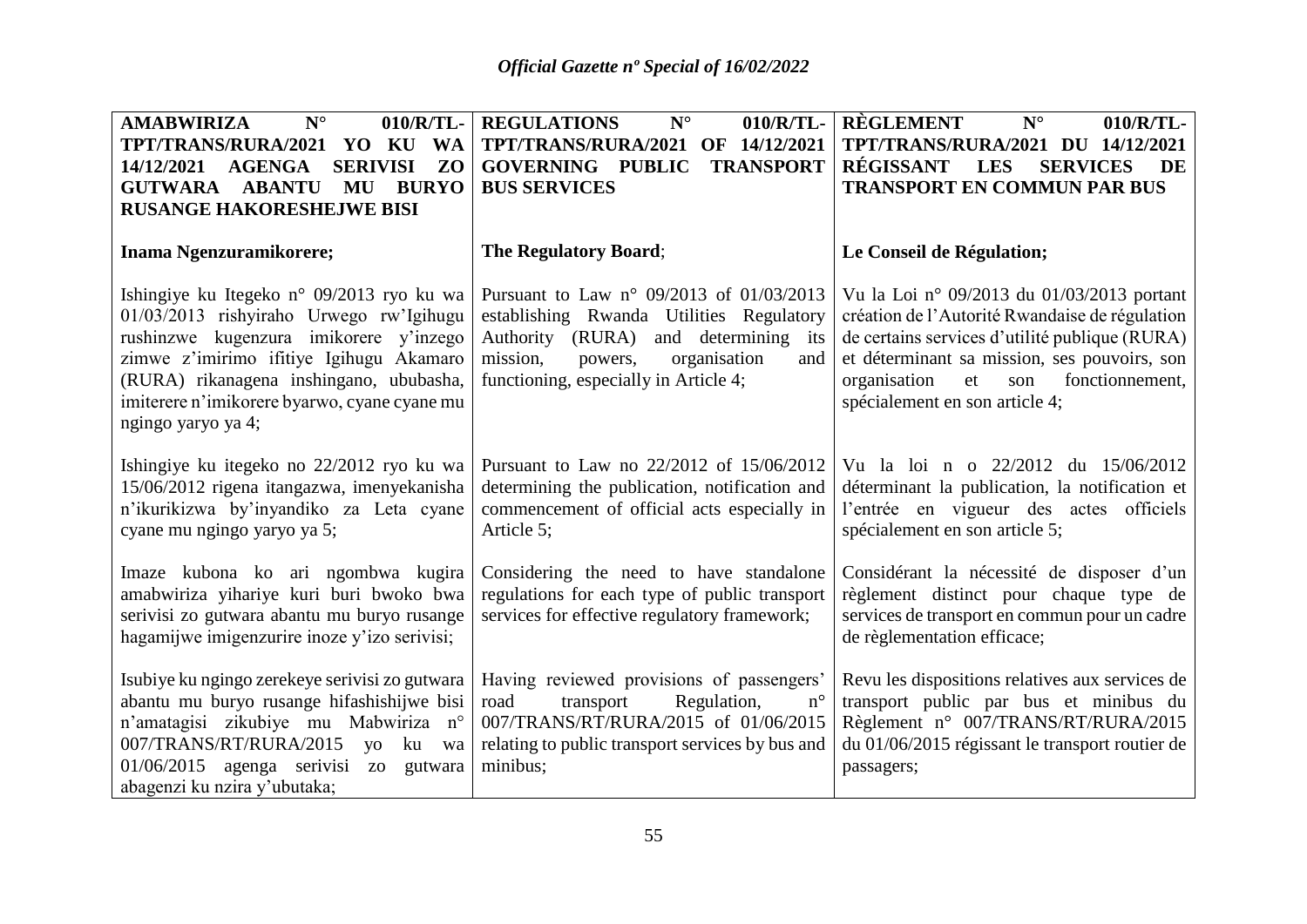| Ishingiye<br>v'inama<br>ku<br>myanzuro<br>nyunguranabitekerezo yateranye<br>ku wa<br>03/11/2019<br><b>RURA</b><br>hagati<br>n'abafatanyabikorwa mu<br>gutwara<br>rwego<br>abantu mu buryo rusange; | Based on recommendations of the consultative<br>meeting held on 03/11/2019 between RURA<br>and stakeholders in public transport sector; | Considérant les recommandations de la<br>réunion consultative tenue le 03/11/2019 entre<br>RURA et les acteurs du secteur de transport en<br>commun; |
|----------------------------------------------------------------------------------------------------------------------------------------------------------------------------------------------------|-----------------------------------------------------------------------------------------------------------------------------------------|------------------------------------------------------------------------------------------------------------------------------------------------------|
| Isubiye<br>ku<br>mabwiriza<br>$n^{\rm o}$<br>007/TRANS/RT/RURA/2015<br>yo ku<br>wa<br>01/06/2015 yerekeye gutwara abagenzi ku<br>nzira y'ubutaka;                                                  | Having<br>reviewed<br>Regulations<br>$n^{\rm o}$<br>007/TRANS/RT/RURA/2015 of 01/06/2015<br>on passengers road transport;               | 009/R/TL-<br>Revu<br>Règlement<br>le<br>no<br>TPT/RURA/2020 du 29/09/2020 régissant les<br>services de transport en commun par bus;                  |
| 009/R/TL-<br>Isubiye<br>Mabwiriza<br>ku<br>no<br>TPT/RURA/2020 yo ku wa 29/09/2020<br>agenga serivisi zo gutwara abantu mu buryo<br>rusange hakoreshejwe bisi;                                     | Having reviewed Regulations no 009/R/TL-<br>TPT/RURA/2020 of 29/09/2020 governing<br>public transport bus services;                     | $n^{\circ}$<br>le<br>Règlement<br>Revu<br>007/TRANS/RT/RURA/2015 du 01/06/2015<br>sur le transport routier de passagers;                             |
| Imaze kuyasuzuma no kuyemeza, mu nama<br>yayo yo ku wa 29/09/2020;                                                                                                                                 | After consideration and approval, in its<br>meeting of 29/09/2020;                                                                      | Après examen et adoption, en sa séance du<br>29/09/2020;                                                                                             |
| <b>ISHYIZEHO</b><br><b>AMABWIRIZA</b><br><b>AKURIKIRA:</b>                                                                                                                                         | <b>ISSUES</b><br><b>THE</b><br><b>REGULATIONS:</b>                                                                                      | <b>FOLLOWING   ÉDICTE LE RÈGLEMENT SUIVANT:</b>                                                                                                      |
| <b>INGINGO</b><br><b>UMUTWE</b><br>WA<br><b>MBERE:</b><br><b>RUSANGE</b>                                                                                                                           | <b>CHAPTER</b><br><b>GENERAL</b><br>ONE:<br><b>PROVISIONS</b>                                                                           | <b>CHAPITRE PREMIER: DISPOSITIONS</b><br><b>GÉNÉRALES</b>                                                                                            |
| Ingingo ya mbere: Icyo aya mabwiriza<br>agamije                                                                                                                                                    | <b>Article One: Purpose of these Regulations</b>                                                                                        | <b>Article</b><br>Objet<br>premier:<br>présent<br>du<br>règlement                                                                                    |
| Aya mabwiriza agamije gushyiraho uburyo                                                                                                                                                            | The purpose of these Regulations is to                                                                                                  | Le présent règlement a pour objet d'établir un                                                                                                       |
| bw'igenzuramikorere mu itangwa rya servisi                                                                                                                                                         | establish a regulatory framework for the                                                                                                | cadre règlementaire pour la fourniture des                                                                                                           |
| zo gutwara abantu mu buryo rusange                                                                                                                                                                 | provision of public transport bus services.                                                                                             | services de transport en commun par bus.                                                                                                             |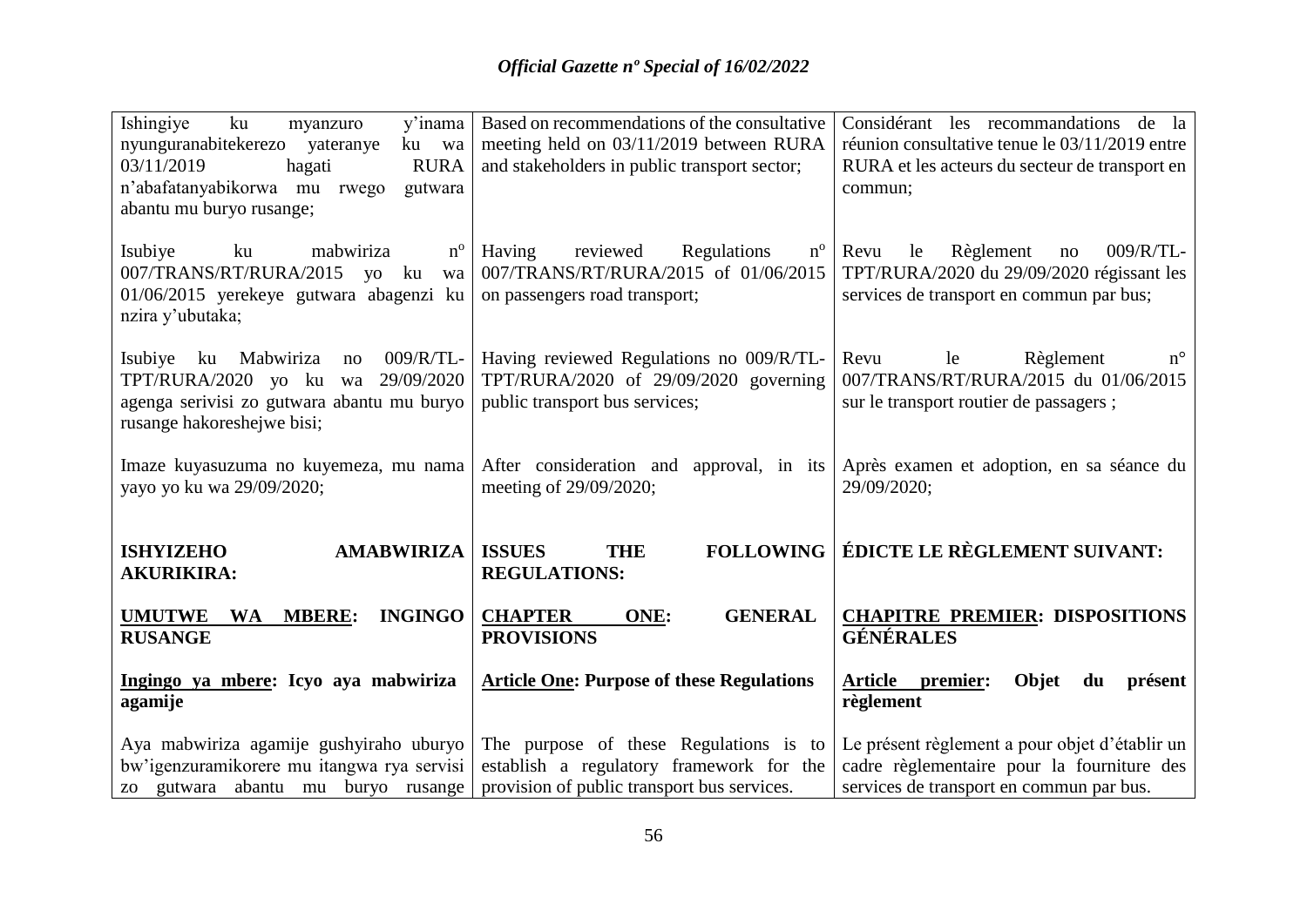| hakoreshejwe bisi.                                                                                                                                                                                    |                                                                                                                                                                                           |                                                                                                                                                                                                                |
|-------------------------------------------------------------------------------------------------------------------------------------------------------------------------------------------------------|-------------------------------------------------------------------------------------------------------------------------------------------------------------------------------------------|----------------------------------------------------------------------------------------------------------------------------------------------------------------------------------------------------------------|
| Ingingo ya 2: Ibirebwa n'aya mabwiriza                                                                                                                                                                | <b>Article 2: Scope of application</b>                                                                                                                                                    | <b>Article 2: Champ d'application</b>                                                                                                                                                                          |
| Aya mabwiriza areba umuntu wese utanga<br>cyangwa wifuza gutanga serivisi zo gutwara<br>abantu mu buryo rusange hakoreshejwe bisi.                                                                    | These Regulations apply to any person<br>providing or intending to provide public<br>transport bus services.                                                                              | Le présent règlement s'applique à toute<br>personne fournissant ou ayant l'intention de<br>fournir des services de transport en commun<br>par bus.                                                             |
| Ingingo ya 3: Ibisobanuro by'amagambo                                                                                                                                                                 | <b>Article 3: Definitions</b>                                                                                                                                                             | <b>Article 3: Définitions</b>                                                                                                                                                                                  |
| Muri aya mabwiriza, amagambo akurikira<br>asobanuwe ku buryo bukurikira:                                                                                                                              | In these Regulations, the following terms are<br>defined as follows:                                                                                                                      | Dans le présent règlement, les termes repris ci-<br>après sont définis comme suit:                                                                                                                             |
| 1° uburenganzira: inyandiko itangwa<br>n'Urwego Ngenzuramikorere kuri buri<br>bisi ikoreshwa n'uwahawe uruhushya<br>rwo gukora umurimo wo gutwara<br>abantu mu buryo rusange ku muhanda<br>uyu n'uyu; | 1° <b>authorisation</b> : a document issued by<br>the Regulatory Authority for each bus<br>used by the licensed operator to carry<br>out public transport activities on a<br>given route; | 1 <sup>°</sup> autorisation: document délivré par<br>l'Autorité de Régulation pour chaque<br>bus utilisé par l'opérateur autorisé à<br>mener des activités de transport en<br>commun sur une ligne quelconque; |
| 2 <sup>o</sup> bisi: ikinyabiziga gitwara mu buryo<br>rusange abagenzi cumi n'umunani (18)<br>cyangwa barenga;                                                                                        | 2 <sup>°</sup> bus: a public transport vehicle that<br>carries eighteen (18) passengers or<br>above;                                                                                      | 2 <sup>°</sup> bus: véhicule de transport en commun<br>qui transporte dix-huit (18) passagers<br>ou plus;                                                                                                      |
| 3 <sup>°</sup> inzitizi<br>biba<br>ntarengwa:<br>ibintu<br>bitunguranye<br>bibuza<br>umuntu<br>kubahiriza inshingano ze;                                                                              | majeure:<br>unforeseeable<br>3 <sup>°</sup> force<br>circumstances that prevent a person<br>from fulfilling his or her obligations;                                                       | 3 <sup>°</sup> force<br>majeure:<br>circonstances<br>imprévisibles qui<br>empêchent<br>la<br>personne de remplir ses obligations;                                                                              |
| $4^\circ$ uruhushya:<br>inyandiko<br>itangwa<br>Ngenzuramikorere<br>n'Urwego<br>iha<br>uwayihawe uburenganzira bwo gukora                                                                             | 4 <sup>°</sup> license: a document issued by the<br>Regulatory Authority to an operator<br>authorizing the holder to carry out                                                            | 4° licence:<br>document<br>octroyé<br>par<br>l'Autorité de Régulation à un opérateur<br>autorisant son titulaire à mener des                                                                                   |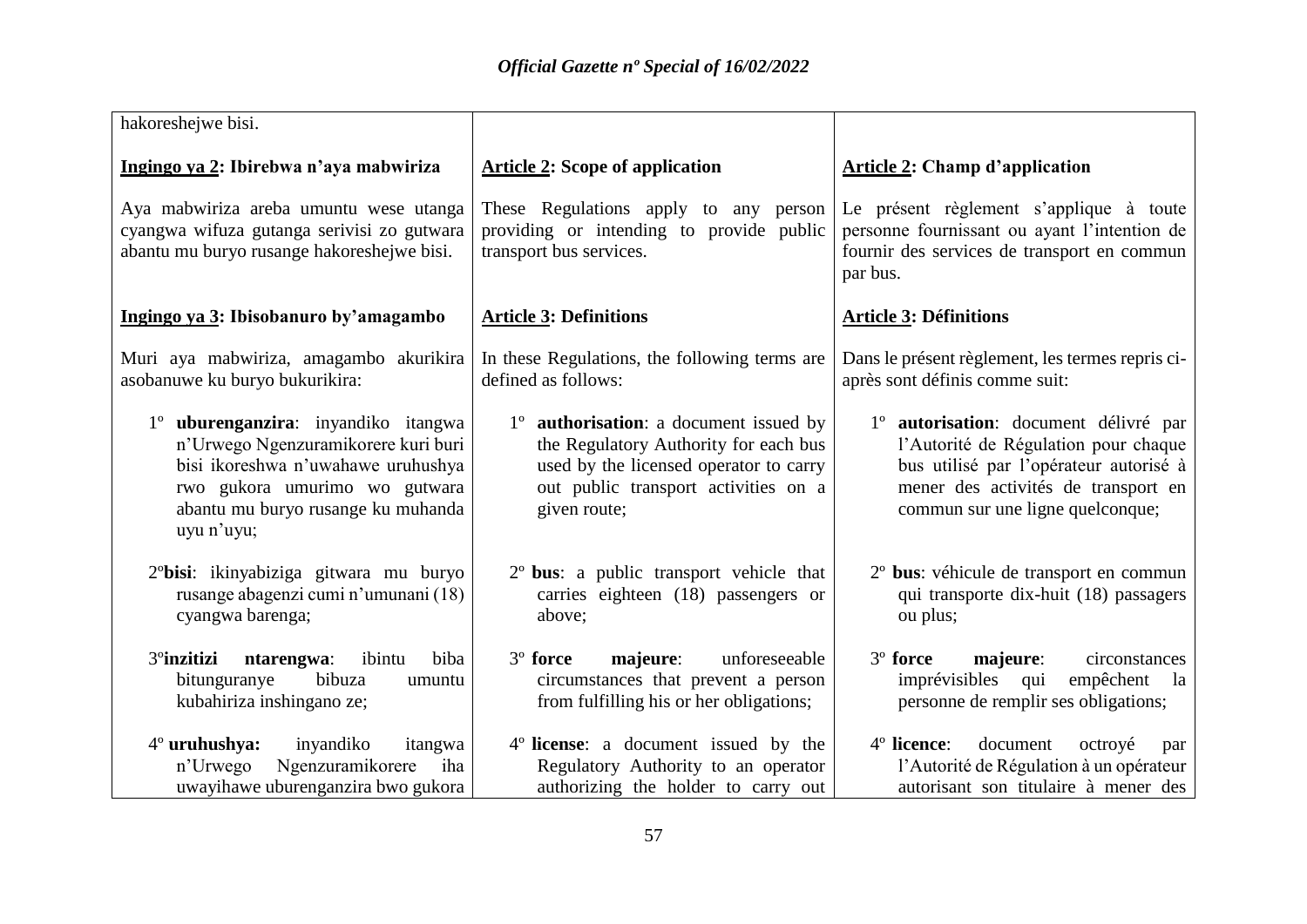ibikorwa byo gutwara abantu mu buryo rusange;

5º**uwahawe uruhushya:** umuntu wese wahawe uruhushya cyangwa uburenganzira n'Urwego Ngenzuramikorere bwo gutanga serivisi zo gutwara abantu mu buryo rusange;

6º **uruhushya ruhabwa sosiyete y'umuntu umwe:** uruhushya ruhabwa isosiyeti y'umuntu umwe ifite nibura bisi imwe (1) ariko itarengeje bisi cumi n'icyenda (19) itanga serivisi zo guhagarara ahantu hatandukanye hahuza santeri z'ubucuruzi n'uduce tw'icyaro;

- 7º **umuzigo:** ibicuruzwa ibi n'ibi, amavarisi cyangwa ubundi bwoko bw'imifuka byagaragajwe n'umugenzi yinjira muri bisi bigashyirwaho ikimeyetso kibiranga;
- 8º**ukoresha bisi**: utanga serivisi zo gutwara abantu mu buryo rusange;

9º**umugenzi:** umuntu wese ukora urugendo akoresheje bisi ariko akaba atari umushoferi;

public transport activities;

- 5º **licensee:** any person to whom a license or authorisation has been issued by the Regulatory Authority to provide public transport services;
- 6º **one-person company license**: a license granted to one-person company with at least one (1) bus and not exceeding ninenteen (19) buses, providing multistep services connecting trading centres and villages in rural areas;
- 7º **luggage:** any kind of goods, suitcases or other bags declared by a passenger and tagged when boarding a bus;
- 8º **operator**: a public transport service provider;
- 9º **passenger:** any person other than driver travelling by public transport bus;

activités de transport en commun;

- 5º **titulaire de licence**: toute personne à laquelle l'Autorité de Régulation a octroyé la licence ou l'autorisation pour fournir des services de transport public;
- 6º **licence pour une société unipersonnelle:** une licence octroyée à une société unipersonnelle disposant d'au moins un (1) bus et pas plus de dix neuf (19) bus, fournissant des services aux arrêts multiples reliant les centres commerciaux et les villages des zones rurales;
- 7º **bagage**: tout type de marchandises, valises ou autres sacs déclarés par un passager et étiquetés lorsqu'il monte dans un bus;
- 8º **opérateur**: prestataire de services de transport en commun;
- 9º **passager**: toute personne autre que le conducteur voyageant en bus de transport en commun;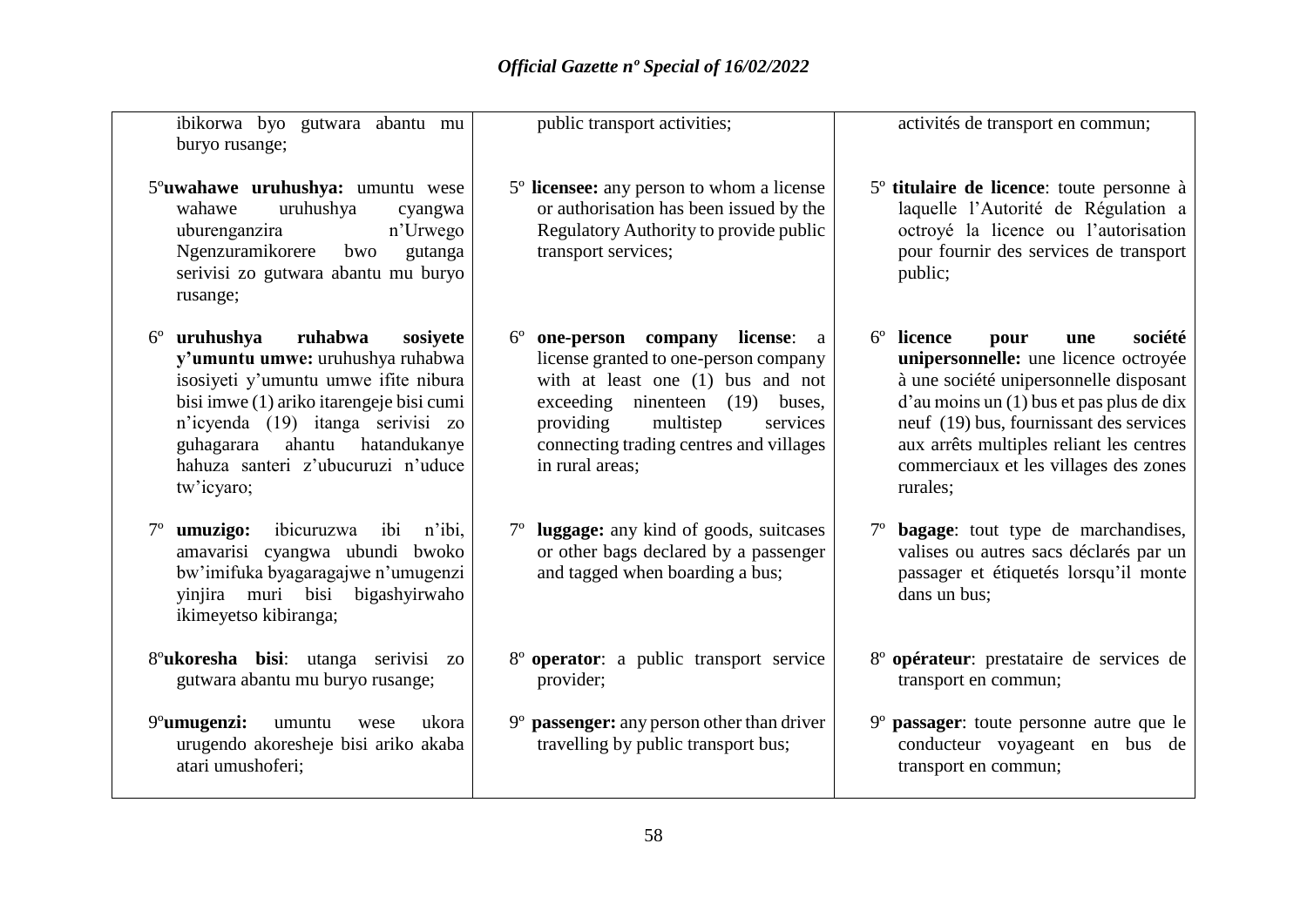| $10^{\circ}$ serivisi zo gutwara abantu mu buryo<br>rusange hakoreshejwe bisi: ibikorwa<br>bihemberwa byo kuvana abagenzi mu<br>gace aka n'aka no kubajyana mu kandi<br>cyangwa kubavana mu Rwanda no<br>kubajyana<br>kindi<br>gihugu<br>mu<br>hakoreshejwe bisi; | $10^{\circ}$ public<br>transport<br>services:<br><b>bus</b><br>remunerated activities of shuttling<br>passengers from one place to another<br>or from Rwanda to another country by<br>bus; | $10^{\circ}$ services de transport en commun<br>par bus: activités rémunérées de<br>transport en bus de passagers d'un<br>endroit à un autre ou en provenance du<br>Rwanda vers un autre pays; |
|-------------------------------------------------------------------------------------------------------------------------------------------------------------------------------------------------------------------------------------------------------------------|--------------------------------------------------------------------------------------------------------------------------------------------------------------------------------------------|------------------------------------------------------------------------------------------------------------------------------------------------------------------------------------------------|
| 11° Urwego Ngenzuramikorere: Urwego<br>rw'Igihugu rushinzwe<br>Kugenzura<br>Imikorere y'Inzego Zimwe z'Imirimo<br>ifitiye Igihugu Akamaro;                                                                                                                        | 11° Regulatory Authority:<br>Rwanda<br>Utilities Regulatory Authority;                                                                                                                     | 11º Autorité de Régulation: Autorité<br>Rwandaise de Régulation de Certains<br>Services d'Utilité Publique;                                                                                    |
| $12^{\circ}$ agace:<br>ahantu<br>gukoreramo<br>ho<br>hagenwe.                                                                                                                                                                                                     | $12^{\circ}$ zone: a designated area of operation.                                                                                                                                         | 12° zone: zone d'opération désignée.                                                                                                                                                           |
| Ingingo ya 4: Ibitarebwa n'aya mabwiriza                                                                                                                                                                                                                          | <b>Article 4: Exclusion from these Regulations</b>                                                                                                                                         | Article 4: Matières non régies par le présent<br>règlement                                                                                                                                     |
| Aya mabwiriza ntareba ibi bikurikira:                                                                                                                                                                                                                             | These Regulations do not apply to the<br>following:                                                                                                                                        | Le présent règlement ne s'applique pas aux<br>suivants:                                                                                                                                        |
| 1° imodoka nto zikoreshwa mu gutwara<br>abagenzi;                                                                                                                                                                                                                 | 1° taxi cabs;                                                                                                                                                                              | taxi-voitures;                                                                                                                                                                                 |
| imodoka zikodeshwa;<br>$2^{\circ}$                                                                                                                                                                                                                                | hired vehicles;<br>$2^{\circ}$                                                                                                                                                             | véhicules loués;                                                                                                                                                                               |
| 3 <sup>°</sup> imodoka<br>zikoreshwa<br>mu<br>bukerarugendo;                                                                                                                                                                                                      | tourism vehicles;<br>$3^{\circ}$                                                                                                                                                           | 3° véhicules de tourisme;                                                                                                                                                                      |
| imodoka zitwara abakozi;<br>$4^{\circ}$                                                                                                                                                                                                                           | staff vans;<br>$4^{\circ}$                                                                                                                                                                 | fourgonnettes du personnel;                                                                                                                                                                    |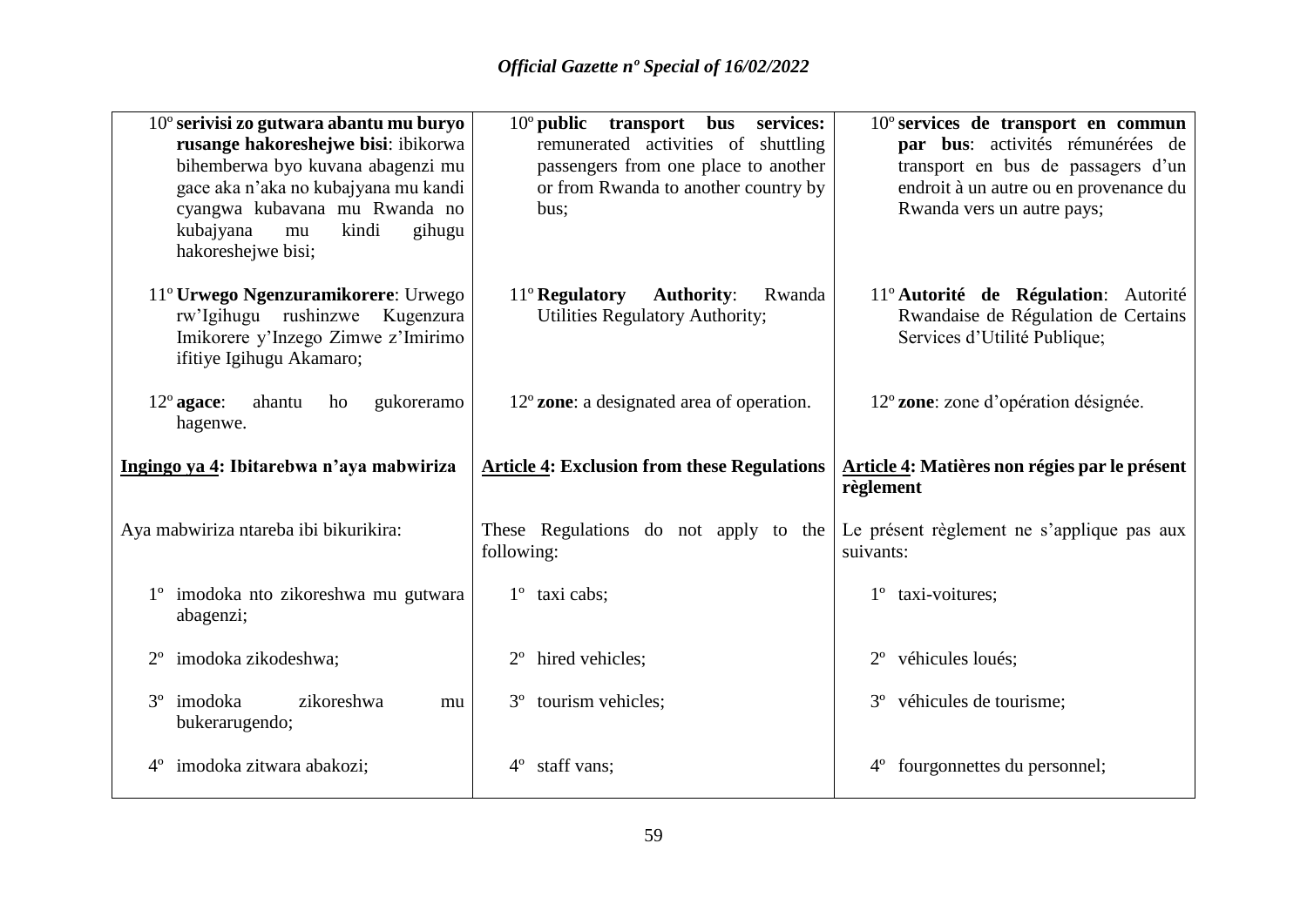| 5° bisi z'ibigo by'amashuri;                                                                                             | 5° school buses;                                                                                   | 5° bus scolaires;                                                                                         |
|--------------------------------------------------------------------------------------------------------------------------|----------------------------------------------------------------------------------------------------|-----------------------------------------------------------------------------------------------------------|
| ubundi buryo bwose bukoreshwa mu<br>gutwara abantu.                                                                      | any other mode of transport.<br>$6^{\circ}$                                                        | 6° tout autre moyen de transport.                                                                         |
| UMUTWE WA II:<br>UBURYO BWO<br>GUTANGA IMPUSHYA ZA SERIVISI<br>ZO GUTWARA ABANTU MU BURYO<br><b>RUSANGE</b>              | <b>CHAPTER II: LICENSING REGIME</b><br><b>FOR PUBLIC TRANSPORT SERVICES</b>                        | <b>CHAPITRE II: RÉGIME D'OCTROI DES</b><br>LICENCES POUR LES SERVICES DE<br><b>TRANSPORT EN COMMUN</b>    |
| Icyiciro cya mbere: Ibyiciro by'impushya<br>zitangwa n'ibisabwa kuri buri cyiciro                                        | Section One: Categories of licenses and<br>requirements for each category                          | Section première: Catégories des licences et<br>conditions requises pour chaque catégorie                 |
| Ingingo ya 5: Ibyiciro by'impushya zo<br>gutwara abantu mu buryo rusange                                                 | Article 5: Categories of public transport<br>licenses                                              | Article 5: Catégories des licences de<br>transport en commun                                              |
| Urwego Ngenzuramikorere rutanga impushya<br>zo gutwara abantu mu buryo rusange ziri mu<br>byiciro bitanu (5) bikurikira: | The Regulatory Authority grants five (5)<br>categories of public transport licenses as<br>follows: | L'Autorité de Régulation octroie cinq (5)<br>catégories de licences de transport en commun<br>comme suit: |
| 1° uruhushya rwo gutwara abantu bava<br>mu mujyi umwe bajya mu wundi;                                                    | 1 <sup>°</sup> intercity express license;                                                          | 1 <sup>°</sup> licence interurbaine express;                                                              |
| uruhushya rwo guhagarara ku byapa<br>binyuranye;                                                                         | multi-stop license;                                                                                | licence à arrêts multiples;                                                                               |
| uruhushya rutangwa binyuze<br>$3^\circ$<br>mu<br>ipiganwa;                                                               | 3° competitive license;                                                                            | 3° licence concurrentielle;                                                                               |
| uruhushya<br>$4^{\circ}$<br>rwo<br>abantu<br>gutwara<br>bambuka imipaka;                                                 | cross border license;<br>$4^{\circ}$                                                               | licence transfrontalière;<br>$4^{\circ}$                                                                  |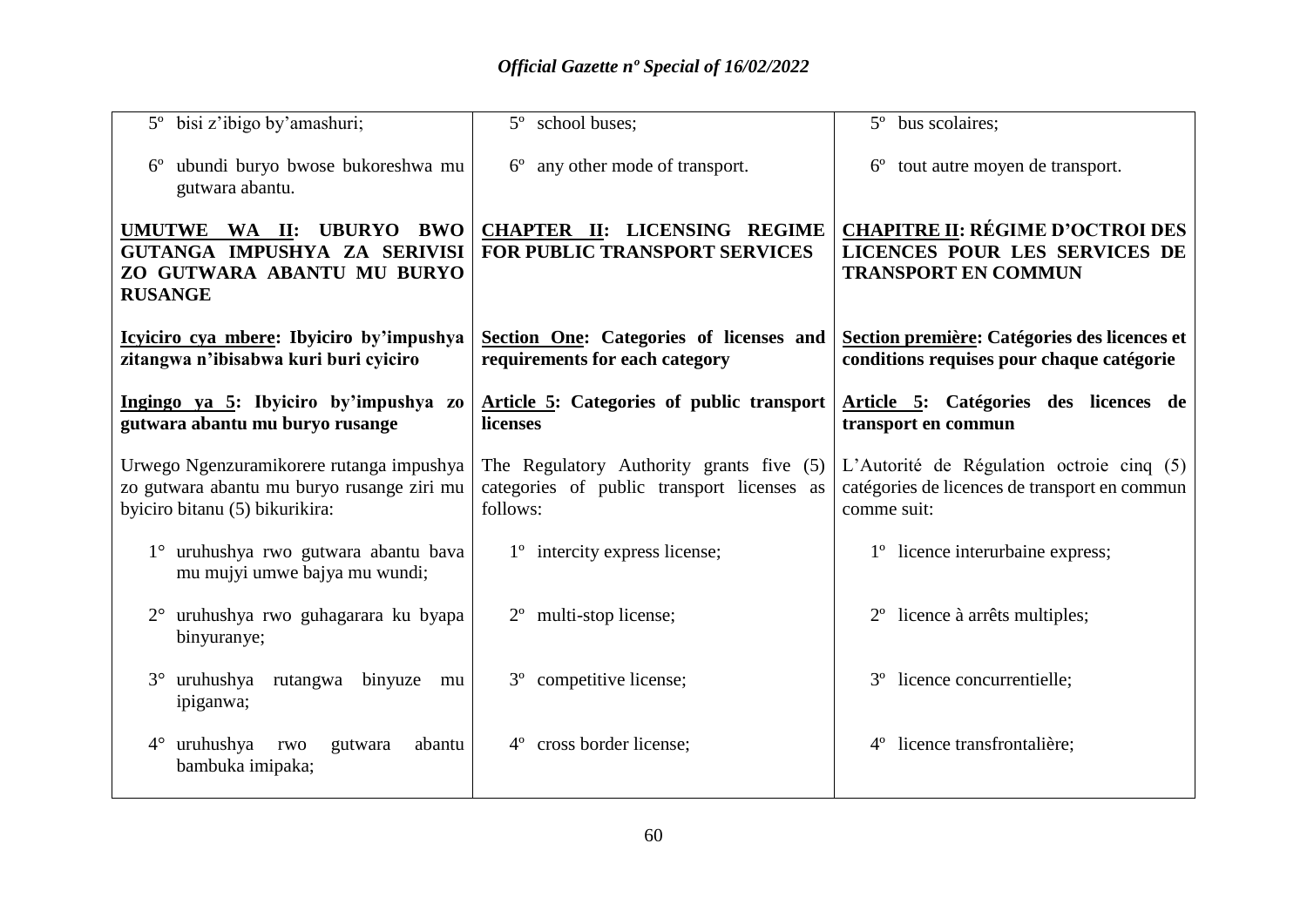|             | 5° uruhushya ruhabwa sosiyete y'umuntu<br>umwe.                                                                                                                                    | 5° one-person company license.                                                                                           | 5° licence<br>société<br>pour<br>une<br>unipersonnelle.                                                                                                         |
|-------------|------------------------------------------------------------------------------------------------------------------------------------------------------------------------------------|--------------------------------------------------------------------------------------------------------------------------|-----------------------------------------------------------------------------------------------------------------------------------------------------------------|
|             | Ingingo ya 6: Ibisabwa muri rusange                                                                                                                                                | <b>Article 6: General requirements</b>                                                                                   | <b>Article 6: Conditions générales requises</b>                                                                                                                 |
| bikurikira: | Usaba icyiciro cy'uruhushya rwo gutwara<br>abantu mu buryo rusange agomba kugira ibi                                                                                               | An applicant for category of public transport<br>license must have the following:                                        | Un demandeur de la catégorie de licence de<br>transport en commun doit remplir les<br>conditions suivantes:                                                     |
|             | cy'ubwishingizi<br>$1^{\circ}$ icyemezo<br>bw'ubucuruzi;                                                                                                                           | 1° a commercial insurance certificate;                                                                                   | 1° un certificat d'assurance commerciale;                                                                                                                       |
| $2^{\circ}$ | cy'ubugenzuzi<br>icyemezo<br>bw'ibinyabiziga;                                                                                                                                      | $2^{\circ}$ a valid motor vehicle inspection<br>certificate;                                                             | 2 <sup>°</sup> un certificat de contrôle technique<br>automobile;                                                                                               |
| $3^{\circ}$ | ikarita iranga imodoka yanditse mu<br>mazina ye;                                                                                                                                   | 3° a vehicle log book registered in the<br>names of the applicant;                                                       | 3 <sup>°</sup> un certificat d'immatriculation du<br>véhicule enregistré aux noms<br>du<br>demandeur;                                                           |
| $4^{\circ}$ | y'ubukode<br>amasezerano<br>bw'ikinyabiziga iyo cyanditse mu<br>mazina ya nyiracyo;                                                                                                | $4^{\circ}$ a vehicle lease contract if the vehicle is<br>registered in the names of the owner;                          | 4 <sup>°</sup> un contrat de location du véhicule si ce<br>dernier est enregistré aux noms de son<br>propriétaire;                                              |
|             | 5° icyemezo<br>cy'ubwishyu<br>y'ubusabe<br>bw'amafaranga<br>ateganyijwe ku mugereka wa I w'aya<br>n'amafaranga<br>mabwiriza<br>y'igenzuramikorere<br>gihe<br>mu<br>ari<br>ngombwa; | 5° a proof of payment of application fee<br>as per Annex I of these Regulations<br>and regulatory fees where applicable; | 5 <sup>°</sup> une preuve de paiement des frais de<br>demande conformément à l'annexe I<br>du présent règlement et les frais<br>réglementaires, le cas échéant; |
| $6^{\circ}$ | kugaragaza<br>ateganya<br>agace<br>gukoreramo;                                                                                                                                     | specification of the intended zone of<br>$6^{\circ}$<br>operation;                                                       | 6° une précision de la zone d'opération<br>envisagée;                                                                                                           |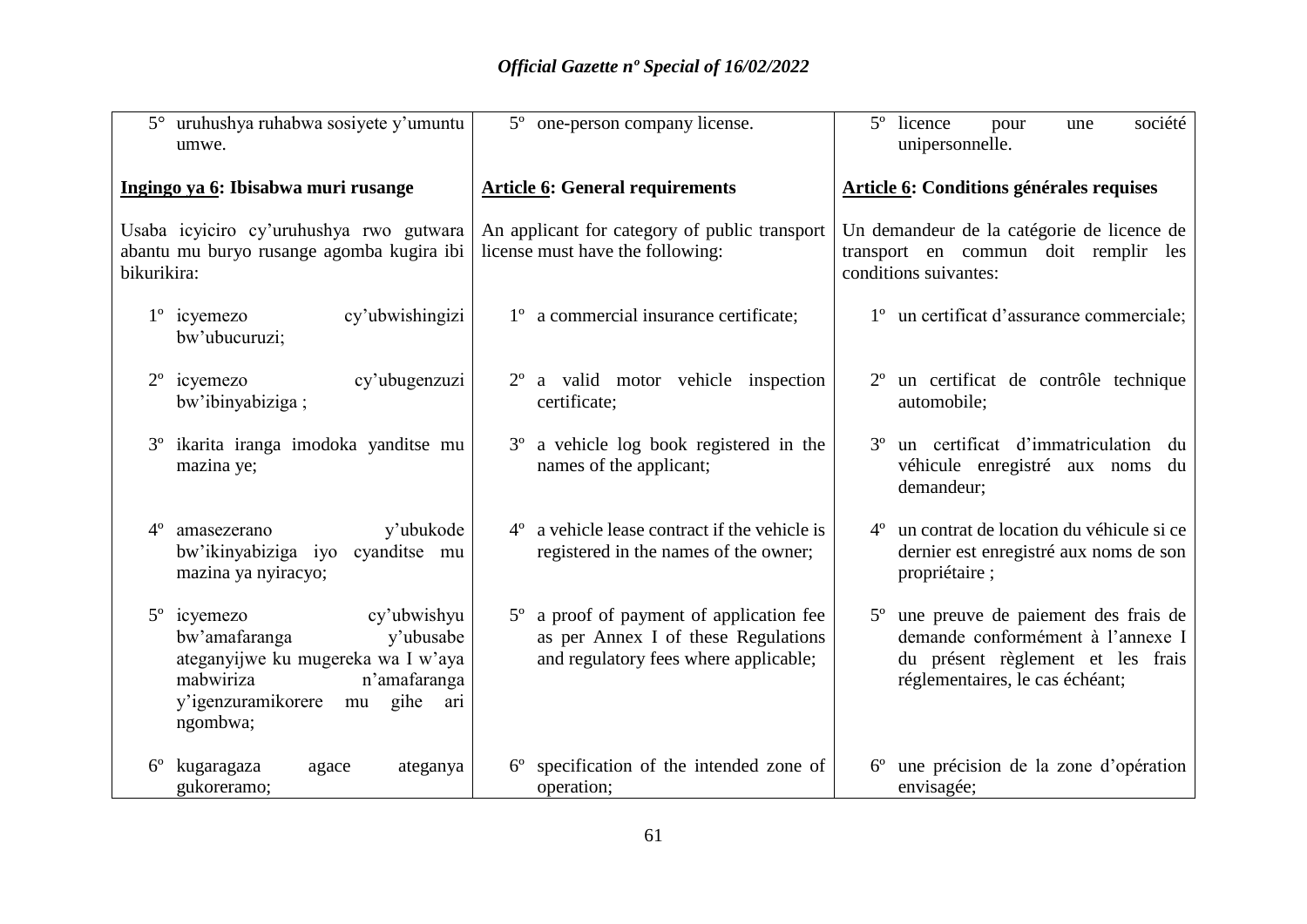$\overline{\phantom{0}}$ 

| guparika;                                                                                                                                                     | ikimenyetso cyo kugira ahantu ho                                                                                                                                                                 |             | 7° proof of parking yard;                                                                                                                                                                              | 7° une preuve d'espace de stationnement;                                                                                                                                                                        |
|---------------------------------------------------------------------------------------------------------------------------------------------------------------|--------------------------------------------------------------------------------------------------------------------------------------------------------------------------------------------------|-------------|--------------------------------------------------------------------------------------------------------------------------------------------------------------------------------------------------------|-----------------------------------------------------------------------------------------------------------------------------------------------------------------------------------------------------------------|
| $8^{\circ}$<br>cyiciro                                                                                                                                        | umubare usabwa wa bisi kuri buri<br>cy'uruhushya<br>nk'uko<br>bigaragara ku mugereka wa I w'aya<br>mabwiriza;                                                                                    |             | 8° the required number of buses per<br>license category as determined in<br>Annex I of these Regulations;                                                                                              | un nombre requis de bus par catégorie<br>de licence tel que prévu à l'annexe I du<br>présent règlement;                                                                                                         |
| $9^{\circ}$                                                                                                                                                   | bisi zujuje ibisabwa nkuko bikubiye<br>mu mugereka wa II w'aya mabwiriza.                                                                                                                        | $9^{\circ}$ | buses complying with the technical<br>requirements set out in Annex II of<br>these Regulations.                                                                                                        | 9 <sup>°</sup> les bus remplissant les normes<br>techniques reprises en annexe II du<br>présent règlement.                                                                                                      |
|                                                                                                                                                               | Ingingo ya 7: Ibisabwa byihariye ku<br>ruhushya rwo gutwara abantu bava mu<br>mujyi umwe bajya mu wundi                                                                                          |             | Article 7: Specific requirements for<br>intercity express license                                                                                                                                      | Article 7: Conditions spécifiques requises à<br>la licence interurbaine express                                                                                                                                 |
| Ukoresha bisi wese uteganya gukora ibikorwa<br>byo gutwara abantu mu buryo rusange bava<br>mu mujyi umwe bajya mu wundi agomba<br>kuzuza ibisabwa bikurikira: |                                                                                                                                                                                                  |             | Any operator intending to carry out intercity<br>express public transport activities must fulfil<br>the following requirements:                                                                        | Tout opérateur qui a l'intention d'exercer des<br>activités de transport en commun interurbain<br>express doit remplir les conditions suivantes:                                                                |
|                                                                                                                                                               | 1 <sup>°</sup> kuba ari sosiyete cyangwa koperative<br>yanditswe mu<br>buryo<br>bukurikije<br>amategeko;                                                                                         |             | 1° to be a company or cooperative legally<br>registered;                                                                                                                                               | 1° être une société ou une coopérative<br>légalement enregistrée;                                                                                                                                               |
| rya<br>$b'$ iyo<br>cyangwa<br>kugira                                                                                                                          | bisi igomba kuba yanditswe ku izina<br>iry'abanyamigabane<br>sosiyete,<br>sosiyete, irya koperative,<br>iry'abanyamuryango b'iyo koperative<br>ku izina ry'uwayitanze<br>ikodeshwe<br>iyo<br>ngo |             | $2o$ the bus must be registered under the<br>name of the company, the shareholders<br>of the company, cooperative, members<br>of the cooperative or under the name of<br>the leassor in case of lease; | 2 <sup>°</sup> le bus doit être enregistré sous le nom<br>de la société, des actionnaires de la<br>société, de la coopérative,<br>des<br>membres de la coopérative ou le nom<br>du bailleur en cas de location; |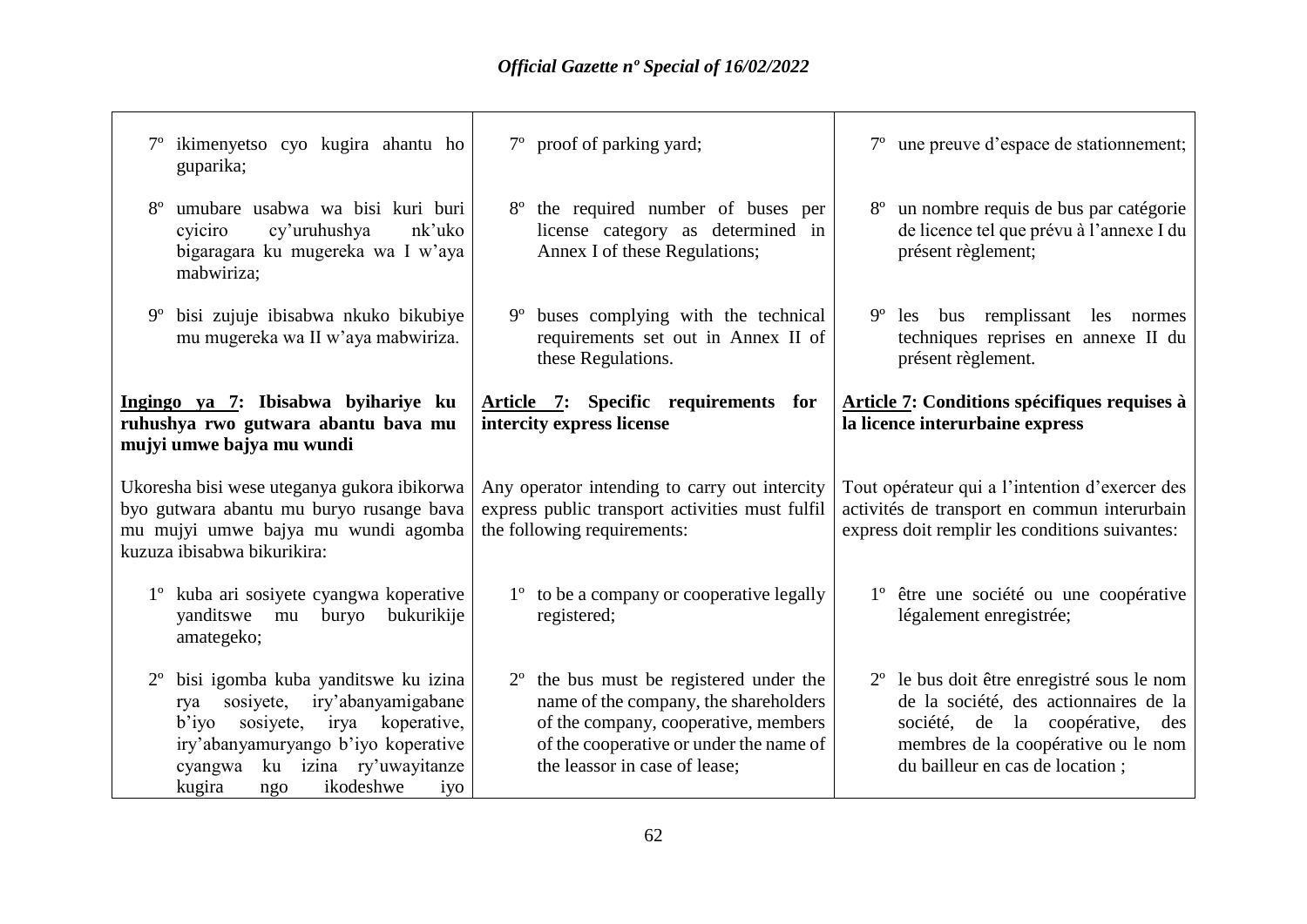| yakodeshejwe;                                                                                                                                                                                                                                             |                                                                                                                                                                                                               |                                                                                                                                                                                                                 |
|-----------------------------------------------------------------------------------------------------------------------------------------------------------------------------------------------------------------------------------------------------------|---------------------------------------------------------------------------------------------------------------------------------------------------------------------------------------------------------------|-----------------------------------------------------------------------------------------------------------------------------------------------------------------------------------------------------------------|
| bisi igomba kuba ifite nibura intebe<br>$3^{\circ}$<br>makumyabiri<br>n'eshanu<br>(25)<br>zicarwamo;                                                                                                                                                      | 3 <sup>°</sup> the bus must have at least twenty-five<br>$(25)$ seats;                                                                                                                                        | 3° le bus doit avoir au moins vingt-cinq<br>$(25)$ sièges;                                                                                                                                                      |
| $4^{\circ}$ gutanga ingengabihe y'ingendo.                                                                                                                                                                                                                | 4 <sup>°</sup> to provide a journey schedule plan.                                                                                                                                                            | 4° fournir l'horaire de voyages.                                                                                                                                                                                |
| Ingingo ya 8: Ibisabwa byihariye ku<br>ruhushya rwo guhagarara ku byapa<br>binyuranye                                                                                                                                                                     | Article 8: Specific requirements for multi<br>stop license                                                                                                                                                    | Article 8: Conditions spécifiques requises à<br>la licence aux arrêts multiples                                                                                                                                 |
| Umuntu usaba uruhushya rwo guhagarara ku<br>byapa binyuranye agomba kuzuza ibisabwa<br>bikurikira:                                                                                                                                                        | A person who applies for multi stop license<br>must fulfil the following requirements:                                                                                                                        | Une personne qui demande la licence aux<br>arrêts multiples doit remplir les conditions<br>suivantes:                                                                                                           |
| 1 <sup>°</sup> kuba ari sosiyete cyangwa koperative<br>vanditswe mu<br>bukurikije<br>buryo<br>amategeko;                                                                                                                                                  | 1 <sup>°</sup> to be a company or a cooperative<br>legally registered;                                                                                                                                        | 1° être une société ou une coopérative<br>légalement enregistrée;                                                                                                                                               |
| bisi igomba kuba yanditswe ku izina<br>iry'abanyamigabane<br>sosiyete,<br>rya<br>sosiyete,<br>irya koperative,<br>$b'$ iyo<br>iry'abanyamuryango b'iyo koperative<br>cyangwa ku izina ry'uwayitanze<br>ikodeshwe<br>kugira<br>iyo<br>ngo<br>yakodeshejwe; | $2^{\circ}$ the bus must be registered under the<br>name of the company, the shareholders<br>of the company, cooperative, members<br>of the cooperative or under the name of<br>the leassor in case of lease; | 2 <sup>°</sup> le bus doit être enregistré sous le nom<br>de la société, des actionnaires de la<br>société, de la coopérative,<br>des<br>membres de la coopérative ou le nom<br>du bailleur en cas de location; |
| bisi igomba kuba ifite nibura intebe<br>$3^{\circ}$<br>makumyabiri<br>n'eshanu<br>(25)<br>zicarwamo.                                                                                                                                                      | 3 <sup>°</sup> the bus must have at least twenty-five<br>$(25)$ seats.                                                                                                                                        | 3 <sup>°</sup> le bus doit avoir au moins vingt-cinq<br>$(25)$ sièges.                                                                                                                                          |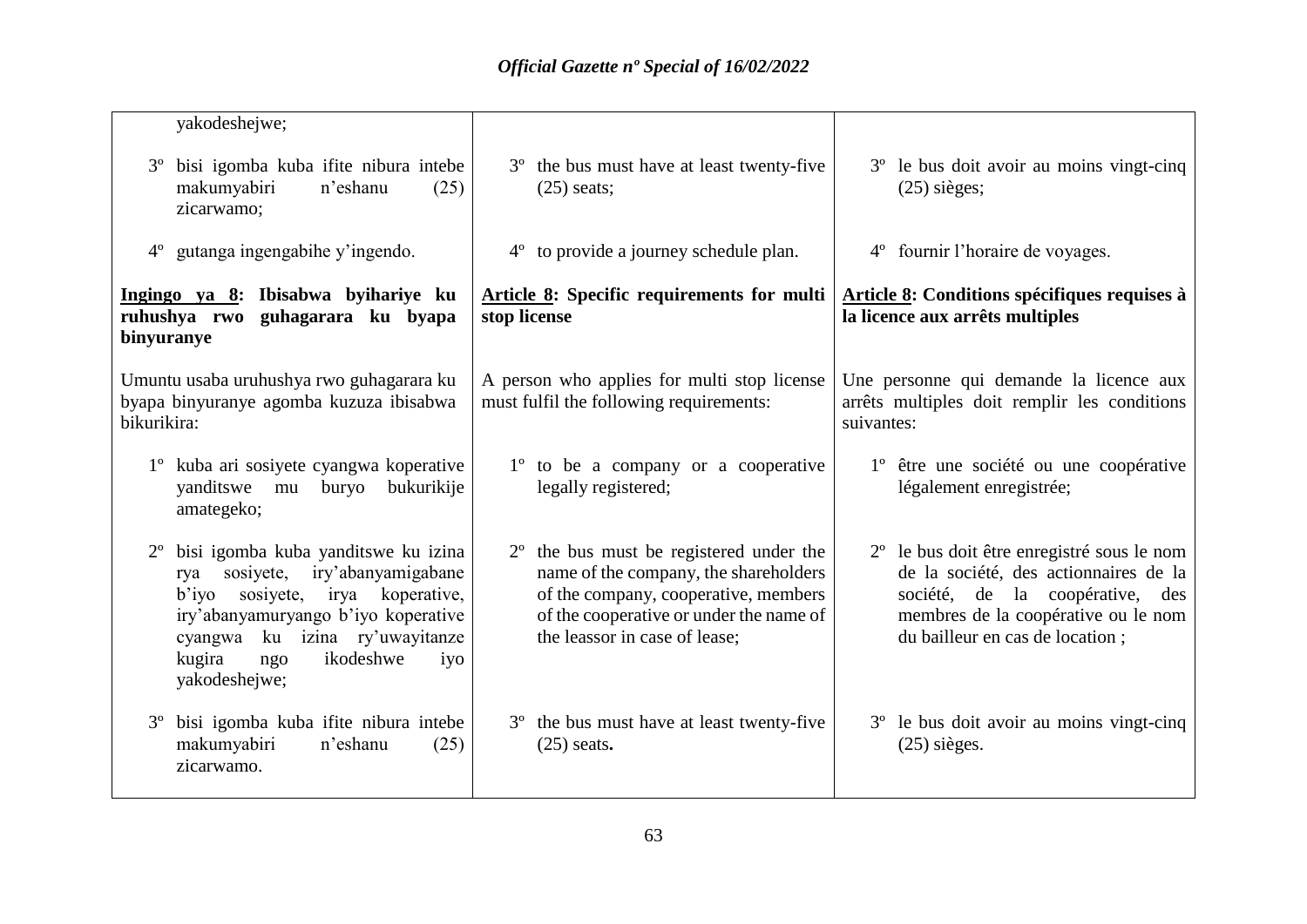|                                                                       | Ingingo ya 9: Ibisabwa byihariye ku $\Delta$ rticle 9: Specific requirements for one- | Article 9: Conditions spécifiques requises à                                 |
|-----------------------------------------------------------------------|---------------------------------------------------------------------------------------|------------------------------------------------------------------------------|
| ruhushya ruhabwa sosiyete y'umuntu                                    | person company license                                                                | la licence pour une société unipersonnelle                                   |
| umwe                                                                  |                                                                                       |                                                                              |
| Sosiyete y'umuntu umwe isaba uruhushya                                | A one-person company which applies for a                                              | La société unipersonnelle qui demande une                                    |
| igomba kuzuza ibisabwa bikurikira:                                    | license must fulfil the following requirements:                                       | licence doit remplir les conditions requises                                 |
|                                                                       |                                                                                       | suivantes:                                                                   |
| 1° icyemezo cy'iyandikwa rya sosiyete;                                | 1 <sup>°</sup> a company registration certificate;                                    | 1° un certificat d'enregistrement d'une<br>société;                          |
| ubusabe bukorwa hifashishijwe ifishi<br>$2^{\circ}$                   | $2^{\circ}$ an application through a form                                             | 2 <sup>°</sup> une demande faite en utilisant un                             |
| igenwa n'Urwego Ngenzuramikorere;                                     | determined<br>by<br>Regulatory<br>the                                                 | formulaire déterminé par l'Autorité de                                       |
|                                                                       | Authority;                                                                            | Régulation;                                                                  |
| cy'ubwishingizi<br>3 <sup>°</sup> icyemezo<br>bwo                     | valid<br>$3^{\circ}$<br>commercial<br>insurance<br>a                                  | 3 <sup>°</sup> une vignette d'assurance commerciale                          |
| gucuruza gifite agaciro;                                              | certificate;                                                                          | valide;                                                                      |
| 4 <sup>°</sup> icyemezo kigifite agaciro cy'uko                       | 4° a valid motor vehicle inspection                                                   | un certificat valide de<br>contrôle<br>$4^{\circ}$                           |
| ikinyabiziga cyagenzuwe;                                              | certificate;                                                                          | technique d'un véhicule;                                                     |
|                                                                       |                                                                                       |                                                                              |
| 5° icyemezo<br>cy'iyandikisha<br>ry'ikinyabiziga cyanditswe mu mazina | 5° a vehicle log book registered in the<br>names of the applicant;                    | 5° un certificat d'immatriculation d'un<br>véhicule sur le nom du demandeur; |
| y'usaba;                                                              |                                                                                       |                                                                              |
| 6° kwishyura amafaranga asabwa kuri                                   | 6° payment of the required license fee.                                               | 6° le paiement des frais réservés à cette                                    |
| urwo ruhushya.                                                        |                                                                                       | licence.                                                                     |
|                                                                       |                                                                                       |                                                                              |
|                                                                       |                                                                                       |                                                                              |
|                                                                       |                                                                                       |                                                                              |
|                                                                       |                                                                                       |                                                                              |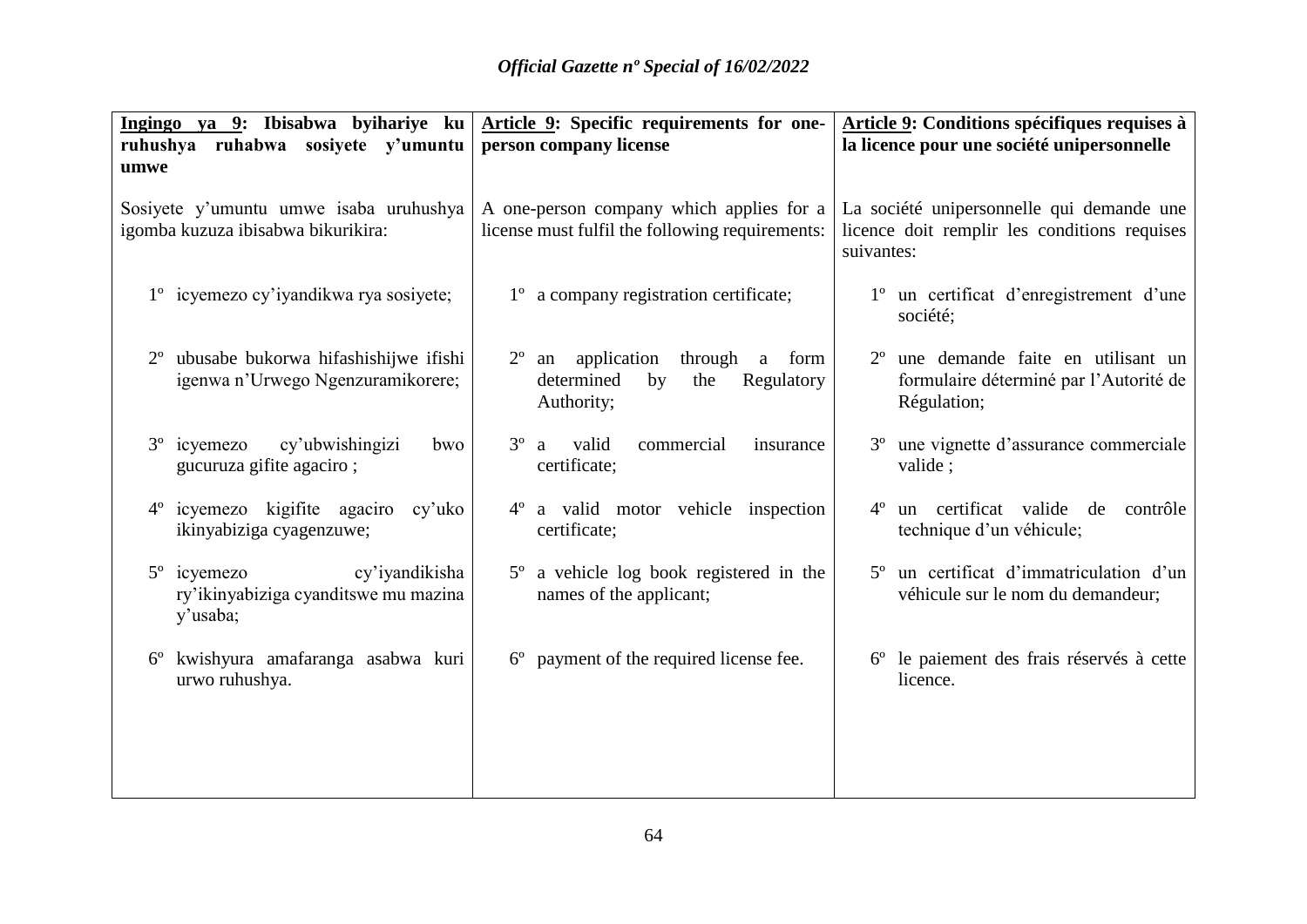| Ingingo ya 10: Ibisabwa byihariye ku                                                                                                   | <b>Article 10: Specific requirements for a cross</b>                                                                           | <b>Article 10: Conditions spécifiques requises</b>                                                                                            |
|----------------------------------------------------------------------------------------------------------------------------------------|--------------------------------------------------------------------------------------------------------------------------------|-----------------------------------------------------------------------------------------------------------------------------------------------|
| ruhushya rwo gutwara abantu bambuka<br>umupaka                                                                                         | border license                                                                                                                 | à la licence transfrontalière                                                                                                                 |
|                                                                                                                                        |                                                                                                                                |                                                                                                                                               |
| Umuntu usaba uruhushya rwo gutwara abantu                                                                                              | A person who applies for a cross border                                                                                        | Une personne qui demande une licence                                                                                                          |
| bambuka umupaka agomba kuzuza ibisabwa<br>bikurikira:                                                                                  | license must fulfil the following requirements:                                                                                | transfrontalière doit remplir les conditions<br>suivantes:                                                                                    |
| 1° kuba ari sosiyete cyangwa koperative<br>yanditswe hakurikijwe amategeko;                                                            | 1 <sup>°</sup> to be a company or cooperative legally<br>registered;                                                           | 1° être une société ou une coopérative<br>légalement enregistrée;                                                                             |
| bisi igomba kuba ifite nibura intebe<br>mirongo ine (40) zicarwamo;                                                                    | $2^{\circ}$ the bus must have at least forty (40)<br>seats;                                                                    | 2 <sup>°</sup> le bus doit avoir au moins quarante<br>$(40)$ sièges;                                                                          |
| cy'ubwishingizi<br>$3^{\circ}$ icyemezo<br>bw'ubucuruzi<br>bwambukiranya<br>umupaka gifite agaciro;                                    | 3° a valid cross border commercial<br>insurance certificate;                                                                   | 3 <sup>°</sup> un certificat d'assurance commerciale<br>transfrontalière valide;                                                              |
| ikinyabiziga<br>$4^{\circ}$<br>kuba<br>cy'isosiyete<br>yanditswe mu kindi gihugu gifite<br>nimero ya pulaki yatanzwe n'icyo<br>gihugu. | 4 <sup>°</sup> the vehicle of a company registered in<br>another country must bear the plate<br>number issued by that country. | 4 <sup>°</sup> le véhicule d'une société enregistrée<br>dans un autre pays doit porter le<br>numéro d'immatriculation délivré par<br>ce pays. |
| Ingingo ya 11: Ibisabwa byihariye ku<br>ruhushya rutangwa binyuze mu ipiganwa                                                          | Article 11: Specific requirements for a<br>competitive license                                                                 | <b>Article 11: Conditions spécifiques requises</b><br>à la licence concurrentielle                                                            |
| Uruhushya rutangwa binyuze mu ipiganwa                                                                                                 | A competitive license is subject to competitive                                                                                | La licence concurrentielle est assujettie au                                                                                                  |
| rutangwa hakurikijwe inzira z'ipiganwa.                                                                                                | process. Specific requirements for competition                                                                                 | concurrentiel. Les<br>conditions<br>processus                                                                                                 |
| Ibisabwa<br>byihariye<br>bishingirwaho<br>mu<br>kwemererwa gupiganwa biteganywa mu                                                     | are provided in request for proposal of<br>competition announced by the Regulatory                                             | spécifiques requises pour être éligible à<br>concourir sont indiquées dans l'appel d'offre                                                    |
| nyandiko ihamagarira gupiganwa itangazwa                                                                                               | Authority.                                                                                                                     | annoncé par l'Autorité de Régulation.                                                                                                         |
| n'Urwego Ngenzuramikorere.                                                                                                             |                                                                                                                                |                                                                                                                                               |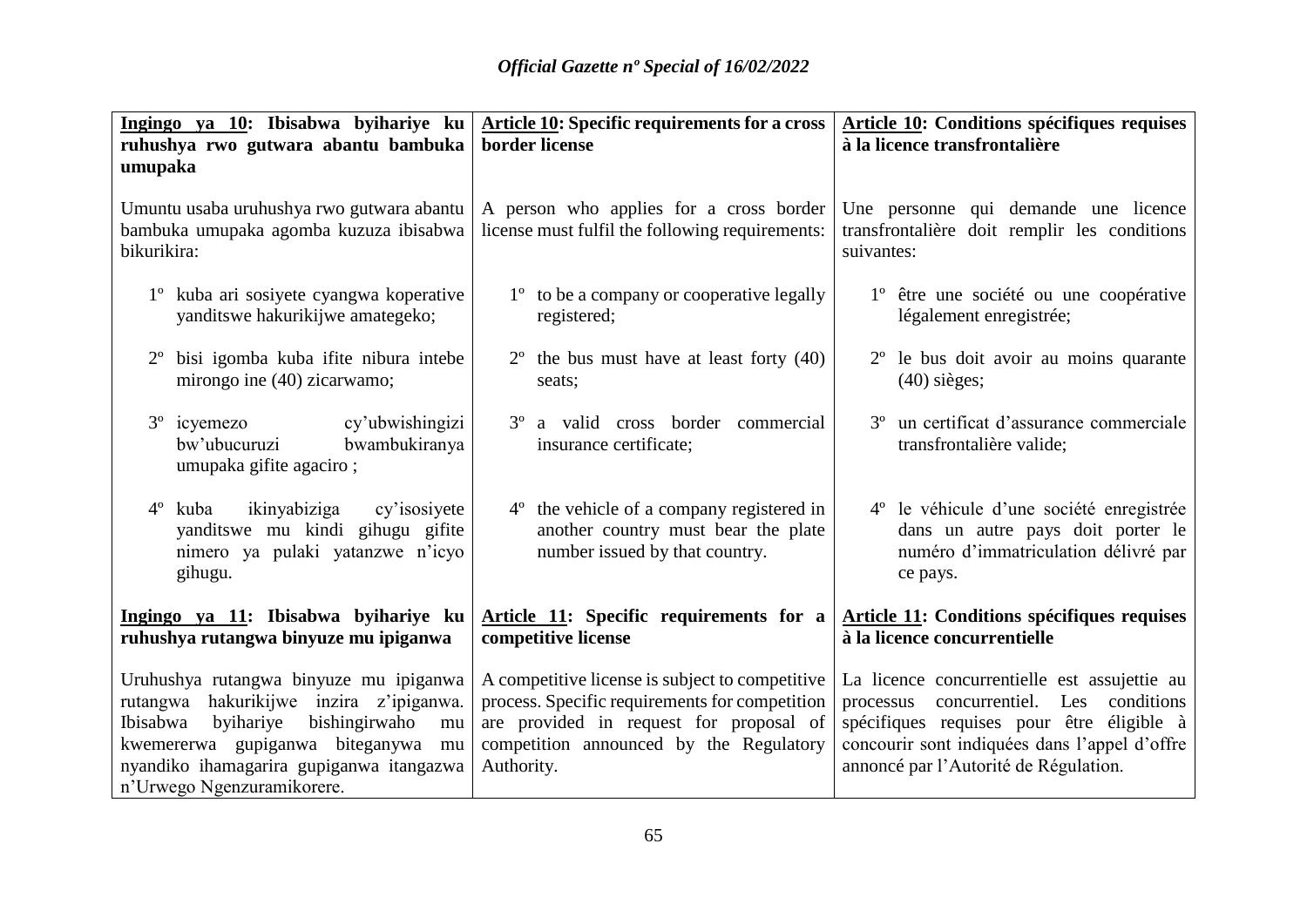| Ngenzuramikorere<br>Urwego<br>rushyiraho<br>akanama kadasanzwe gashinzwe gusuzuma<br>inyandiko z'ipiganwa nyuma yo kugisha<br>inama inzego bireba.                                                                                                                                                                                                                                        | The Regulatory Authority establishes an<br>adhoc committee to evaluate the bids after<br>consultation with concerned institutions.                                                                                                                                                                                                                                    | L'Autorité de Régulation met en place un<br>comité ad hoc pour évaluer les offres après la<br>concertation avec les institutions concernées.                                                                                                                                                                                                                                                                                               |
|-------------------------------------------------------------------------------------------------------------------------------------------------------------------------------------------------------------------------------------------------------------------------------------------------------------------------------------------------------------------------------------------|-----------------------------------------------------------------------------------------------------------------------------------------------------------------------------------------------------------------------------------------------------------------------------------------------------------------------------------------------------------------------|--------------------------------------------------------------------------------------------------------------------------------------------------------------------------------------------------------------------------------------------------------------------------------------------------------------------------------------------------------------------------------------------------------------------------------------------|
| Ingingo ya 12: Imyaka imodoka itagomba<br>kurenza                                                                                                                                                                                                                                                                                                                                         | <b>Article 12: Age of the vehicle</b>                                                                                                                                                                                                                                                                                                                                 | Article 12: Age du véhicule                                                                                                                                                                                                                                                                                                                                                                                                                |
| Ku mpamvu z'umutekano n'ubuzima, umuntu<br>ushaka gukora imirimo yo gutwara abantu mu<br>buryo rusange, agomba gukoresha imodoka<br>itarengeje imyaka makumyabiri (20).                                                                                                                                                                                                                   | For safety and security purposes, a person who<br>intends to carry out public transport activities<br>must comply with vehicle age limit of twenty<br>$(20)$ years.                                                                                                                                                                                                   | Aux fins de sûreté et de sécurité, une personne<br>ayant l'intention de mener des activités de<br>transport en commun, doit se conformer à la<br>limite de l'âge du véhicule de vingt (20) ans.                                                                                                                                                                                                                                            |
| Uwahawe uruhushya rukaba rugifite agaciro,<br>ahawe igihe kingana n'imyaka ibiri (2) ibarwa<br>uhereye ku munsi aya mabwiriza atangiye<br>gukurikizwa kugira ngo abe yujuje ibisabwa<br>mu gika cya mbere cy'iyi ngingo. Icyakora,<br>igihe uruhushya rusigaje kuri buri kinyabiziga<br>kizaterwa n'agaciro urwo ruhushya ruzaba<br>rusigaje hashingiwe ku biteganywa muri iyi<br>ngingo. | The licensee whose license is still valid has a<br>transition period of two $(2)$ years from the date<br>of commencement of these Regulations to<br>comply with provisions of Paragraph One of<br>this Article. However, the duration of the<br>authorisation of each vehicle depends on the<br>remaining years in accordance with the<br>provisions of this Article. | Le titulaire de licence dont la licence est encore<br>valide dispose d'une période transitoire de deux (2)<br>ans comptés à partir de l'entrée en vigueur de ce<br>règlement pour se conformer aux dispositions de<br>l'alinéa premier du présent article. Toutefois, la<br>durée de l'autorisation de chaque véhicule<br>dépendra de la période restante pour chaque<br>autorisation conformément aux dispositions du<br>présent article. |
| Ingingo ya 13: Itangwa ry'uruhushya                                                                                                                                                                                                                                                                                                                                                       | Article 13: Issuance of the license                                                                                                                                                                                                                                                                                                                                   | Article 13: Octroi de la licence                                                                                                                                                                                                                                                                                                                                                                                                           |
| Uwasabye uruhushya wujuje ibisabwa,<br>aruhabwa mu gihe kitarenze iminsi cumi<br>n'itanu (15) y'akazi. Ibi ntibireba uruhushya<br>rutangwa binyuze mu ipiganwa kuko igihe<br>ntarengwa cyo kurutanga giteganywa mu<br>nyandiko ihamagarira abantu gupiganwa.                                                                                                                              | The applicant who fulfils the requirements, is<br>issued with the license, in a period of fifteen<br>(15) working days. This does not apply to the<br>competitive license whose period of issuance<br>is defined in the request for proposal<br>document.                                                                                                             | Le demandeur qui remplit les conditions<br>requises, est octroyé la licence dans un délai de<br>quinze (15) jours ouvrables. Ceci ne<br>s'applique pas aux licences concurrentielles<br>dont le délai est défini par l'appel d'offre.                                                                                                                                                                                                      |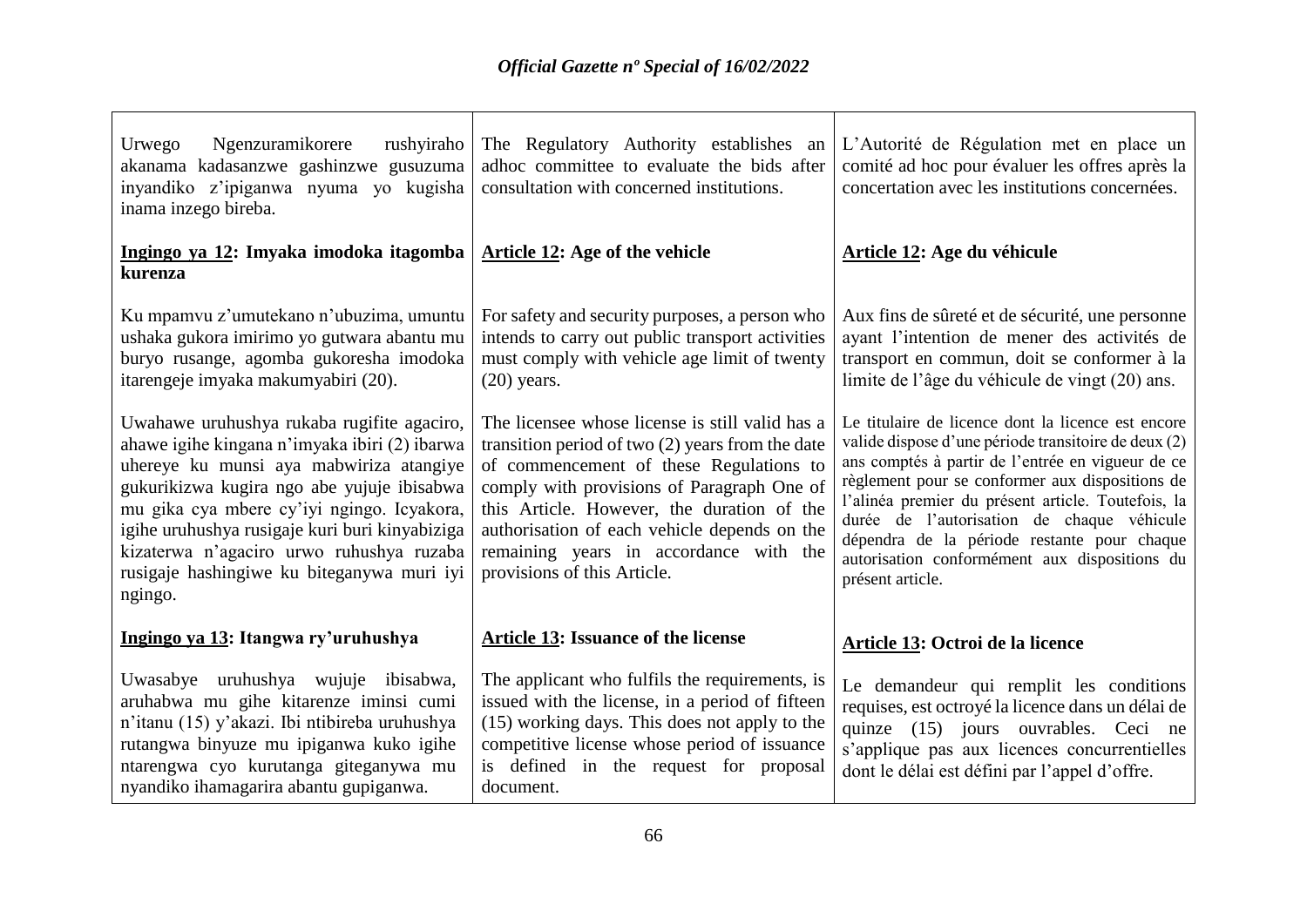| Ingingo ya 14: Impamvu zo kudatanga<br>uruhushya rwasabwe                                                                                                                                                                                                                                                          | Article 14: Reasons for not issuing a license<br>applied for                                                                                                                                                                                                 | Article 14: Motifs de non octroi de la licence<br>demandée                                                                                                                                                                                                                                                      |
|--------------------------------------------------------------------------------------------------------------------------------------------------------------------------------------------------------------------------------------------------------------------------------------------------------------------|--------------------------------------------------------------------------------------------------------------------------------------------------------------------------------------------------------------------------------------------------------------|-----------------------------------------------------------------------------------------------------------------------------------------------------------------------------------------------------------------------------------------------------------------------------------------------------------------|
| Ngenzuramikorere<br>rushobora<br>Urwego<br>kudatanga uruhushya rwasabwe, iyo:                                                                                                                                                                                                                                      | The Regulatory Authority may not issue a<br>license applied for, if:                                                                                                                                                                                         | L'Autorité de Régulation peut refuser<br>d'octroyer la licence demandée, si:                                                                                                                                                                                                                                    |
| 1° agace kasabwe gukorerwamo kuzuye;<br>$2^{\circ}$ uwasabye<br>uruhushya<br>adatanze<br>inyandiko zibura<br>cyangwa<br>andi<br>makuru y'inyongera yasabwe mu gihe<br>cy'iminsi cumi n'itanu (15) y'akazi<br>itariki<br>ibarwa<br>uhereye<br>ku<br>yabisabiweho;                                                   | $1^{\circ}$ the zone requested for is fully serviced;<br>$2^{\circ}$ the applicant fails to provide the<br>missing documents or other additional<br>information required in a period of<br>fifteen $(15)$ working days from the<br>date of notification;     | 1° la zone demandée est entièrement<br>servie;<br>2° le demandeur ne fournit pas les<br>documents qui manquent ou autres<br>informations supplémentaires requis<br>dans un délai de quinze (15) jours<br>ouvrables à compter de la date de<br>notification;                                                     |
| $3^\circ$<br>usaba<br>isosiyete<br>ifite<br>ari<br>benshi<br>abanyamigabane<br>cyangwa<br>inzego z'ubuyobozi bagize uruhare mu<br>bikorwa byayo yarambuwe uruhushya<br>cyangwa rwarahagaritswe<br>kubera<br>imiyoborere mibi cyangwa kureka<br>serivisi mu gihe cy'imyaka itatu (3)<br>mbere y'ubusabe bushyashya. | 3° the applicant is a company whose<br>majority shareholders or management<br>bodies were involved in a company<br>whose license has been revoked or<br>terminated due to mismanagement or<br>abandonment of the service within the<br>past three (3) years. | 3° le demandeur est une société dont les<br>actionnaires<br>majoritaires<br>ou<br>les<br>organes de direction étaient impliqués<br>dans une société dont la licence a été<br>révoquée ou résiliée en raison d'une<br>mauvaise gestion ou d'un abandon du<br>service au cours des trois (3) dernières<br>années. |
| Icyiciro cya 2: Inshingano z'uwahawe<br>uruhushya                                                                                                                                                                                                                                                                  | Section 2: Obligations of the licensee                                                                                                                                                                                                                       | Section 2: Obligations du titulaire de licence                                                                                                                                                                                                                                                                  |
| Ingingo ya 15: Inshingano rusange ku<br>bahawe impushya bose                                                                                                                                                                                                                                                       | Article 15: General obligations for all<br>licensees                                                                                                                                                                                                         | 15:<br><b>Obligations</b><br>générales<br><b>Article</b><br>applicables à tous les titulaires des licences                                                                                                                                                                                                      |
| Uwahawe uruhushya urwo ari rwo rwose rwo  <br>gutanga serivisi zo gutwara abantu mu buryo                                                                                                                                                                                                                          | A licensee of any of the public transport<br>services license must:                                                                                                                                                                                          | Le titulaire d'une quelconque licence de<br>services de transport en commun doit:                                                                                                                                                                                                                               |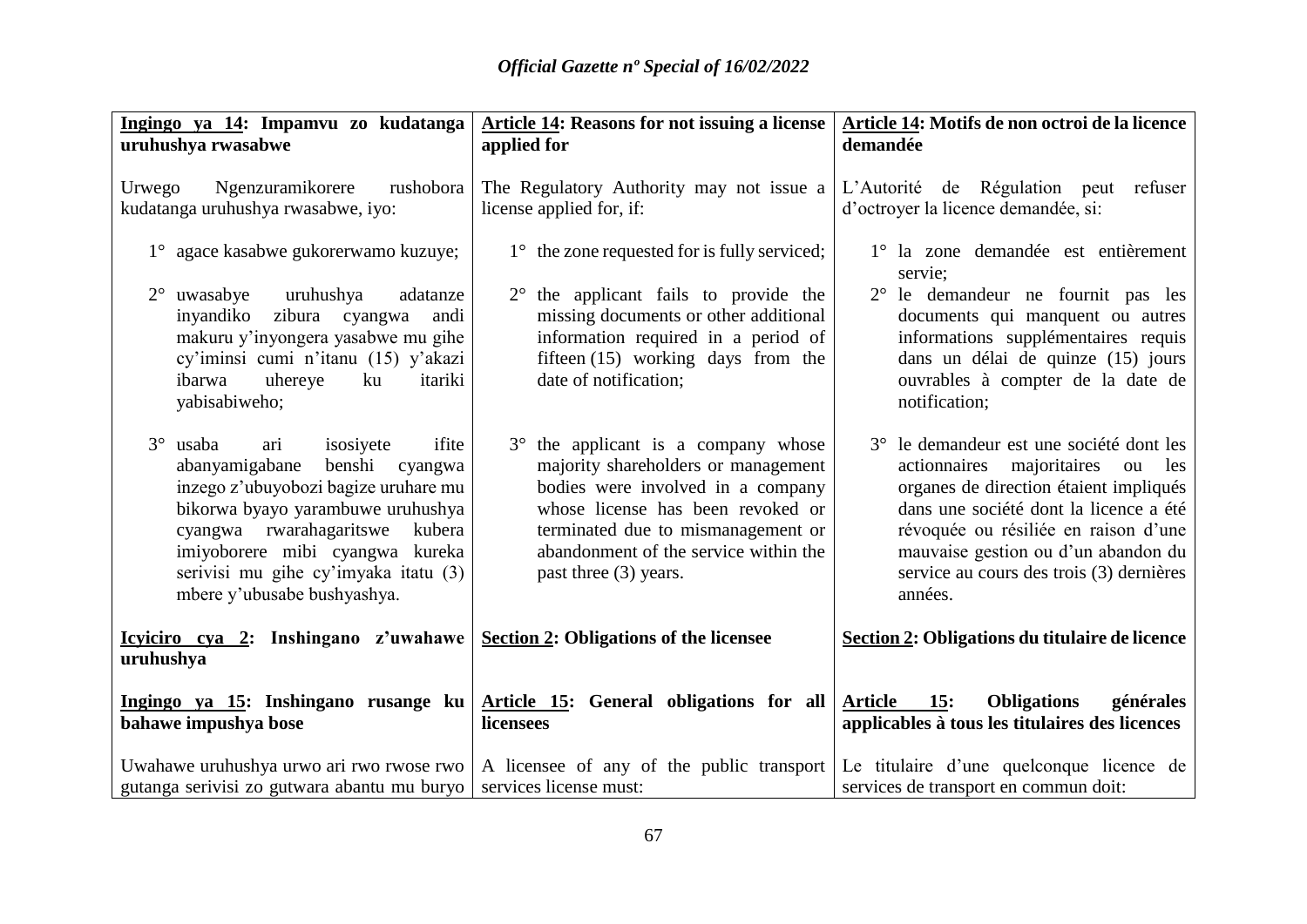| rusange agomba:                                                                                                                                                                                                              |                                                                                                                                                           |                                                                                                                                                                        |
|------------------------------------------------------------------------------------------------------------------------------------------------------------------------------------------------------------------------------|-----------------------------------------------------------------------------------------------------------------------------------------------------------|------------------------------------------------------------------------------------------------------------------------------------------------------------------------|
| $1^\circ$ gukoresha<br>ibinyabiziga<br>gusa<br>yemerewe gukoresha bigaragara mu<br>ruhushya byemerewe gutwara abantu;                                                                                                        | 1° use only vehicles allowed on the<br>license with a transport authorisation;                                                                            | 1° utiliser uniquement des véhicules<br>autorisés sur la licence avec une<br>autorisation de transport;                                                                |
| kugira ikirango kigaragaza uwahawe<br>$2^{\circ}$<br>uruhushya kuri buri bisi yemerewe<br>gutwara abantu;                                                                                                                    | $2^{\circ}$ have an operator logo on each<br>authorised bus;                                                                                              | 2° avoir un logo d'opérateur sur chaque<br>bus autorisé;                                                                                                               |
| 3° gukoresha ikirango cya bisi cyemejwe<br>n'Urwego Ngenzuramikorere;                                                                                                                                                        | $3^\circ$ use the buses whose branding is<br>approved by the Regulatory Authority;                                                                        | 3° utiliser les bus dont le label est<br>approuvé par l'Autorité de Régulation;                                                                                        |
| $4^\circ$ kwishyura<br>amafaranga<br>ngenzuramikorere;                                                                                                                                                                       | $4^{\circ}$ pay the regulatory fee;                                                                                                                       | $4^{\circ}$ payer les frais réglementaires;                                                                                                                            |
| gushyikiriza<br>$5^\circ$<br>Urwego<br>Ngenzuramikorere raporo zisabwa no<br>gufatanya mu gihe cy'ubugenzuzi<br>bwimbitse bw'imikorere no<br>mu<br>bugenzuzi;                                                                | 5° submit to the Regulatory Authority the<br>required reports and cooperate in case<br>of audits and inspections;                                         | 5° soumettre à l'Autorité de Régulation les<br>rapports requis et coopérer en cas<br>d'audits et d'inspections;                                                        |
| kumenyesha mu nyandiko Urwego<br>Ngenzuramikorere<br>igihe<br>cyose<br>ikinyabiziga kigurishijwe, cyangiritse<br>cyangwa gihagaritswe gukora burundu<br>kandi ibyo bigakorwa mu gihe<br>kitarenze iminsi mirongo itatu (30); | 6° notify the Regulatory Authority in<br>writing within thirty (30) days<br>whenever a vehicle is sold, destroyed,<br>or rendered permanently inoperable; | 6° informer par écrit, l'Autorité de<br>Régulation dans les trente (30) jours<br>chaque fois qu'un véhicule est vendu,<br>détruit ou définitivement mis hors<br>usage; |
| 7° kugira ibiro bihora bifunguye kandi<br>bifite abakozi bakora iminsi yose<br>y'akazi iyo bishoboka;                                                                                                                        | $7^\circ$ maintain a business office that is open<br>and staffed all business days if<br>applicable;                                                      | 7 <sup>°</sup> avoir un bureau ouvert et doté de<br>personnel tous les jours ouvrables, le<br>cas échéant;                                                             |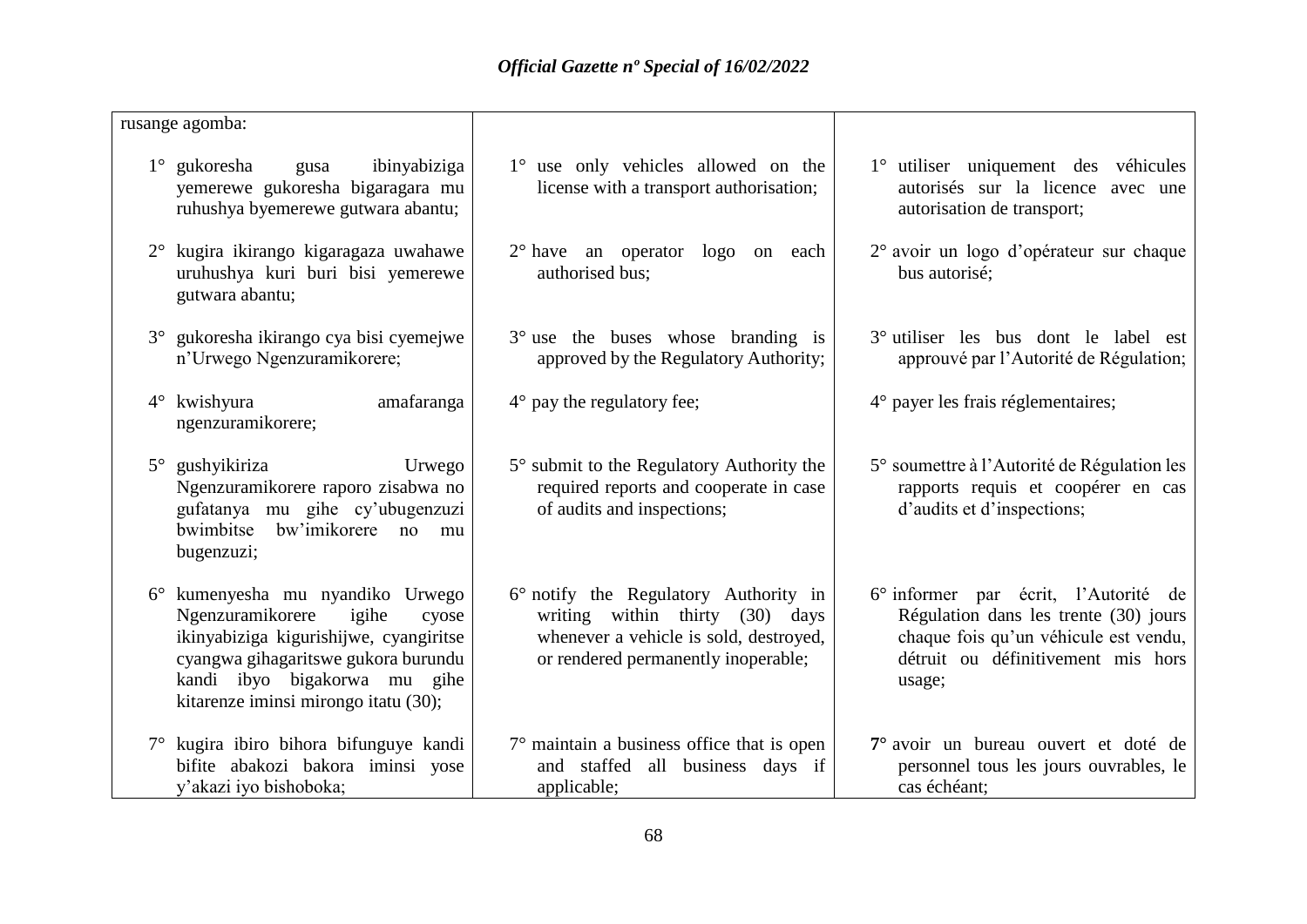| abakozi bose n'abashoferi bagomba<br>$8^{\circ}$<br>kuba bambaye impuzankano iriho<br>ikirango cy'uwahawe uruhushya;                                                                                     | 8° provide to all staff including drivers<br>with a uniform bearing operator's<br>logo;                                                  | 8° fournir à tout le personnel, y compris les<br>chauffeurs, l'uniforme qui porte le<br>logo de l'opérateur;                                                                                           |
|----------------------------------------------------------------------------------------------------------------------------------------------------------------------------------------------------------|------------------------------------------------------------------------------------------------------------------------------------------|--------------------------------------------------------------------------------------------------------------------------------------------------------------------------------------------------------|
| $9^\circ$<br>gukoresha abashoferi bafite ikarita<br>y'umushoferi<br>y'akazi<br>itangwa<br>n'Urwego ngenzuramikorere;                                                                                     | $9^{\circ}$ employ drivers holding a Driver<br>Vocational Card issued<br>by the<br><b>Regulatory Authority;</b>                          | employer les chauffeurs titulaires<br>$9^{\circ}$<br>professionnelle<br>d'une<br>carte<br>de<br>conducteur délivrée par l'Autorité de<br>Régulation;                                                   |
| 10° gusaba Urwego Ngenzuramikorere<br>uburenganzira<br>bwo<br>kwemererwa<br>gushyira itangazo iryo ari ryo ryose<br>ryamamaza ku binyabiziga yaherewe<br>impushya zo gutwara abantu mu buryo<br>rusange; | $10^{\circ}$ seek the approval of the Regulatory<br>Authority for any advertisement on<br>licensed public transport vehicles;            | 10° demander l'approbation de l'Autorité<br>de Régulation pour toute publicité sur<br>les véhicules autorisés aux activités de<br>transport en commun;                                                 |
| $11^\circ$ guha<br>Urwego<br>Ngenzuramikorere<br>ibitabo by'ibaruramari bisobanutse;                                                                                                                     | $11^\circ$ submit to the Regulatory Authority<br>clear financial books;                                                                  | 11° soumettre à l'Autorité de Régulation<br>les livres clairs de comptabilité;                                                                                                                         |
| zirimo<br>$12^{\circ}$ gukoresha<br>bisi<br>akagabanyamuvuduko<br>n'uburyo<br>koranabuhanga<br>bugaragaza<br>agace<br>ikintu giherereyemo igihe Urwego<br>Ngenzuramikorere rubisabye;                    | $12^{\circ}$ use buses equipped with speed limit<br>and Global Positioning System when<br>required by the Regulatory Authority;          | 12° utiliser des bus équipés d'un régulateur<br>de vitesse et d'un système de<br>positionnement<br>planétaire lorsque<br>l'Autorité de Régulation l'exige;                                             |
| $13^{\circ}$ gutanga<br>amatike<br>hakoreshejwe<br>ikoranabuhanga<br>ubundi<br>cyangwa<br>bw'ikoranabuhanga<br>buryo<br>bwo<br>kwishyuza<br>bugenwa<br>n'Urwego<br>Ngenzuramikorere;                     | $13^{\circ}$ use of E-ticketing or any other<br>automated fare collection mode as<br>determined<br>Regulatory<br>by<br>the<br>Authority; | $13^{\circ}$ utiliser la billetterie électronique ou<br>mode<br>de<br>perception<br>autre<br>tout<br>tarifs<br>tel<br>automatique<br>des<br>que<br>déterminé<br>l'Autorité<br>de<br>par<br>Régulation; |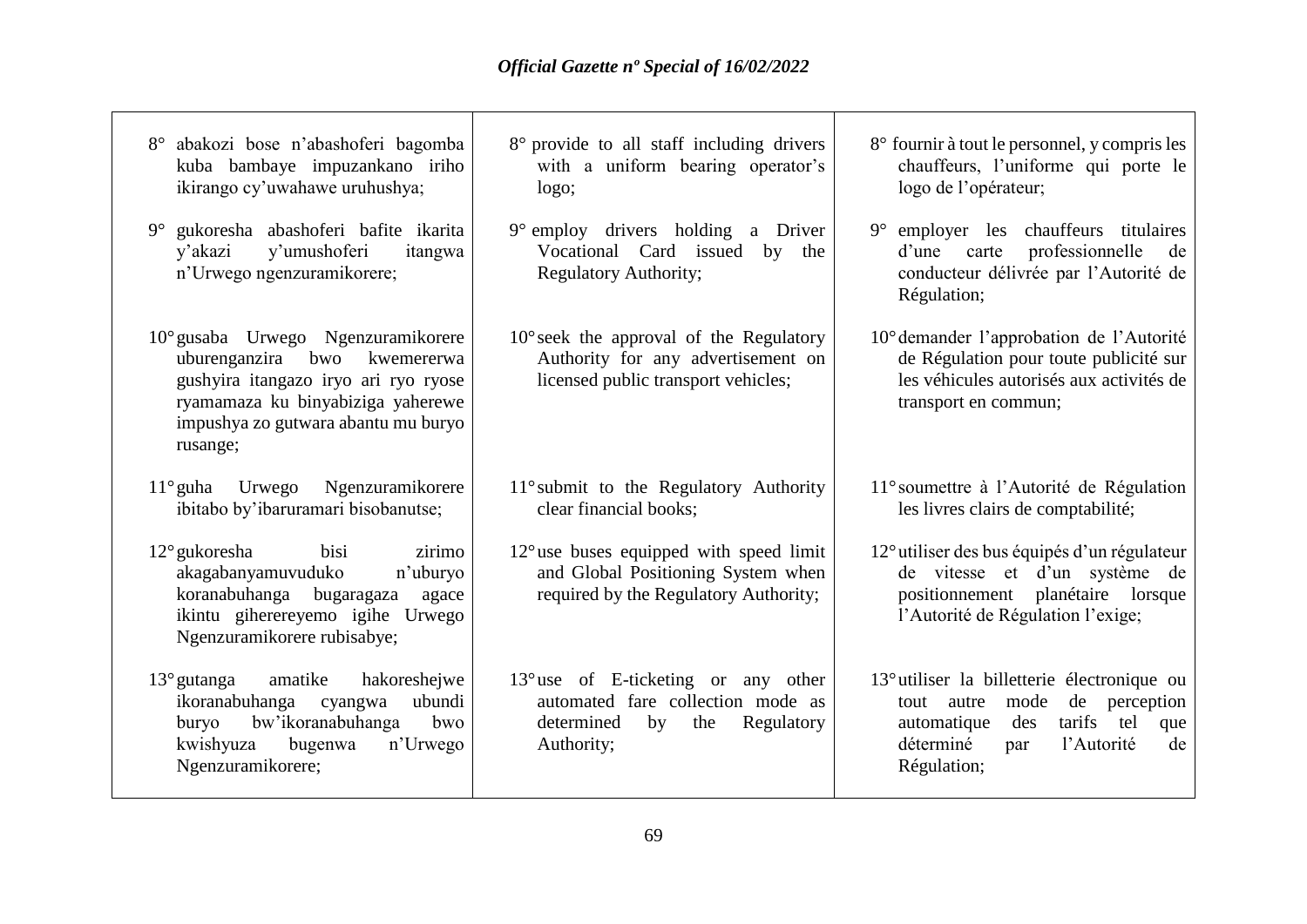| 14° kugira umuntu umwe ubyemerewe<br>urangurwaho amatike akoreshwa mu<br>koranabuhanga<br>n'umuntu<br>rwego<br>ubyemerewe<br>aguraho<br>umwe<br>utugabanyamuvuduko;         | $14^{\circ}$ have authorised<br>supplier of E-<br>ticketing and authorised supplier of<br>speed limit devices;                    | $14^{\circ}$ avoir un fournisseur<br>autorisé de<br>billetterie électronique ainsi qu'un<br>fournisseur autorisé de régulateur de<br>vitesses;            |
|-----------------------------------------------------------------------------------------------------------------------------------------------------------------------------|-----------------------------------------------------------------------------------------------------------------------------------|-----------------------------------------------------------------------------------------------------------------------------------------------------------|
| 15° kugaragaza mu modoka<br>nimero<br>z'Urwego Ngenzuramikorere, Polisi,<br>iz'ukoresha<br>bisi<br>n'iz'imbangukiragutabara<br>zahamagarwa igihe hari impamvu<br>yihutirwa; | $15^{\circ}$ display in its vehicle emergency call<br>numbers of the Regulatory Authority,<br>Police, bus operator and ambulance; | 15° afficher dans son véhicule les numéros<br>d'appel d'urgence de l'Autorité de<br>Régulation, de la Police, de l'opérateur<br>du bus et de l'ambulance; |
| $16^{\circ}$ kubahiriza agace<br>gukoreramo<br>ko<br>kagenwe;                                                                                                               | 16° respect the assigned zone of operation;                                                                                       | 16° respecter la zone d'opération assignée;                                                                                                               |
| 17° kwirinda gutwarira hamwe abagenzi<br>n'imizigo uretse imizigo yo mu ntoki;                                                                                              | $17^{\circ}$ not mix passengers with goods other<br>than hand luggage;                                                            | 17° ne pas mêler les passagers avec des<br>objets autres que des bagages à main;                                                                          |
| 18° kugira igitabo cyandikwamo ibibazo<br>by'abagenzi n'ingamba zafashwe kuri<br>ibyo bibazo;                                                                               | 18° keep a passenger complaint register<br>with action taken on the complaint;                                                    | 18 <sup>°</sup> tenir un registre des plaintes des<br>et<br>des<br>de<br>passagers<br>mesures<br>redressement prises;                                     |
| 19° korohereza abafite ubumuga kubona<br>serivisi;                                                                                                                          | 19° facilitate persons with disabilities to<br>access the service;                                                                | 19° faciliter les personnes handicapées à<br>l'accès au service par des;                                                                                  |
| 20° gutanga interineti muri buri modoka<br>Ngenzuramikorere<br>igihe Urwego<br>rubisabye;                                                                                   | $20^{\circ}$ provide internet services in each bus<br>when required by the Regulatory<br>Authority;                               | 20° fournir des services d'internet dans<br>chaque bus lorsque l'Autorité de<br>Régulation l'exige;                                                       |
| $21^\circ$ kuba<br>ifite<br>ibikoresho<br>buri<br>bisi<br>by'ubutabazi<br>bw'ibanze,                                                                                        | $21^{\circ}$ ensure that each bus is equipped with<br>first aid kit; fire extinguisher, glass                                     | 21° s'assurer que chaque bus soit équipé de<br>trousses de premiers soins; extincteur,                                                                    |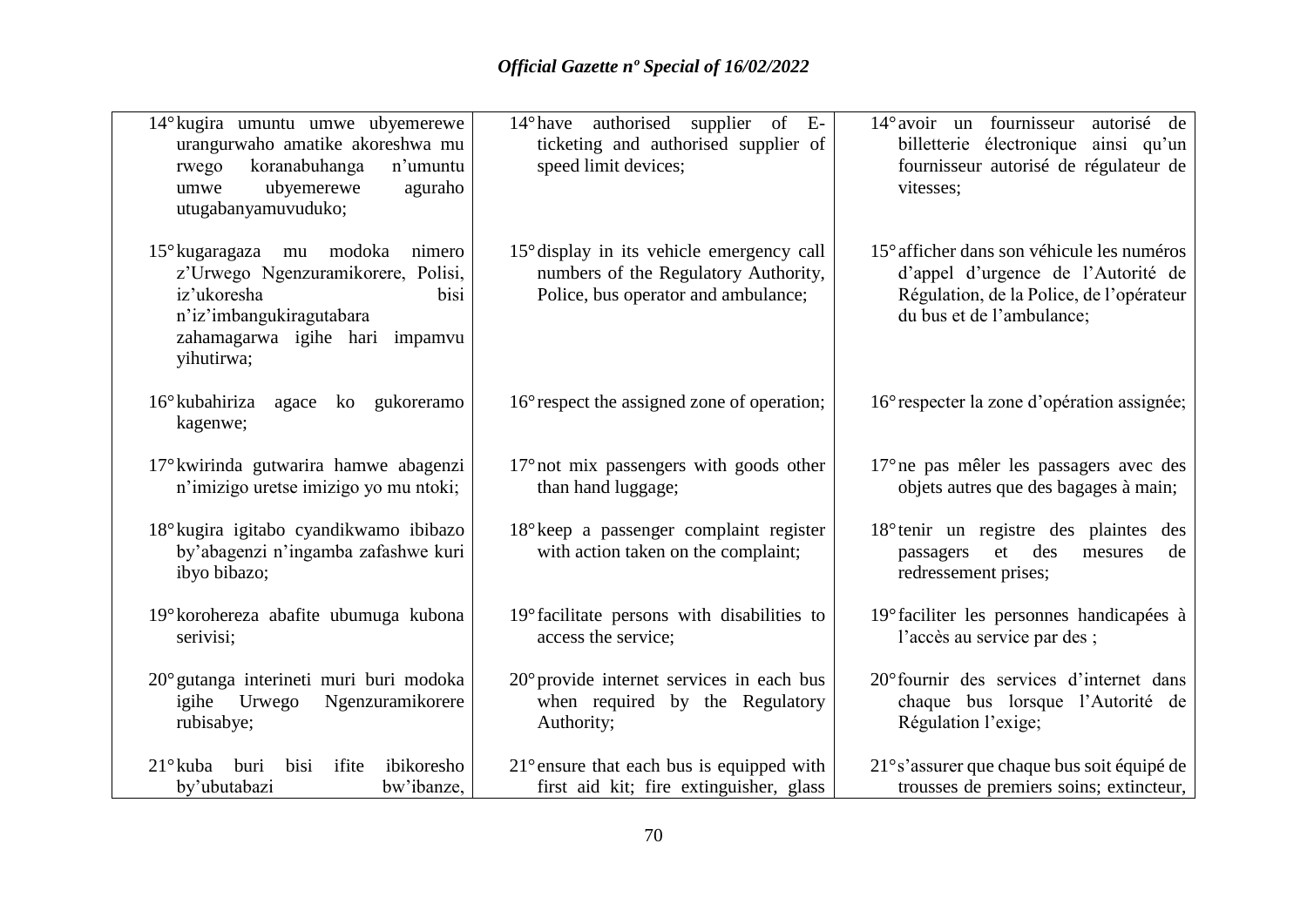| kizimyamwoto, igikoresho kimena<br>ibirahure n'ibindi bikoresho<br>bya<br>ngombwa;                                                     | breaker and any other essential item;                                                                                                  | le brise-vitre et tout autre équipement<br>essentiel;                                                                                   |
|----------------------------------------------------------------------------------------------------------------------------------------|----------------------------------------------------------------------------------------------------------------------------------------|-----------------------------------------------------------------------------------------------------------------------------------------|
| 22° kuba ikinyabiziga gikora umwuga wo<br>gutwara abantu gifite ikimenyetso<br>n'izina by'isosiyete yacyo kandi gisize<br>ibara ryayo; | $22^{\circ}$ ensure that the public transport vehicle<br>has the trademark and the name of its<br>company and painted with its colour; | 22° s'assurer que le véhicule de transport<br>public a la marque et le nom de sa<br>société et peint de sa couleur;                     |
| 23° kubahiriza ingengabihe y'ingendo.                                                                                                  | 23° comply with the journey schedule plan.                                                                                             | 23° respecter l'horaire de voyages.                                                                                                     |
| <u>Ingingo ya 16: Inshingano zihariye ku</u><br>wahawe uruhushya rwo gutwara abantu<br>bambukiranya imipaka                            | <b>Article 16: Specific obligations to a cross</b><br>border licensee                                                                  | Article 16:<br>Obligations particulières<br>applicables au titulaire de la licence<br>transfrontalière                                  |
| Uwahawe uruhushya rwo gutwara abantu<br>bambukiranya imipaka afite inshingano<br>zikurakira:                                           | The licensee of a cross border license has<br>the following obligations:                                                               | Le titulaire de la licence transfrontalière a<br>les obligations suivantes:                                                             |
| abagenzi<br>$1^{\circ}$ gutwara<br>gusa<br>bambukiranya umupaka;                                                                       | transport<br>only<br>$1^{\circ}$ to<br>border<br>cross<br>passengers;                                                                  | 1° transporter uniquement des passagers<br>transfrontaliers;                                                                            |
| gutanga ingengabihe y'ingendo ku<br>Rwego Ngenzuramikorere.                                                                            | $2^{\circ}$ to submit a journey schedule plan to<br>the Regulatory Authority.                                                          | 2° soumettre l'horaire de voyages à<br>l'Autorité de Régulation.                                                                        |
| Ingingo ya 17: Inshingano zihariye ku<br>wahawe uruhushya binyuze mu ipiganwa                                                          | Article 17: Specific<br>obligations<br>for<br>competitive licensee                                                                     | <b>17:</b><br><b>Obligations</b><br><u>particulières</u><br><b>Article</b><br>applicables au titulaire de la licence<br>concurrentielle |
| Uwahawe uruhushya rutangwa binyuze mu<br>ipiganwa afite inshingano zikurikira:                                                         | The licensee of a competitive license has the<br>following obligations:                                                                | Le titulaire d'une licence concurrentielle a les<br>obligations suivantes:                                                              |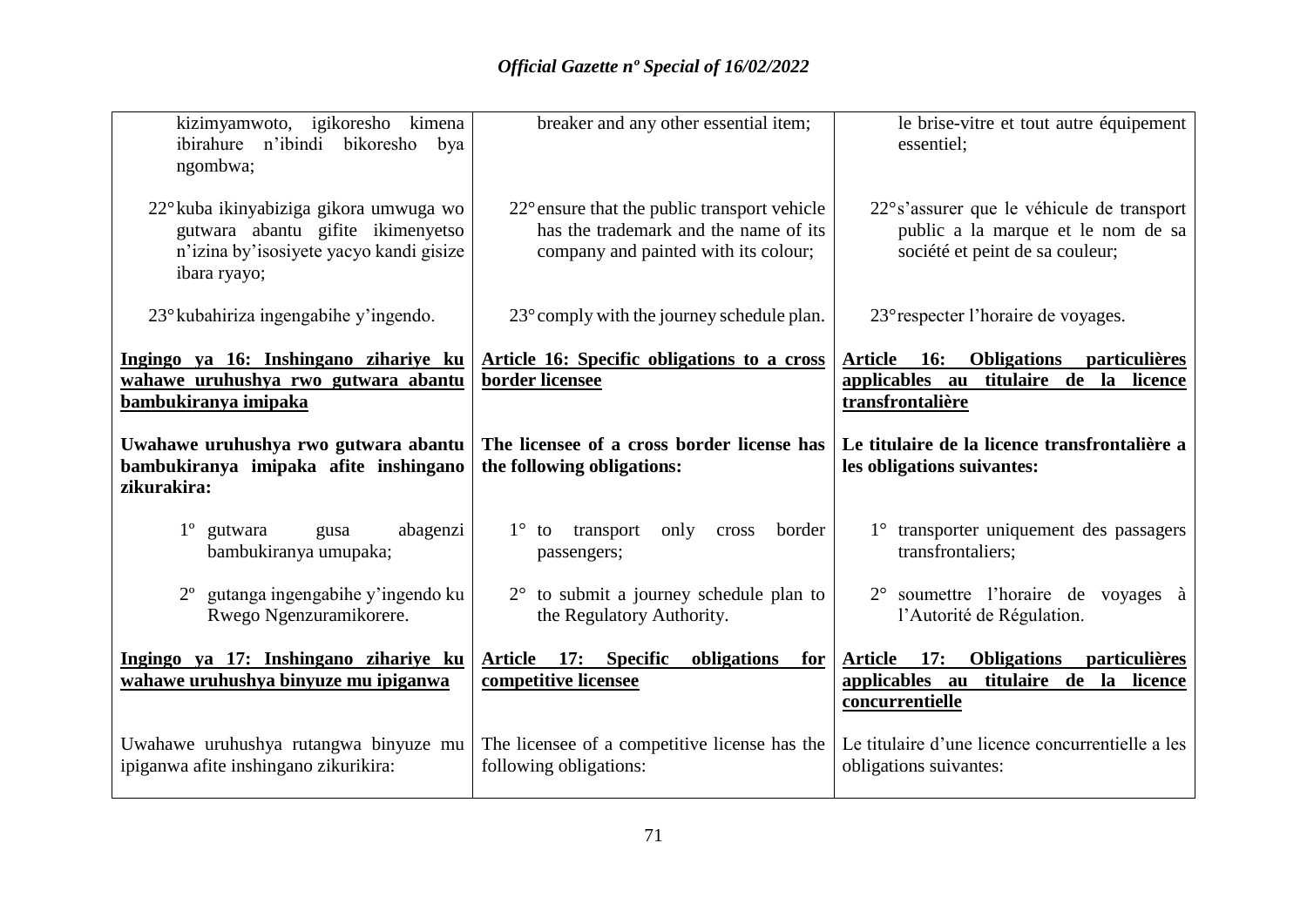| 1° kubahiriza ingengabihe y'imitangire<br>ya serivisi iteganyijwe mu masezerano<br>agaragaza igipimo<br>serivisi<br>cya<br>zigomba gutangwa;                       | 1° to respect the operation services<br>schedule as provided in the service<br>level agreement;                                    | 1° respecter le programme des services<br>d'opération tel que prévu dans l'accord<br>de niveau de service;                                 |
|--------------------------------------------------------------------------------------------------------------------------------------------------------------------|------------------------------------------------------------------------------------------------------------------------------------|--------------------------------------------------------------------------------------------------------------------------------------------|
| 2° kuba imodoka ifite igice gikoreshwa<br>n'urumuri kiri imbere n'inyuma<br>cyerekana imihanda bisi ikoreramo;                                                     | $2^{\circ}$ to ensure that the vehicle has light<br>emission diode in both front and rear<br>sides displaying routes of operation; | 2° s'assurer que le véhicule ait une diode<br>électroluminescente sur les côtés avant<br>et arrière qui affiche les routes<br>d'opération; |
| 3° gukoresha imodoka iri mu bwoko<br>bwumvikanyweho.                                                                                                               | 3° to use the vehicle of the agreed type.                                                                                          | 3° utiliser le véhicule de type convenu.                                                                                                   |
| Icyiciro cya 3: Igihe uruhushya rumara,<br>kurwongerera agaciro, kuruhererekanya<br>cyangwa kurwongerera igihe                                                     | Section 3: Validity, renewal, transfer or<br>extension of the license                                                              | <b>Section</b><br>3: Validité, renouvellement,<br>transfert ou prolongation de la licence                                                  |
| Ingingo ya 18: Igihe uruhushya rumara                                                                                                                              | <b>Article 18: Validity of the license</b>                                                                                         | Article 18: Validité de la licence                                                                                                         |
| Igihe uruhushya rwo gutanga serivisi zo<br>gutwara abantu mu buryo rusange rumara<br>kigenwa hakurikijwe icyiciro cyarwo nk'uko<br>bigaragara mu buryo bukurikira: | The validity of the license of public transport<br>services is determined depending on its<br>category as prescribed below:        | La validité de la licence des services de<br>transport public est déterminée en fonction de<br>sa catégorie, comme indiqué ci-dessous:     |
| $1^\circ$ imyaka itanu (5) ku ruhushya rutangwa                                                                                                                    | $1^{\circ}$ five (5) years for a competitive license;                                                                              | $1^{\circ}$ cinq<br>(5)<br>licence<br>ans<br>pour<br>la                                                                                    |
| binyuze mu ipiganwa;                                                                                                                                               |                                                                                                                                    | concurrentielle;                                                                                                                           |
| $2^{\circ}$ imyaka itatu (3) ku ruhushya rwo<br>gutwara abantu bava mu mujyi umwe<br>bajya mu wundi;                                                               | $2^{\circ}$ three (3) years for an intercity express<br>license;                                                                   | $2^{\circ}$ trois (3) ans pour la licence express<br>interurbaine;                                                                         |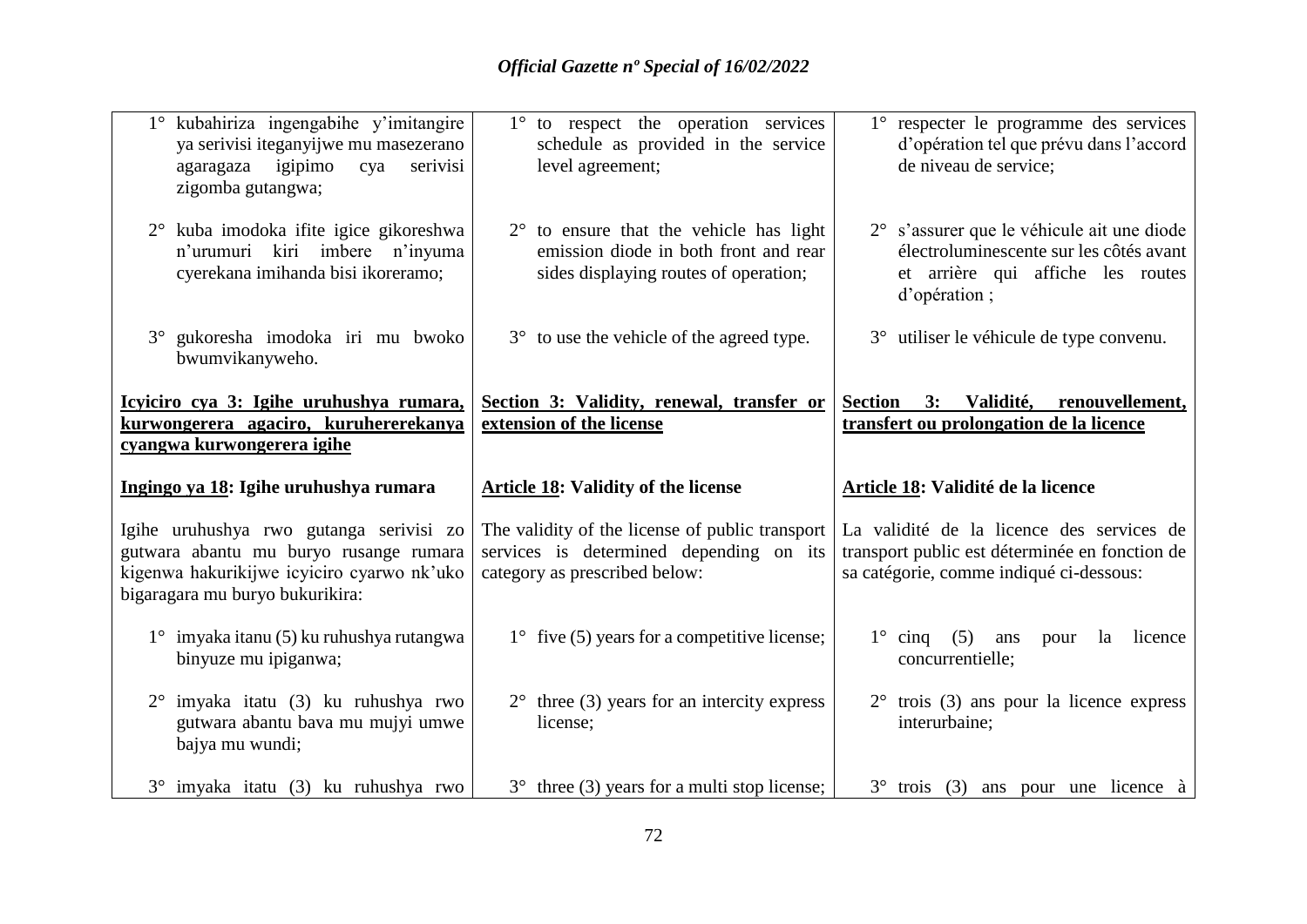| guhagarara ku byapa binyuranye;                                                                                                                                                                                                                                  |                                                                                                                                                                        | multiples arrêts;                                                                                                                                                                                       |
|------------------------------------------------------------------------------------------------------------------------------------------------------------------------------------------------------------------------------------------------------------------|------------------------------------------------------------------------------------------------------------------------------------------------------------------------|---------------------------------------------------------------------------------------------------------------------------------------------------------------------------------------------------------|
| imyaka itatu (3) ku ruhushya rwo<br>$4^{\circ}$<br>bambukiranya<br>gutwara<br>abantu<br>umupaka;                                                                                                                                                                 | $4^{\circ}$ three (3) for a cross border license;                                                                                                                      | $4^\circ$<br>trois $(3)$<br>licence<br>ans<br>pour<br>une<br>transfrontalière;                                                                                                                          |
| $5^{\circ}$ umwaka umwe (1) ku ruhushya rwa<br>sosiyete y'umuntu umwe.                                                                                                                                                                                           | $5^{\circ}$ one (1) year for a one person company<br>license.                                                                                                          | $5^{\circ}$ un (1) an pour la licence pour une<br>société unipersonnelle.                                                                                                                               |
| Ingingo ya 19:<br>Kongerera<br>agaciro<br>uruhushya                                                                                                                                                                                                              | <b>Article 19: License renewal</b>                                                                                                                                     | Article 19: Renouvellement de la licence                                                                                                                                                                |
| Uwahawe uruhushya rwo gutwara abantu bava<br>mu mujyi umwe bajya mu wundi cyangwa<br>uruhushya rwo guhagarara ku byapa<br>binyuranye<br>ushaka<br>kongerera<br>agaciro<br>uruhushya, abisaba mbere y'amezi atatu (3)<br>kugira ngo uruhushya rusanzwe rurangire. | A licensee of intercity express license or a<br>multi stop license applies for license renewal<br>three (3) months before the expiration of the<br>current license.    | Un titulaire de licence express interurbaine ou<br>d'une licence à multiples demande le<br>renouvellement de la licence trois (3) mois<br>avant l'expiration de la licence en cours.                    |
| Uwahawe uruhushya rwo gutwara abantu<br>bambukiranya umupaka cyangwa uruhushya<br>sosiyete y'umuntu umwe, ushaka<br>rwa<br>kongerera agaciro uruhushya, abisaba mbere<br>y'ukwezi kumwe (1) kugira ngo uruhushya<br>rusanzwe rurangire.                          | A licensee of cross border license or of one<br>person company license applies for license<br>renewal one $(1)$ month before the expiration of<br>the current license. | Un titulaire de la licence transfrontalière ou<br>d'une licence pour une société unipersonnelle<br>demande le renouvellement de la licence un<br>(1) mois avant l'expiration de la licence en<br>cours. |
| Ubusabe bwo kongerera agaciro uruhushya<br>buherekezwa n'inyandiko zikurikira:                                                                                                                                                                                   | Application<br>for<br>license<br>renewal<br>is<br>accompanied by the following documents:                                                                              | La demande de renouvellement de la licence<br>s'accompagne des documents suivants:                                                                                                                      |
| 1° ifishi yabugenewe igenwa n'Urwego<br>Ngenzuramikorere yuzuzwa n'usaba;                                                                                                                                                                                        | $1^{\circ}$ appropriate<br>form<br>determined<br>by<br>Regulatory Authority and completed<br>by the applicant;                                                         | 1 <sup>°</sup> un formulaire approprié déterminé par<br>l'Autorité de Régulation et remplit par<br>le demandeur;                                                                                        |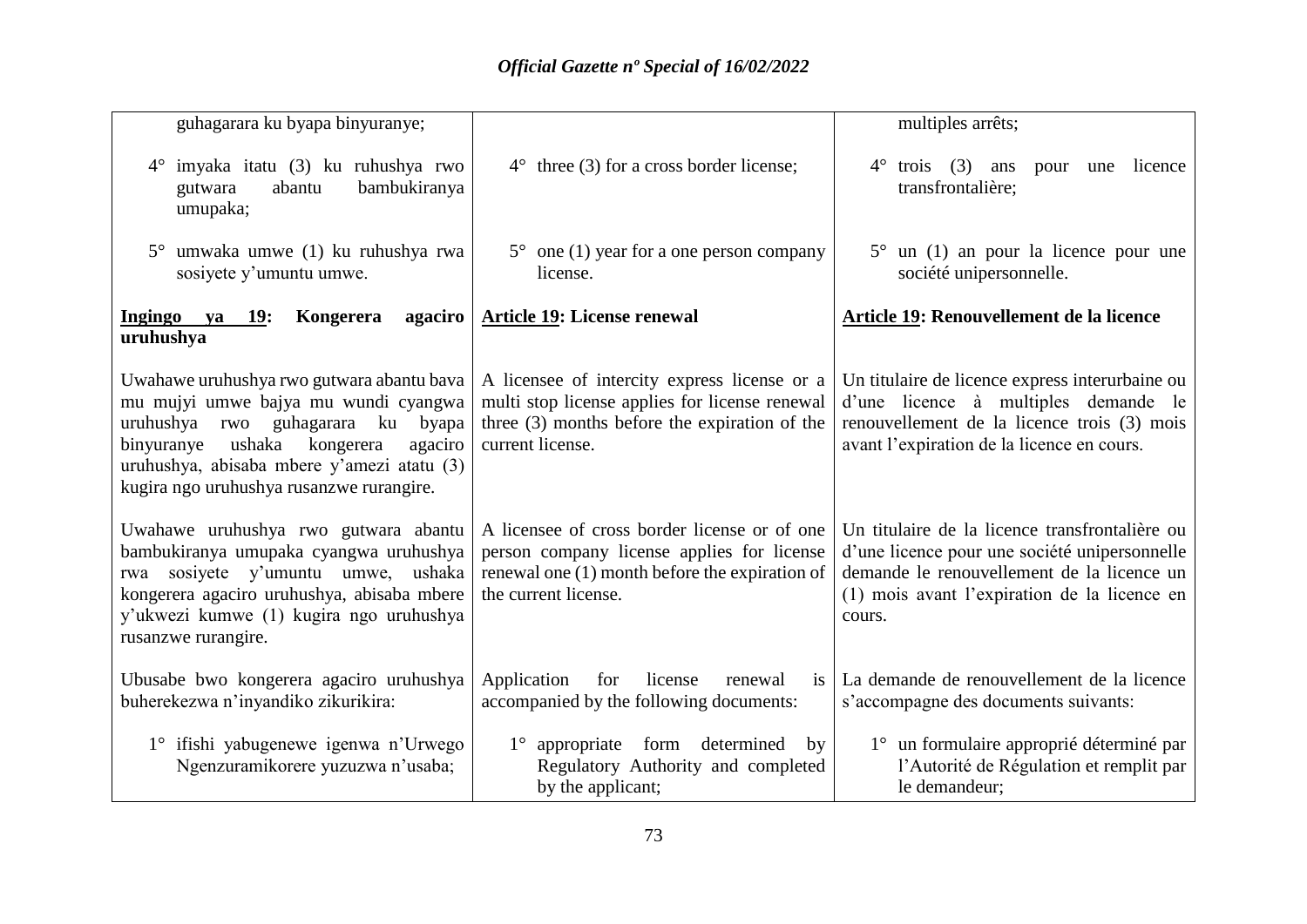| cy'ubwishingizi<br>$2^{\circ}$ icyemezo<br>bw'ubucuruzi;                                                                                                                                                                                                                                                                                         | $2^{\circ}$ a commercial insurance certificate;                                                                                                                                                                                                                                                        | 2° un certificat d'assurance commerciale;                                                                                                                                                                                                                                                                                                       |
|--------------------------------------------------------------------------------------------------------------------------------------------------------------------------------------------------------------------------------------------------------------------------------------------------------------------------------------------------|--------------------------------------------------------------------------------------------------------------------------------------------------------------------------------------------------------------------------------------------------------------------------------------------------------|-------------------------------------------------------------------------------------------------------------------------------------------------------------------------------------------------------------------------------------------------------------------------------------------------------------------------------------------------|
| cy'ubugenzuzi<br>$3^\circ$ icyemezo<br>bw'ikinyabiziga;                                                                                                                                                                                                                                                                                          | 3° a motor vehicle inspection certificate;                                                                                                                                                                                                                                                             | 3° un certificat de contrôle technique de<br>véhicule :                                                                                                                                                                                                                                                                                         |
| 4° ikarita iranga imodoka yanditse mu<br>mazina y'usaba uruhushya;                                                                                                                                                                                                                                                                               | 4° a vehicle log book registered in the<br>names of applicant;                                                                                                                                                                                                                                         | $4^\circ$<br>d'immatriculation<br>de<br>carte<br>une<br>véhicule enregistré aux noms<br>du<br>demandeur;                                                                                                                                                                                                                                        |
| $5^\circ$ icyemezo<br>cy'ubwishyu<br>bw'amafaranga atangwa ku ruhushya<br>ateganyijwe ku mugereka wa I w'aya<br>mabwiriza;                                                                                                                                                                                                                       | 5° a proof of payment of license fees as<br>per Annex I of these Regulations;                                                                                                                                                                                                                          | 5° une preuve de paiement des frais de<br>licence tel que prévu par l'annexe I du<br>présent règlement;                                                                                                                                                                                                                                         |
| 6° icyemezo cy'ubwishyu bw'umusanzu<br>wakwa hashingiwe ku mafaranga<br>nk'uko<br>mwaka<br>yinjijwe<br>mu<br>n'Urwego<br>biteganywa<br>Ngenzuramikorere.                                                                                                                                                                                         | $6^\circ$ a proof of payment of the contribution<br>levied on annual turnover as prescribed<br>by the Regulatory Authority.                                                                                                                                                                            | 6° une preuve du paiement de la<br>contribution prélevée sur le chiffre<br>d'affaire annuel, tel que prévu par<br>l'Autorité de Régulation.                                                                                                                                                                                                     |
| Igihe hashyizweho politiki cyangwa itegeko<br>bishya bishobora kuzana impinduka mu<br>mitangire isanzwe y'impushya, impushya zose<br>zirebwa na byo ntizishobora kongererwa<br>agaciro ariko zikomeza gukoreshwa kugeza<br>igihe iyo politiki nshya itangiye kubahirizwa.<br>Muri icyo gihe, uwahawe uruhushya ntasabwa<br>amafaranga y'ubusabe. | In case there is a new policy or law that may<br>affect the existing licensing regime, all<br>concerned licenses are not renewed but may be<br>effective<br>extended until the<br>date of<br>implementation of that new policy. In this<br>case, the applicant is not charged any<br>application fees. | En cas d'existence d'une nouvelle politique ou<br>de loi susceptible d'affecter le régime des<br>licences existantes, toutes les licences<br>concernées ne peuvent pas être renouvelées<br>mais peuvent être prolongées jusqu'à<br>l'exécution de cette nouvelle politique. Dans<br>ce cas, aucun frais de demande n'est exigé au<br>demandeur. |
| Iyo habayeho impaka muri sosiyete cyangwa                                                                                                                                                                                                                                                                                                        | In case disputes arise in the licensed company                                                                                                                                                                                                                                                         | En cas des litiges dans la société ou dans la                                                                                                                                                                                                                                                                                                   |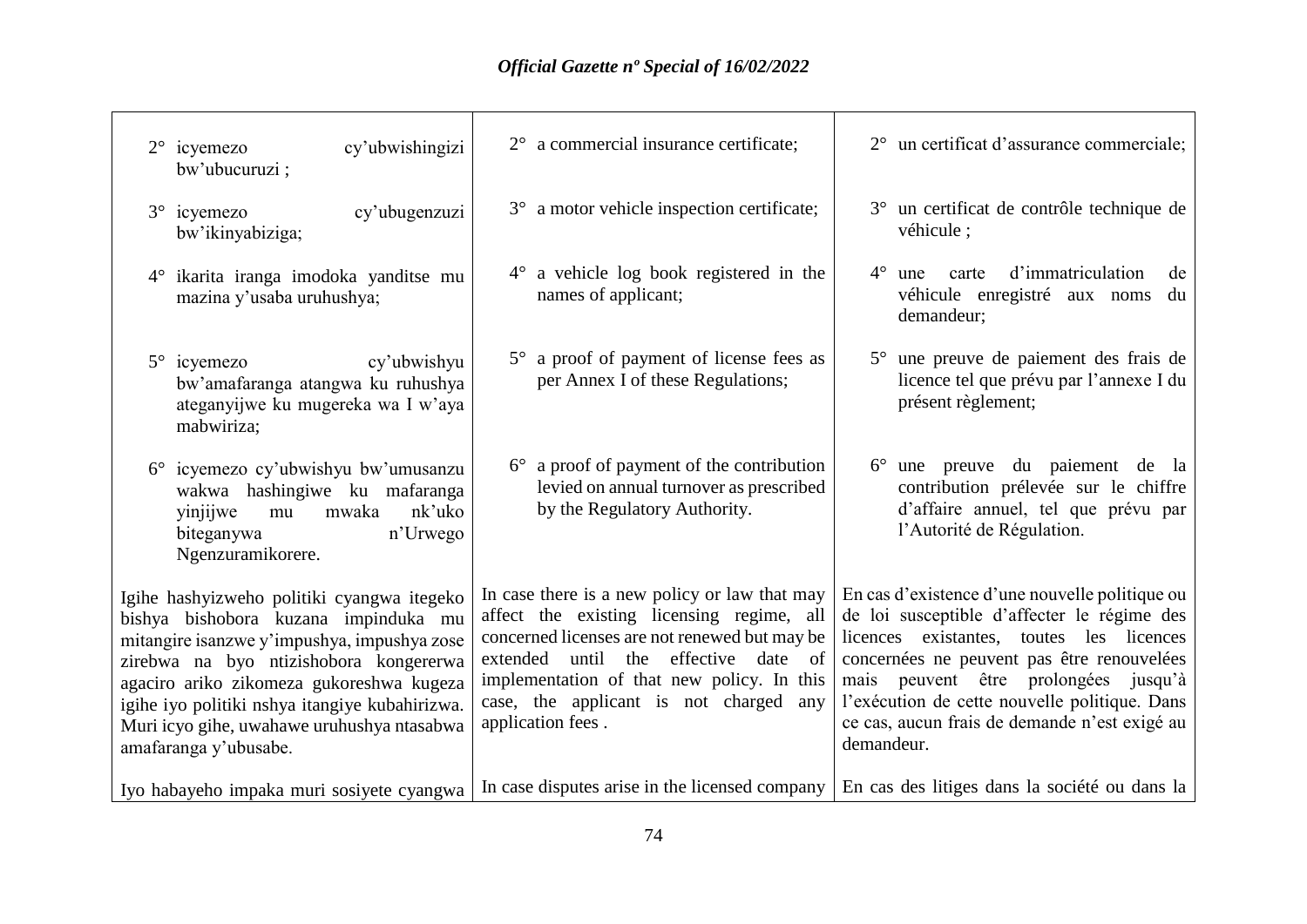| muri koperative yahawe uruhushya kandi izo<br>mpaka zikaba zitera ingaruka ku mitangire ya<br>serivisi, Urwego Ngenzuramikorere rushobora<br>kwanga kongerera agaciro uruhushya igihe<br>cyose izo mpaka zitari zakemuka. | or cooperative and such disputes affect service<br>delivery, the Regulatory Authority may refuse<br>to renew the license until the disputes is<br>resolved.                            | coopérative titulaire de licence, pouvant<br>affecter la prestation des services, l'Autorité<br>de Régulation peut refuser de renouveler la<br>licence à moins que le litige ne soit résolu.               |
|---------------------------------------------------------------------------------------------------------------------------------------------------------------------------------------------------------------------------|----------------------------------------------------------------------------------------------------------------------------------------------------------------------------------------|------------------------------------------------------------------------------------------------------------------------------------------------------------------------------------------------------------|
| Ingingo ya 20: Ihererekanya ry'uruhushya                                                                                                                                                                                  | <b>Article 20: Transfer of license</b>                                                                                                                                                 | <b>Article 20: Transfert de licence</b>                                                                                                                                                                    |
| kuguranisha<br>Kugurisha,<br>by'agateganyo,<br>gukodesha cyangwa guhererekanya n'undi<br>muntu cyangwa ikigo umutungo cyangwa<br>ibikorwa bigomba kubanza kwemerwa<br>n'Urwego Ngenzuramikorere.                          | Sale, temporary substitution, lease or transfer<br>of assets or activities to a different person or<br>corporation must be approved by the<br>Regulatory Authority.                    | La vente, la substitution temporaire, la<br>location ou le transfert d'actifs ou d'activités à<br>un tiers ou à une société ne peuvent se faire<br>qu'après approbation de l'Autorité<br>de<br>Régulation. |
| Ubusabe<br>bw'ihererekanya<br>bugomba<br>kugaragaza impamvu z'iryo<br>hererekanya<br>kandi bwemerwa nyuma yo<br>kwishyura<br>ateganywa<br>amafaranga<br>ategetswe<br>yose<br>n'amategeko n'amabwiriza bikurikizwa.        | The request of transfer must state the reason of<br>such transfer and the approval is subject to the<br>clearance of all required fees provided by<br>applicable laws and regulations. | La demande de transfert doit indiquer la raison<br>de tel transfert et l'approbation est soumise au<br>paiement de tous les frais requis prévus par les<br>lois et règlements en vigueur.                  |
| Uwahawe uruhushya rwahererekanyijwe<br>afatwa nk'usaba uruhushya bityo akaba<br>agomba kuba yujuje ibisabwa kuri icyo cyiciro<br>cy'uruhushya.                                                                            | The transferee is considered as the applicant of<br>license and thus must comply with the<br>requirements on such category of license.                                                 | Le cessionnaire est considéré comme le<br>demandeur de licence et doit ainsi remplir les<br>conditions de la catégorie de licence<br>concernée.                                                            |
| Uwahawe<br>uruhushya<br>rwahererekanyijwe<br>agomba kubahiriza inshingano<br>zijyanye<br>n'urwo ruhushya.                                                                                                                 | The transferee must comply with obligations<br>of the transferred license.                                                                                                             | Le cessionnaire doit remplir les obligations de<br>la licence faisant l'objet de transfert.                                                                                                                |
| Ingingo ya 21: Kongerera igihe uruhushya                                                                                                                                                                                  | <b>Article 21: Extension of the license</b>                                                                                                                                            | Article 21: Extension de la licence                                                                                                                                                                        |
| Ngenzuramikorere<br>Urwego<br>rushobora                                                                                                                                                                                   |                                                                                                                                                                                        | The Regulatory Authority may extend the L'Autorité de Régulation peut prolonger la                                                                                                                         |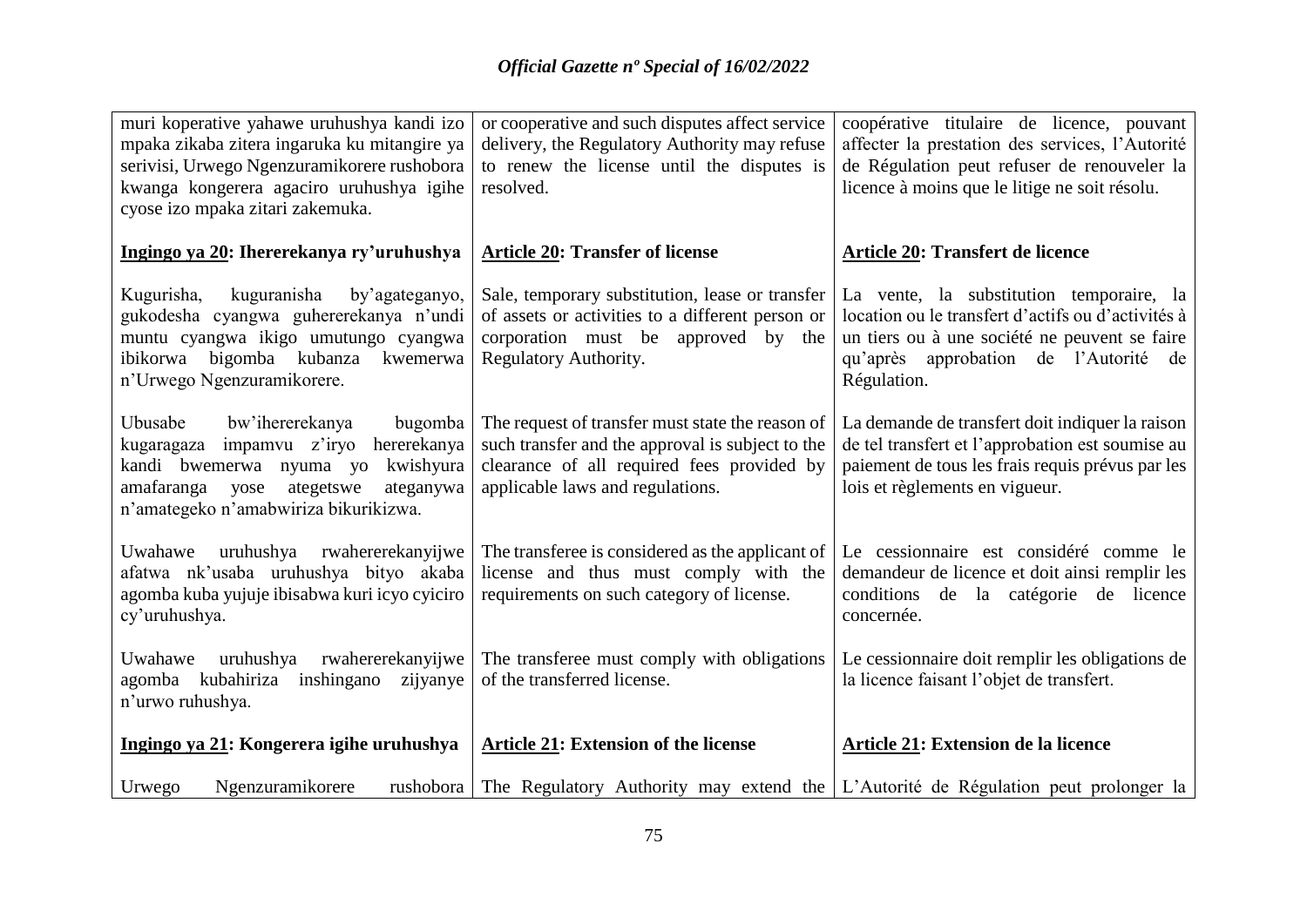| kwemera ko uruhushya rukoreshwa igihe license in the following cases:<br>kirenze icyari cyaragenwe ku mpamvu<br>zikurikira:                                                                     |                                                                                                                                                         | licence dans les cas suivants:                                                                                                                                    |
|-------------------------------------------------------------------------------------------------------------------------------------------------------------------------------------------------|---------------------------------------------------------------------------------------------------------------------------------------------------------|-------------------------------------------------------------------------------------------------------------------------------------------------------------------|
| 1 <sup>°</sup> iyo inyandiko ihamagarira abantu<br>impushya<br>gupiganirwa<br>zitangwa<br>binyuze mu ipiganwa itari yategurwa;                                                                  | 1 <sup>°</sup> when the request for proposal for<br>licenses granted through competition is<br>not yet prepared;                                        | $1^{\circ}$ lorsque<br>l'appel d'offre pour<br>les<br>accordées par<br>licences<br>voie<br>de<br>concurrence n'a pas encore préparé;                              |
| $2^{\circ}$ iyo<br>Urwego<br>Ngenzuramikorere<br>rusanze ari ngombwa guha uwahawe<br>uruhushya igihe cyo kugira ibyo<br>akosora cyangwa cyo kunoza serivisi<br>ye.                              | $2^{\circ}$ when the Regulatory Authority finds it<br>necessary to give an opportunity to a<br>licensee to correct or to improve his or<br>her service. | 2º lorsque l'Autorité de Régulation juge<br>nécessaire de donner au titulaire de<br>licence l'occasion de corriger ou<br>d'améliorer son service.                 |
| Igihe ntarengwa cy'inyongera cyo gukoresha<br>uruhushya ntikirenza amezi atandatu (6) uretse<br>ku ruhushya rutangwa binyuze mu ipiganwa<br>rugenwa n'inyandiko ihamagarira abantu<br>gupigana. | The maximum period of license extension<br>cannot exceed six (6) months except for<br>competitive license determined by the request<br>for proposal.    | La période maximale de prolongation d'une<br>licence ne peut pas excéder six (6) mois, sauf<br>pour la licence concurrentielle déterminée par<br>l'appel d'offre. |
| Icyiciro cya 4: Guhagarika, kwambura,<br>gutesha<br>uruhushya cyangwa<br>agaciro<br>kurusesa                                                                                                    | Section 4:<br>Suspension, revocation,<br>cancellation or termination of the license                                                                     | Section<br>Suspension,<br>révocation,<br>4:<br>annulation ou résiliation de la licence                                                                            |
| Ingingo ya 22: Impamvu zishingirwaho mu<br>guhagarika uruhushya                                                                                                                                 | Article 22: Grounds for suspension of the<br>license                                                                                                    | Article 22: Motifs de suspension de la<br>licence                                                                                                                 |
| Ngenzuramikorere<br>Urwego<br>rushobora<br>guhagarika uruhushya igihe kitarenga amezi<br>atandatu(6) iyo:                                                                                       | The Regulatory Authority may suspend a<br>license for a maximum period of six $(6)$<br>months if:                                                       | L'Autorité de Régulation peut suspendre la<br>licence pour une période maximale de six (6)<br>mois si:                                                            |
| 1 <sup>°</sup> uwahawe uruhushya adahaye Urwego                                                                                                                                                 | 1 <sup>°</sup> the licensee fails to provide the                                                                                                        | 1 <sup>°</sup> le titulaire de licence ne fournit pas à                                                                                                           |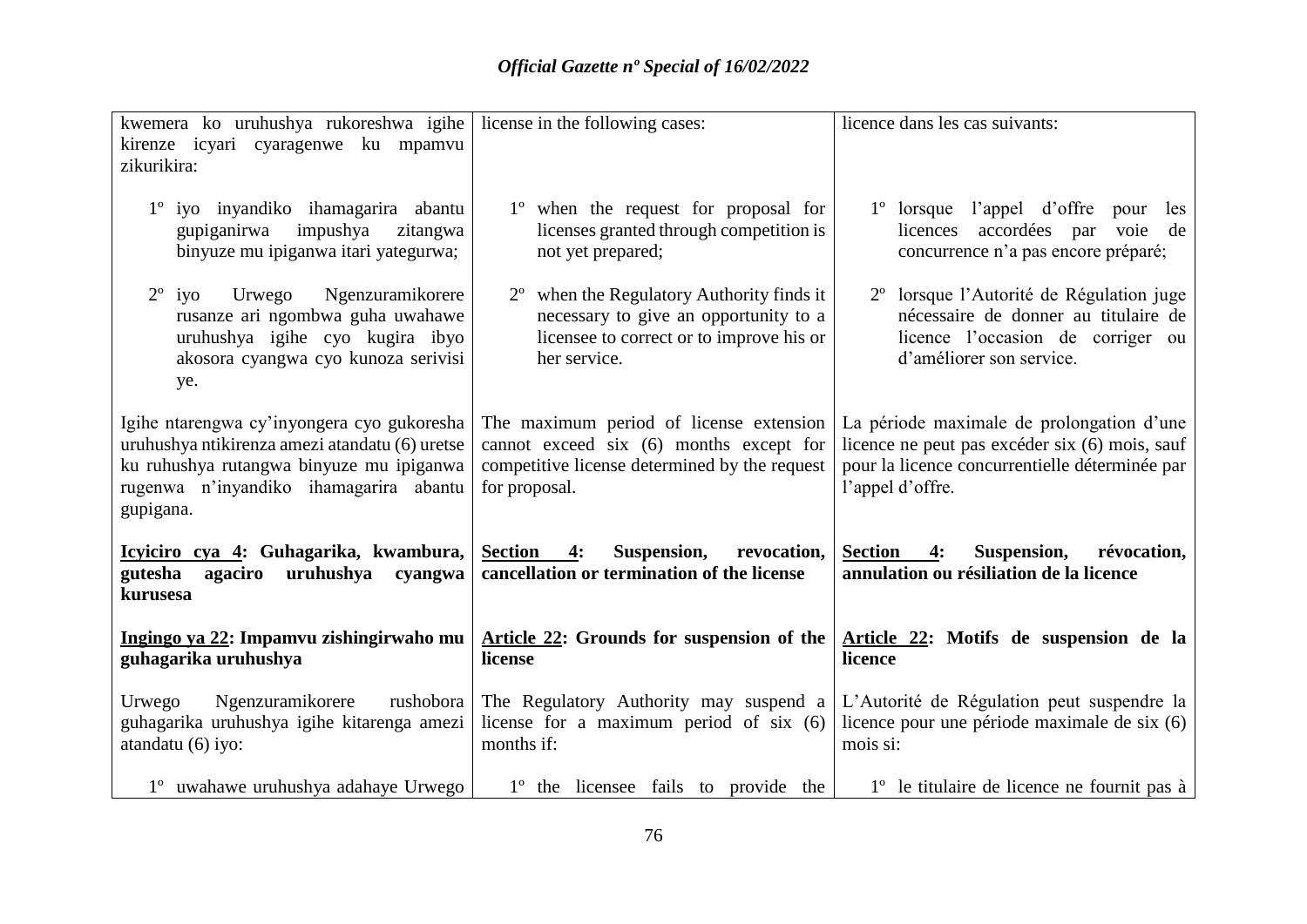|             | Ngenzuramikorere raporo y'ibikorwa<br>n'iy'ubugenzuzi mu gihe kigenwa<br>n'amategeko, amabwiriza n'ibindi<br>byemezo<br>imirongo<br>cyangwa<br>ngenderwaho<br>ngombwa<br>bya<br>by'Urwego Ngenzuramikorere; | Regulatory Authority with activity and<br>inspection reports in the period<br>provided by laws, regulations and<br>relevant decisions or directives of the<br><b>Regulatory Authority;</b> | l'Autorité de Régulation des rapports<br>d'activités et d'inspection dans les<br>délais prévus par les lois, règlements et<br>décisions ou directives de l'Autorité de<br>Régulation y relatifs; |
|-------------|-------------------------------------------------------------------------------------------------------------------------------------------------------------------------------------------------------------|--------------------------------------------------------------------------------------------------------------------------------------------------------------------------------------------|--------------------------------------------------------------------------------------------------------------------------------------------------------------------------------------------------|
|             | uruhushya<br>uwahawe<br>ananiwe<br>n'Urwego<br>gukorana<br>Ngenzuramikorere<br>bugenzuzi<br>mu<br>ryimbitse<br>cyangwa mu igenzura<br>ry'imikorere;                                                         | 2 <sup>°</sup> the licensee fails to cooperate with the<br>Regulatory Authority in inspection or<br>in performance audit;                                                                  | 2 <sup>°</sup> le titulaire de licence ne coopère pas<br>dans l'inspection ou dans l'audit de<br>performance fait par l'Autorité de<br>Régulation;                                               |
| $3^{\circ}$ | uwahawe<br>uruhushya<br>ananiwe<br>amafaranga<br>kwishyura<br>ngenzuramikorere agenwa n'icyemezo<br>cy'Inama Ngenzuramikorere;                                                                              | the licensee fails to pay regulatory fees<br>$3^{\circ}$<br>as provided by the Regulatory Board<br>decision;                                                                               | 3 <sup>°</sup> le titulaire de licence ne paie pas les<br>frais réglementaires conformément à la<br>décision du Conseil de Régulation;                                                           |
| $4^{\circ}$ | uwahawe<br>uruhushya<br>yananiwe<br>ibitagenda<br>gukosora<br>neza<br>mu<br>mitangire<br>serivisi<br>ya<br>nyuma<br>kwihanangirizwa<br>y'inyandiko<br>$y_0$<br>n'Urwego Ngenzuramikorere;                   | the licensee fails to address poor<br>$4^{\circ}$<br>service delivery after reception of the<br>warning notice from the Regulatory<br>Authority;                                           | 4° le titulaire de licence ne remédie pas à<br>la mauvaise prestation de services<br>après l'avertissement de l'Autorité de<br>Régulation;                                                       |
|             | 5 <sup>°</sup> uwahawe uruhushya atagifite umubare<br>w'ibinyabiziga usabwa kugira ngo<br>akore hashingiwe ku ruhushya yahawe<br>mbere;                                                                     | 5 <sup>°</sup> the licensee no longer has the required<br>number of vehicles to operate under<br>the license previously issued;                                                            | 5 <sup>°</sup> le titulaire de licence ne dispose plus<br>du nombre requis de véhicules pour<br>opérer en vertu de la licence délivrée<br>précédemment;                                          |
|             | impaka zavutse muri sosiyete cyangwa<br>koperative zahawe impushya zifite<br>ingaruka ku mitangire ya serivisi.                                                                                             | disputes that arise in a licensed<br>$6^{\circ}$<br>company or a cooperative affect<br>service delivery.                                                                                   | 6° les conflits qui naissent au sein d'une<br>société ou d'une coopérative titulaire<br>de la licence ont un effet sur la                                                                        |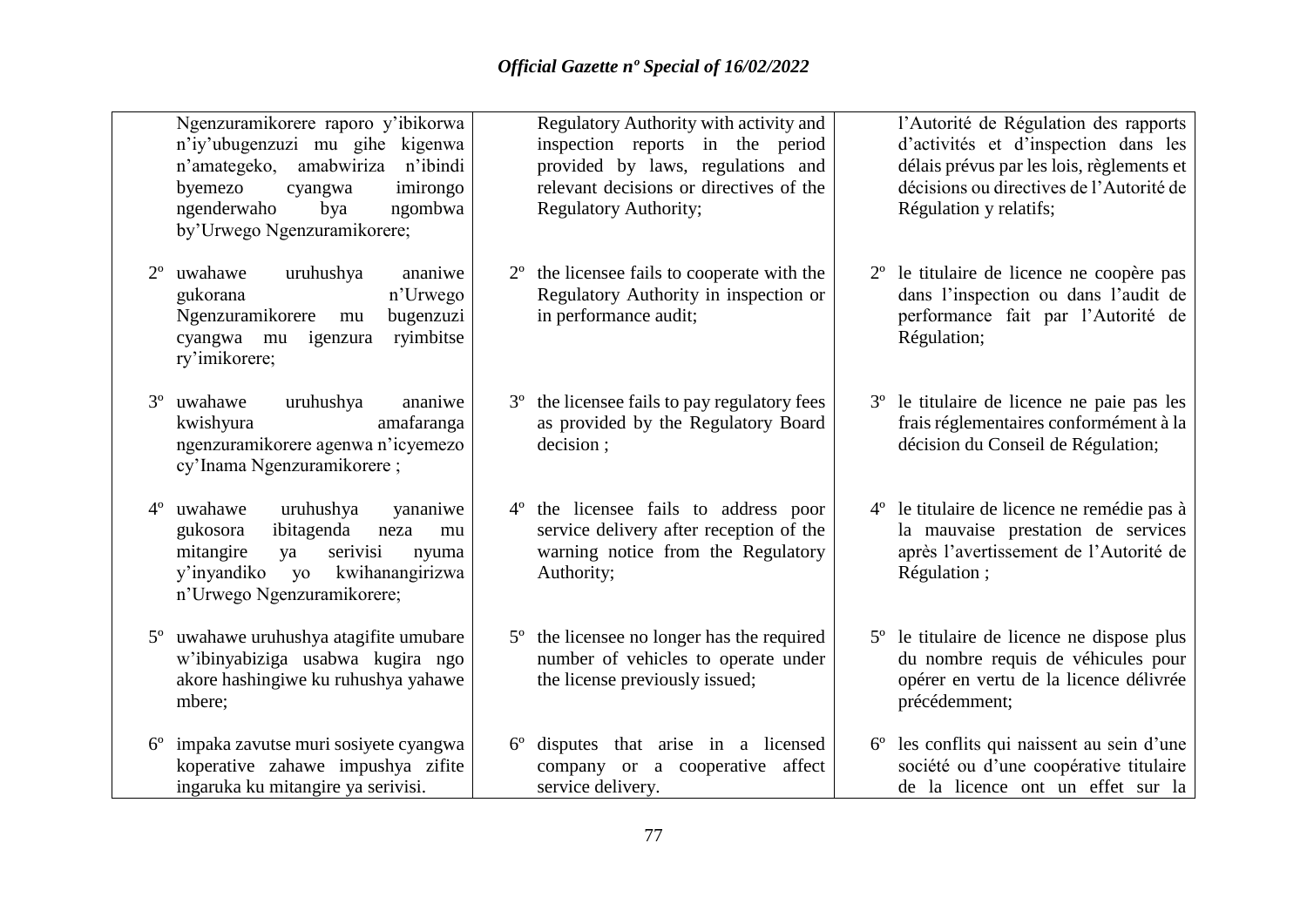|                                                                                                                                                                                                                 |                                                                                                                                                                                                                                | prestation des services.                                                                                                                                                                                                                 |
|-----------------------------------------------------------------------------------------------------------------------------------------------------------------------------------------------------------------|--------------------------------------------------------------------------------------------------------------------------------------------------------------------------------------------------------------------------------|------------------------------------------------------------------------------------------------------------------------------------------------------------------------------------------------------------------------------------------|
| uruhushya<br>adacyemuye<br>Iyo<br>uwahawe<br>ibyashingiweho mu guhagarikirwa uruhushya<br>bivugwa mu gika cya mbere cy'iyi ngingo, mu<br>gihe cy'amezi atandatu (6) nyuma yo<br>kuruhagarika, ahita arwamburwa. | If the licensee does not address the causes for<br>suspension of the license specified in<br>Paragraph One of this Article in a period of six<br>(6) months following the suspension, the<br>license is automatically revoked. | Si le titulaire de licence ne remédie pas aux<br>causes de suspension de la licence prévue à<br>l'alinéa premier du présent article dans une<br>période de six (6) mois après la suspension, la<br>licence est automatiquement révoquée. |
| Ingingo ya 23: Impamvu zo kwamburwa<br>uruhushya                                                                                                                                                                | Article 23: Grounds for revocation of a<br>license                                                                                                                                                                             | Article 23: Motifs de révocation d'une<br>licence                                                                                                                                                                                        |
| Ngenzuramikorere<br>Urwego<br>rushobora<br>kwambura uruhushya uwaruhawe iyo:                                                                                                                                    | The Regulatory Authority may revoke a<br>license if:                                                                                                                                                                           | L'Autorité de Régulation peut révoquer la<br>licence si:                                                                                                                                                                                 |
| $1^\circ$ uwahawe<br>uruhushya<br>ahagaritse<br>atabimenyesheje<br>imirimo<br>Urwego<br>Ngenzuramikorere;                                                                                                       | $1^{\circ}$ the<br>licensee<br>abandons<br>activities<br>without notifying the<br>Regulatory<br>Authority;                                                                                                                     | 1 <sup>°</sup> le titulaire de licence abandonne les<br>activités sans notifier l'Autorité de<br>Régulation;                                                                                                                             |
| 2° sosiyete cyangwa koperative yahawe<br>uruhushya iseshwe;                                                                                                                                                     | $2o$ the licensed company or cooperative is<br>liquidated;                                                                                                                                                                     | 2 <sup>°</sup> la société ou coopérative titulaire de<br>licence est liquidée;                                                                                                                                                           |
| 3° sosiyete cyangwa koperative yahawe<br>uruhushya itagikora imirimo yaherewe<br>uruhushya;                                                                                                                     | 3 <sup>°</sup> the licensed company or cooperative<br>no longer operates the activities for<br>which it was licensed;                                                                                                          | 3 <sup>°</sup> la société ou coopérative titulaire de<br>licence n'exécute plus les activités<br>pour lesquelles elle a été octroyée une<br>licence;                                                                                     |
| 4° sosiyete cyangwa koperative yahawe<br>uruhushya itubahirije<br>inshingano<br>zikubiye mu ruhushya<br>zihanishwa<br>kuruhagarika;                                                                             | 4 <sup>°</sup> the licensed company or cooperative<br>comply with license<br>does not<br>obligations whose sanction is license<br>suspension;                                                                                  | 4 <sup>°</sup> la société ou coopérative titulaire de<br>licence viole des obligations de licence<br>dont la sanction est la suspension de la<br>licence;                                                                                |
| 5° sosiyete cyangwa koperative yahawe                                                                                                                                                                           | 5 <sup>°</sup> the licensed company or cooperative                                                                                                                                                                             | 5° la société ou coopérative titulaire de                                                                                                                                                                                                |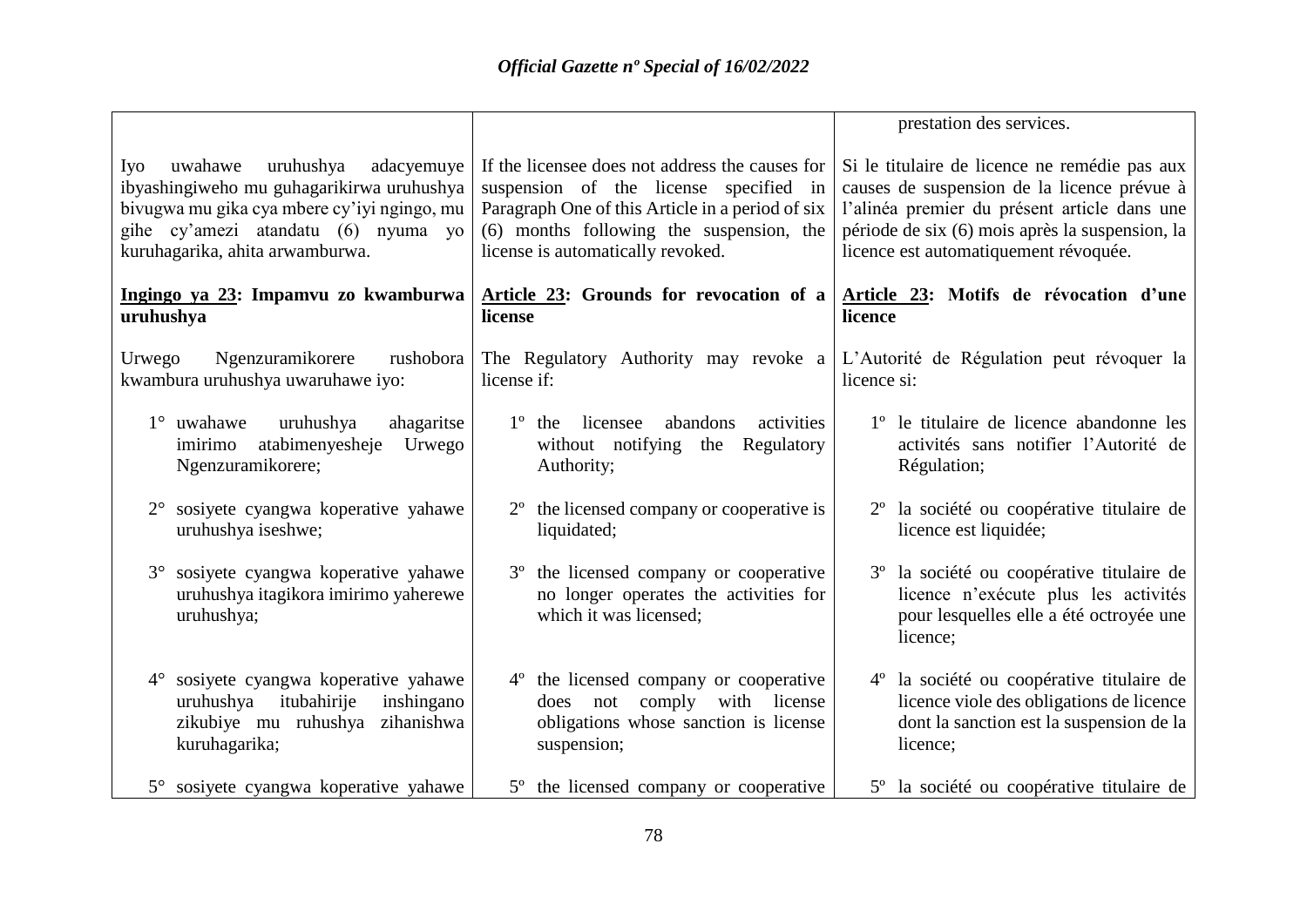| uruhushya itubahirije icyemezo cyo                                                                                                                                                                                   | fails to comply with the decision of                                                                                                                                                                                                          | licence ne se conforme à la décision de                                                                                                                                                                                                           |
|----------------------------------------------------------------------------------------------------------------------------------------------------------------------------------------------------------------------|-----------------------------------------------------------------------------------------------------------------------------------------------------------------------------------------------------------------------------------------------|---------------------------------------------------------------------------------------------------------------------------------------------------------------------------------------------------------------------------------------------------|
| guhagarika<br>uruhushya<br>gifatwa<br>n'Urwego Ngenzuramikorere.                                                                                                                                                     | suspension taken by the Regulatory<br>Authority.                                                                                                                                                                                              | suspension de la licence prise par<br>l'Autorité de Régulation.                                                                                                                                                                                   |
| Ingingo ya 24: Impamvu zo gutesha agaciro<br>uruhushya                                                                                                                                                               | Article 24: Grounds for cancellation of a<br>license                                                                                                                                                                                          | Article 24: Motifs d'annulation d'une<br>licence                                                                                                                                                                                                  |
| Urwego Ngenzuramikorere rushobora gutesha<br>agaciro uruhushya iyo:                                                                                                                                                  | The Regulatory Authority may cancel a<br>license if:                                                                                                                                                                                          | L'Autorité de Régulation peut annuler une<br>licence si:                                                                                                                                                                                          |
| koperative<br>$1^\circ$ sosiyete<br>cyangwa<br>yarwemerewe itarufashe mu minsi<br>mirongo itatu (30) ibarwa uhereye ku<br>itariki yabimenyesherejweho;                                                               | 1° the company or cooperative was<br>granted a license and fails to collect it<br>within thirty $(30)$ days from the date of<br>notification;                                                                                                 | 1 <sup>°</sup> la société ou coopérative à laquelle la<br>licence a été accordée ne la retire pas<br>endéans trente (30) jours suivant la<br>date de notification;                                                                                |
| 2° uwahawe uruhushya yatanze amakuru<br>atari yo mu gihe cyo kurusaba.                                                                                                                                               | $2o$ the licensee provided false information<br>while applying for the license.                                                                                                                                                               | 2 <sup>°</sup> le titulaire de licence a fourni des<br>fausses informations au moment de la<br>demande d'une licence.                                                                                                                             |
| Impamvu zo gusesa<br>Ingingo ya 25:<br>uruhushya                                                                                                                                                                     | Article 25: Grounds for termination of<br>license                                                                                                                                                                                             | Article 25: Motifs de résiliation de la licence                                                                                                                                                                                                   |
| Urwego Ngenzuramikorere rushobora gusesa<br>uruhushya rubyibwirije cyangwa rubisabwe<br>n'uwahawe uruhushya.                                                                                                         | The Regulatory Authority may terminate a<br>license on its initiative or upon the request of<br>the licensee.                                                                                                                                 | L'Autorité de Régulation peut résilier la<br>licence à son initiative ou à la demande du<br>titulaire de licence.                                                                                                                                 |
| Iyo gusesa uruhushya bisabwe n'uwahawe<br>uruhushya, ubusabe busobanura impamvu<br>z'iryo seswa bugomba kohererezwa Urwego<br>Ngenzuramikorere mu gihe cy'amezi atandatu<br>(6) nibura mbere y'itariki yo guhagarika | If the termination is requested by the licensee,<br>the request explaining the reasons for the<br>termination must be sent to the Regulatory<br>Authority at least six (6) months before the<br>date of cessation of activities. The licensee | Si la résiliation est demandée par le titulaire de<br>licence, la demande motivée doit être adressée<br>à l'Autorité de Régulation au moins six (6)<br>mois avant la date de cessation des activités.<br>Le titulaire de licence qui a demandé la |
| ibikorwa. Uwasabye gusesa<br>uruhushya                                                                                                                                                                               | who requests for license termination ensures                                                                                                                                                                                                  | résiliation de la licence assure la continuité des                                                                                                                                                                                                |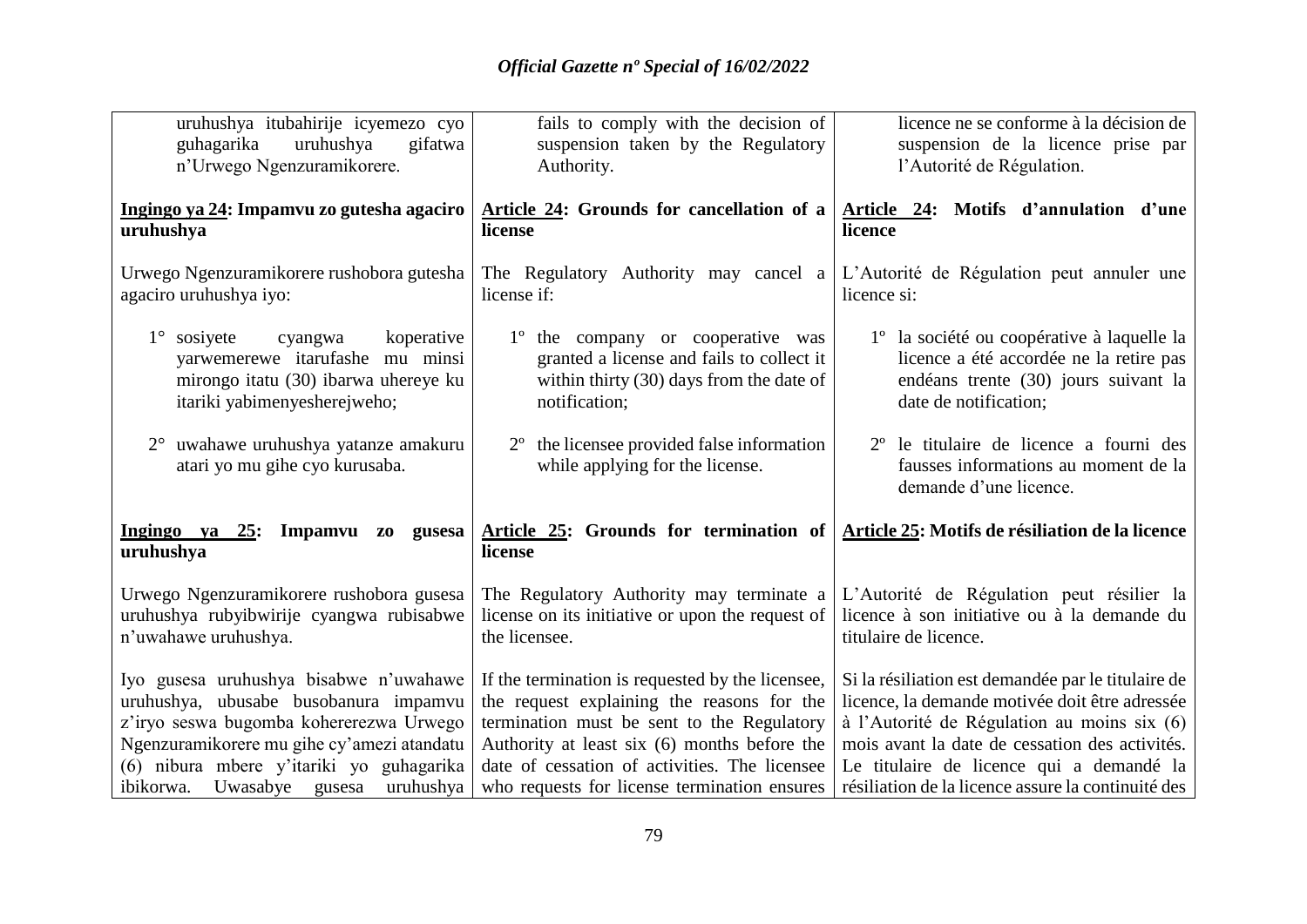| akomeza gutanga serivisi mu gihe ategereje                                                                                                                                                                                                                                                     | the continuity of services in case he or she is                                                                                                                                                                                                                                         | services en attendant l'approbation de sa                                                                                                                                                                                                                                           |
|------------------------------------------------------------------------------------------------------------------------------------------------------------------------------------------------------------------------------------------------------------------------------------------------|-----------------------------------------------------------------------------------------------------------------------------------------------------------------------------------------------------------------------------------------------------------------------------------------|-------------------------------------------------------------------------------------------------------------------------------------------------------------------------------------------------------------------------------------------------------------------------------------|
| igisubizo ku busabe.                                                                                                                                                                                                                                                                           | waiting for the approval of the request.                                                                                                                                                                                                                                                | demande.                                                                                                                                                                                                                                                                            |
| Kwemererwa gusesa uruhushya bishingira<br>kuri ibi bikurikira:                                                                                                                                                                                                                                 | The approval of termination of license is<br>subject to the following:                                                                                                                                                                                                                  | L'approbation de la résiliation de la licence est<br>soumise à ce qui suit:                                                                                                                                                                                                         |
| 1 <sup>°</sup> kwishyura amafaranga yose n'imisoro<br>n'amategeko<br>biteganywa<br>n'amabwiriza bikurikizwa;                                                                                                                                                                                   | 1° clearance of all fees and levies required<br>by applicable laws and regulations;                                                                                                                                                                                                     | 1° paiement de tous les frais et droits<br>exigés par les lois et règlements en<br>vigueur;                                                                                                                                                                                         |
| ibibazo<br>gukemura<br>bijyanye<br>$2^{\circ}$<br>n'uburenganzira bw'abakozi.                                                                                                                                                                                                                  | 2 <sup>°</sup> resolving issues related to employee's<br>rights.                                                                                                                                                                                                                        | 2 <sup>°</sup> résolution les problèmes liés aux droits<br>des employés.                                                                                                                                                                                                            |
| Urwego Ngenzuramikorere rushobora kandi<br>uruhushya<br>bitewe<br>n'impamvu<br>gusesa<br>zitandukanye harimo iza politiki nshya<br>y'Igihugu cyangwa iz'itegeko. Icyo gihe,<br>uwahawe uruhushya abimenyeshwa mu gihe<br>cy'amezi atandatu<br>$(6)$ mbere<br>y'itariki<br>iteganyijwe y'isesa. | The Regulatory Authority may also terminate<br>the license due to different reasons including a<br>new national policy or law. In this case, the<br>licensee is notified at least six (6) months<br>before the intended date of termination.                                            | L'Autorité de Régulation peut également<br>résilier la licence pour différents motifs,<br>notamment lié à la nouvelle politique nationale<br>ou à la loi. Dans ce cas, le titulaire de licence<br>en est informé au moins six (6) mois avant la<br>date prévue pour la résiliation. |
| Iyo hari impaka hagati mu buyobozi bwa<br>koperative<br>sosiyete<br>cyangwa<br>byahawe<br>uruhushya, Urwego Ngenzuramikorere, mu<br>bushishozi bwarwo, rushobora kwanga gusesa<br>uruhushya cyangwa kwemera ubusabe bwo<br>guhagarika ibikorwa igihe cyose izo mpaka<br>zitari zakemuka.       | In case of disputes in the management of the<br>licensed<br>company<br>cooperative,<br><sub>or</sub><br>the<br>Regulatory Authority, in its sole discretion,<br>may refuse to terminate the license or grant the<br>request to suspend the activities until the<br>dispute is resolved. | En cas de litige dans la gestion de la société ou<br>coopérative titulaire de licence, l'Autorité de<br>Régulation peut, à sa seule discrétion, refuser<br>de résilier la licence ou rejeter la demande de<br>suspension des activités jusqu'à ce que le litige<br>soit résolu.     |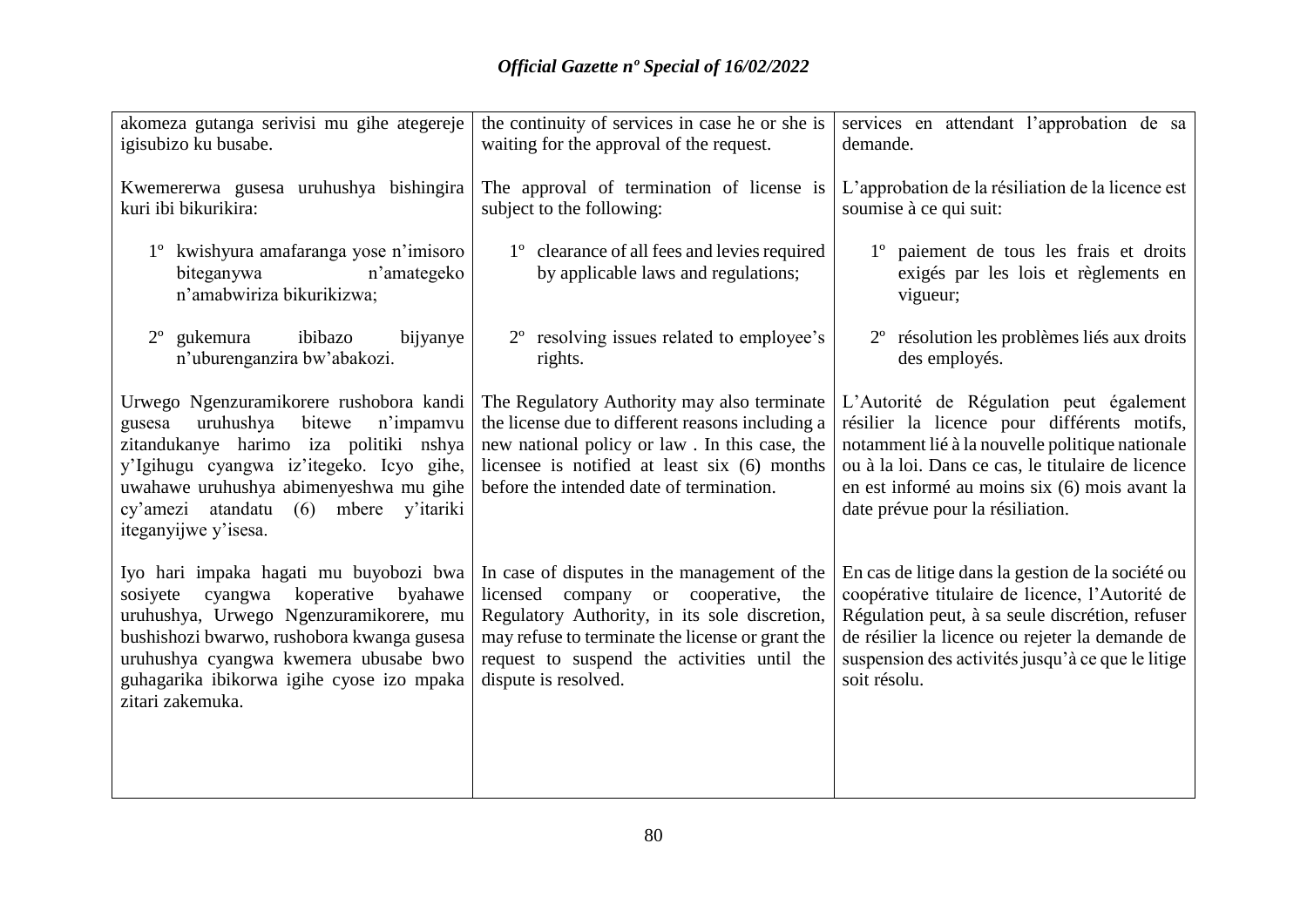| Ingingo ya 26: Inzira zikurikizwa mu                                                                                                                                                                                                                                                                                            | Article 26: Procedure for suspension or                                                                                                                                                                                                                                                                     | Article 26: Procédure de suspension ou de                                                                                                                                                                                                                                                                                                         |
|---------------------------------------------------------------------------------------------------------------------------------------------------------------------------------------------------------------------------------------------------------------------------------------------------------------------------------|-------------------------------------------------------------------------------------------------------------------------------------------------------------------------------------------------------------------------------------------------------------------------------------------------------------|---------------------------------------------------------------------------------------------------------------------------------------------------------------------------------------------------------------------------------------------------------------------------------------------------------------------------------------------------|
| guhagarika cyangwa kwambura uruhushya                                                                                                                                                                                                                                                                                           | revocation of the license                                                                                                                                                                                                                                                                                   | révocation de la licence                                                                                                                                                                                                                                                                                                                          |
| Iyo Urwego Ngenzuramikorere rubona ko<br>uwahawe uruhushya atubahirije imwe mu<br>nshingano zerekeranye n'uruhushya yahawe,<br>akaba ashobora guhanishwa guhagarikirwa<br>uruhushya cyangwa kurwamburwa, Urwego<br>Ngenzuramikorere rumwihanangiriza<br>mu<br>nyandiko rukanamuha igihe ntarengwa cyo<br>kuba yakosoye amakosa. | If the Regulatory Authority finds that the<br>licensee has failed to comply with any terms<br>of license obligations, and he or she may be<br>sanctioned by suspension or revocation, the<br>Regulatory Authority sends a written warning<br>to the licensee indicating a deadline to remedy<br>the faults. | Si l'Autorité de Régulation réalise que le<br>titulaire de licence ne se conforme pas aux<br>obligations de licence, pouvant être sanctionné<br>par une suspension ou une révocation,<br>l'Autorité de Régulation envoie une<br>notification écrite au titulaire de licence qui<br>indique le délai limite de correction des erreurs<br>commises. |
| Iyo uwahawe uruhushya atubahirije ibikubiye<br>mu nyandiko yo kwihanangirizwa ivugwa mu<br>gika cya mbere cy'iyi ngingo, Urwego<br>Ngenzuramikorere<br>inzira<br>rutangira<br>Z <sub>O</sub><br>kwambura<br>guhagarika<br>cyangwa<br>urwo<br>ruhushya. Guhagarika cyangwa kwambura<br>uruhushya bikorwa mu buryo bukurikira:    | If the licensee fails to comply with the warning<br>notice provided for in Paragraph One of this<br>Article, the Regulatory Authority initiates the<br>suspension or revocation procedure. The<br>suspension or revocation of a licence is<br>conducted in the following manner:                            | Si le titulaire de licence ne se conforme pas à<br>la notification prévue à l'alinéa premier du<br>présent article, l'Autorité de Régulation<br>entame la procédure de suspension ou de<br>révocation. La suspension ou la révocation<br>d'une licence se déroule de la manière<br>suivante:                                                      |
| 1° kumenyesha mu nyandiko uwahawe<br>uruhushya ko hagiye gutangira inzira<br>zo guhagarika uruhushya cyangwa<br>kurumwambura no kumusaba gutanga<br>ibisobanuro;                                                                                                                                                                | 1° sending a written notice informing the<br>licensee of the commencement of the<br>suspension or revocation procedures<br>and to require the licensee to provide a<br>response;                                                                                                                            | 1 <sup>°</sup> envoyer une notification qui informe le<br>titulaire de licence de l'ouverture de la<br>procédure de suspension ou de<br>révocation et l'obligeant à fournir sa<br>réaction;                                                                                                                                                       |
| 2 <sup>°</sup> iyo uwahawe uruhushya atemera ko<br>ruhagarikwa<br>uruhushya<br>cyangwa<br>arwamburwa, cyangwa iyo adatanze<br>ibisobanuro nyuma yo kumenyeshwa,<br>Ngenzuramikorere<br>Urwego<br>ruramutumira kugira ngo agire icyo                                                                                             | if the licensee contests the suspension<br>$2^{\circ}$<br>or revocation or fails to respond to the<br>notice, the Regulatory Authority<br>invites the licensee to react on the<br>decision to suspend or revoke the<br>license.                                                                             | 2 <sup>°</sup> si le titulaire de licence conteste la<br>suspension ou la révocation ou ne<br>répond pas à la notification, l'Autorité<br>de Régulation invite le titulaire de<br>licence pour réagir sur la décision de<br>suspension ou de révocation de                                                                                        |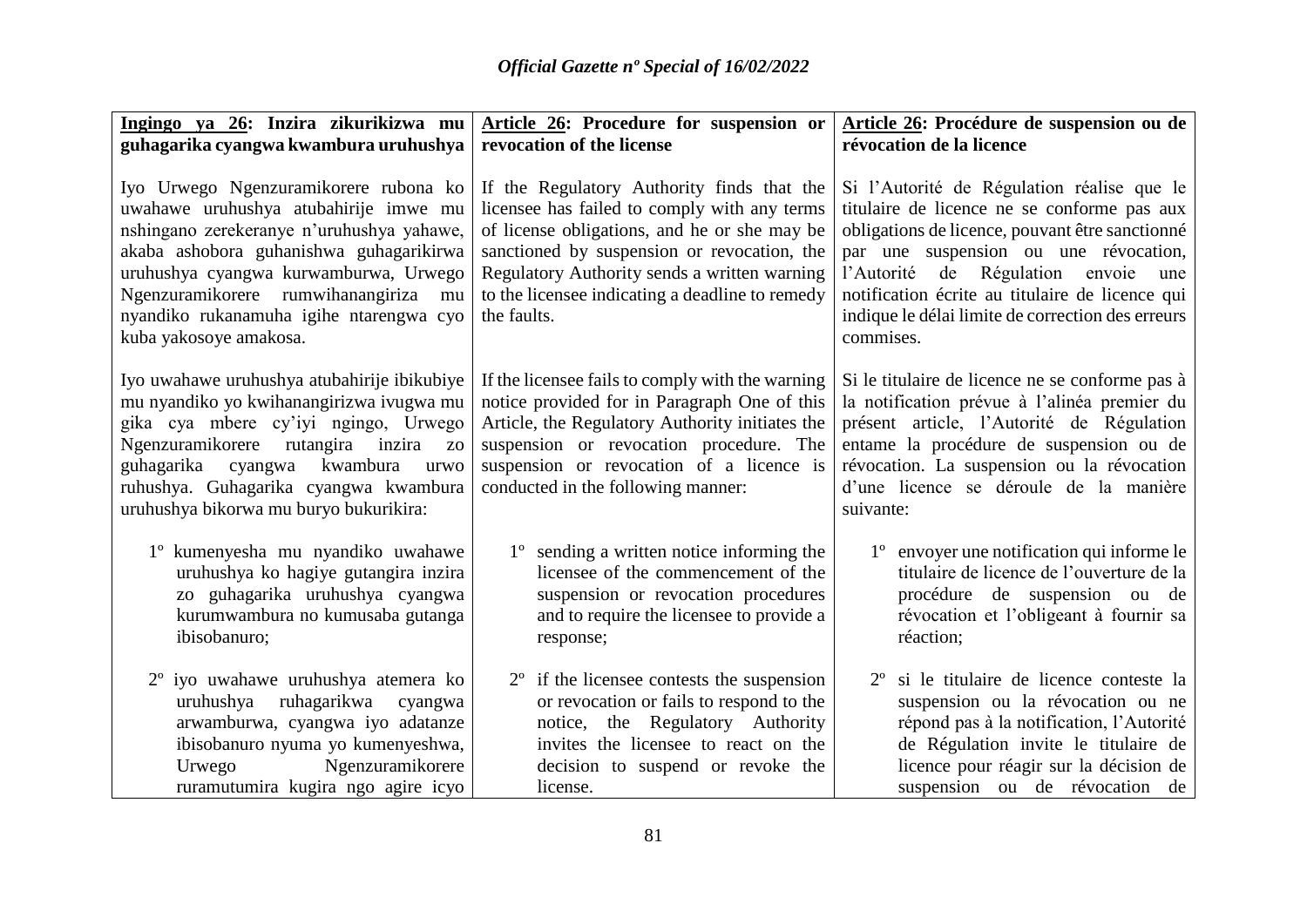| avuga ku cyemezo cyo guhagarika<br>uruhushya cyangwa kurumwambura;                                                                                                                                                                                         |                                                                                                                                                                                                                                                                       | licence;                                                                                                                                                                                                                                                                                              |
|------------------------------------------------------------------------------------------------------------------------------------------------------------------------------------------------------------------------------------------------------------|-----------------------------------------------------------------------------------------------------------------------------------------------------------------------------------------------------------------------------------------------------------------------|-------------------------------------------------------------------------------------------------------------------------------------------------------------------------------------------------------------------------------------------------------------------------------------------------------|
| 3° mu gihe hatangiye inzira zo guhagarika<br>kwambura<br>uruhushya,<br>cyangwa<br>uruhushya<br>agakosora<br>uwahawe<br>ibyateye itangizwa ry'inzira, Urwego<br>Ngenzuramikorere rushobora kureka<br>iyo nzira yo guhagarika cyangwa<br>kwambura uruhushya; | if during the course of the suspension<br>$3^{\circ}$<br>or revocation procedure, the licensee<br>remedies the alleged violations that<br>gave rise to the procedure, the<br>Regulatory Authority may terminate<br>the procedure to suspend or revoke the<br>license; | 3 <sup>°</sup> si, au cours de la procédure de<br>suspension ou de révocation, le<br>titulaire de licence remédie<br>aux<br>violations alléguées qui ont donné lieu<br>à la procédure, l'Autorité<br>de<br>Régulation peut mettre fin à la<br>procédure de suspension ou de<br>révocation de licence; |
| 4° iyo uwahawe uruhushya adakosoye<br>byagaragajwe,<br>Urwego<br>ibibazo<br>Ngenzuramikorere<br>rushobora<br>guhagarika uruhushya rwe cyangwa<br>kurumwambura.                                                                                             | 4° if the licensee does not provide<br>remedies to the alleged violations, the<br>Regulatory Authority may suspend or<br>revoke the license.                                                                                                                          | 4 <sup>°</sup> si le titulaire de licence ne remédie pas<br>aux violations alléguées, l'Autorité de<br>Régulation peut suspendre ou révoquer<br>la licence.                                                                                                                                           |
| UMUTWE WA III: AMAFARANGA<br>Y'URUGENDO,<br>UMUSANZU,<br><b>UBWASISI NO KWAMAMAZA</b>                                                                                                                                                                      | <b>CHAPTER</b><br>FEES,<br>III:<br><b>FARE.</b><br>PROMOTION AND ADVERTISEMENT                                                                                                                                                                                        | <b>CHAPITRE</b><br>III:<br>TARIF,<br>FRAIS,<br>PROMOTION ET PUBLICITÉ                                                                                                                                                                                                                                 |
| <b>Icyiciro</b><br><b>Amafaranga</b><br>mbere:<br>cya<br><u>y'urugendo n'umusanzu</u>                                                                                                                                                                      | <b>Section One: Fare and fees</b>                                                                                                                                                                                                                                     | Section première: Tarif et frais                                                                                                                                                                                                                                                                      |
| Kugena amafaranga<br>Ingingo ya 27:<br>y'urugendo                                                                                                                                                                                                          | <b>Article 27: Setting of fare</b>                                                                                                                                                                                                                                    | <b>Article 27: Fixation de tarif</b>                                                                                                                                                                                                                                                                  |
| Kugena amafaranga y'urugendo mu gutwara<br>abantu mu buryo rusange biri mu bushobozi<br>bw'Urwego Ngenzuramikorere. Ku mpushya<br>zitangwa binyuze mu ipiganwa, upiganwa ni                                                                                | The setting of fare in public transport falls<br>within the competence of the Regulatory<br>Authority. For licenses acquired through<br>competition, fares are proposed by the                                                                                        | La fixation de tarif pour le transport en<br>commun relève de la compétence de l'Autorité<br>de Régulation. Les tarifs pour la licence<br>obtenu par voie concurrentielle sont proposés                                                                                                               |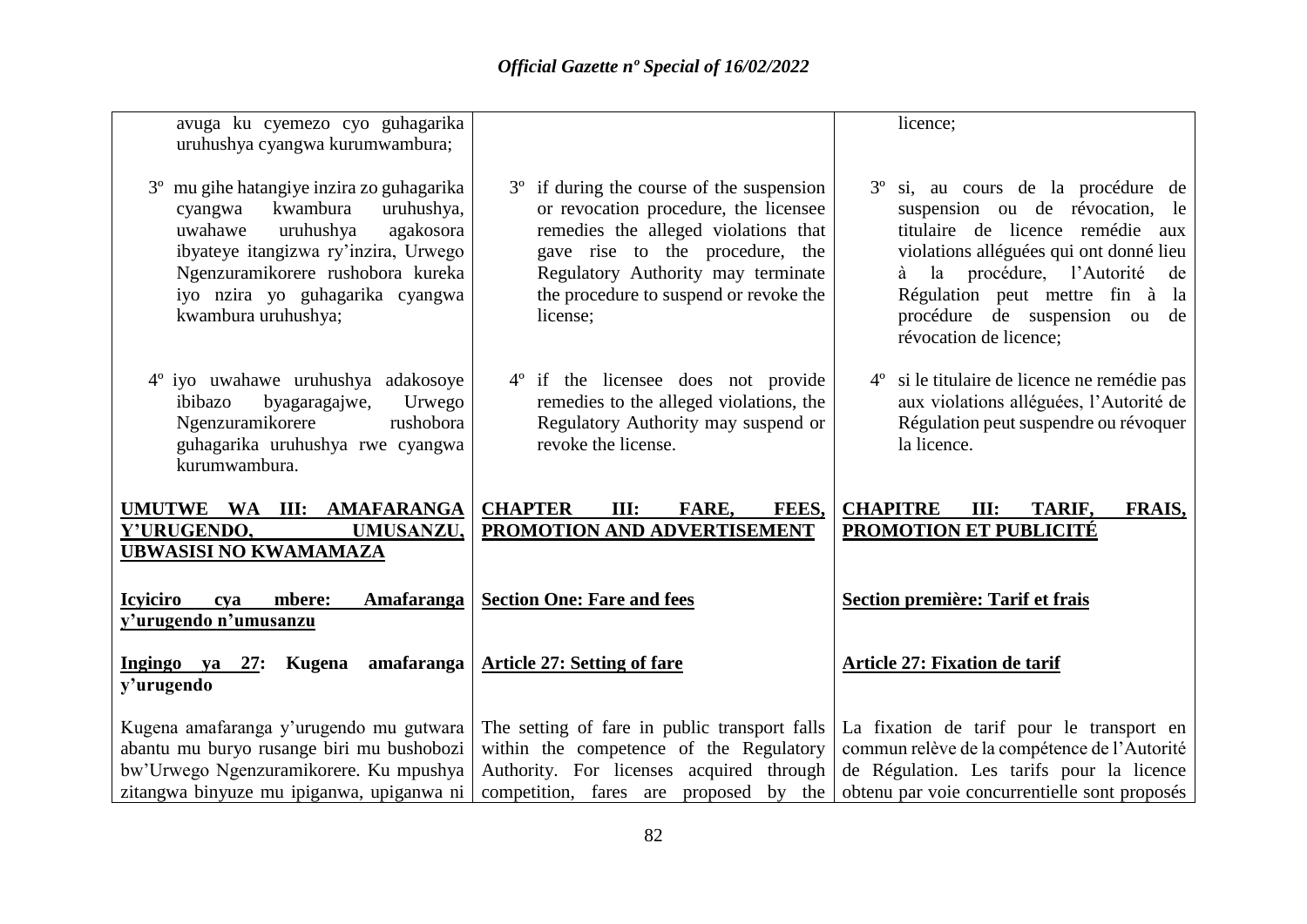| we ugena amafaranga yifuza guca ku ngendo<br>kugira ngo asuzumwe kandi yemezwe<br>n'Urwego Ngenzuramikorere.                                                            | competitor's subject to evaluation<br>and<br>approval by the Regulatory Authority.                                                                                                                                       | par le candidat à la compétition sous réserve<br>de l'évaluation et de l'approbation de<br>l'Autorité de Régulation.                                              |
|-------------------------------------------------------------------------------------------------------------------------------------------------------------------------|--------------------------------------------------------------------------------------------------------------------------------------------------------------------------------------------------------------------------|-------------------------------------------------------------------------------------------------------------------------------------------------------------------|
| Ingingo ya 28: Kwishyura amafaranga<br>y'urugendo                                                                                                                       | <b>Article 28: Payment of fare</b>                                                                                                                                                                                       | <b>Article 28: Paiement des frais</b>                                                                                                                             |
| Abagenzi bishyura amafaranga ya serivisi zo<br>gutwara abantu mu buryo rusange. Ariko<br>umwana uri munsi y'imyaka ine (4)<br>ntiyishyura kandi agomba kuba aherekejwe. | Passengers pay for public transport services.<br>However, an infant under four (4) years shall<br>not pay and the child must be accompanied.                                                                             | Les passagers payent les services de transport<br>en commun. Toutefois, un enfant âgé de moins<br>de quatre (4) ans ne doit pas payer et doit être<br>accompagné. |
| Ingingo ya 29: Kwakira amafaranga<br>y'urugendo mu gutwara abantu mu buryo<br>rusange                                                                                   | Article 29: Collection of fare in public<br>transport                                                                                                                                                                    | Article 29: Perception des frais dans le<br>transport en commun                                                                                                   |
| kwakira<br>amafaranga<br>buryo<br>bwo<br>Mu<br>y'urugendo mu gutwara abantu mu buryo<br>rusange harimo n'ubu:                                                           | The modality of fare collection in public<br>transport includes but not limited to:                                                                                                                                      | Les modalités de perception des frais dans les<br>transports en commun publics comprennent<br>entre autres:                                                       |
| uburyo bwo kwakira amafaranga<br>$1^{\circ}$<br>hakoreshejwe<br>y'ingendo<br>ikoranabuhanga;                                                                            | 1° automated system of fare collection;                                                                                                                                                                                  | 1 <sup>°</sup> système automatisé de perception des<br>frais;                                                                                                     |
| ubundi buryo bwose bwo kwakira<br>amafaranga<br>y'ingendo<br>bushobora<br>n'uwahawe<br>kugenwa<br>uruhushya<br>bukemezwa<br>n'Urwego<br>Ngenzuramikorere.               | any other modality of fare collection as<br>may be determined by the licensee and<br>approved by the Regulatory Authority.                                                                                               | 2 <sup>°</sup> tout autre modalité de perception des<br>frais déterminée par le titulaire de<br>licence et approuvée par l'Autorité de<br>Régulation.             |
| uburyo bwo kwakira amafaranga mu ntoki                                                                                                                                  | Urwego Ngenzuramikorere rugena igihe The Regulatory Authority decides when to L'Autorité de Régulation décide le moment de<br>terminate cash payment terms in order to fully   la cessation des modalités de paiement en |                                                                                                                                                                   |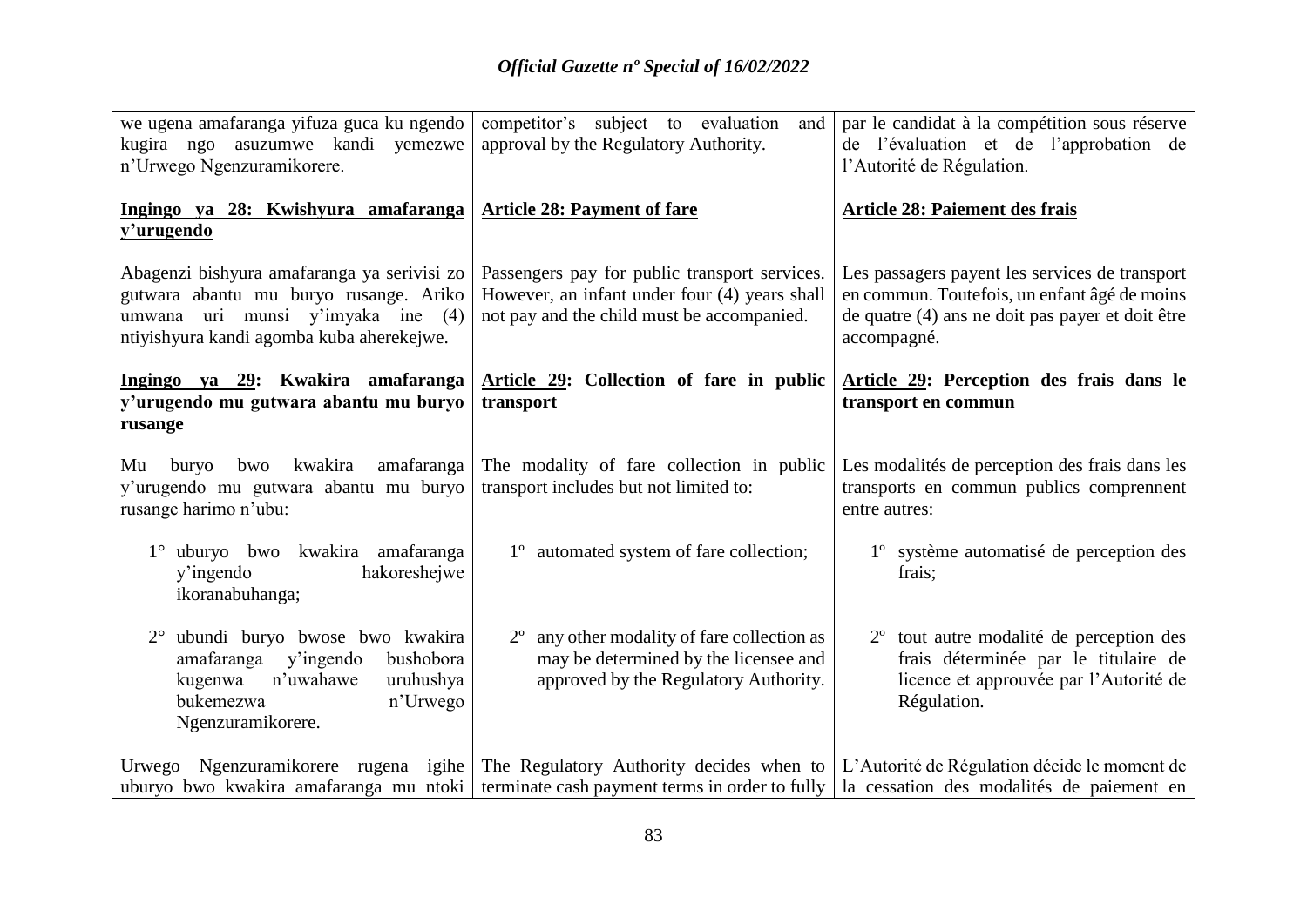| buhagarikwa kugira ngo hakoreshwe gusa<br>kwishyura<br>amafaranga<br>uburyo<br>bwo<br>y'urugendo hakoreshejwe ikoranabuhanga<br>bitewe n'ikigero abakorera mu gace runaka<br>bagezeho bitegura ubwo buryo.                                                                                                                                    | adopt the automated system of fare collection<br>depending on the readiness of a given zone.                                                                                                                                                                 | espèces afin d'adopter pleinement le système<br>automatisé de perception des frais en fonction<br>de l'état de préparation d'une zone donnée.                                                                                                                                                                          |
|-----------------------------------------------------------------------------------------------------------------------------------------------------------------------------------------------------------------------------------------------------------------------------------------------------------------------------------------------|--------------------------------------------------------------------------------------------------------------------------------------------------------------------------------------------------------------------------------------------------------------|------------------------------------------------------------------------------------------------------------------------------------------------------------------------------------------------------------------------------------------------------------------------------------------------------------------------|
| Ingingo ya 30: Kwishyura umusanzu<br>ngenzuramikorere                                                                                                                                                                                                                                                                                         | <b>Article 30: Payment of the regulatory fees</b>                                                                                                                                                                                                            | 30:<br><b>Paiement</b><br>Article<br>frais<br>des<br>règlementaires                                                                                                                                                                                                                                                    |
| Umusanzu ngenzuramikorere ngarukamwaka<br>ugomba kwishyurwa hakurikijwe icyemezo<br>cy'Inama Ngenzuramikorere.                                                                                                                                                                                                                                | The annual contributions of regulatory fees<br>must be paid according to the Regulatory<br>Board decision.                                                                                                                                                   | contributions<br>annuelles<br>frais<br><b>Les</b><br>des<br>réglementaires<br>doivent<br>payées<br>être<br>conformément à la décision du Conseil de<br>Régulation.                                                                                                                                                     |
| amafaranga yinjizwa hakoreshejwe<br>Iyo<br>uburyo bw'amatike koranabuhanga cyangwa<br>ubundi buryo bwo kwishyuza amafaranga<br>bukoresha<br>ikoranabuhanga,<br>y'ingendo<br>umusanzu wakwa ku mafaranga yinjijwe mu<br>mwaka ushobora kugenwa hashingiwe kuri<br>raporo igaragazwa n'ubwo buryo no kuri<br>raporo ngarukamwaka y'ibaruramari. | In case revenues are generated through<br>electronic ticketing systems or any other<br>automated system of fare collection, the<br>contribution levied on annual turnover may be<br>charged according to the system's report and<br>annual financial report. | Lorsque les recettes sont générées par le biais<br>des systèmes de billetterie électronique ou de<br>tout autre système automatisé de perception<br>des frais, la contribution prélevée sur le chiffre<br>d'affaires annuel peut être calculée en fonction<br>de rapport du système et de rapport financier<br>annuel. |
| Abakoresha bisi bagira raporo z'ibaruramari<br>zitagaragaza ukuri kw'amakuru nyayo bitewe<br>n'uburyo<br>bw'imikorere<br>yabo,<br>batanga<br>umusanzu udahinduka ugaragara ku mugereka<br>wa III w'aya mabwiriza.                                                                                                                             | Operators whose financial reports do not<br>reflect the reality due to their operational<br>status must be charged a flat fee as provided in<br>Annex III of these Regulations.                                                                              | Les opérateurs dont les rapports financiers ne<br>reflètent pas la réalité en raison de leur statut<br>opérationnel, doivent être taxés d'un montant<br>forfaitaire déterminé à l'annexe III du présent<br>règlement.                                                                                                  |
| Urwego Ngenzuramikorere rugena igihe cyo<br>kwaka umusanzu ku mafaranga yinjijwe<br>avuye ku kwishyuza amafaranga y'ingendo.                                                                                                                                                                                                                  | The Regulatory Authority determines when to<br>charge the contribution on turnover from the<br>source of fare collection.                                                                                                                                    | L'Autorité de Régulation détermine<br>le<br>moment de prélever le paiement au chiffre                                                                                                                                                                                                                                  |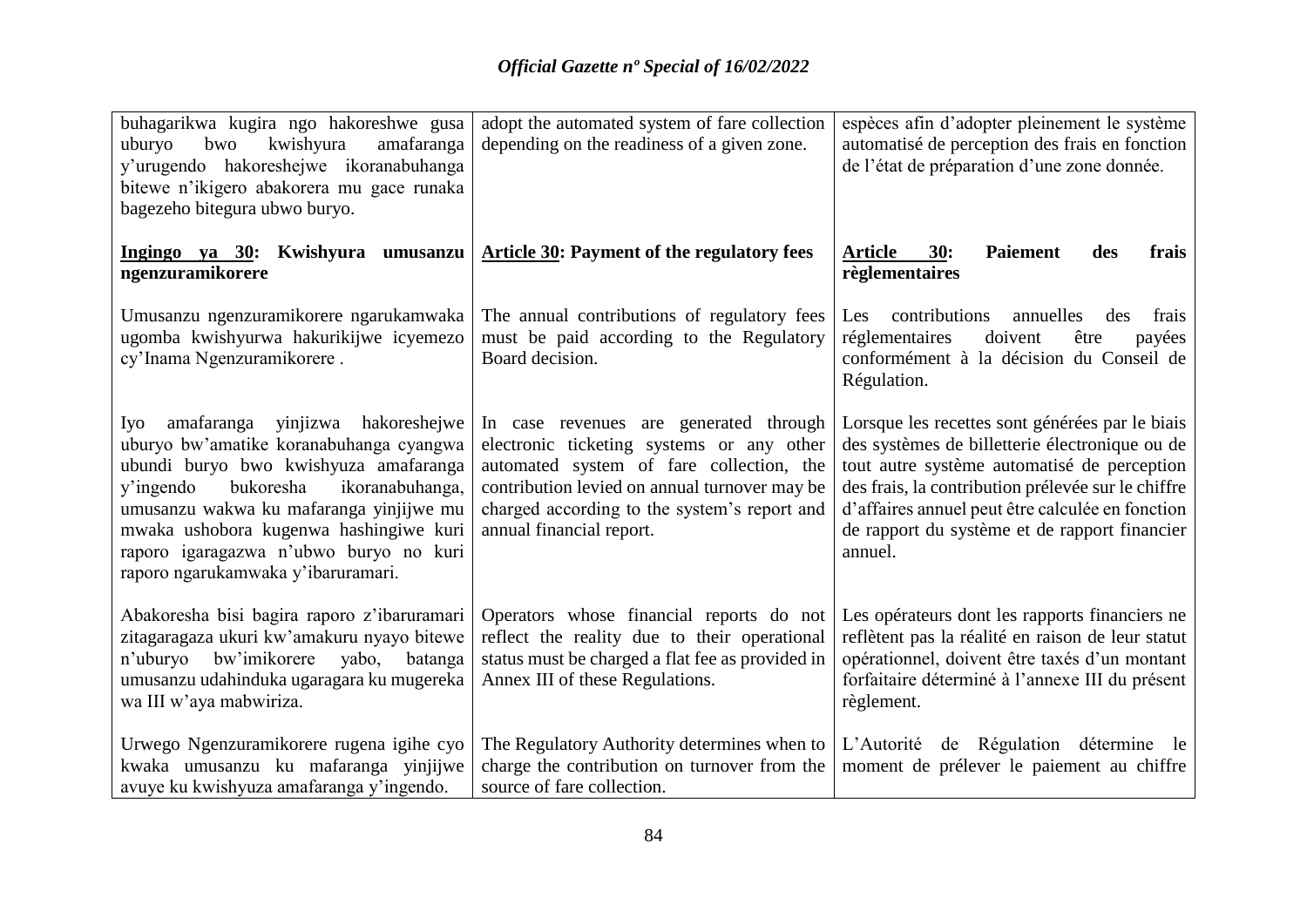|                                                                                                                                                                              |                                                                                                                                                              | d'affaires provenant de la source de perception<br>des frais.                                                                                                                |
|------------------------------------------------------------------------------------------------------------------------------------------------------------------------------|--------------------------------------------------------------------------------------------------------------------------------------------------------------|------------------------------------------------------------------------------------------------------------------------------------------------------------------------------|
| Ingingo ya 31: Amafaranga y'ubusabe<br>n'amafaranga y'uruhushya                                                                                                              | <b>Article 31: Application fees and license fees</b>                                                                                                         | Article 31: Frais de demande et frais de<br><u>licence</u>                                                                                                                   |
| uruhushya<br>yishyura amafaranga<br>Usaba<br>y'ubusabe akubiye ku mugereka wa I w'aya<br>mabwiriza.                                                                          | The applicant for the license pays application<br>fee as prescribed in Annex I of these<br>Regulations.                                                      | Le demandeur de licence paye les frais de<br>demande conformément à l'annexe I du<br>présent règlement.                                                                      |
| Uwasabye uruhushya warwemerewe yishyura<br>amafaranga ajyana na rwo akubiye ku<br>mugereka wa I w'aya mabwiriza.                                                             | The applicant whose license is granted pays<br>the license fee as prescribed in Annex I of<br>these Regulations.                                             | Le demandeur à qui la licence est octroyé paie<br>les frais de licence conformément à l'annexe I<br>du présent règlement.                                                    |
| Gusaba guhabwa umurongo w'inyongera<br>cyangwa kwemererwa imodoka y'inyongera<br>amafaranga<br>byishyurirwa<br>y'ubusabe<br>ateganyijwe ku mugereka wa I w'aya<br>mabwiriza. | Application for additional route or vehicle<br>addendum is subject to payment of relevant<br>application fees prescribed in Annex I of these<br>Regulations. | La demande d'une ligne supplémentaire ou<br>d'ajout d'un véhicule est soumis au paiement<br>des frais de demande connexes prescrits dans<br>l'annexe I du présent règlement. |
| Icyakora, uwahawe uruhushya rutangwa<br>binyuze mu ipiganwa ntiyishyura amafaranga<br>y'ubusabe bw'inyongera ateganijwe mu gika<br>cya 3 cy'iyi ngingo.                      | However, a licensee of competitive license<br>does not pay the addendum application fees<br>provided for in Paragraph 3 of this Article.                     | titulaire<br>Toutefois,<br>le<br>d'une<br>licence<br>concurrentielle ne paie pas les frais de<br>demande supplémentaire prévu à l'alinéa 3 du<br>présent.                    |
| Icyiciro cya 2: Ubwasisi no kwamamaza                                                                                                                                        | <b>Section 2: Promotion and advertisement</b>                                                                                                                | <b>Section 2: Promotion et publicité</b>                                                                                                                                     |
| Ingingo ya 32: Gusaba gukora ubwasisi                                                                                                                                        | <b>Article 32: Application for bonus</b>                                                                                                                     | <b>Article 32: Demande de promotion</b>                                                                                                                                      |
| Mu bwasisi harimo kugabanya amafaranga<br>y'ingendo ku mukiriya cyangwa ikindi kintu<br>uruhushya yifuza<br>uwahawe<br>gukorera                                              | Promotion involves fare discount or any other<br>incentives that the licensee intends to offer to<br>a customer for a specific period of time.               | La promotion implique toute réduction de frais<br>ou toute autre incitation que le titulaire de                                                                              |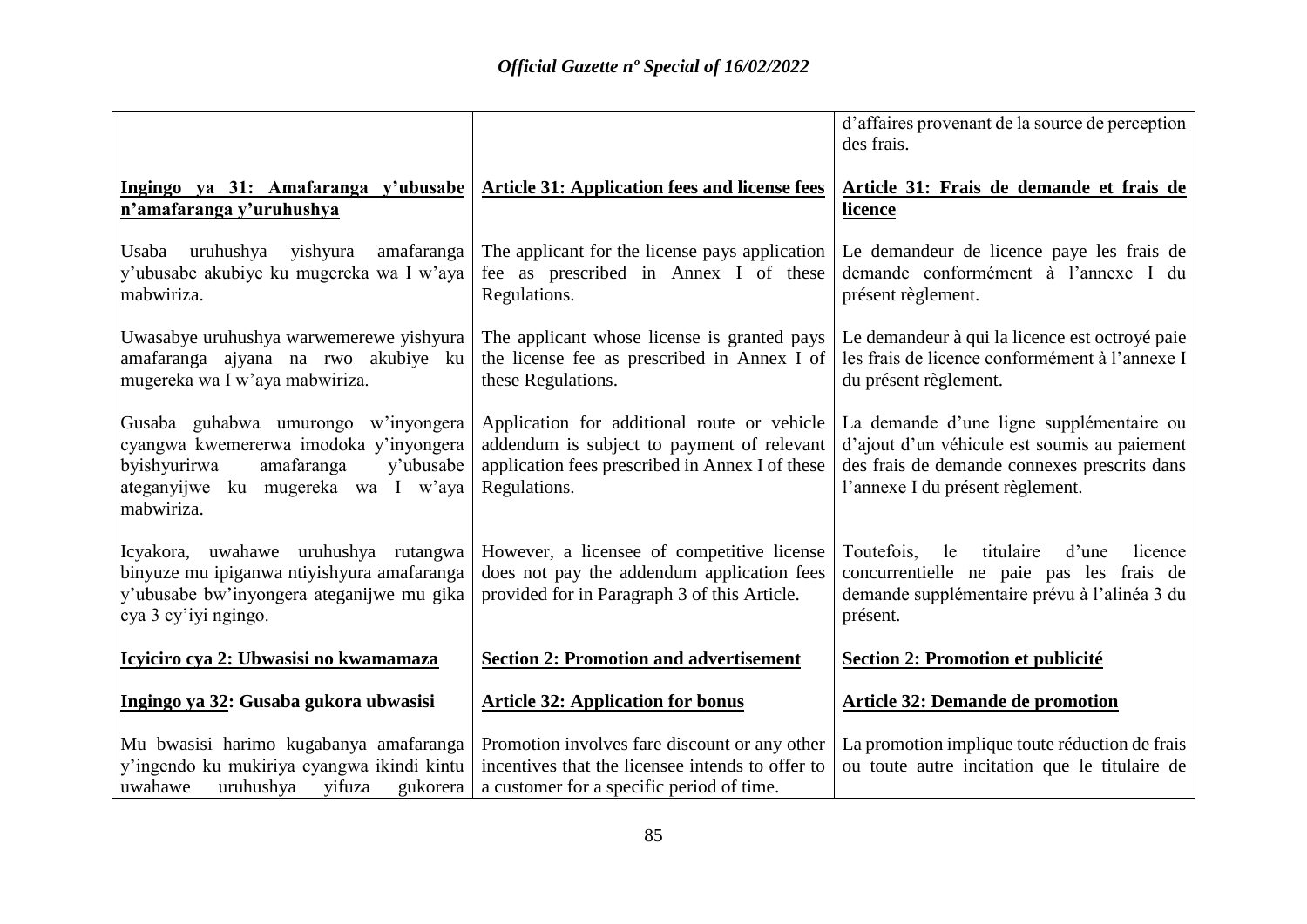| umukiriya agamije kumuhimbaza mu gihe<br>runaka.                                                                                                                                                                   |                                                                                                                                                                                                                                       | licence désire offrir à son client pour une<br>période donnée.                                                                                                                                                                |
|--------------------------------------------------------------------------------------------------------------------------------------------------------------------------------------------------------------------|---------------------------------------------------------------------------------------------------------------------------------------------------------------------------------------------------------------------------------------|-------------------------------------------------------------------------------------------------------------------------------------------------------------------------------------------------------------------------------|
| Ubwasisi ubwo ari bwo bwose uwahawe<br>uruhushya ateganya gutanga bumenyeshwa<br>Urwego<br>Ngenzuramikorere<br>kugira ngo<br>rubwemeze.                                                                            | Any promotion planned by the licensee has to<br>be notified to the Regulatory Authority for<br>approval.                                                                                                                              | Toute promotion envisagée par le titulaire de<br>licence doit être notifiée à l'Autorité de<br>Régulation pour approbation.                                                                                                   |
| buherekezwa<br>Ubusabe<br>bw'ubwasisi<br>n'inyandiko igaragaza serivisi zizatangwa,<br>igihe zizamara n'abagenzi bireba.                                                                                           | The application for promotion is accompanied<br>by a document specifying the services to be<br>offered, the duration of services and the<br>targeted passengers.                                                                      | La demande de la promotion est accompagnée<br>par un document qui indique les services à<br>offrir, la durée des services et les passagers<br>ciblés.                                                                         |
| Ingingo ya 33: Kumenyesha ubwasisi                                                                                                                                                                                 | <b>Article 33: Notification of promotion</b>                                                                                                                                                                                          | Article 33: Notification de la promotion                                                                                                                                                                                      |
| Ngenzuramikorere<br>rushobora<br>Urwego<br>kwemeza<br>ubusabe<br>kwanga<br>cyangwa<br>bw'ubwasisi.                                                                                                                 | The Regulatory Authority may approve or<br>disapprove the application for promotion.                                                                                                                                                  | L'Autorité de Régulation peut approuver ou<br>rejeter la demande de promotion.                                                                                                                                                |
| Ngenzuramikorere<br>Urwego<br>rumenyesha<br>uwahawe uruhushya ibyavuye mu isesengura<br>ry'ubusabe bw'ubwasisi mu gihe cy'iminsi<br>icumi (10) y'akazi ibarwa uhereye igihe<br>rwabwakiriye.                       | The Regulatory Authority notifies the licensee<br>of the outcome of the assessment within ten<br>(10) working days from the reception of the<br>application.                                                                          | L'Autorité de Régulation notifie le titulaire de<br>licence la décision de l'évaluation dans les dix<br>(10) jours ouvrables suivant la réception de la<br>demande.                                                           |
| Iyo Urwego Ngenzuramikorere rwemeye<br>ubusabe bw'ubwasisi, uwahawe uruhushya<br>amenyesha<br>bireba<br>ibigomba<br>abagenzi<br>kubahirizwa mu gihe cy'iminsi ibiri (2)<br>y'akazi mbere y'uko butangira gutangwa. | If the Regulatory Authority approves the<br>application for promotion, the licensee notifies<br>the targeted passengers of the conditions to be<br>complied with in at least two (2) working days<br>before the promotion is offered. | Si l'Autorité de Régulation approuve la<br>demande de la promotion, le titulaire de<br>licence notifie les passagers ciblés<br>les<br>conditions à suivre au moins deux (2) jours<br>ouvrables avant qu'elle ne soit offerte. |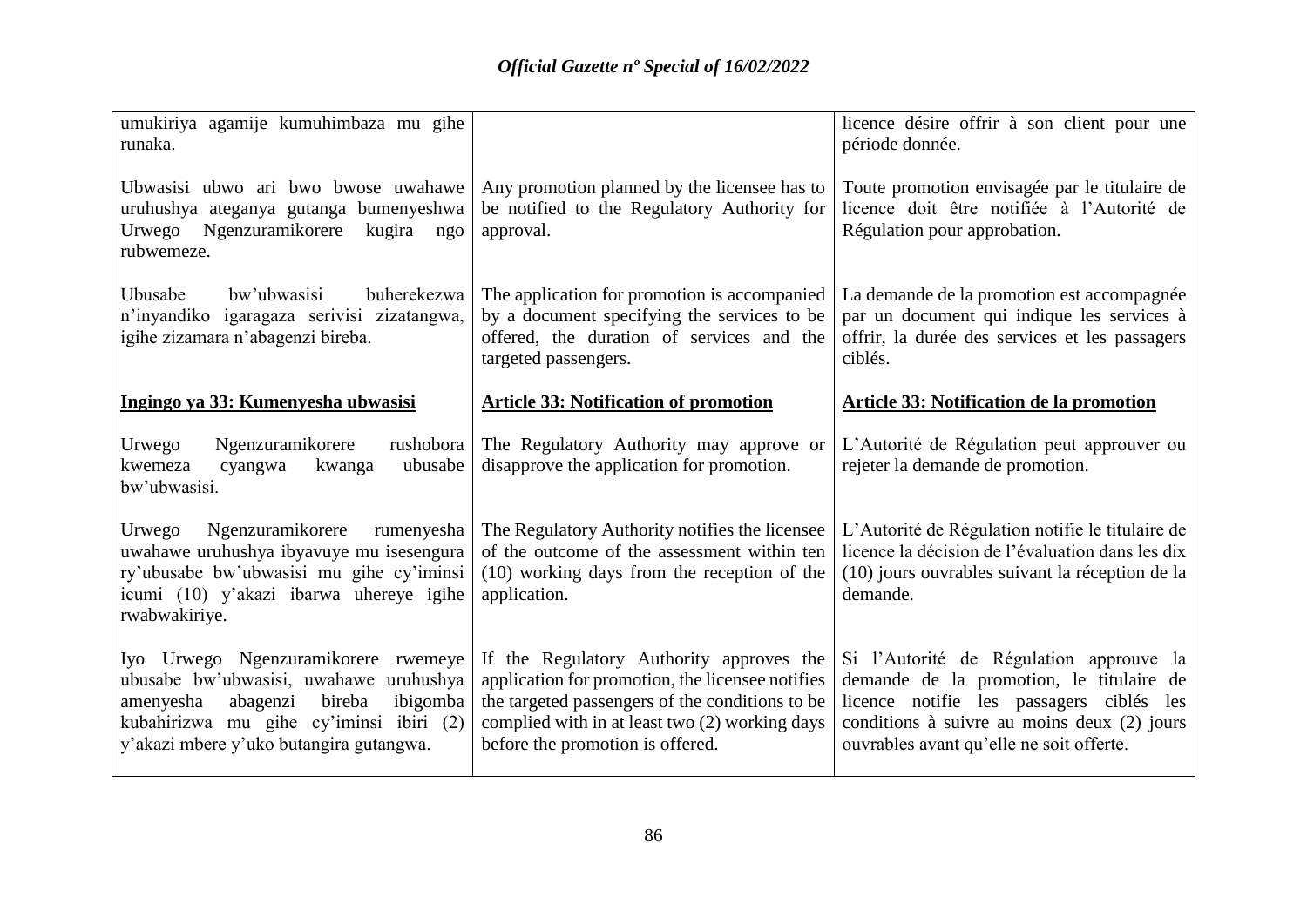| Ingingo ya 34: Kwisubiraho nyuma yo                                                                                                                                                 | <b>Article 34: Withdrawal of approval</b>                                                                                                                              | <b>Article 34: Retrait de l'approbation</b>                                                                                                                                                        |
|-------------------------------------------------------------------------------------------------------------------------------------------------------------------------------------|------------------------------------------------------------------------------------------------------------------------------------------------------------------------|----------------------------------------------------------------------------------------------------------------------------------------------------------------------------------------------------|
| kwemera ubusabe                                                                                                                                                                     |                                                                                                                                                                        |                                                                                                                                                                                                    |
| Ngenzuramikorere<br>Urwego<br>rufite<br>uburenganzira bwo kwisubiraho nyuma yo<br>kwemera ubusabe bw'ubwasisi iyo uwahawe<br>uruhushya atubahirije ibisabwa mu guhabwa<br>ubwasisi. | The Regulatory Authority reserves the right to<br>withdraw the approval for the promotion if the<br>licensee does not comply with the conditions<br>for the promotion. | L'Autorité de Régulation se réserve le droit de<br>retirer l'approbation d'une promotion si le<br>titulaire de licence ne respecte pas les<br>conditions de promotion.                             |
| Ingingo ya 35: Gutanga imirongo                                                                                                                                                     | <b>Article 35: Route allocation</b>                                                                                                                                    | <b>Article 35: Attribution des lignes</b>                                                                                                                                                          |
| Urwego Ngenzuramikorere ruha abakoresha<br>imirongo rushingiye ku mubare<br>bisi<br>w'imodoka bafite, ibyo umurongo uyu n'uyu<br>usaba n'ibindi biranga umwihariko wawo.            | The Regulatory Authority allocates routes to<br>operators by considering the fleet size,<br>demand and other particularities of a specific<br>route.                   | L'Autorité de Régulation attribue des lignes<br>aux opérateurs en tenant compte de la taille de<br>la flotte, de la demande et d'autres<br>particularités d'une ligne donnée.                      |
| uruhushya<br>Uwahawe<br>usaba<br>guhabwa<br>umurongo w'inyongera ashyikiriza Urwego<br>Ngenzuramikorere inyandiko zikurikira:                                                       | A licensee who applies for an additional route<br>submits to the Regulatory Authority the<br>following documents:                                                      | Un titulaire de licence qui demande une ligne<br>supplémentaire soumet à l'Autorité de<br>Régulation les documents suivants:                                                                       |
| 1° urutonde rw'ibinyabiziga bigenewe<br>gukorera uwo murongo;                                                                                                                       | 1 <sup>°</sup> a list of vehicles allocated to operate in<br>that route;                                                                                               | 1 <sup>°</sup> la liste de véhicules affectés à opérer<br>dans cette ligne;                                                                                                                        |
| $2^{\circ}$ inyandiko<br>z'ikinyabiziga<br>harimo<br>ikarita iranga ikinyabiziga, ibyemezo<br>by'ubwishingizi<br>bw'ubucuruzi<br>n'ibyemezo<br>by'ubugenzuzi<br>bw'ikinyabiziga;    | 2 <sup>°</sup> vehicle documents including log book,<br>commercial insurance certificates and<br>motor vehicle inspection certificates;                                | 2 <sup>°</sup> les documents du véhicule, y compris<br>d'immatriculation,<br>carte<br>les<br>la<br>certificats d'assurance commerciale et<br>les certificats de contrôle technique de<br>véhicule; |
| $3^\circ$ icyemezo<br>cy'ubwishyu<br>bw'amafaranga yo gusaba umurongo<br>w'inyongera ateganijwe ku mugereka                                                                         | 3 <sup>°</sup> proof of payment of application fees<br>for additional route as specified in<br>Annex I of these Regulations.                                           | 3 <sup>°</sup> une preuve du paiement des frais de<br>demande d'une ligne supplémentaire<br>tel que déterminés en annexe I du                                                                      |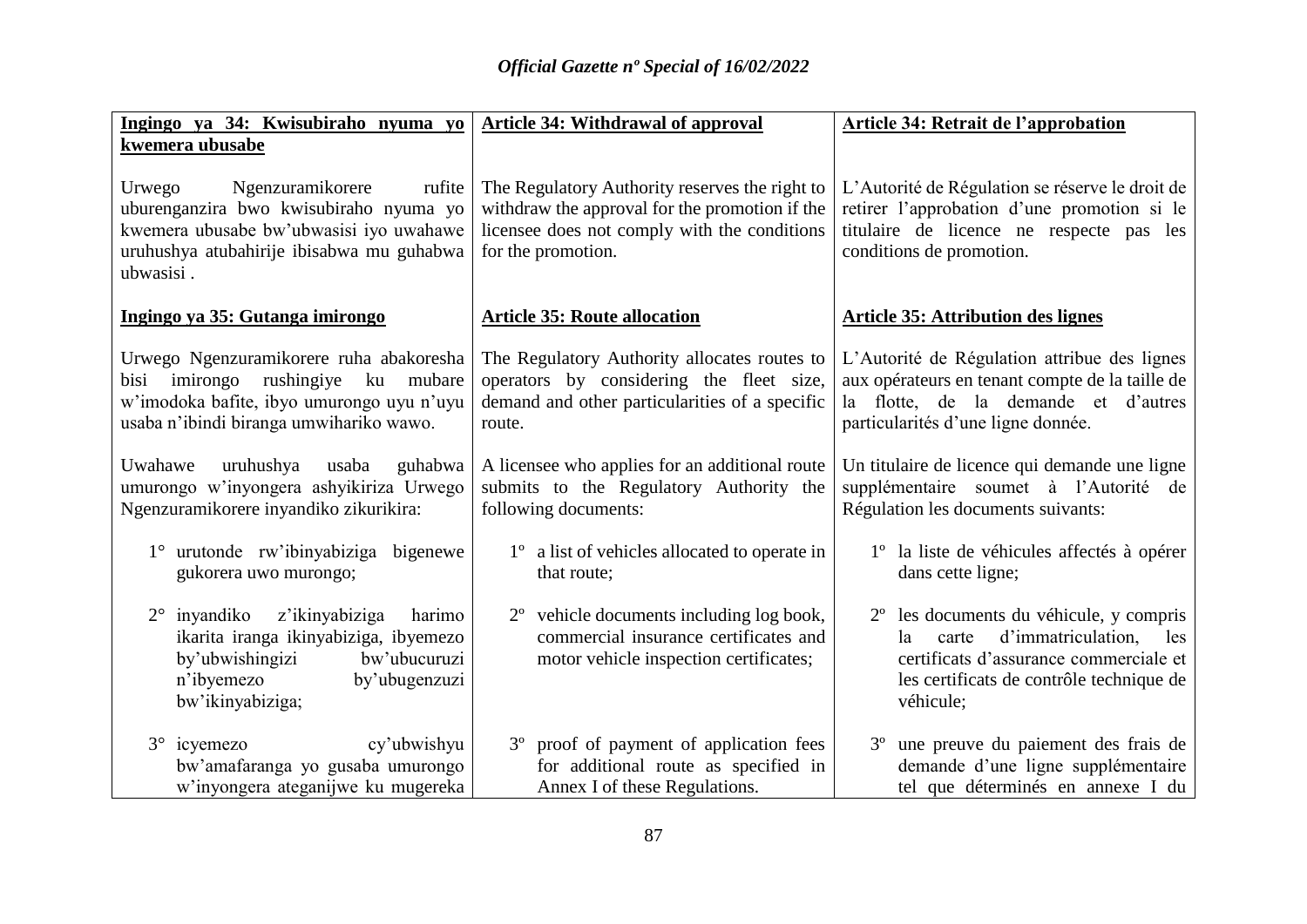| wa I w'aya mabwiriza.                                                                                                                                                                                                                 |                                                                                                                                                                                                                        | présent règlement.                                                                                                                                                                                                                                   |
|---------------------------------------------------------------------------------------------------------------------------------------------------------------------------------------------------------------------------------------|------------------------------------------------------------------------------------------------------------------------------------------------------------------------------------------------------------------------|------------------------------------------------------------------------------------------------------------------------------------------------------------------------------------------------------------------------------------------------------|
| Icyakora, ibikubiye mu gika cya 2 cy'iyi<br>ntibireba<br>uwahawe<br>uruhushya<br>ngingo<br>rutangwa binyuze mu ipiganwa.                                                                                                              | However, the provisions of Paragraph 2 of this<br>Article do not apply to a competitive license<br>holder.                                                                                                             | Toutefois, les dispositions de l'alinéa 2 du<br>présent article ne s'appliquent pas au titulaire<br>d'une licence concurrentielle.                                                                                                                   |
| Mu gihe uwahawe uruhushya aretse inzira<br>imwe cyangwa nyinshi yahawe, Urwego<br>Ngenzuramikorere rufite uburenganzira bwo<br>kongera guha izo nzira undi muntu ufite<br>uruhushya kugira ngo serivisi itangwa<br>idahagarara.       | In case the licensee abandons one or more<br>routes to which he or she is allocated, the<br>Regulatory Authority reserves the right to re-<br>allocate such routes to another licensee for<br>service continuity.      | Dans le cas où le titulaire de licence<br>abandonne une ou plusieurs routes qui lui sont<br>allouées, l'Autorité de Régulation se réserve le<br>droit de réattribuer ces routes à un autre<br>titulaire de licence pour la continuité du<br>service. |
| UMUTWE WA IV: GUTWARA IMIZIGO                                                                                                                                                                                                         | <b>CHAPTER</b><br><b>LUGGAGE</b><br>IV:<br><b>TRANSPORTATION</b>                                                                                                                                                       | <b>CHAPITRE</b><br><b>TRANSPORT</b><br>IV:<br><b>DES</b><br><b>BAGAGES</b>                                                                                                                                                                           |
| Ingingo ya 36: Gushyira ikirango ku<br>muzigo                                                                                                                                                                                         | <b>Article 36: Identification of luggage</b>                                                                                                                                                                           | Article 36: Identification du bagage                                                                                                                                                                                                                 |
| Umugenzi ufite umuzigo<br>ahabwa<br>kopi<br>y'agapapuro kawuranga.                                                                                                                                                                    | A passenger carrying a luggage is given a copy<br>of the tag that identifies the luggage.                                                                                                                              | Un passager qui a un bagage reçoit une copie<br>de l'étiquette qui identifie son bagage.                                                                                                                                                             |
| Uwahawe uruhushya ashyira ku muzigo<br>agapapuro kawuranga kandikwaho amazina<br>y'umugenzi, aderesi ye n'aho yerekeza.<br>Umugenzi abika ako gapapuro akanakerekana<br>kugira ngo gafashe kumenya umuzigo mu gihe<br>umuzigo wabuze. | The licensee puts the tag that identifies the<br>luggage indicating the names, address and<br>destination of the passenger. The passenger<br>must keep and present the tag to identify the<br>luggage in case of loss. | Le titulaire de licence attache une étiquette au<br>bagage qui indique le nom, l'adresse ainsi que<br>la destination du passager. Le passager doit<br>conserver et présenter cette étiquette pour<br>l'identification du bagage en cas de perte.     |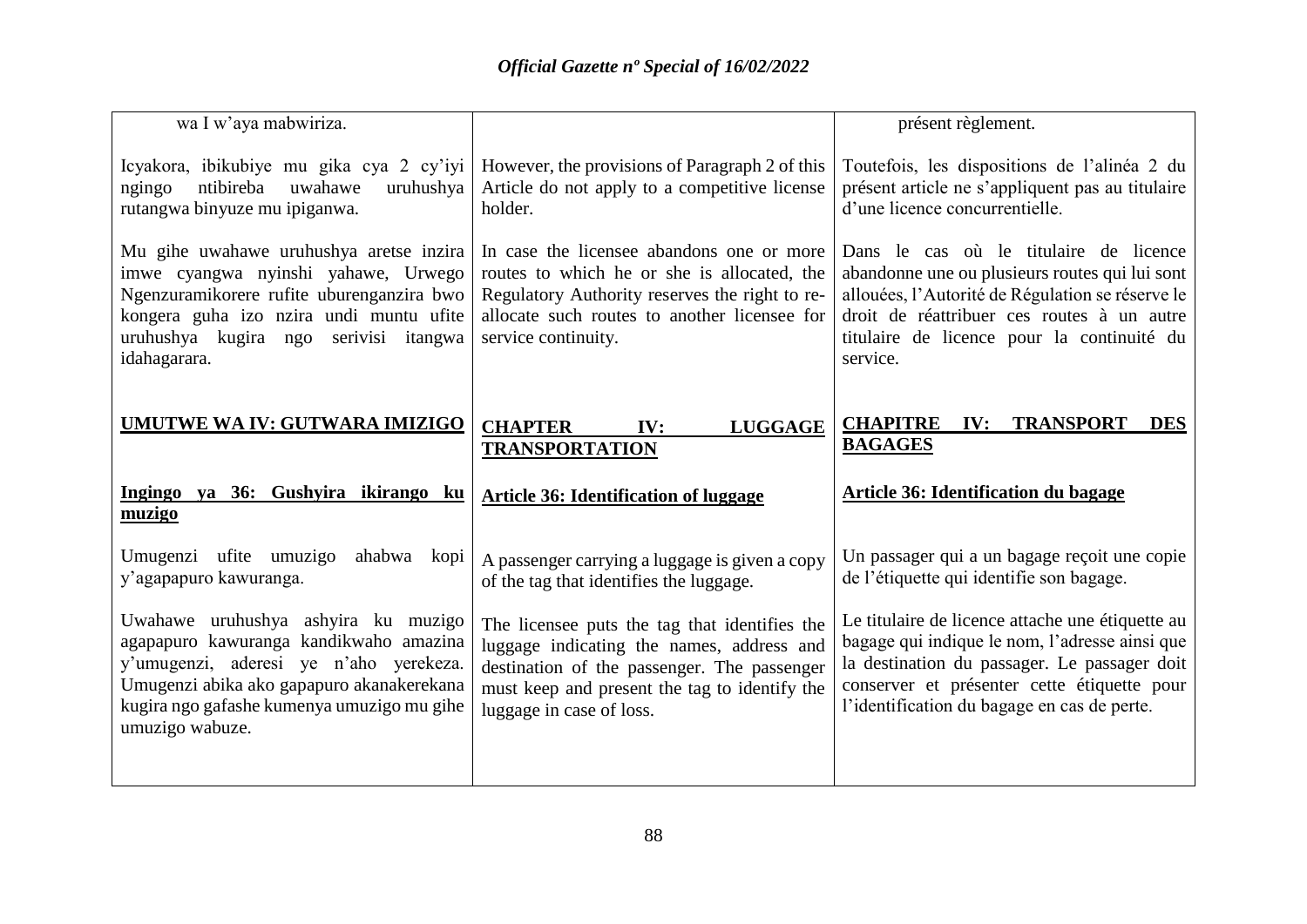| Ingingo ya 37: Gutwara imizigo                                                                                                       | <b>Article 37: Carrying the luggage</b>                                                                                                     | <b>Article 37: Transport de bagage</b>                                                                                                                          |
|--------------------------------------------------------------------------------------------------------------------------------------|---------------------------------------------------------------------------------------------------------------------------------------------|-----------------------------------------------------------------------------------------------------------------------------------------------------------------|
| Bisi idafite ahagenewe gushyirwa imizigo<br>ntiyemerewe kuyitwara.                                                                   | A bus without luggage compartment is not<br>allowed to carry luggage.                                                                       | Un bus sans compartiment pour les bagages<br>n'est pas autorisé de les transporter.                                                                             |
| Ingingo ya 38: Imizigo ibujijwe                                                                                                      | <b>Article 38: Prohibited luggage</b>                                                                                                       | Article 38: Bagage interdit                                                                                                                                     |
| Ibintu bikurikira ntibyemewe gutwarwa muri<br>bisi zitwara abantu mu buryo rusange<br>nk'imizigo:                                    | The following items are not allowed in public<br>transport buses as luggage:                                                                | Les objets suivants ne sont pas admis dans les<br>bus de transport en commun entant que<br>bagages:                                                             |
| $1^\circ$ ikintu<br>amategeko<br>n'amabwiriza<br>bikurikizwa mu Rwanda bitemerera<br>abantu gutunga cyangwa gutwara;                 | $1^\circ$ an object whose possession or carriage<br>is prohibited by laws and regulations in<br>Rwanda;                                     | 1° un objet dont la possession ou le<br>transport est interdit par les lois et<br>règlements en vigueur au Rwanda;                                              |
| $2^{\circ}$<br>uburozi<br>cyangwa<br>imiti<br>uretse<br>ibyemewe n'itegeko;                                                          | $2^{\circ}$ poison or drugs except those permitted<br>by law;                                                                               | 2 <sup>°</sup> un poison ou un médicament, sauf en<br>cas d'exception prévue par une loi;                                                                       |
| 3° ikintu gisukika, gitumuka cyangwa<br>ikinini kidapfunyitse uko bikwiye;                                                           | 3° liquid, powder or tablet which is not<br>properly packed;                                                                                | 3 <sup>°</sup> un liquide, un poudre ou un comprimé<br>qui n'est pas convenablement emballé;                                                                    |
| 4° ikintu gityaye cyangwa gisongoye<br>kidafunitse<br>kitari<br>cyangwa<br>mu<br>gifuniko cya cyo ku buryo cyagira icyo<br>cyangiza; | $4^\circ$ a sharp edged or pointed object which<br>is not equipped with a securely fitted<br>cover or guard such that it may cause<br>harm; | 4° un objet tranchant ou pointu qui n'est<br>pas équipé d'un couvercle ou d'une<br>protection solidement ajustée de sorte<br>qu'il puisse causer des dommages ; |
| $5^\circ$ ibiryo<br>bishobora<br>kwangirika<br>bidapfunyitse uko bikwiye;                                                            | $5^\circ$ perishable food which is not properly<br>packed;                                                                                  | 5° un aliment périssable qui n'est pas<br>convenablement emballé;                                                                                               |
| $6^\circ$ ikindi<br>kintu<br>gishobora<br>cyose<br>gukomeretsa cyangwa gushyira abantu<br>mu kaga;                                   | $6^{\circ}$ any other item likely to injure or<br>endanger other persons;                                                                   | 6° tout autre article susceptible de blesser<br>ou de mettre en danger les personnes;                                                                           |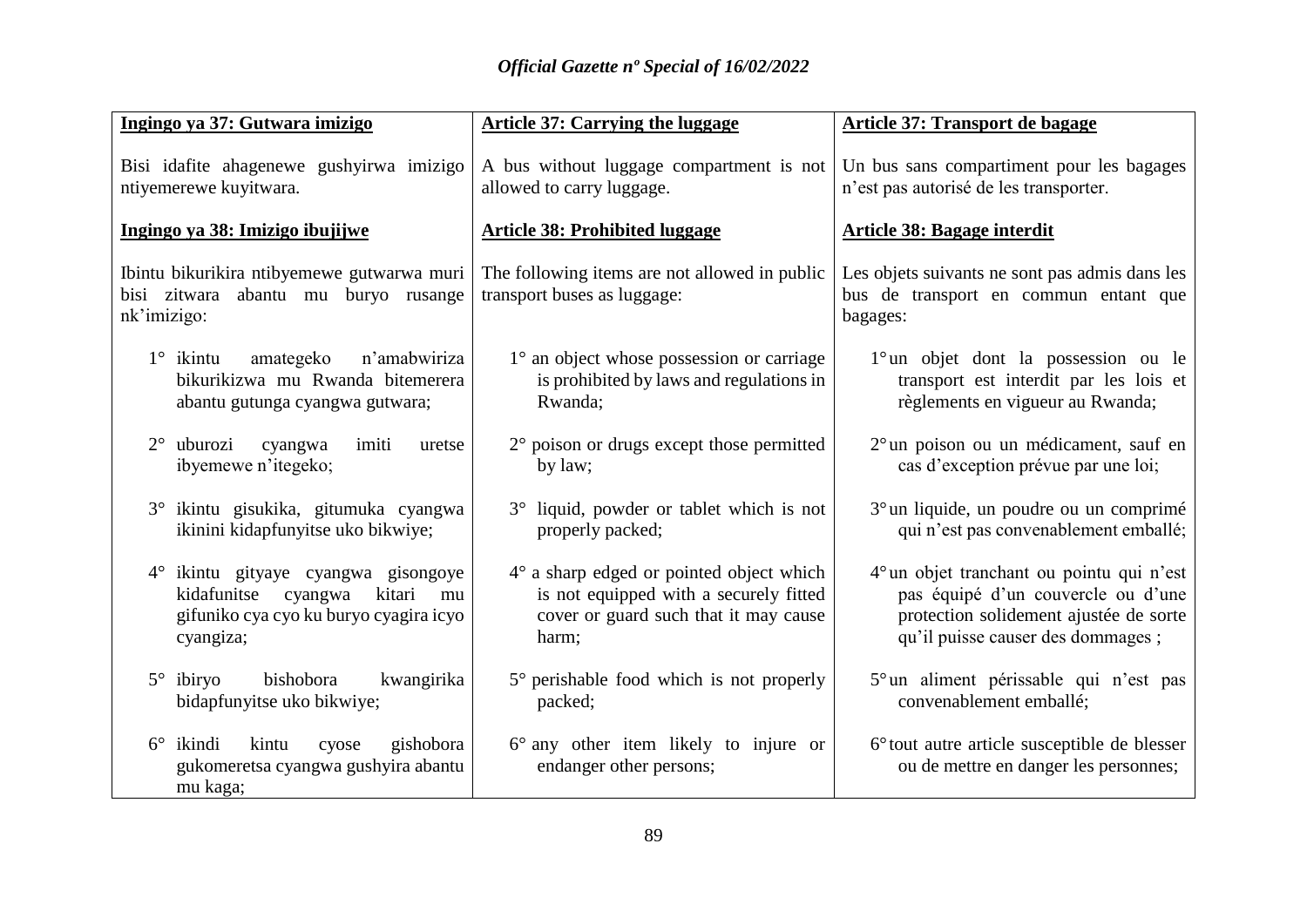| bisukika bishobora guteza<br>$7^\circ$ ibintu<br>inkongi, gazi, imbunda, ibiturika<br>cyangwa ibinyabutabire bishobora<br>gutera ingese cyangwa bifite aside;                                                                                                                                                                                                                                                      | 7° flammable liquids, gas, fire arms,<br>explosives or corrosive materials or<br>acidic chemicals;                                                                                                                                                                                                                                 | 7° liquide inflammable, gaz, armes à feu,<br>explosifs ou produits<br>chimiques<br>corrosifs ou acides;                                                                                                                                                                                                                                                       |
|--------------------------------------------------------------------------------------------------------------------------------------------------------------------------------------------------------------------------------------------------------------------------------------------------------------------------------------------------------------------------------------------------------------------|------------------------------------------------------------------------------------------------------------------------------------------------------------------------------------------------------------------------------------------------------------------------------------------------------------------------------------|---------------------------------------------------------------------------------------------------------------------------------------------------------------------------------------------------------------------------------------------------------------------------------------------------------------------------------------------------------------|
| $8^{\circ}$<br>amatungo.                                                                                                                                                                                                                                                                                                                                                                                           | 8° livestock.                                                                                                                                                                                                                                                                                                                      | 8° bétail.                                                                                                                                                                                                                                                                                                                                                    |
| Uwahawe uruhushya agomba gushyira mu<br>byerekana ibintu<br>modoka<br>ibimenyetso<br>bitemerewe gutwarwa mu modoka zigenewe<br>gutwara abantu muri rusange.                                                                                                                                                                                                                                                        | The licensee must display signs indicating<br>unauthorised items in public<br>transport<br>vehicles.                                                                                                                                                                                                                               | Le titulaire de licence doit apposer les<br>panneaux qui indiquent les articles non<br>autorisés à transporter dans les véhicules de<br>transport public.                                                                                                                                                                                                     |
| Ingingo ya 39: Uburemere n'ingano<br>by'umuzigo wo mu ntoki                                                                                                                                                                                                                                                                                                                                                        | Article 39: Weight and size of the hand<br><u>luggage</u>                                                                                                                                                                                                                                                                          | Article 39: Poids et taille du bagage à main                                                                                                                                                                                                                                                                                                                  |
| Umuzigo wo mu ntoki ntugomba kurenza ibiro<br>icumi (10 kgs), kandi umubyimba wawo<br>ntugomba kurenga santimetero mirongo itanu<br>z'ubujyejuru,<br>(50)<br>$\text{cm}$ )<br>santimetero<br>(20)<br>z'ubugari<br>makumyabiri<br>$\rm cm)$<br>na<br>santimetero<br>(50)<br>mirongo<br>itanu<br>$\rm cm)$<br>z'uburebure. Uwo muzigo wo mu ntoki<br>ntiwishyurirwa. Nyir'uwo muzigo ni we wita<br>ku mutekano wawo. | A hand luggage does not exceed ten kilograms<br>(kgs 10) and the size should not exceed fifty<br>centimetres (cm 50) in height, and with a width<br>of twenty centimetres (cm 20) and a length of<br>fifty centimetres (cm 50). The hand luggage is<br>free of charge. The owner of such luggage is<br>responsible for its safety. | Un bagage à main ne doit pas dépasser dix<br>kilogrammes (10 kgs), sa taille ne doit pas<br>dépasser cinquante centimètres (50 cm) de<br>hauteur, vingt centimètres (20 cm) de largeur<br>ainsi que cinquante centimètres (50 cm) de<br>longueur. Ce bagage à main est transporté<br>gratuitement. La sécurité d'un tel bagage<br>incombe à son propriétaire. |
| Ingingo ya 40: Umuzigo watakaye cyangwa<br>wangiritse                                                                                                                                                                                                                                                                                                                                                              | <b>Article 40: Lost or damaged luggage</b>                                                                                                                                                                                                                                                                                         | Article 40: Bagage perdu ou endommagé                                                                                                                                                                                                                                                                                                                         |
| Umugenzi uvuga ko umuzigo we watakaye<br>cyangwa wangiritse ageza ikibazo cye ku<br>wahawe uruhushya ako kanya na we                                                                                                                                                                                                                                                                                               | The passenger who claims for loss or damage<br>of his or her luggage submits the claim to the<br>licensee immediately and the licensee                                                                                                                                                                                             | Le passager qui se plaint de la perte ou de<br>l'endommagement de son bagage présente<br>immédiatement sa plainte au titulaire de                                                                                                                                                                                                                             |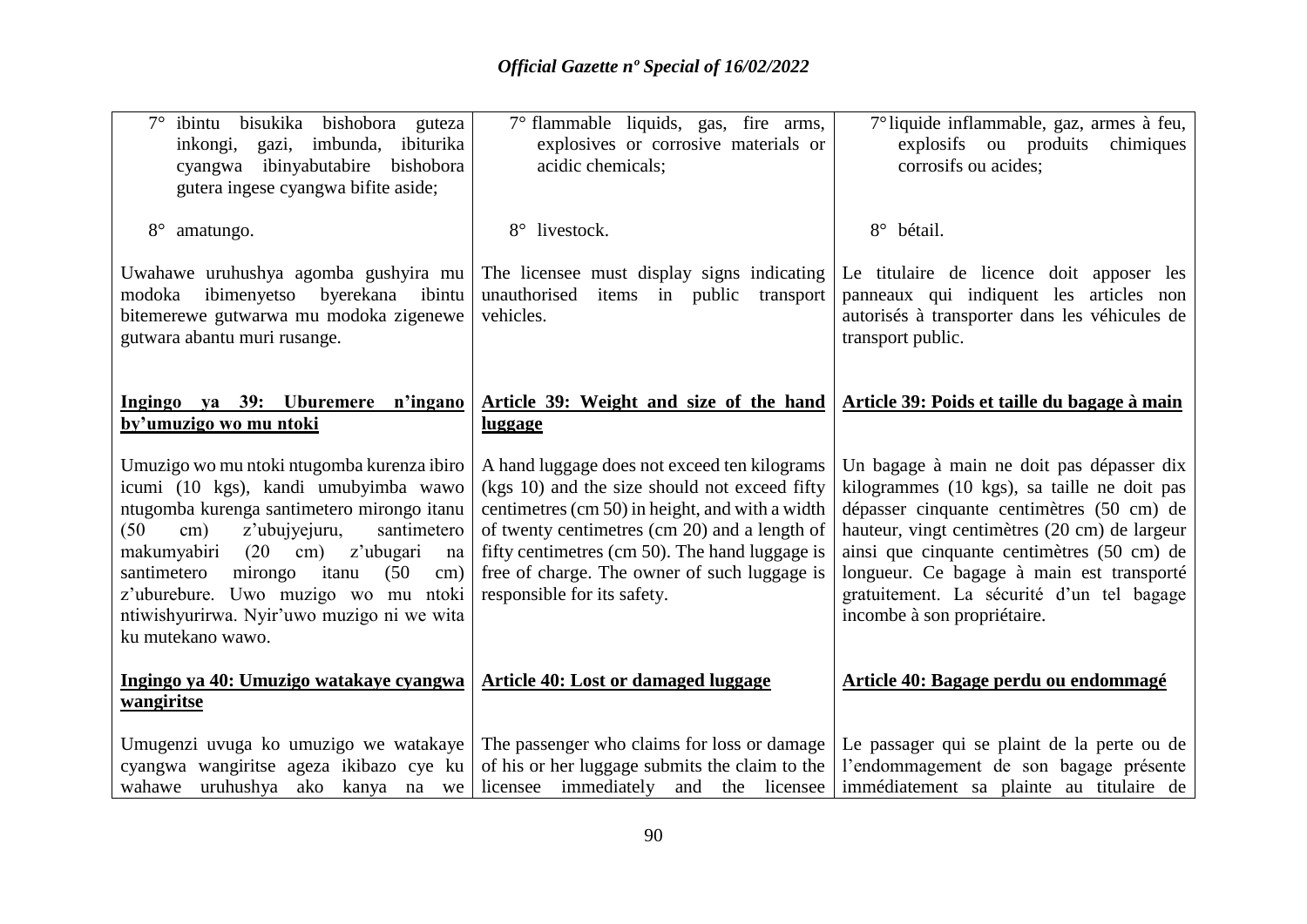| akamusubiza mu gihe kitarenze amasaha<br>makumyabiri n'ane (24) abarwa uhereye igihe<br>yashyikiririjwe icyo kibazo.                                                                                                                                                                                                                                                                                                                         | responds within twenty (24) hours from<br>reception of the claim.                                                                                                                                                                                                                                                                                                                         | licence qui, à son tour, donne suite dans les<br>vingt (24) heures suivant la réception de la<br>plainte.                                                                                                                                                                                                                                                                                                                                       |
|----------------------------------------------------------------------------------------------------------------------------------------------------------------------------------------------------------------------------------------------------------------------------------------------------------------------------------------------------------------------------------------------------------------------------------------------|-------------------------------------------------------------------------------------------------------------------------------------------------------------------------------------------------------------------------------------------------------------------------------------------------------------------------------------------------------------------------------------------|-------------------------------------------------------------------------------------------------------------------------------------------------------------------------------------------------------------------------------------------------------------------------------------------------------------------------------------------------------------------------------------------------------------------------------------------------|
| Iyo umugenzi atishimiye igisubizo ahawe<br>n'uwahawe uruhushya mu gihe kivugwa mu<br>gika cya mbere cy'iyi ngingo, agomba<br>gutakambira Urwego Ngenzuramikorere<br>kugira ngo rumufashe mu gukemura ikibazo<br>cye. Ikibazo nk'icyo gishobora gushyikirizwa<br>Ngenzuramikorere hifashishijwe<br>Urwego<br>ubutumwa koranabuhanga, telefoni cyangwa<br>hifashishijwe ifishi iboneka ku rubuga rwa<br>interineti rw'Urwego Ngenzuramikorere. | If the passenger is not satisfied with the<br>response from the licensee within the set time<br>frame provided for in Paragraph One of this<br>Article, he or she must appeal to the<br>Regulatory Authority to assist in resolving the<br>issue. The claim may be lodged through e-<br>mail, telephone or by use of online form that is<br>accessible on Regulatory Authority's website. | Si le passager n'est pas satisfait par la suite<br>réservée à sa plainte par le titulaire de licence<br>dans le délai prévu à l'alinéa premier du<br>présent article, il doit faire recours à l'Autorité<br>de Régulation pour que ce dernier l'aide à<br>résoudre ce problème. La plainte peut être<br>déposée par e-mail, par téléphone ou à l'aide<br>d'un formulaire en ligne qui se trouve sur le<br>site web de l'Autorité de Régulation. |
| Ingingo ya 41: Guha umuzigo wabonetse<br>nyirawo                                                                                                                                                                                                                                                                                                                                                                                             | <b>Article 41: Delivering the found luggage to</b><br>the owner                                                                                                                                                                                                                                                                                                                           | <b>Article 41: Remise du bagage retrouvé</b>                                                                                                                                                                                                                                                                                                                                                                                                    |
| Uwahawe uruhushya utoraguye umuzigo<br>watakaye agomba kuwushyikiriza nyirawo<br>cyangwa umukozi ubishinzwe mu gihe<br>cy'amasaha makumyabiri<br>n'ane<br>(24).<br>Uwahawe uruhushya ashobora gushyikiriza<br>umuzigo wabonetse sitasiyo ya polisi<br>imwegereye.                                                                                                                                                                            | A licensee who finds the lost luggage must<br>give it to the owner or to the responsible<br>employee within twenty-four (24) hours. The<br>licensee may also hand over the found luggage<br>to the nearest police station.                                                                                                                                                                | Le titulaire de licence qui trouve un bagage<br>perdu doit, dans vingt-quatre (24) heures, le<br>remettre au propriétaire ou à l'employé<br>responsable. Le titulaire de licence peut<br>également remettre le bagage retrouvé à un<br>poste de police le plus proche.                                                                                                                                                                          |
| Ingingo ya 42: Gutanga indishyi ku bagenzi                                                                                                                                                                                                                                                                                                                                                                                                   | <b>Article 42: Compensation to passengers</b>                                                                                                                                                                                                                                                                                                                                             | <b>Article 42: Indemnisation aux passagers</b>                                                                                                                                                                                                                                                                                                                                                                                                  |
| Umugenzi afite uburenganzira bwo guhabwa<br>indishyi igihe umuzigo we cyangwa ikintu cye<br>byatakariye muri bisi y'uwahawe uruhushya<br>iyo:                                                                                                                                                                                                                                                                                                | A passenger has the right to compensation in<br>case his or her luggage or property is lost in the<br>licensee's bus if:                                                                                                                                                                                                                                                                  | Un passager a droit à une indemnisation<br>lorsque son bagage ou son bien est perdu à<br>bord d'un bus du titulaire de licence si:                                                                                                                                                                                                                                                                                                              |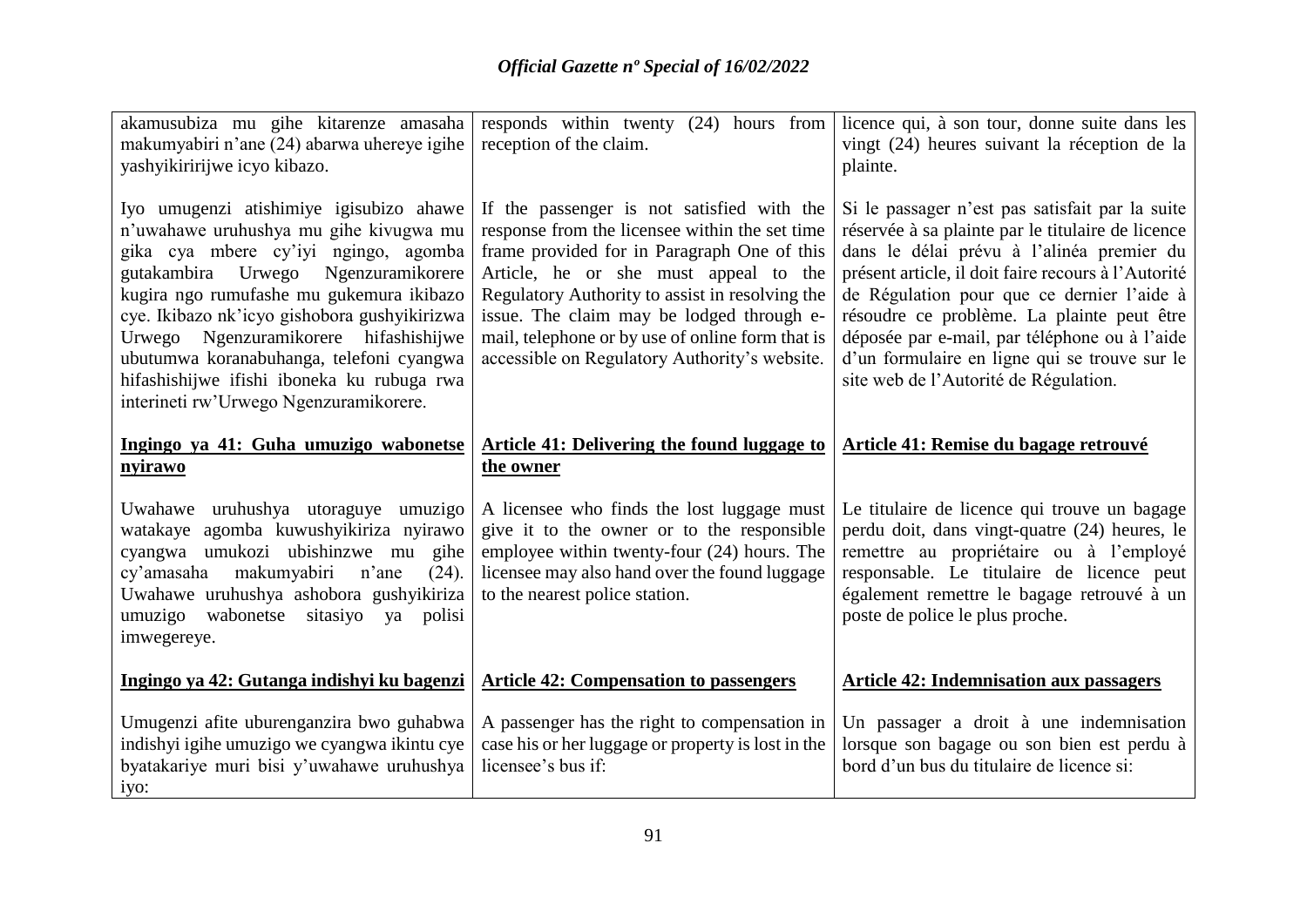| 1° ibyo bintu byari mu ivarisi, mu mufuka<br>cyangwa mu kindi kintu cyari gifunze<br>neza kandi kiriho agapapuro karanga<br>umuzigo;                                                                                 | 1 <sup>°</sup> these items were in a suitcase, bag or<br>other container that was securely<br>locked and clearly labelled with the tag<br>that identifies the luggage; | 1° ces articles se trouvaient dans une<br>valise, un sac ou un autre récipient bien<br>emballé qui contient une étiquette<br>d'identification du bagage;                                            |
|----------------------------------------------------------------------------------------------------------------------------------------------------------------------------------------------------------------------|------------------------------------------------------------------------------------------------------------------------------------------------------------------------|-----------------------------------------------------------------------------------------------------------------------------------------------------------------------------------------------------|
| wahawe<br>$2^{\circ}$<br>umukozi<br>umuzigo<br>w'uwahawe<br>uruhushya,<br>umuhagarariye<br>cyangwa<br>uwo<br>bafitanye<br>kandi<br>amasezerano<br>umugenzi<br>akaba<br>yahawe<br>yari<br>agapapuro karanga umuzingo. | the luggage was given to an employee,<br>agent or contractor of licensee and the<br>passenger was given a tag that<br>identifies the luggage.                          | le bagage a été remis à un employé,<br>agent ou sous-traitant du titulaire de<br>licence et qu'une étiquette à bagage a<br>été remis.                                                               |
| Ingingo ya 43: Inzitizi ntarengwa                                                                                                                                                                                    | <b>Article 43: Force majeure</b>                                                                                                                                       | <b>Article 43: Force majeure</b>                                                                                                                                                                    |
| Uwahawe uruhushya ntashobora kuryozwa<br>umuzigo wabuze, wangiritse cyangwa ikindi<br>kintu cyose iyo uko kubura cyangwa<br>kwangirika bitewe n'inzitizi ntarengwa.                                                  | The licensee is not liable for loss or damage of<br>a luggage or any other item if such loss or<br>damage resulted from force majeure.                                 | Le titulaire de licence n'est pas responsable de<br>la perte ou de l'endommagement d'un bagage<br>ou de tout autre article si cette perte ou ce<br>dommage survient pour cause de force<br>majeure. |
| UMUTWE WA V: UBUBASHA BWO<br><b>KUGENZURA</b><br><b>IYUBAHIRIZWA</b><br>RY'AYA MABWIRIZA N'IBIHANO BYO<br><b>MU RWEGO RW'UBUTEGETSI</b>                                                                              | <b>CHAPTER</b><br>V:<br><b>ENFORCEMENT</b><br><b>AND</b><br><b>ADMINISTRATIVE</b><br><b>POWERS</b><br><b>SANCTIONS</b>                                                 | <b>CHAPITRE</b><br><b>POUVOIRS</b><br>$\mathbf{V}$ :<br>DE<br><b>CONTRÔLE</b><br>ET<br><b>SANCTIONS</b><br><b>ADMINISTRATIVES</b>                                                                   |
| Ingingo ya 44: Ububasha bwo guhagarika<br>bisi itwara abantu mu buryo rusange                                                                                                                                        | Article 44: Powers of stopping a public<br>transport bus                                                                                                               | Article 44: Pouvoir d'arrêter un bus de<br>transport en commun                                                                                                                                      |
| Umukozi<br>Ngenzuramikorere<br>w'Urwego<br>ubifitiye ububasha afatanyije n'abapolisi<br>ashobora guhagarika bisi itwara abantu mu<br>buryo rusange.                                                                  | Authorised staff of the Regulatory Authority,<br>alongside Police officers, may stop a public<br>transport bus.                                                        | Le personnel autorisé de l'Autorité de<br>Régulation, avec des agents de la police, peut<br>arrêter un bus de transport en commun.                                                                  |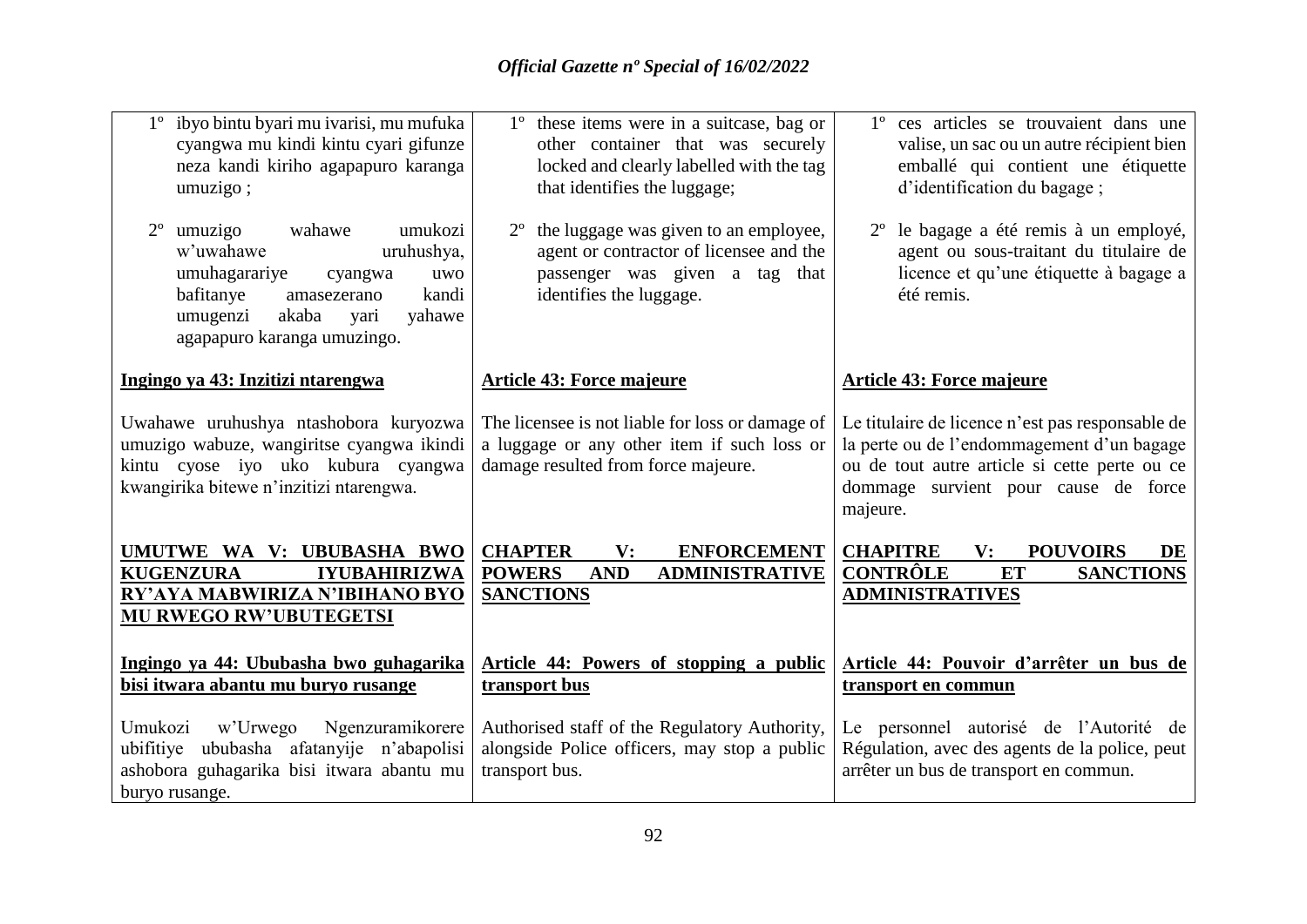| Ingingo ya 45: Gufatira bisi itwara abantu                                                                                                                                                                                                                                               | <b>Article 45: Impounding a public transport</b>                                                                                                                                                                                                                   | Article 45: Mise en fourrière d'un bus de                                                                                                                                                                                                                                               |
|------------------------------------------------------------------------------------------------------------------------------------------------------------------------------------------------------------------------------------------------------------------------------------------|--------------------------------------------------------------------------------------------------------------------------------------------------------------------------------------------------------------------------------------------------------------------|-----------------------------------------------------------------------------------------------------------------------------------------------------------------------------------------------------------------------------------------------------------------------------------------|
| mu buryo rusange                                                                                                                                                                                                                                                                         | bus                                                                                                                                                                                                                                                                | transport en commun                                                                                                                                                                                                                                                                     |
| Umukozi w'Urwego<br>Ngenzuramikorere<br>ubifitiye ububasha ashobora gufatira bisi<br>itwara abantu mu buryo rusange binyuranyije<br>n'aya mabwiriza cyangwa ikindi kinyabiziga<br>gitwara abantu mu buryo rusange cyafatiwe<br>mu bikorwa bitemewe n'amategeko.                          | An authorised staff of the Regulatory<br>Authority may impound a public transport bus<br>for violation of these regulations or any other<br>vehicle of public transport found in illegal<br>operations.                                                            | Un personnel autorisé de l'Autorité de<br>Régulation peut procéder à la mise en fourrière<br>d'un bus de transport en commun pour la<br>violation du présent règlement ou tout autre<br>véhicule de transport public trouvé dans des<br>opérations illégales.                           |
| Ikinyabiziga gifatiriwe kibikwa aho polisi<br>Ngenzuramikorere<br>cyangwa<br>Urwego<br>byagennye kugeza igihe uwahawe uruhushya<br>nyir'ikinyabiziga<br>cyafatiriwe<br>cyangwa<br>yubahirije<br>ibikubiye muri aya mabwiriza<br>n'ibihano<br>byo mu rwego rw'ubutegetsi<br>yahanishijwe. | The impounded vehicle is kept at a facility<br>designated by the police or by the Regulatory<br>Authority until the licensee or the owner of the<br>impounded vehicle complies with provisions<br>of these regulations<br>and administrative<br>sanctions imposed. | Le véhicule mise en fourrière est gardé dans<br>un lieu désigné par la police ou par l'Autorité<br>de Régulation jusqu'à ce que le titulaire de<br>licence ou le propriétaire du véhicule mise en<br>fourrière se conforme aux règlements et aux<br>sanctions administratives imposées. |
| Nyir'ikinyabiziga<br>cyafatiriwe<br>cyangwa<br>umuhagarariye ahabwa inyandiko<br>igaragaza<br>ikinyabiziga<br>cyafatiriwe<br>ifite<br>amakuru<br>akurikira:                                                                                                                              | The owner of the impounded vehicle or his or<br>her representative is issued with a notice of<br>impounding<br>specifying<br>the<br>following<br>information:                                                                                                      | Le propriétaire du véhicule mise en fourrière<br>ou son représentant reçoit un avis de mise en<br>fourrière qui comprend les informations<br>suivantes:                                                                                                                                 |
| 1 <sup>°</sup> itariki ifatira ryabereyeho;                                                                                                                                                                                                                                              | 1 <sup>°</sup> the date of impounding;                                                                                                                                                                                                                             | 1 <sup>°</sup> la date de mise en fourrière;                                                                                                                                                                                                                                            |
| impamvu y'ifatira;<br>$2^{\circ}$                                                                                                                                                                                                                                                        | the reason of impounding;<br>$2^{\circ}$                                                                                                                                                                                                                           | 2 <sup>°</sup> la raison de mise en fourrière ;                                                                                                                                                                                                                                         |
| ibisabwa gukosorwa;<br>$3^{\circ}$                                                                                                                                                                                                                                                       | remedy required;<br>$3^{\circ}$                                                                                                                                                                                                                                    | action corrective requise;<br>$3^{\circ}$                                                                                                                                                                                                                                               |
| $4^{\circ}$<br>igihe<br>ntarengwa<br>kubahiriza<br>cyo<br>ibisabwa.                                                                                                                                                                                                                      | the deadline for compliance.<br>$4^{\circ}$                                                                                                                                                                                                                        | le délai limite de conformité.<br>$4^{\circ}$                                                                                                                                                                                                                                           |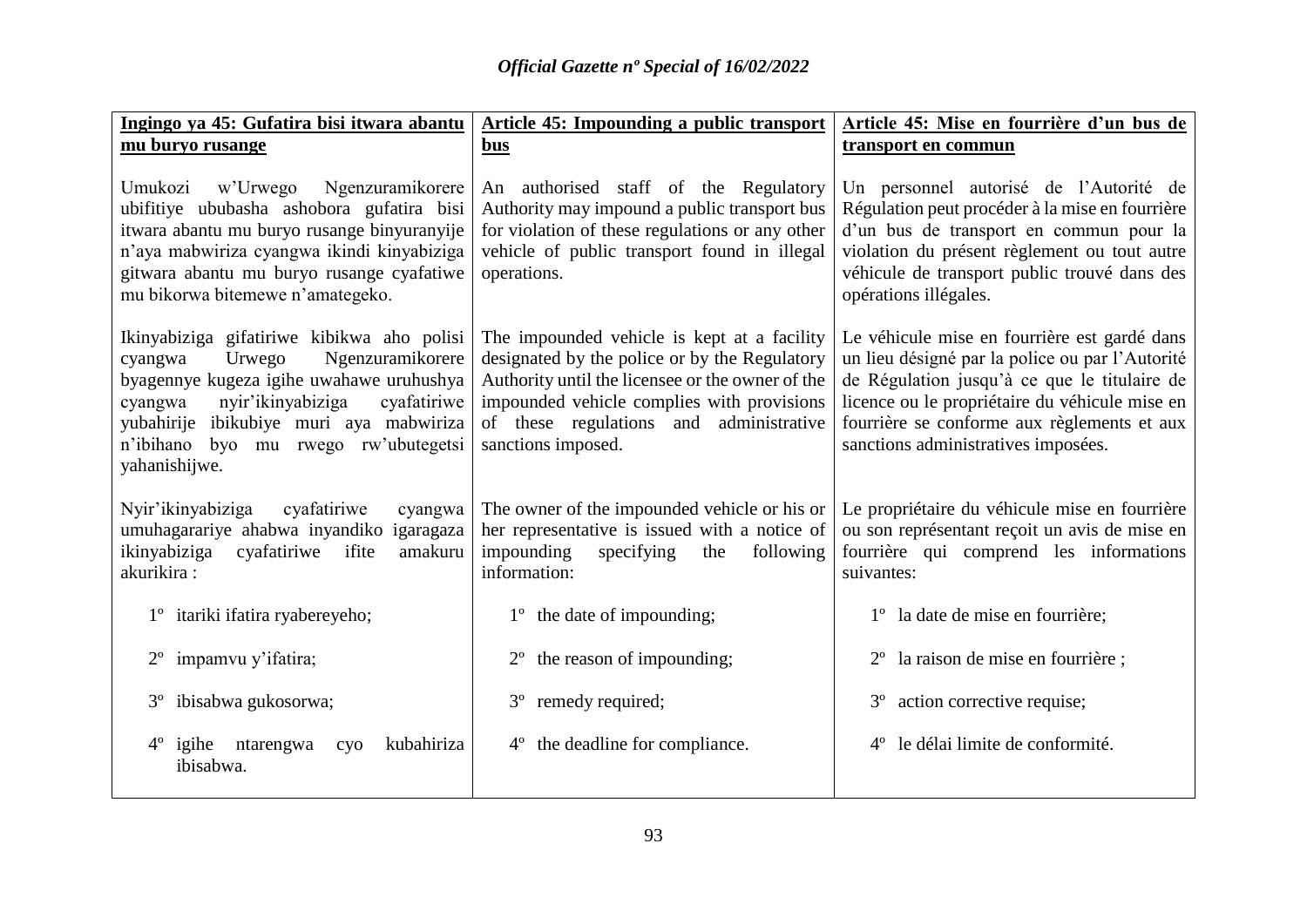| Ingingo ya 46: Ibihano byo mu rwego                                                                                                                                                                                                       | <b>Article 46: Administrative sanctions</b>                                                                                                                                                         | <b>Article 46: Sanctions administratives</b>                                                                                                                                                                               |
|-------------------------------------------------------------------------------------------------------------------------------------------------------------------------------------------------------------------------------------------|-----------------------------------------------------------------------------------------------------------------------------------------------------------------------------------------------------|----------------------------------------------------------------------------------------------------------------------------------------------------------------------------------------------------------------------------|
| rw'ubutegetsi                                                                                                                                                                                                                             |                                                                                                                                                                                                     |                                                                                                                                                                                                                            |
| Umuntu utubahirije ibikubiye muri aya<br>mabwiriza ahanishwa ibihano byo mu rwego<br>rw'ubutegetsi biteganyijwe ku mugereka wa<br>IV w'aya mabwiriza.                                                                                     | A person who contravenes the provisions of<br>these Regulations is liable to administrative<br>sanctions provided in Annex IV of these<br>Regulations.                                              | Une personne qui contrevient aux dispositions<br>du présent règlement est passible des sanctions<br>administratives prévues à l'annexe IV du<br>présent règlement.                                                         |
| Hatitawe ku bivugwa mu gika cya mbere<br>cy'iyi ngingo, uwahawe uruhushya rutangwa<br>binyuze mu ipiganwa ahanishwa ibihano byo<br>mu rwego rw'ubutegetsi biteganywa mu<br>masezerano agaragaza igipimo cya serivisi<br>zigomba gutangwa. | Notwithstanding the provisions of Paragraph<br>One of this Article, the holder of a competitive<br>license is liable to administrative sanctions as<br>provided for in the service level agreement. | Nonobstant les dispositions de l'alinéa<br>premier du présent article, le titulaire d'une<br>licence concurrentielle est passible<br>des<br>administratives prévues<br>sanctions<br>dans<br>l'accord de niveau de service. |
| UMUTWE WA VI: INGINGO ZISOZA                                                                                                                                                                                                              | <b>CHAPTER VI: FINAL PROVISIONS</b>                                                                                                                                                                 | <b>CHAPITRE</b><br>VI:<br><b>DISPOSITIONS</b><br><b>FINALES</b>                                                                                                                                                            |
| Ingingo ya 47: Agaciro k'impushya ziriho                                                                                                                                                                                                  | <b>Article 47: Validity of existing licenses</b>                                                                                                                                                    | Article 47: Validité des licences existantes                                                                                                                                                                               |
| ziriho<br>n'Urwego<br>Impushya<br>zatanzwe<br>Ngenzuramikorere<br>mbere<br>y'uko<br>aya<br>mabwiriza atangira kubahirizwa zigumana<br>agaciro kazo kugeza ku itariki zizarangiriraho.                                                     | Existing licenses issued by the Regulatory<br>Authority before commencement of these<br>Regulations remain valid until their expiration<br>date.                                                    | Les licences existantes octroyées<br>par<br>l'Autorité de Régulation avant l'entrée en<br>vigueur du présent règlement restent valides<br>jusqu'à leur date d'expiration.                                                  |
| Ingingo ya 48: Ivanwaho ry'ingingo<br>z'amabwiriza n'amabwiriza                                                                                                                                                                           | 48:<br>Repealing provisions<br>of<br>Article<br>regulations and regulations                                                                                                                         | Article 48: Abrogation des dispositions<br>d'un règlement et d'un règlement                                                                                                                                                |
| Ingingo zose zerekeye gutwara abantu mu<br>buryo rusange hakoreshejwe bisi n'amatagisi<br>$n^{\rm o}$<br>z'amabwiriza<br>007/TRANS/RT/RURA/2015 yo ku<br>wa                                                                               | All provisions relating to public transport by<br>bus and minibus in the passengers road<br>$n^{\rm o}$<br>transport<br>Regulations<br>007/TRANS/RT/RURA/2015 of 01/06/2015                         | Toutes les dispositions relatives aux transports<br>en commun par bus et minibus du Règlement<br>007/TRANS/RT/RURA/2015<br>$n^{\circ}$<br>du<br>$01/06/2015$ sur le transport routier<br>de                                |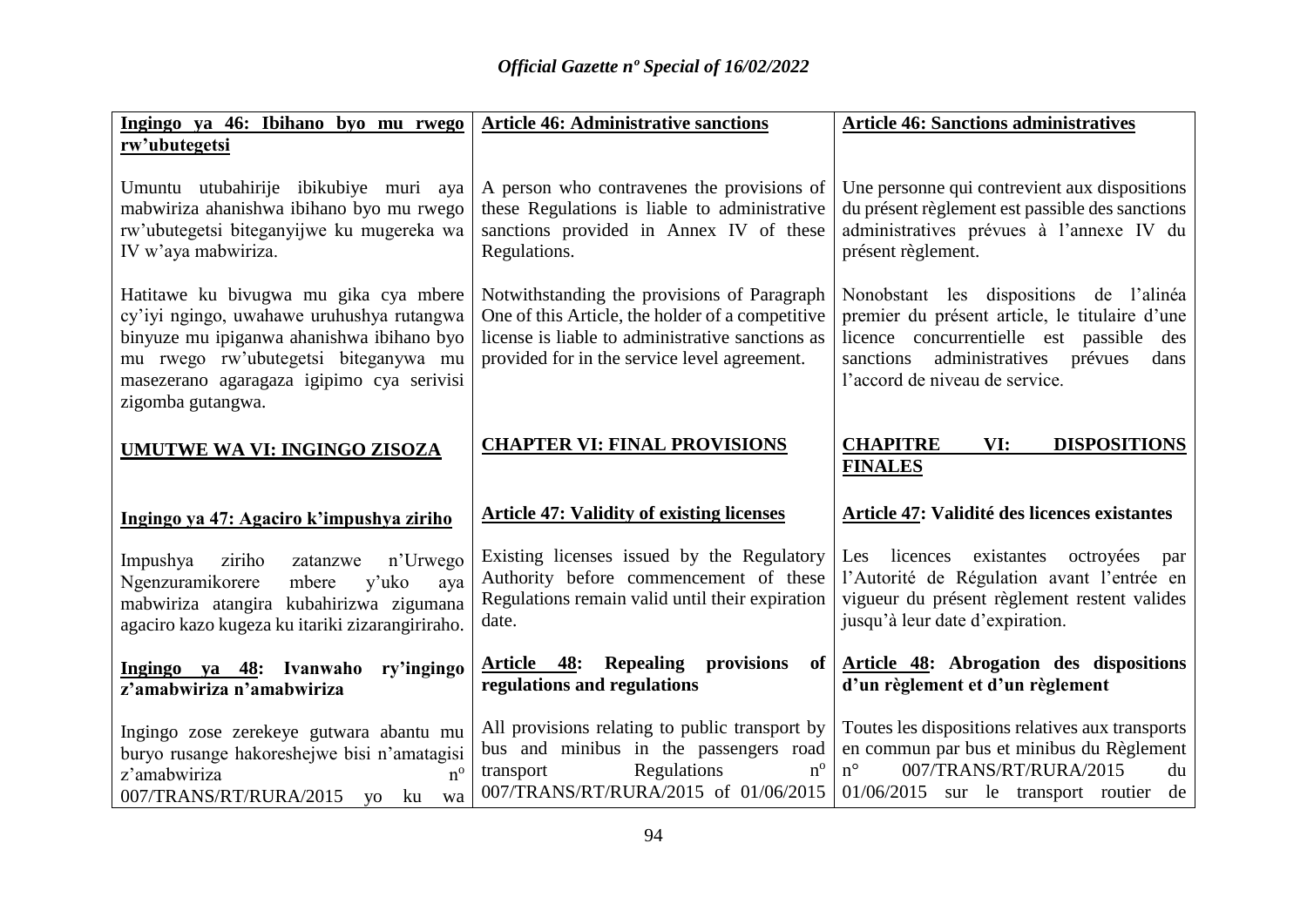| 01/06/2015 yerekeye gutwara abagenzi ku are repealed.                                                                                                    |                                                                                                                            | passagers sont abrogées.                                                                                                     |
|----------------------------------------------------------------------------------------------------------------------------------------------------------|----------------------------------------------------------------------------------------------------------------------------|------------------------------------------------------------------------------------------------------------------------------|
| nzira y'ubutaka zivanyweho.                                                                                                                              |                                                                                                                            |                                                                                                                              |
| Amabwiriza no 009/R/TL- TPT/RURA/2020<br>yo ku wa 29/09/2020 agenga serivisi zo<br>gutwara abantu<br>mu buryo<br>rusange<br>hakoreshejwe bisi avanyweho. | Regulations no 009/R/TL-TPT/RURA/2020<br>of 29/09/2020 governing public transport bus<br>services are repealed.            | Le Règlement no 009/R/TL-TPT/RURA/2020<br>du 29/09/2020 régissant les services de<br>transport en commun par bus est abrogé. |
| Ingingo ya 49: Igihe aya mabwiriza   Article 49: Commencement<br>atangira gukurikizwa                                                                    |                                                                                                                            | Article 49: Entrée en vigueur                                                                                                |
| Aya mabwiriza atangira gukurikizwa ku<br>munsi atangarijweho mu Igazeti ya Leta ya<br>Repubulika y'u Rwanda.                                             | These Regulations come into force on the date<br>of their publication in the Official Gazette of<br>the Republic of Rwanda | Le présent règlement entre en vigueur le jour<br>de sa publication au Journal Officiel de la<br>République du Rwanda.        |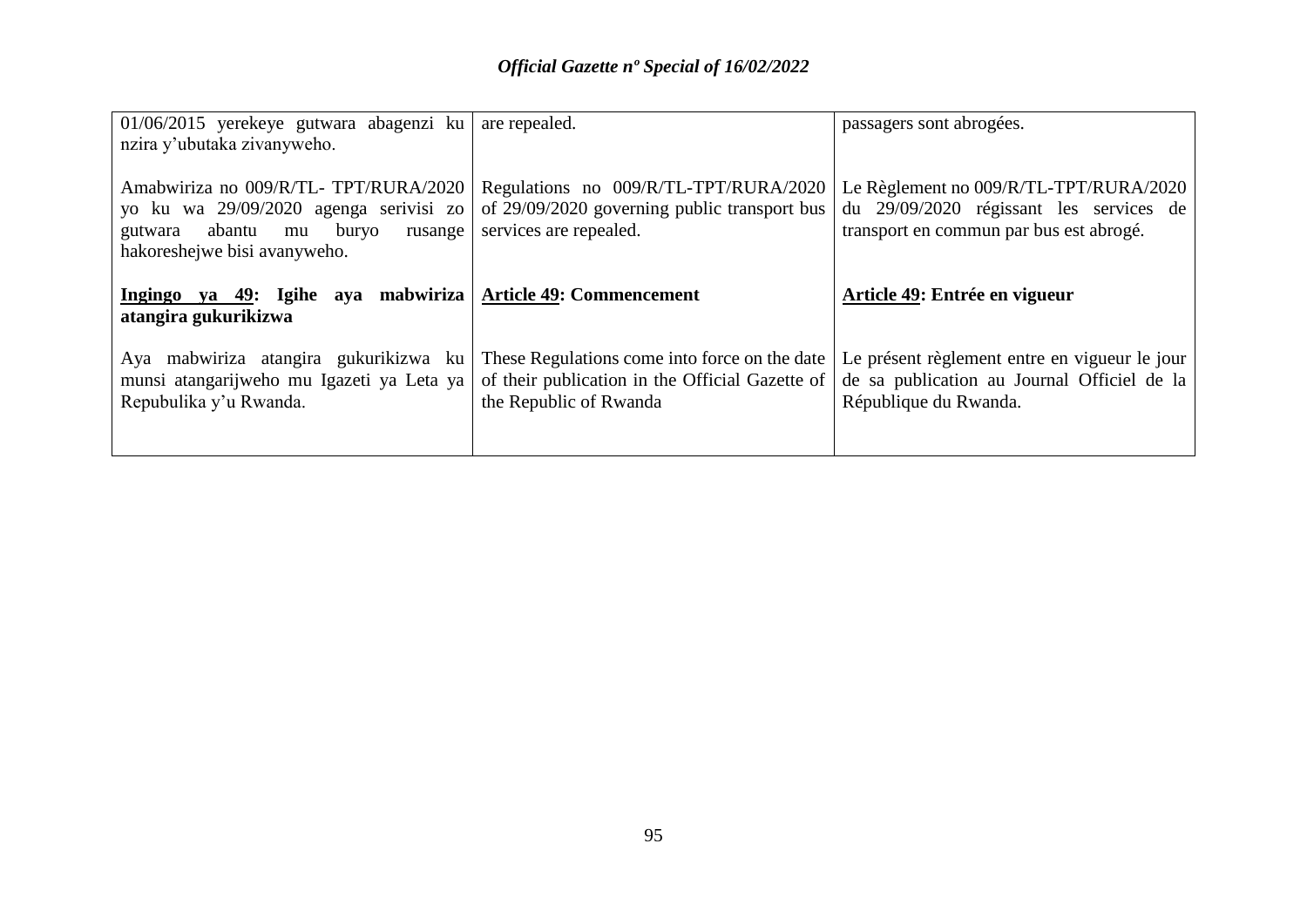| Kigali, 14/12/2021                                   |
|------------------------------------------------------|
|                                                      |
| $(s\acute{e})$                                       |
|                                                      |
|                                                      |
|                                                      |
| Dr GATARE Ignace                                     |
| Perezida w'Inama Ngenzuramikorere                    |
| Chairperson of the Regulatory Board                  |
| Président du Conseil de Régulation                   |
| Bibonywe kandi bishyizweho Ikirango cya Repubulika:  |
| Seen and sealed with the Seal of the Republic:       |
| Vu et scellé du Sceau de la République:              |
|                                                      |
|                                                      |
| $(s\acute{e})$                                       |
|                                                      |
|                                                      |
| Dr UGIRASHEBUJA Emmanuel                             |
| Minisitiri w'Ubutabera akaba n'Intumwa Nkuru ya Leta |
| Minister of Justice and Attorney General             |
| Ministre de la Justice et Garde des Sceaux           |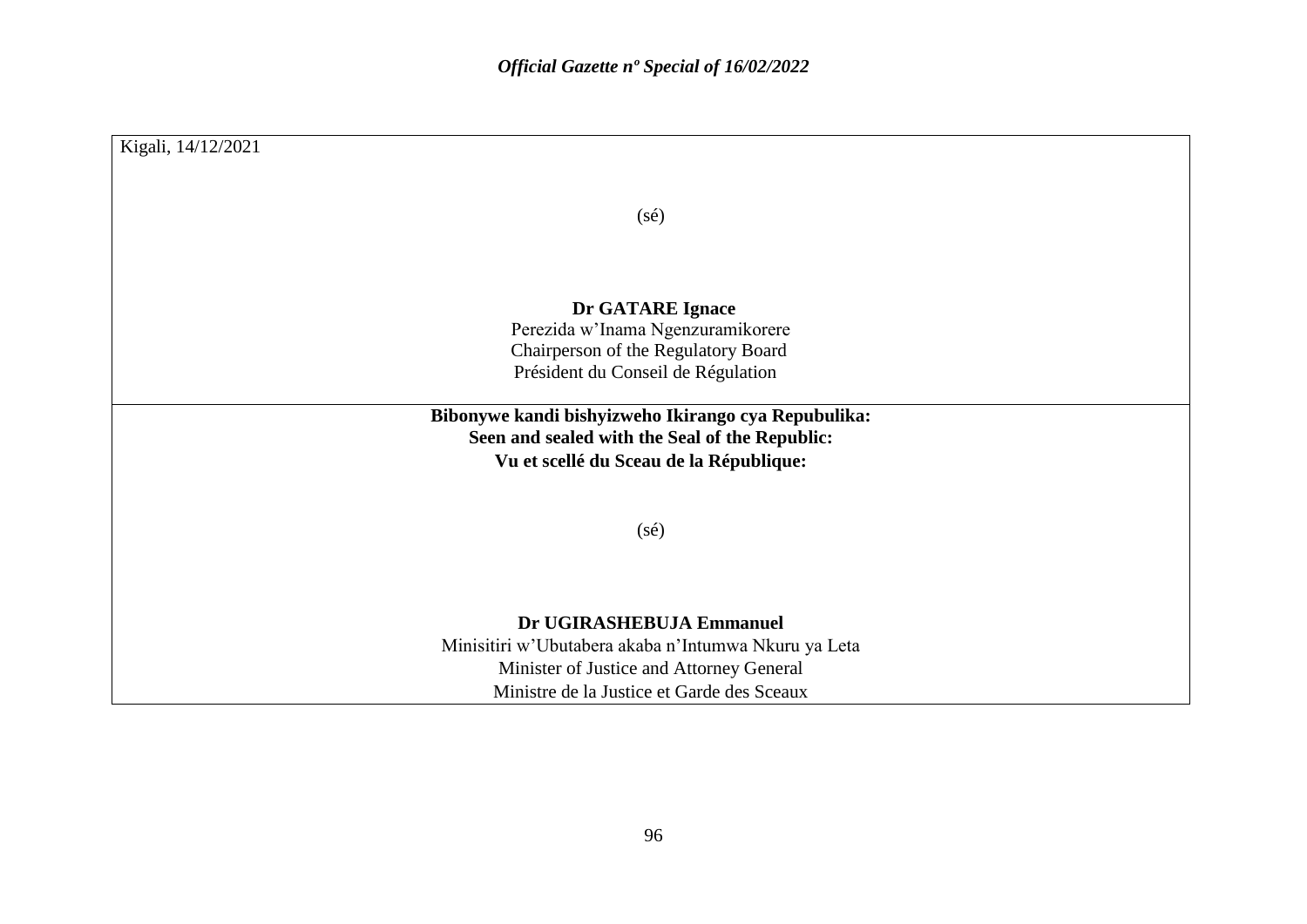|                                                  |                                                                                                  | UMUGEREKA WA I W'AMABWIRIZA   ANNEX I TO REGULATIONS N°   ANNEXE I AU REGLEMENT N°                 |
|--------------------------------------------------|--------------------------------------------------------------------------------------------------|----------------------------------------------------------------------------------------------------|
|                                                  | 010/R/TL-TPT/TRANS/RURA/2021   010/R/TL-TPT/TRANS/RURA/2021 OF   010/R/TL-TPT/TRANS/RURA/2021 OF |                                                                                                    |
|                                                  |                                                                                                  | OF 14/12/2021 AGENGA SERIVISI ZO   14/12/2021 GOVERNING PUBLIC   14/12/2021 REGISSANT LES SERVICES |
| GUTWARA ABANTU MU BURYO   TRANSPORT BUS SERVICES |                                                                                                  | DE TRANSPORT EN COMMUN PAR                                                                         |
| <b>RUSANGE HAKORESHEJWE BISI</b>                 |                                                                                                  | <b>BUS</b>                                                                                         |
|                                                  |                                                                                                  |                                                                                                    |
|                                                  |                                                                                                  |                                                                                                    |

# **UMUGEREKA WA I: UBUSHOBOZI, UBUSABE N'AMAFARANGA Y'URUHUSHYA**

| $N^0$ | Serivisi isabwa                                                        | Amafaranga                       |
|-------|------------------------------------------------------------------------|----------------------------------|
| 1.    | Gukura imodoka ku ruhushya cyangwa                                     | 10.000 FRW kuri buri kinyabiziga |
|       | guhagarika ku bushake imodoka iri ku                                   |                                  |
|       | ruhushya rugifite agaciro                                              |                                  |
| 2.    | Kopi y'uruhushya rw'ikinyabiziga                                       | 15.000 FRW                       |
| 3.    | Kopi y'uruhushya rw'Ikigo<br>cyangwa                                   | 50.000 FRW                       |
|       | Koperative                                                             |                                  |
| 4.    | Kongera ikindi kinyabiziga ku ruhushya 5.000 FRW kuri buri kinyabiziga |                                  |
|       | rugifite agaciro                                                       |                                  |
| 5.    | Umurongo w'inyongera                                                   | 50.000 FRW kuri buri murongo     |

| UBUSHOBOZI, UBUSABE N'AMAFARANGA Y'URUHUSHYA |                  |                                    |                              |                  |                   |  |
|----------------------------------------------|------------------|------------------------------------|------------------------------|------------------|-------------------|--|
| <b>Icviciro</b>                              |                  | Uruhushya rusanzwe                 | <b>Uruhushya</b><br>rutangwa | binyuze<br>mu    |                   |  |
|                                              |                  |                                    | ipiganwa                     |                  |                   |  |
|                                              | Uruhushya        | Uruhushya                          | rwa   Uruhushya rwo          | Uruhushya<br>rwo | Uruhushya<br>rwo  |  |
|                                              | ruhabwa          | sosiyeti y'umuntu   gutwara abantu |                              | gutwara abantu   | abantu<br>gutwara |  |
|                                              | uwemerewe        | umwe                               | bambuka                      | bava mu          | mu mujyi wa       |  |
|                                              | guhagarara<br>ku |                                    | imipaka                      | mujyi            | Kigali            |  |
|                                              | byapa            |                                    |                              | umwe bajya       |                   |  |
|                                              | bitandukanye     |                                    |                              | mu wundi         |                   |  |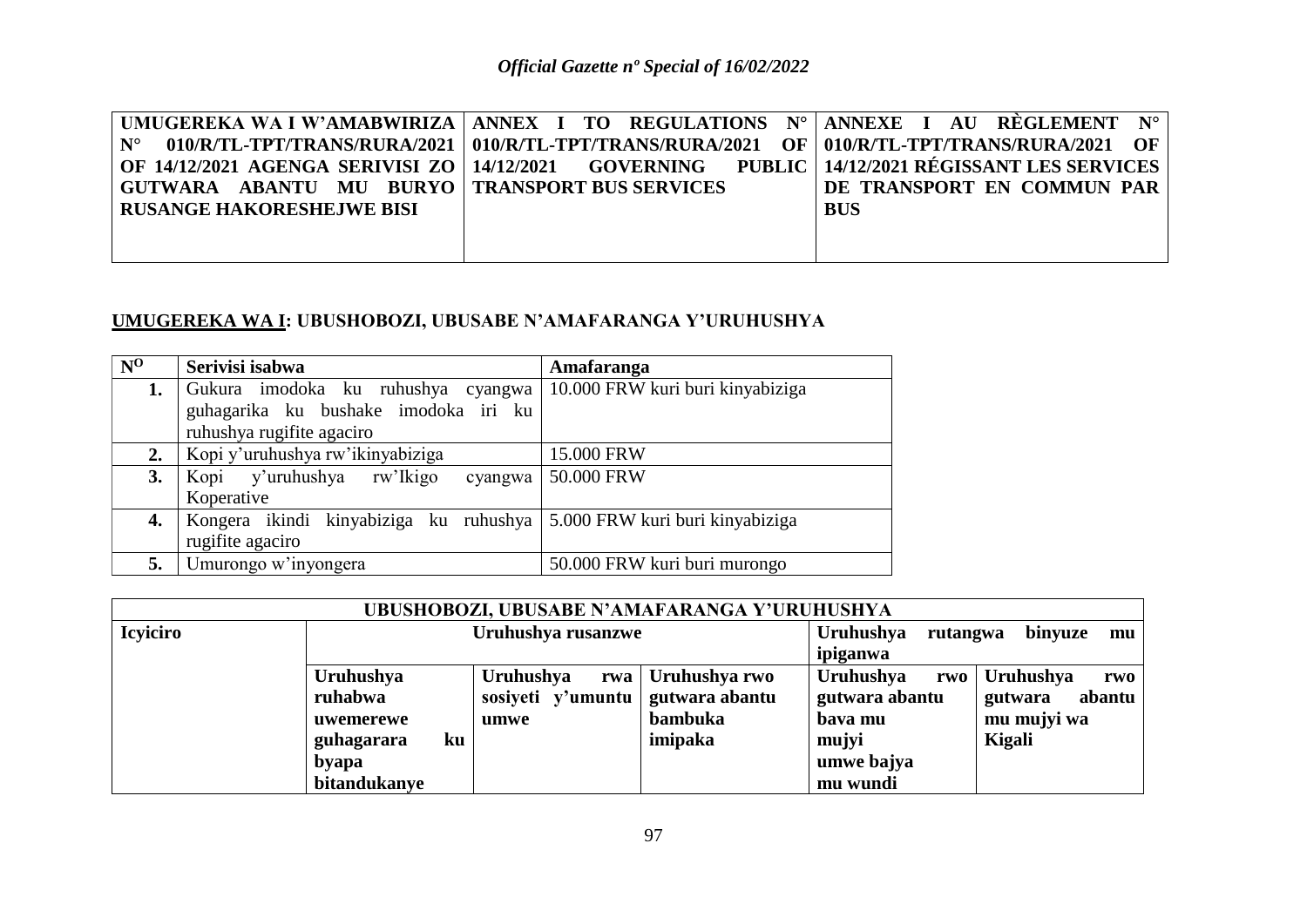|                        | Uruhushya<br>rwo<br>abantu<br>gutwara<br>bava mu mujyi<br>umwe bajya mu<br>wundi |             |             |                   |                    |
|------------------------|----------------------------------------------------------------------------------|-------------|-------------|-------------------|--------------------|
| <b>Umubare</b>         | 20                                                                               | $1-19$      | 5           | Hagomba inyandiko | Hagomba            |
| w'ibinyabiziga<br>muto |                                                                                  |             |             | ihamagarira       | inyandiko          |
| ushoboka               |                                                                                  |             |             | abantu gupiganwa  | ihamagarira abantu |
|                        |                                                                                  |             |             |                   | gupiganwa          |
| Ubusabe/amafaranga     | 200.000 FRW                                                                      | 50.000 FRW  | 200,000 FRW | 100.000 FRW       | 100.000 FRW        |
| y'inyandiko            |                                                                                  |             |             |                   |                    |
| mpamagarirapiganwa     |                                                                                  |             |             |                   |                    |
| Amafaranga             | 600,000 FRW                                                                      | 100.000 FRW | 600,000 FRW | 1.500.000 FRW     | 2.500.000 FRW      |
| y'uruhushya            |                                                                                  |             |             |                   |                    |
|                        |                                                                                  |             |             |                   |                    |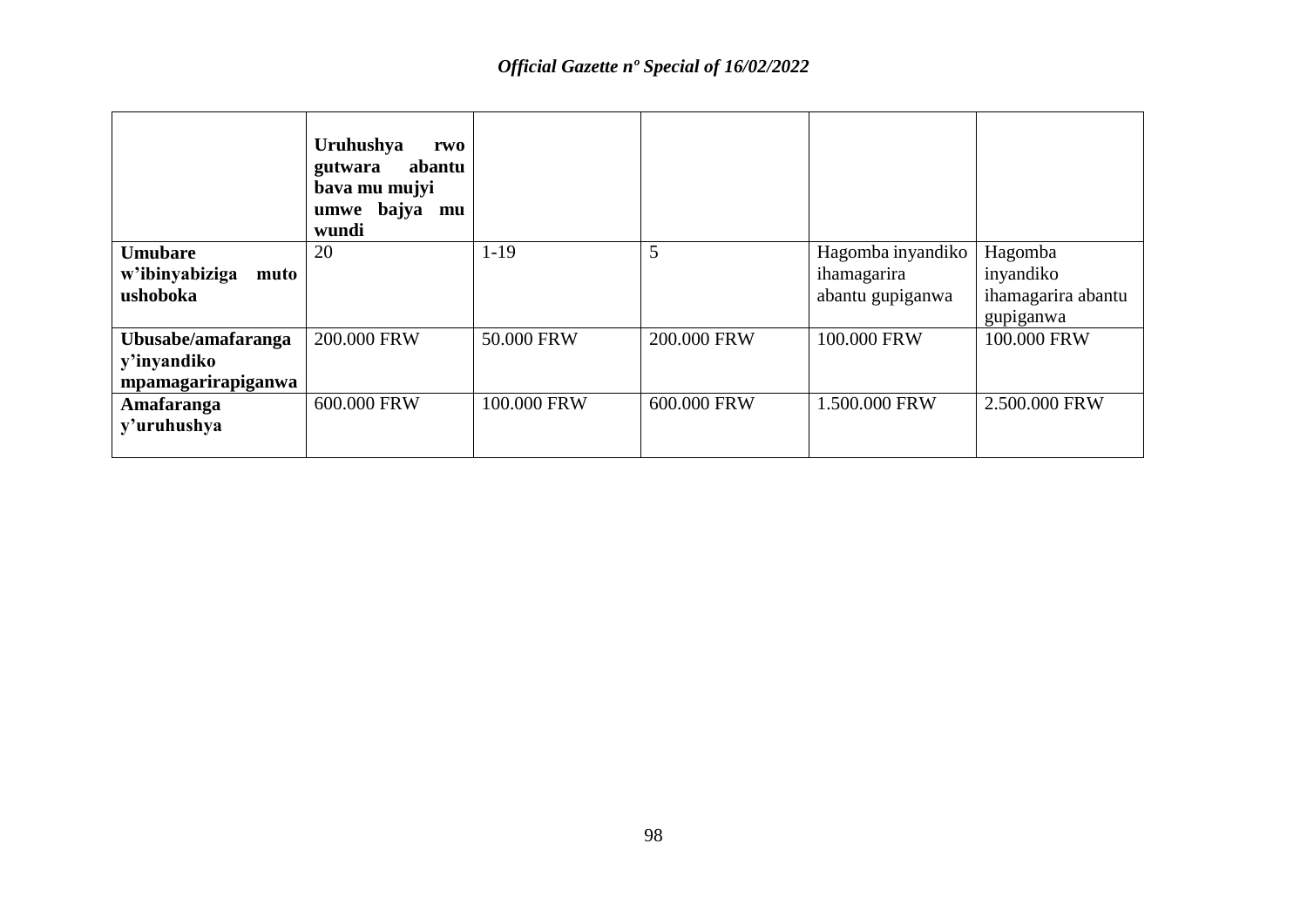# **ANNEX I: CAPACITY, APPLICATION AND LICENSE FEES**

| $N^0$     | <b>REQUESTED SERVICE</b>                                              | <b>FEE</b>            |
|-----------|-----------------------------------------------------------------------|-----------------------|
|           | Removal or voluntary suspension of a vehicle   FRW 10,000 per vehicle |                       |
|           | to a valid license                                                    |                       |
|           | Duplicate authorization                                               | <b>FRW 15,000</b>     |
| <b>3.</b> | Duplicate license                                                     | <b>FRW 50,000</b>     |
| 4.        | Addition of a new vehicle to a valid license                          | FRW 5,000 per vehicle |
|           | Additional route                                                      | FRW 50,000 per route  |

| <b>CAPACITY, APPLICATION AND LICENSE FEES</b> |                                         |                               |              |                            |                |  |
|-----------------------------------------------|-----------------------------------------|-------------------------------|--------------|----------------------------|----------------|--|
| <b>Type</b>                                   |                                         | <b>Regular license</b>        |              | <b>Competitive license</b> |                |  |
|                                               | Multi stop/Intercity<br>express license | One person<br>company license | Cross border | Intercity                  | City of Kigali |  |
| Minimum fleet size                            | 20                                      | $1-19$                        | 5            | Subject to RFP             | Subject to RFP |  |
| <b>Application/RFP</b><br>fees                | FRW 200,000                             | FRW 50,000                    | FRW 200,000  | FRW 100,000                | FRW 100,000    |  |
| License fees                                  | FRW 600,000                             | FRW 100,000                   | FRW 600,000  | FRW 1,500,000              | FRW 2,500,000  |  |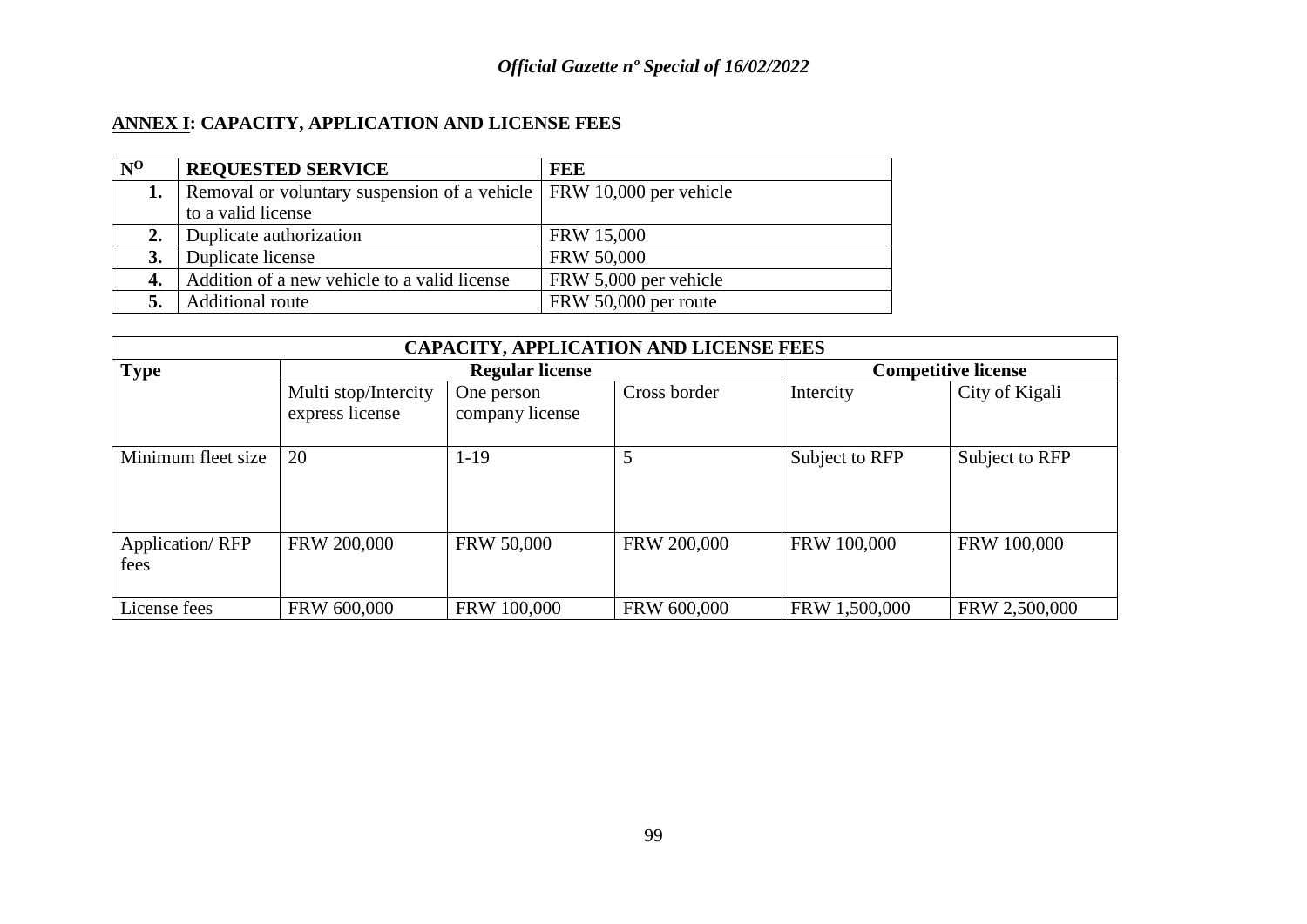# **ANNEXE I : CAPACITÉ, DEMANDE ET DROITS DE LICENSE**

| $N^0$ | <b>SERVICE DEMANDE</b>                                                   | <b>FRAIS</b>           |
|-------|--------------------------------------------------------------------------|------------------------|
| 1.    | Retrait ou suspension volontaire d'un véhicule   10.000 FRW par véhicule |                        |
|       | sur une license valable                                                  |                        |
| 2.    | Duplicata d'une autorisation                                             | 15.000 FRW             |
| 3.    | Duplicata d'une license                                                  | 50.000 FRW             |
| 4.    | Ajout d'un nouveau véhicule sur une license                              | 5.000 FRW par véhicule |
|       | valable                                                                  |                        |
|       | Ligne supplémentaire                                                     | 50.000 FRW par ligne   |

| CAPACITÉ, DEMANDE ET DROITS DE LICENSE |                     |                          |                         |                     |                 |  |  |
|----------------------------------------|---------------------|--------------------------|-------------------------|---------------------|-----------------|--|--|
| <b>Type</b>                            |                     | <b>License ordinaire</b> | License concurrentielle |                     |                 |  |  |
|                                        | License express ou  | License pour une         | <b>Transfrontalière</b> | <b>Interurbaine</b> | Ville de Kigali |  |  |
|                                        | à arrêts multiples/ | société                  |                         |                     |                 |  |  |
|                                        | <b>Interurbaine</b> | unipersonnelle           |                         |                     |                 |  |  |
| Taille minimale de                     | 20                  | $1-19$                   | 5                       | Soumis à            | Soumis à        |  |  |
| la flotte                              |                     |                          |                         | 1'AO                | 1'AO            |  |  |
|                                        |                     |                          |                         |                     |                 |  |  |
|                                        |                     |                          |                         |                     |                 |  |  |
| Demande/frais de                       | 200,000 FRW         | 50.000 FRW               | 200,000 FRW             | 100,000 FRW         | 100,000 FRW     |  |  |
| demande<br>de                          |                     |                          |                         |                     |                 |  |  |
| propositions                           |                     |                          |                         |                     |                 |  |  |
| Droits de<br>license                   | 600.000 FRW         | 100,000 FRW              | 600,000 FRW             | 1.500.000 FRW       | 2.500.000 FRW   |  |  |
|                                        |                     |                          |                         |                     |                 |  |  |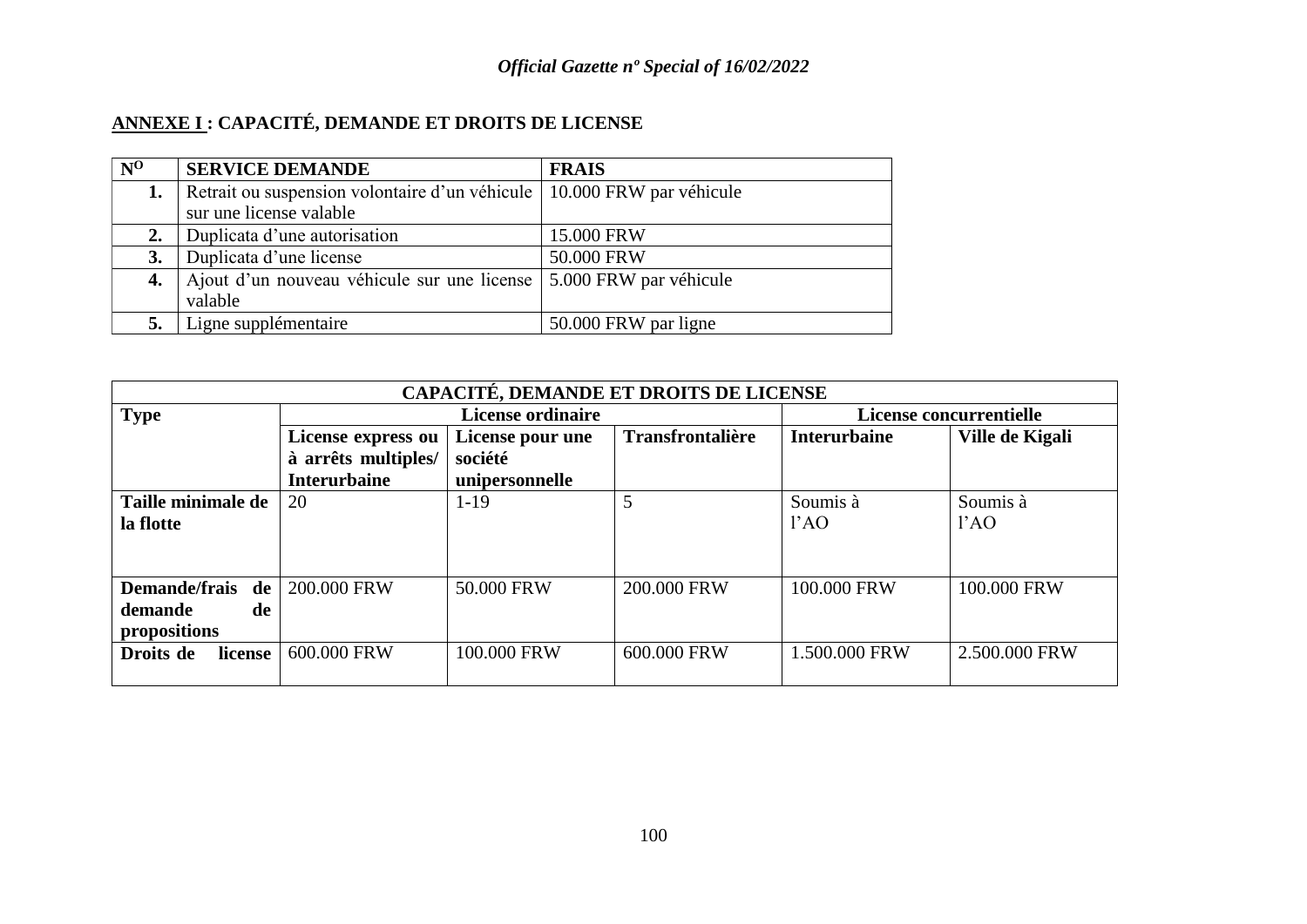|                                                        | Bibonywe kugira ngo bishyirwe ku Seen to be annexed to Regulations $n^{\circ}$ Vu pour être annexé au Règlement n <sup>o</sup> |                             |
|--------------------------------------------------------|--------------------------------------------------------------------------------------------------------------------------------|-----------------------------|
|                                                        | mugereka w'Amabwiriza n° 010/R/TL-   010/R/TL-TPT/TRANS/RURA/2021 of   010/R/TL-TPT/TRANS/RURA/2021                            | du                          |
|                                                        | TPT/TRANS/RURA/2021 yo ku wa   14/12/2021 governing public transport bus   14/12/2021 régissant les services de                |                             |
| $\vert$ 14/12/2021 agenga serivisi zo gutwara services |                                                                                                                                | transport en commun par bus |
| abantu mu buryo rusange hakoreshejwe                   |                                                                                                                                |                             |
| bisi                                                   |                                                                                                                                |                             |
|                                                        |                                                                                                                                |                             |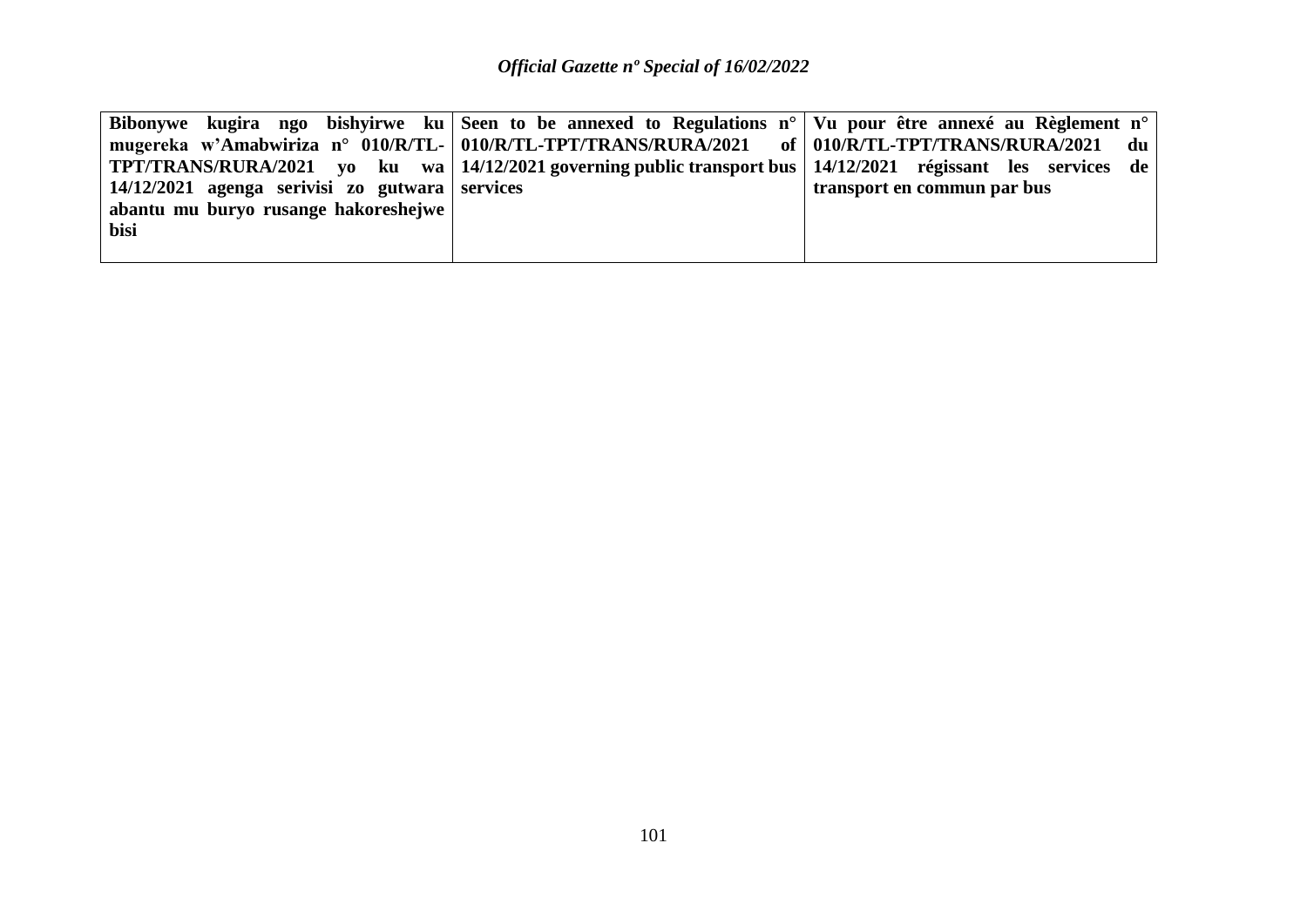| Kigali, 14/12/2021 |                                                                                                       |
|--------------------|-------------------------------------------------------------------------------------------------------|
|                    | $(s\acute{e})$                                                                                        |
|                    |                                                                                                       |
|                    | Dr GATARE Ignace                                                                                      |
|                    | Perezida w'Inama Ngenzuramikorere<br><b>Chairperson of the Regulatory Board</b>                       |
|                    | Président du Conseil de Régulation                                                                    |
|                    | Bibonywe kandi bishyizweho Ikirango cya Repubulika:<br>Seen and sealed with the Seal of the Republic: |
|                    | Vu et scellé du Sceau de la République:                                                               |
|                    | $(s\acute{e})$                                                                                        |
|                    | Dr UGIRASHEBUJA Emmanuel                                                                              |
|                    | Minisitiri w'Ubutabera akaba n'Intumwa Nkuru ya Leta                                                  |
|                    | Minister of Justice and Attorney General                                                              |
|                    | Ministre de la Justice et Garde des Sceaux                                                            |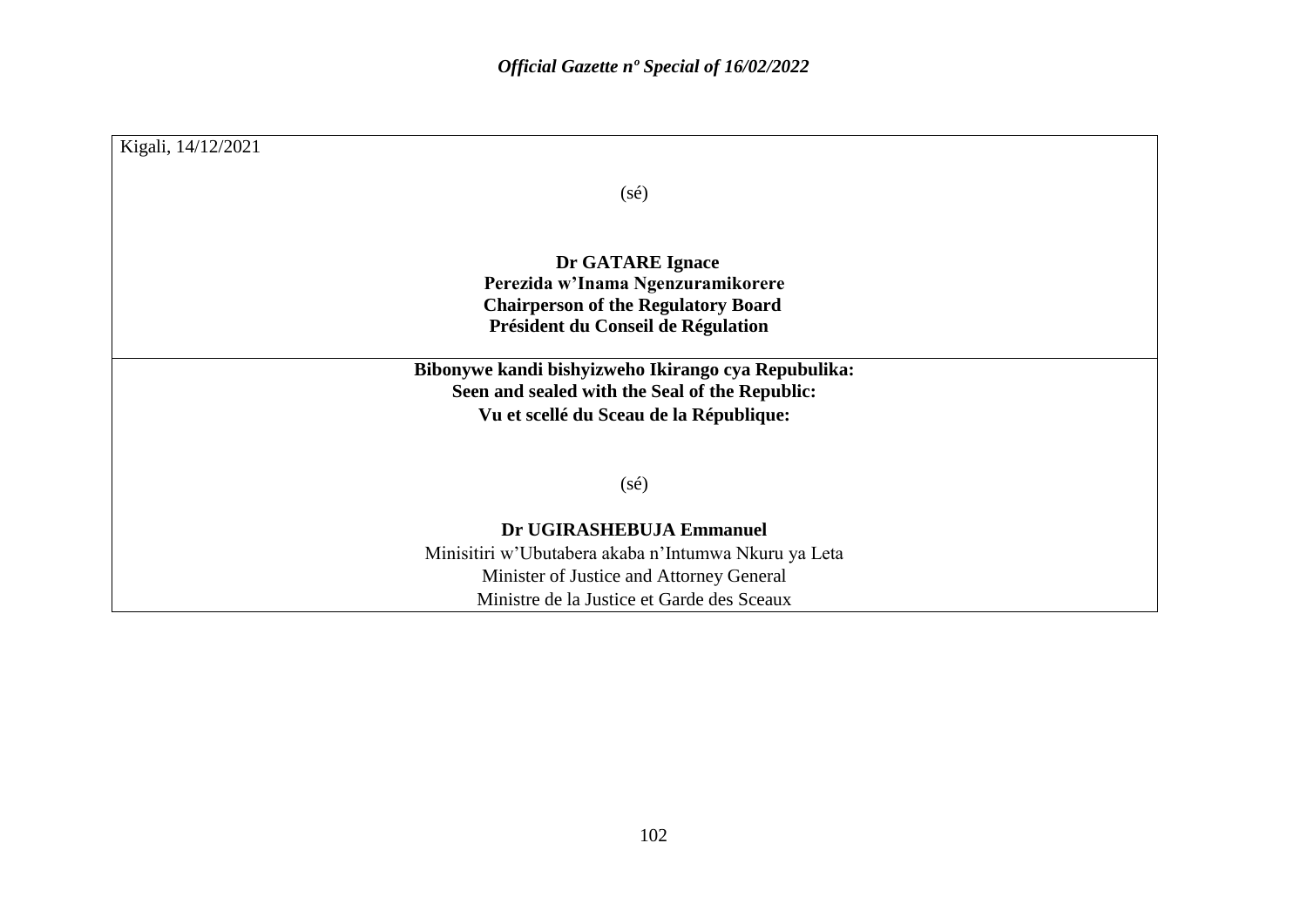| UMUGEREKA                                                                                             | <b>WA</b> |  |  |  | II   ANNEX II TO REGULATIONS $N^{\circ}$   ANNEXE II AU RÈGLEMENT $N^{\circ}$                            |  |  |
|-------------------------------------------------------------------------------------------------------|-----------|--|--|--|----------------------------------------------------------------------------------------------------------|--|--|
| W'AMABWIRIZA N°                                                                                       |           |  |  |  | $\sim 010$ /R/TL- $\mid 010$ /R/TL-TPT/TRANS/RURA/2021 OF $\mid 010$ /R/TL-TPT/TRANS/RURA/2021 DU $\mid$ |  |  |
| TPT/TRANS/RURA/2021 YO KU WA   14/12/2021    GOVERNING     PUBLIC   14/12/2021 RÉGISSANT LES SERVICES |           |  |  |  |                                                                                                          |  |  |
| 14/12/2021 AGENGA SERIVISI ZO   TRANSPORT BUS SERVICES                                                |           |  |  |  | DE TRANSPORT EN COMMUN PAR                                                                               |  |  |
| GUTWARA ABANTU MU BURYO                                                                               |           |  |  |  | <b>BUS</b>                                                                                               |  |  |
| <b>RUSANGE HAKORESHEJWE BISI</b>                                                                      |           |  |  |  |                                                                                                          |  |  |
|                                                                                                       |           |  |  |  |                                                                                                          |  |  |

#### **UMUGEREKA WA II: IBIPIMO BISABWA KURI SERIVISI ZO GUTWARA ABANTU MU BURYO RUSANGE HIFASHISHIJWE BISI**

#### **1. Ubudahungabana**

Ikinyabiziga kigomba kuba cyarakozwe kandi kikaba kirimo ibikenewe byose bituma kidahungabana igihe gitwaye umubare w'abagenzi wuzuye kitemerewe kurenza kandi kigendera ku muvuduko cyemerewe.

#### **2. Kutagira urusaku cyangwa umutigito bikabije**

Ikinyabiziga kigomba kuba cyarakozwe kandi kikitabwaho mu buryo kitagira urusaku cyangwa umutigito bikabije igihe kiri gukora.

#### **3. Intebe**

Ikinyabiziga kigomba kugira intebe zifite imifariso ifunitse neza cyangwa ifunitse mu bundi buryo ubu n'ubu bukwiye kandi zifashe neza mu modoka no ku buryo zitateza ikibazo.

Ikinyabiziga kigomba kugira intebe ziteye neza zifite urwegamiro zubatse ku buryo zifasha abagenzi kwicara batekanye uko bikwiye.

Ikinyabiziga kigomba kuba gifite intebe, gitunganyije kandi gifite ibintu bikirimo imbere bikozwe uko bikwiye, bifashe kandi bitunganyije neza.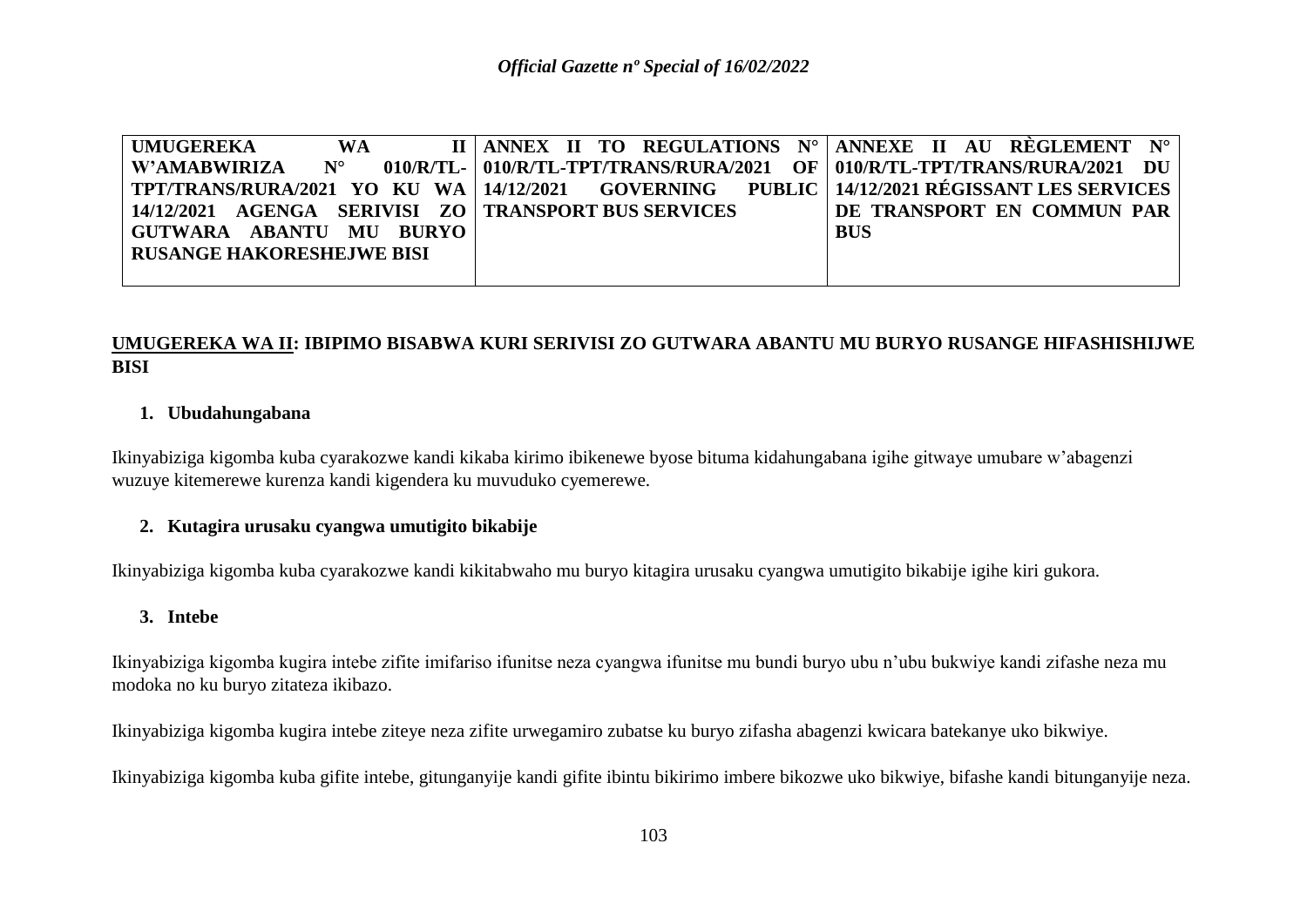#### **4. Ibyo abagenzi bafataho**

Ikinyabiziga kigomba kuba gifite umubare uhagije w'ibyo abagenzi bafataho ujyanye n'umubare w'abagenzi cyemerewe gutwara bahagaze.

#### **5. Insinga z'umuriro zigomba kuba zitateza ikibazo**

Insinga zose z'umuriro z'ikinyabiziga zigomba kuba zifunitse kandi zirinzwe kuba zakwangirika kandi zikaba ziri ahantu zidashobora gushyira abagenzi mu kaga.

#### **6. Kubaka no kwita ku bice byubatse ikinyabiziga**

Ibice byubatse ikinyabiziga bigomba kuba byubatse kandi bikitabwaho mu buryo butuma abagenzi barindwa uko bikwiye ingaruka ku miterere y'ibihe runaka.

### **7. Ibintu byo gufataho n'ibyo kuzamukiraho**

Bisi igomba kugira ahantu ho kuririra nk'ikintu cyo gufataho cyangwa kuzamukiraho ku buryo umugenzi ufite ubumuga ukoresha akagare cyangwa ikindi yifashisha mu kugenda ashobora kwinjira mu kinyabiziga akagera aho yicara nta kibazo.

#### **8. Igice gikandagirwaho**

Ikinyabiziga kigomba kugira igice gikandagirwaho cyubatse neza kandi kitabwaho kikaba giteye ku buryo kitanyerera kandi gifunze neza ku buryo nta mwotsi n'umukungugu bishobora kwinjira mu kinyabiziga.

### **9. Amatara y'imbere**

Ikinyabiziga kigomba kuba gifite amatara y'imbere yabugenewe afasha uko bikwiye abagenzi baba bari mu kinyabiziga.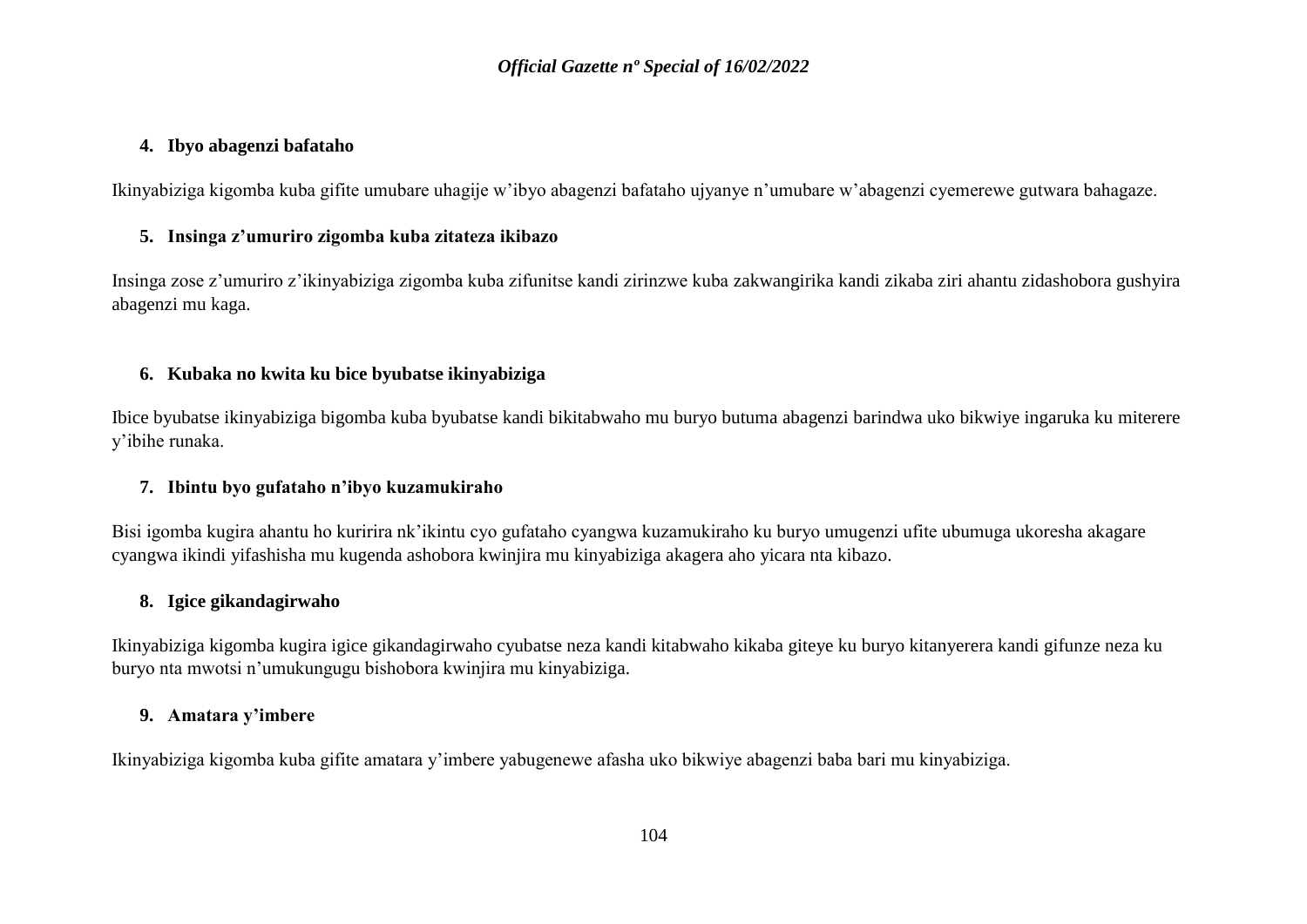### **10. Amadirishya**

Ikinyabiziga kigomba kugira amadirishya ateye kuri icyo kinyabiziga neza kandi buri dirishya rikaba rifunguka rifite n'akantu karifungura gakwiye.

### **11. Ubutumwa bwomekwa ku modoka cyangwa mu modoka**

Ikinyabiziga kigomba kuba cyometseho cyangwa cyometsemo ubutumwa bwifuzwa n'Urwego Ngenzuramikorere kandi ubwo butumwa bugomba kugaragaza neza mu nyuguti zifite nibura uburebure bwa milimetero makumyabiri n'eshanu (25 mm) n'ubugari bukwiye umubare w'abagenzi bakuru ikinyabiziga cyemerewe gutwara, harimo n'abashobora kugenda bahagaze.

### **12. Igice cy'ahari moteri**

Ikinyabiziga kigomba kugira igice cy'ahari moteri:

- 1º kitarimo ibintu bishobora guteza inkongi kandi giteye ku buryo kibuza urusaku rwinshi gusohoka cyangwa ikintu gishobora kwivanga na esansi n'amavuta;
- 2º gifite imyenge iyungurura cyangwa giteye mu bundi buryo butuma esansi n'amavuta bidashobora kwireka.
- 13. Gutandukanya igice cy'ahari moteri n'ibindi bitera ubushyuhe

Ikinyabiziga kigomba kugira igice kidafatwa n'ubushyuhe giteye ku buryo igice cy'ahari moteri n'ahari ibindi bitera ubushyuhe bitagira aho bihurira n'ibindi bice by'ikinyabiziga.

### **13.1.Uruhombo rwinjirizwamo lisansi**

Ikinyabiziga kigomba kugira uruhombo rwinjirizwamo lisansi ruteye ku buryo:

1º iyo lisansi yuzuye ikarenga cyanga ivuye idashobora kwireka;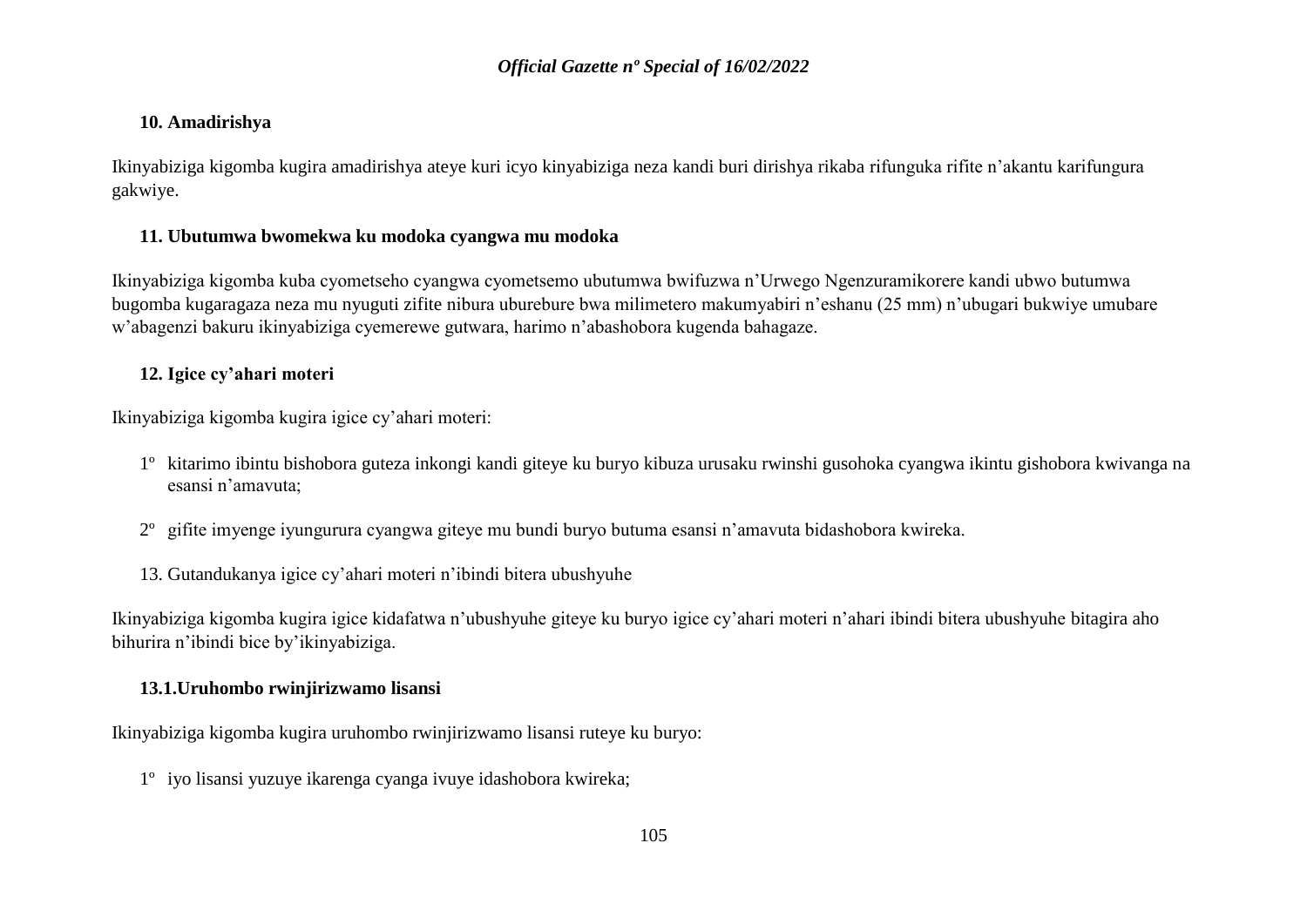- 2º idasohoka ngo irenge umubyimba w'ikinyabiziga;
- 3º itari mu gice cy'ahari moteri;
- 4º ikinyabiziga kigomba kugira itiyo yinjirizwamo esansi ifite umunwa uri inyuma.

### **13.2.Itanki ya lisansi**

Itanki ya lisansi y'ikinyabiziga cyangwa igice cyayo bigomba:

- 1º kuba biri nibura kuri metero imwe n'ibice bibiri (1,2m) uvuye ku gice cy'imbere cy'ikinyabiziga;
- 2º kudasohoka ngo birenga umubyimba w'imodoka;
- 3º kuba bitari mu gice cy'ahari moteri.

#### **13.3.Ibice by'inzira ya lisansi**

Ikinyabiziga kigomba kugira ibice by'inzira ya lisansi biteye ku buryo lisansi ivuye itonyangira hasi ku butaka nta kintu kiyitangiriye ku buryo ntaho ihurira n'inzira y'umwotsi cyangwa igice runaka cy'insinga.

### **14. Kwirinda ko hari ikintu gitera inkongi kiba hafi y'inzira y'umwotsi**

Nta kintu gishobora gutera inkongi kigomba kuba kiri muri milimetero ijana (100 mm) uvuye ku nzira y'umwotsi keretse iyo ahasohoka umwotsi icyo kintu gikingiye neza.

### **15. Gukoresha akagabanyamuvuduko n'uburyo bugaragaza agace imodoka iherereyemo**

Buri bisi itwara abagenzi igomba kugira akagabanyamuvuduko gateyemo neza kandi gakora neza.

GPS igomba kuba iri ku muyoboro/idafunze buri gihe kugira ngo byorohe gukurikirana ikinyabiziga.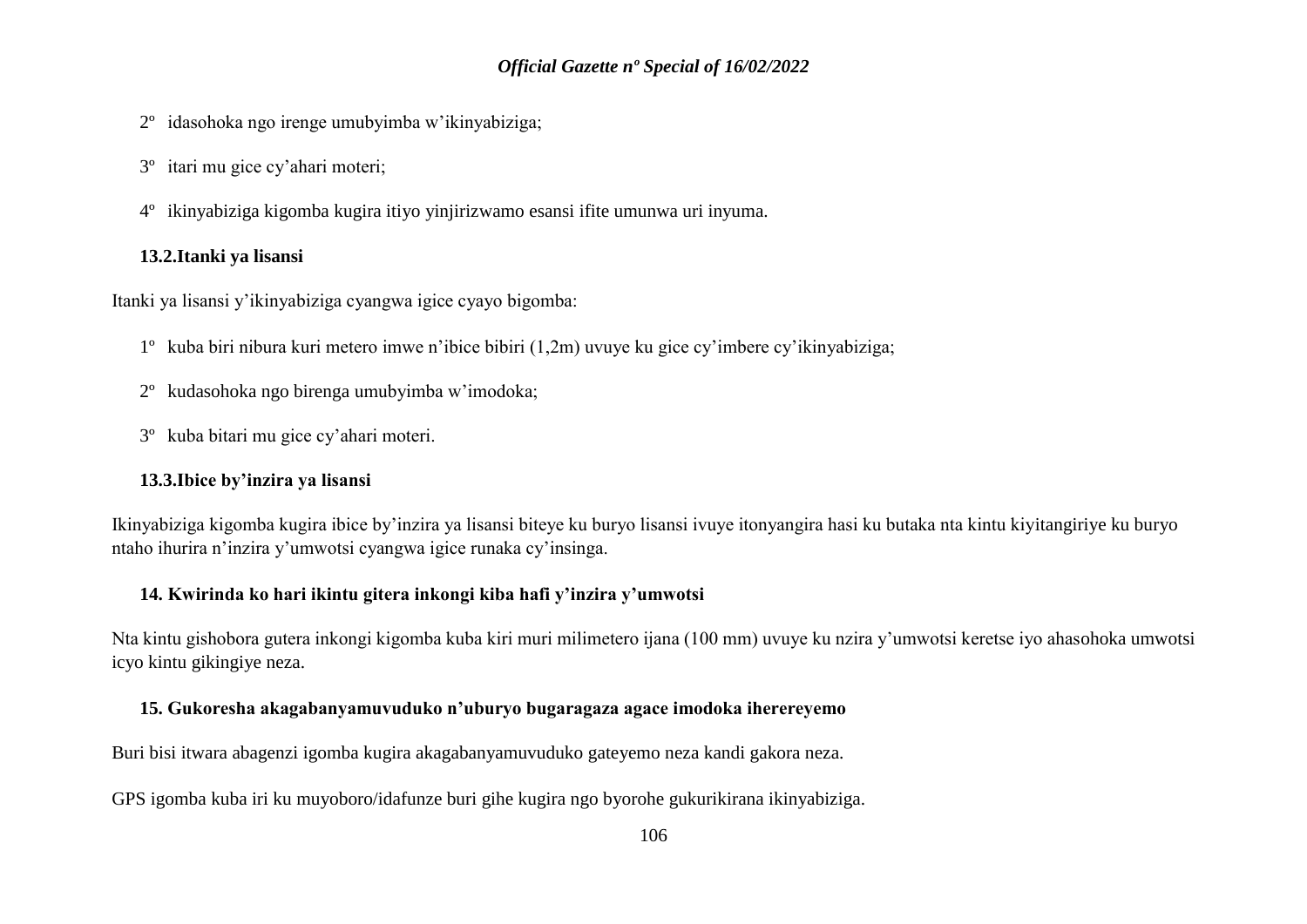### **ANNEX II: STANDARDS FOR PUBLIC TRANSPORT SERVICE BUS**

#### **1. Stability**

A vehicle must be constructed and equipped so as to be stable when carrying the maximum number of passengers allowed at a speed permitted.

### **2. No undue noise or vibration**

A vehicle must be constructed and maintained so that no undue noise or vibration arises during its operation.

### **3. Seats**

A vehicle must have seats fitted which have cushions that are suitably padded or contoured and are firmly and securely attached to the vehicle structure.

A vehicle must have seats fitted which have backs constructed so as to provide reasonable support for passengers.

A vehicle must have seats, interior fittings and trimmings which are properly constructed, fixed and finished.

### **4. Handholds**

A vehicle must have a suitable number of handholds corresponding to the allowed standing passengers.

### **5. Electrical wiring must be safe**

A vehicle must have all electric wiring properly insulated and protected from damage and located so it is of no danger to passengers.

### **6. Construction and maintenance of vehicle body**

A vehicle must have a body constructed and maintained so as to provide appropriate protection to passengers under all weather conditions.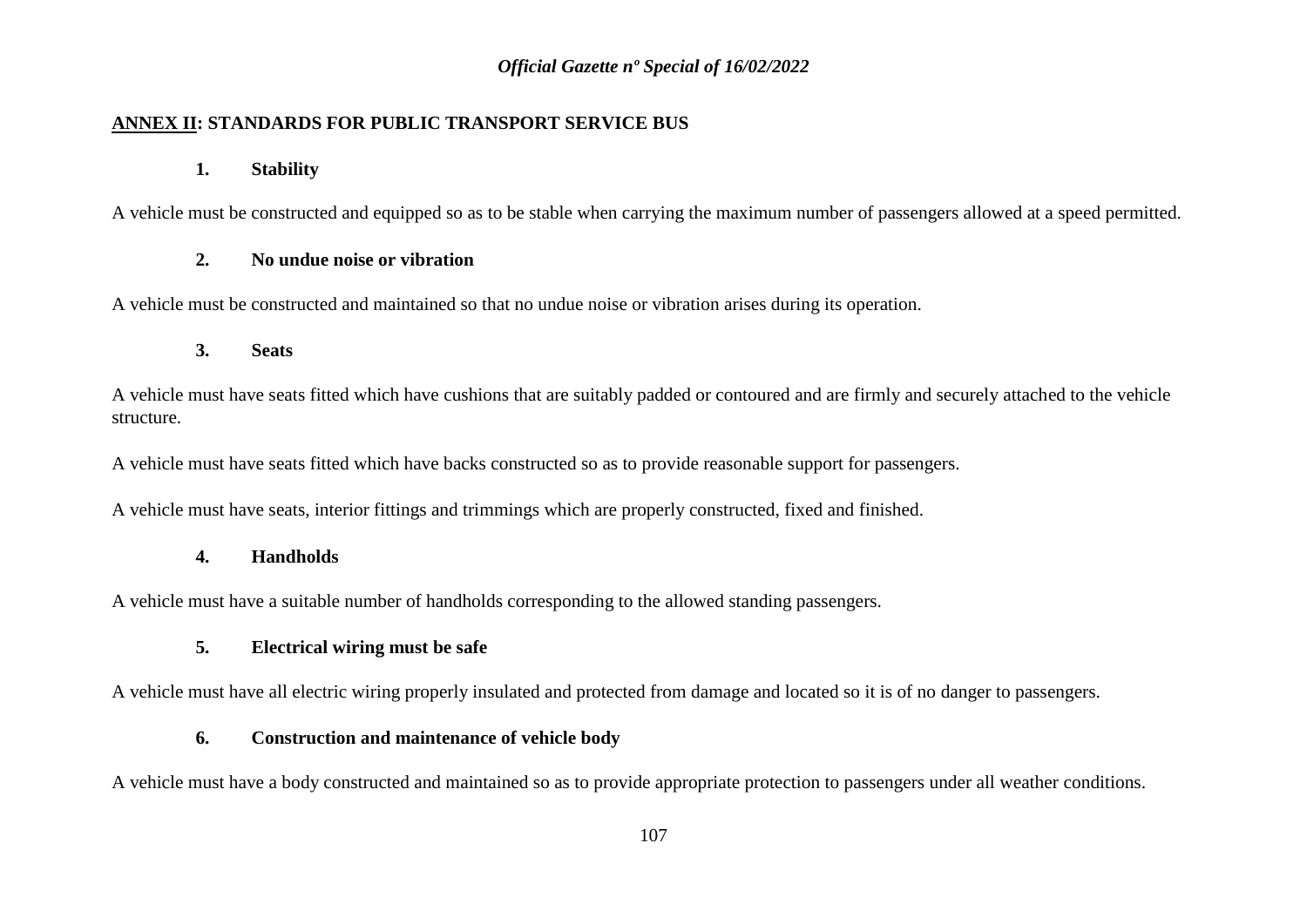#### **7. Lifts and Ramps**

A bus must have boarding device such as lift or ramp so that a disabled passenger who uses a wheelchair or mobility device can reach a securement location on board.

### **8. Floors**

A vehicle must have floors of sound construction finished and maintained with a skid-resistant surface and sealed so as to prevent fumes and dust from entering the vehicle.

### **9. Interior lighting**

A vehicle must have interior lamps adequate for the reasonable convenience of passengers.

#### **10. Windows**

A vehicle must have windows properly fitted and each moveable window equipped with a suitable an opening device.

#### **11. Notices to be fixed on or in the vehicle**

A vehicle must have notices on or in the vehicle to the satisfaction of the RegulatoryAuthority which clearly show in letters at least twenty-five millimeters (mm 25) high and of proportionate width the maximum number of adult passengers, including any standing passenger, the vehicle is licensed to carry.

#### **12. Engine compartment**

A vehicle must have an engine compartment:

1° That does not contain flammable sound proofing material or material capable of being impregnated with fuel or lubricant; and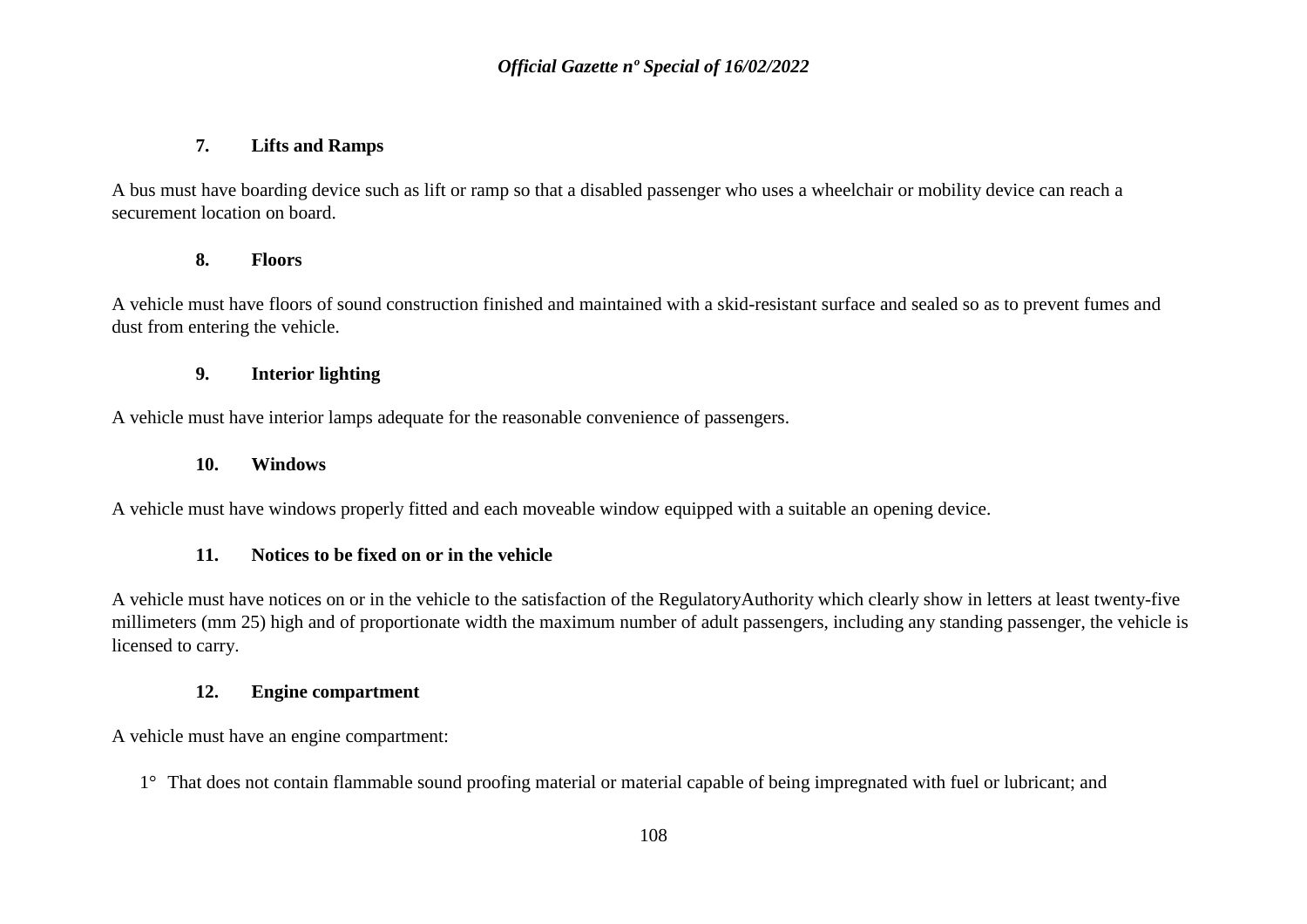2° That has drainage orifices or that is otherwise designed to prevent the accumulation of fuel or lubricant.

#### **13. Separation of engine Compartment and other heat sources**

A vehicle must have its engine compartment and other sources of heat separated from the remainder of the vehicle by heat resisting material.

#### **13.1.Vehicle fuel filler pipe**

A vehicle must have a vehicle fuel filler pipe that is designed so that:

- 1º any overflow or leakage cannot accumulate;
- 2º it does not project beyond the overall width of the bodywork;
- 3º it is not located in the engine compartment;
- 4º a vehicle must have its fuel filler pipe opening on an external surface.

### **13.2.Fuel tank**

A vehicle must have its fuel tank, or any part of it:

- 1º not less than one point two metres (m 1.2) from the front of the vehicle;
- 2º not projecting beyond the overall width of the bodywork; and
- 3º not located in the engine compartment.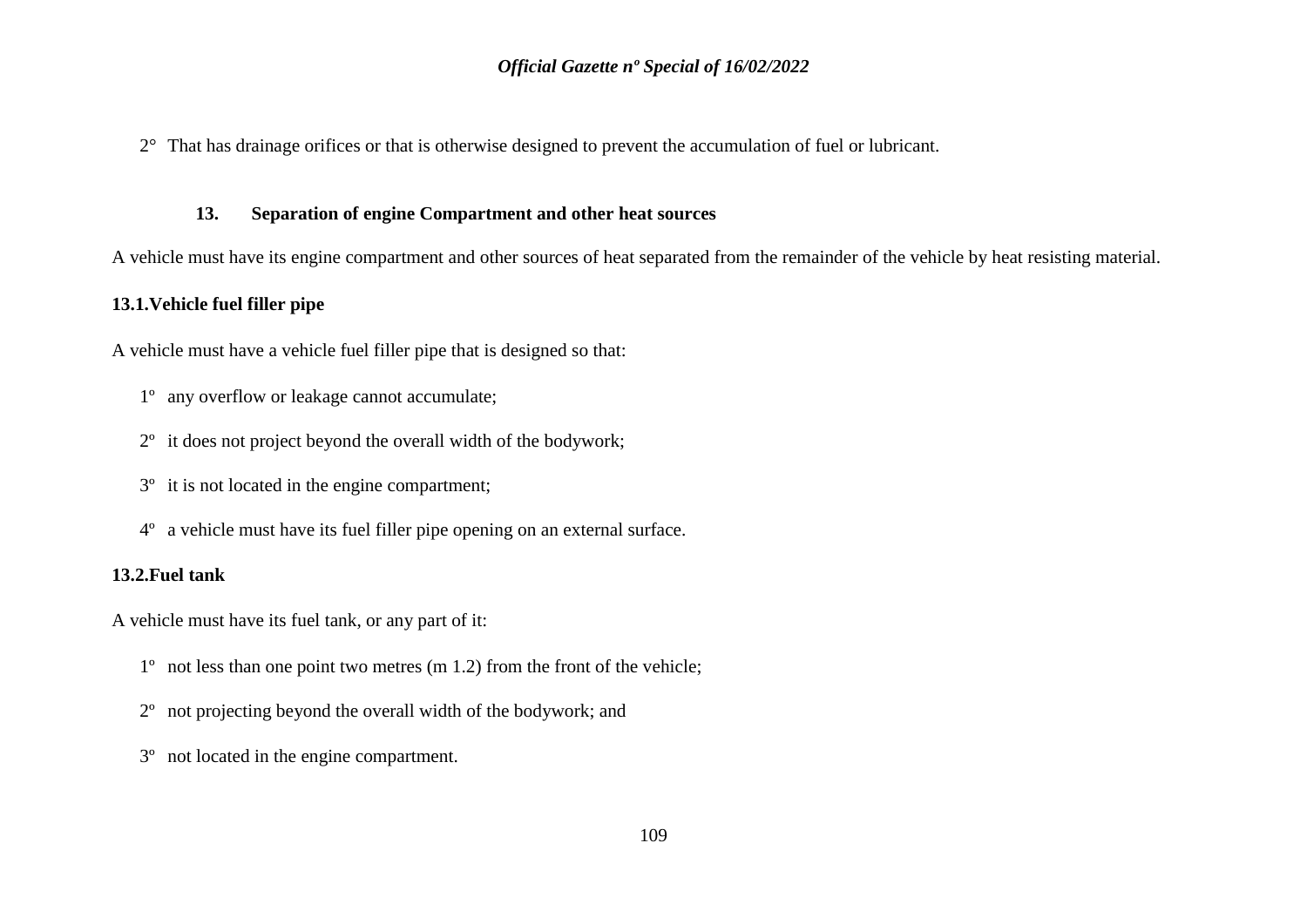### **13.3. Fuel system fittings**

A vehicle must have its fuel system fittings designed so that any leaking fuel flows freely to the ground without contacting the exhaust system or any electrical equipment.

### **14. No flammable material near exhaust system**

A vehicle must have no flammable material located within one hundred millimetres (mm 100) of the exhaust system unless that material is effectively shielded.

### **15. Use of speed governor with GPS embedded**

Each passenger bus should have Speed governor device well installed and working properly. GPS should always be connected/ online for easy tracking.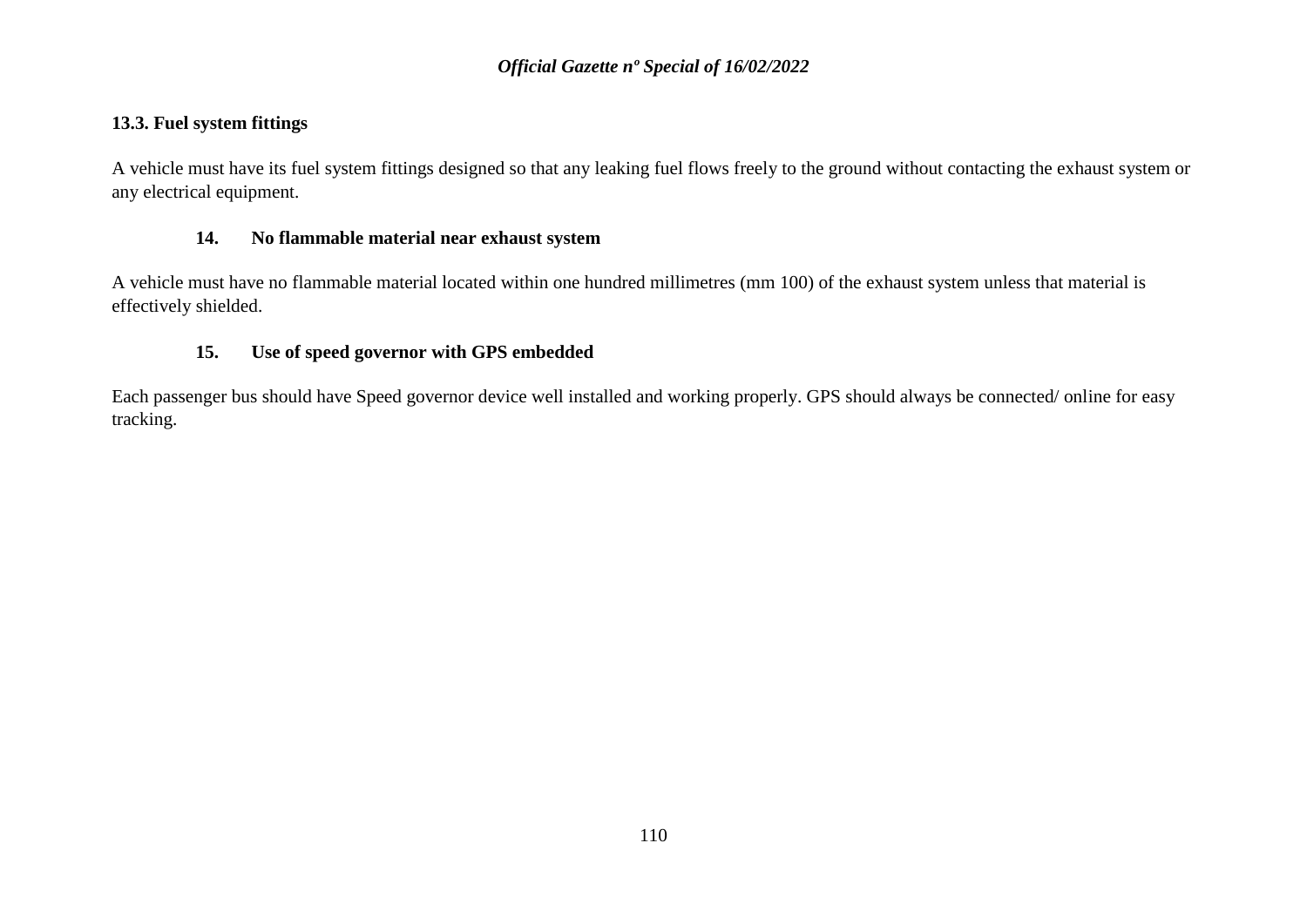### **ANNEXE II: NORMES APPLICABLES AUX BUS AFFECTÉS AU SERVICE DE TRANSPORT EN COMMUN**

### **1. Stabilité**

Un véhicule doit être construit et équipé de manière à être stable lorsqu'il transporte le nombre maximum de passagers autorisé à une vitesse autorisée.

### **2. Aucun bruit ou vibration excessive**

Un véhicule doit être construit et entretenu de manière à éviter tout bruit ou vibration excessifs pendant son fonctionnement.

### **3. Sièges**

Un véhicule doit avoir des sièges équipés de coussins convenablement matelassés ou profilés et fixés de manière ferme et sûre à la structure du véhicule.

Un véhicule doit être équipé de sièges dont les dossiers sont construits de manière à fournir un appui raisonnable aux passagers.

Un véhicule doit avoir des sièges, des aménagements et des garnitures intérieures construits, fixes et finis de manière appropriée.

### **4. Poignées**

Un véhicule doit avoir un nombre approprié de poignées correspondant aux passagers debout autorisés.

### **5. Câblage électrique doit être sécurisé**

Un véhicule doit avoir tous les câbles électriques correctement isolés et protégés contre les dommages et situés de manière à ne présenter aucun danger pour les passagers.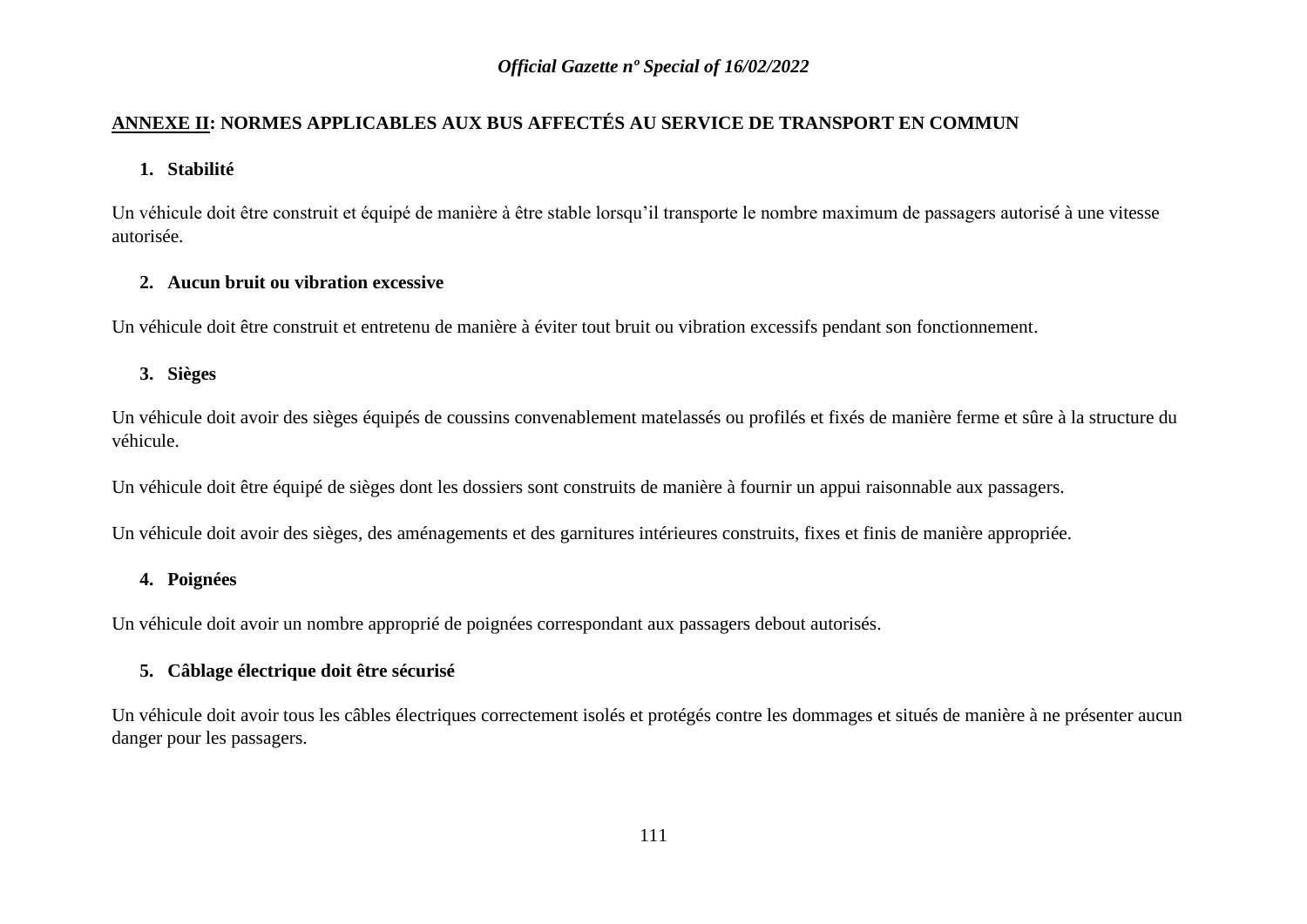#### **6. Construction et entretien de la carrosserie**

Un véhicule doit avoir une carrosserie construite et entretenue de manière à fournir une protection appropriée aux passagers dans toutes les conditions météorologiques.

### **7. Plateformes d'accès et rampes**

Un bus doit avoir un dispositif d'accès tel qu'une plateforme d'accès ou une rampe pour qu'un passager handicapé qui utilise un fauteuil roulant ou un appareil de mobilité puisse atteindre un emplacement d'arrimage à bord.

### **8. Planchers**

Un véhicule doit avoir des planchers de construction solide finis et entretenus avec une surface antidérapante et scellés de manière à empêcher les fumées et la poussière de pénétrer dans le véhicule.

### **9. Éclairage intérieur**

Un véhicule doit avoir des lampes intérieures adéquates pour la commodité raisonnable des passagers.

### **10. Fenêtres**

Un véhicule doit avoir des fenêtres correctement ajustées et chaque fenêtre mobile équipée d'un dispositif d'ouverture approprié.

### **11. Avis à fixer sur ou dans le véhicule**

Un véhicule doit avoir des avis sur ou dans le véhicule à la satisfaction de l'Autorité de régulation qui indique clairement en lettres d'au moins vingt-cinq millimètres (25 mm) de hauteur et de largeur proportionnelle le nombre maximal de passagers adultes, y compris tout passager debout, que le véhicule est autorisé à transporter ; et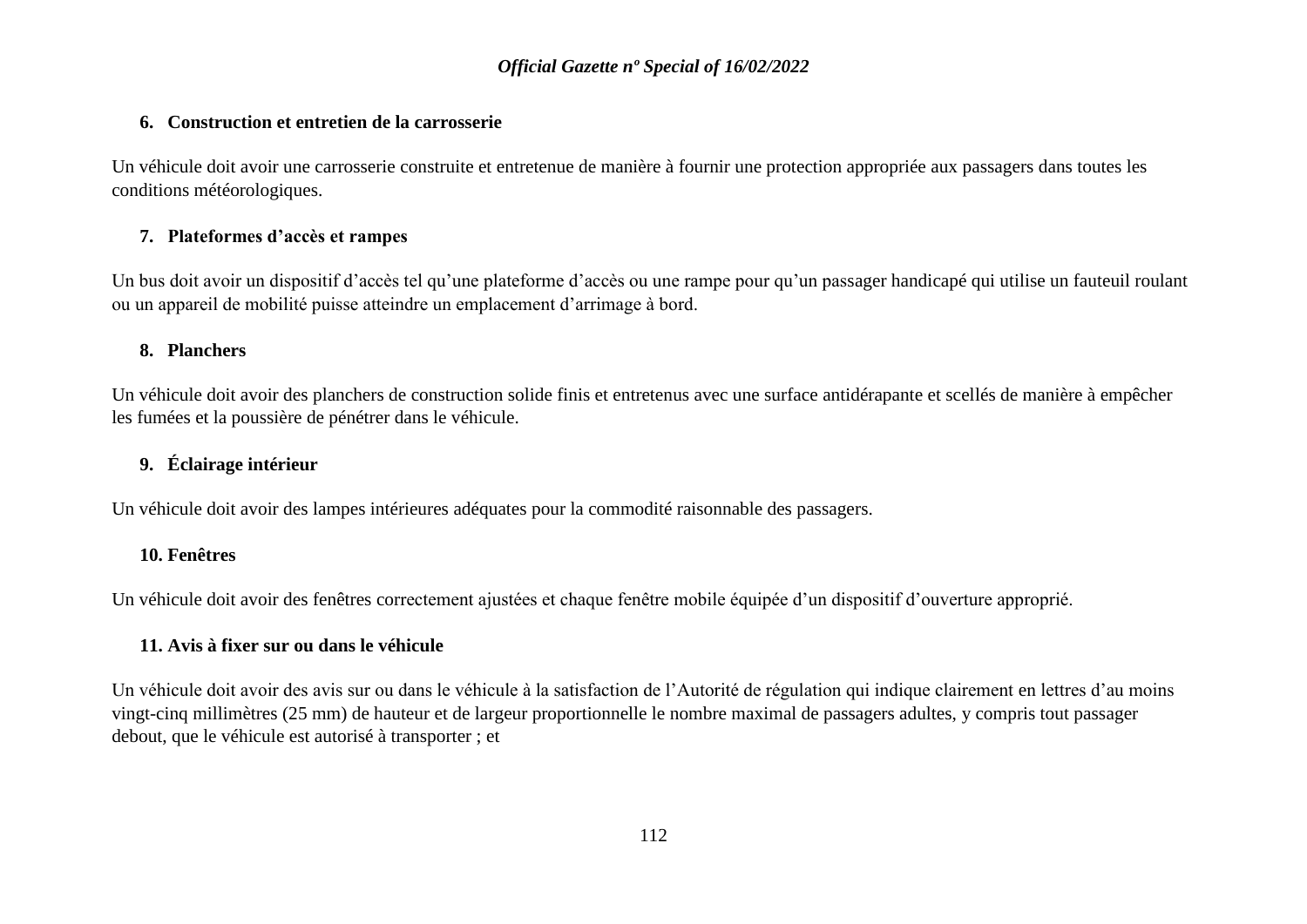#### **12. Compartiment moteur**

Un véhicule doit avoir un compartiment moteur:

- 1º qui ne contient pas de matériau insonorisant inflammables ou susceptibles de s'imprégner de carburant ou de lubrifiant ; et
- 2º qui a des orifices de drainage ou qui est autrement conçu pour empêcher l'accumulation de carburant ou de lubrifiant.

#### **13. Séparation du compartiment moteur d'autres sources de chaleur**

Un véhicule doit avoir son compartiment moteur et d'autres sources de chaleur séparés du reste du véhicule par un matériau résistant à la chaleur.

#### **13.1.Tuyau de remplissage carburant du véhicule**

Un véhicule doit avoir un tuyau de remplissage carburant pour véhicule conçu de manière à ce que:

- 1º aucun débordement ou fuite ne peut s'accumuler;
- 2º il ne dépasse pas de la largeur hors tout de la carrosserie;
- 3º il n'est pas situé dans le compartiment moteur;

Un véhicule doit avoir son ouverture de remplissage de carburant sur une surface externe.

### **13.2.Réservoir de carburant**

Un véhicule doit avoir son réservoir de carburant, ou une partie de celui-ci:

1º pas moins d'un point deux mètres (1,2 m) de l'avant du véhicule;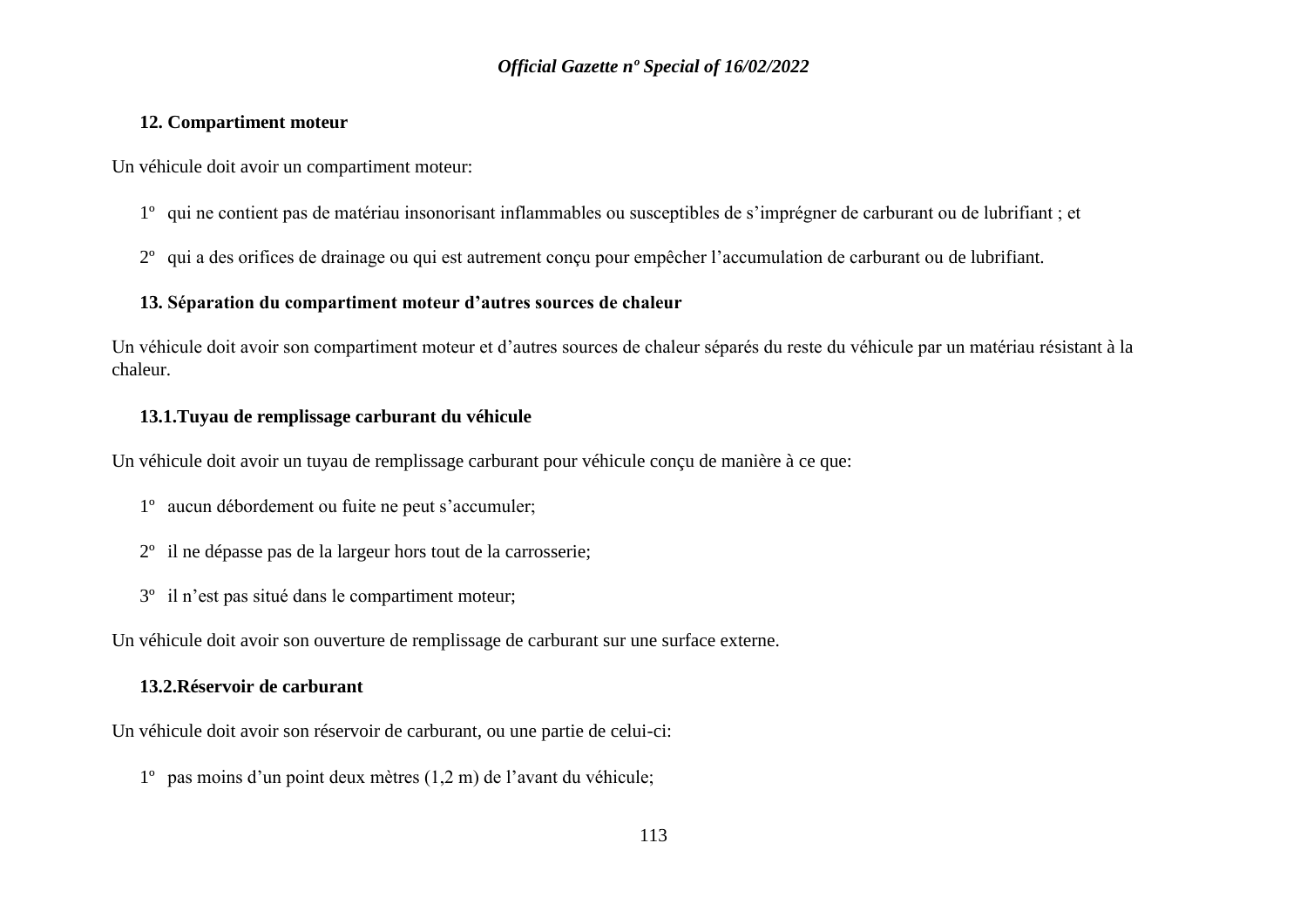- 2º ne pas dépasser de la largeur hors tout de la carrosserie; et
- 3º non situé dans le compartiment moteur.

#### **13.3.Raccords du système de carburant**

Un véhicule doit avoir ses raccords de système de carburant conçus de manière à ce que tout carburant qui fuit s'écoule librement vers le sol sans entrer en contact avec le système d'échappement ou tout équipement électrique.

#### **14. Aucun matériau inflammable près du système d'échappement**

Un véhicule ne doit avoir aucun matériel inflammable situé à moins de cent millimètres (100 mm) du système d'échappement à moins que ce matériel ne soit efficacement protégé.

#### **15. Utilisation du limiteur de vitesse avec GPS intégré**

Chaque bus de passagers est équipé d'un limiteur de vitesse bien installé et fonctionnant correctement.

Le GPS doit toujours être connecté/ en ligne pour un suivi facile.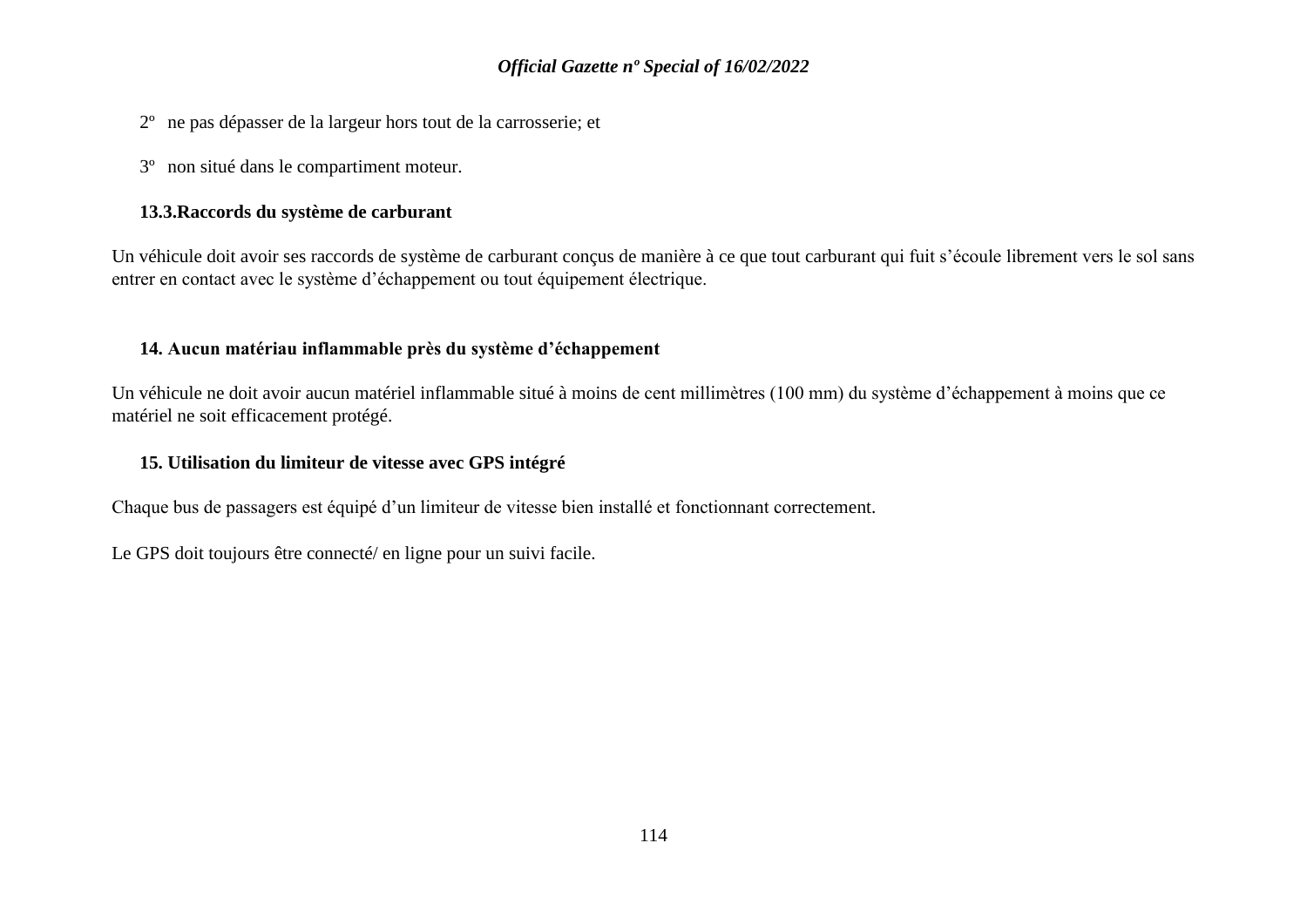|                                                                 | Bibonywe kugira ngo bishyirwe ku Seen to be annexed to Regulations n°   Vu pour être annexé au Règlement n°     |                                            |
|-----------------------------------------------------------------|-----------------------------------------------------------------------------------------------------------------|--------------------------------------------|
| mugereka w'Amabwiriza n° 010/R/TL- 010/R/TL-TPT/TRANS/RURA/2021 |                                                                                                                 | of $\vert$ 010/R/TL-TPT/TRANS/RURA/2021 du |
|                                                                 | TPT/TRANS/RURA/2021 yo ku wa   14/12/2021 governing public transport bus   14/12/2021 régissant les services de |                                            |
| $14/12/2021$ agenga serivisi zo gutwara services                |                                                                                                                 | transport en commun par bus                |
| abantu mu buryo rusange hakoreshejwe                            |                                                                                                                 |                                            |
| bisi                                                            |                                                                                                                 |                                            |
|                                                                 |                                                                                                                 |                                            |

| Kigali, 14/12/2021                                   |  |
|------------------------------------------------------|--|
| $(s\acute{e})$                                       |  |
| Dr GATARE Ignace                                     |  |
| Perezida w'Inama Ngenzuramikorere                    |  |
| <b>Chairperson of the Regulatory Board</b>           |  |
| Président du Conseil de Régulation                   |  |
| Bibonywe kandi bishyizweho Ikirango cya Repubulika:  |  |
| Seen and sealed with the Seal of the Republic:       |  |
| Vu et scellé du Sceau de la République:              |  |
| $(s\acute{e})$                                       |  |
|                                                      |  |
|                                                      |  |
| Dr UGIRASHEBUJA Emmanuel                             |  |
| Minisitiri w'Ubutabera akaba n'Intumwa Nkuru ya Leta |  |
| Minister of Justice and Attorney General             |  |
| Ministre de la Justice et Garde des Sceaux           |  |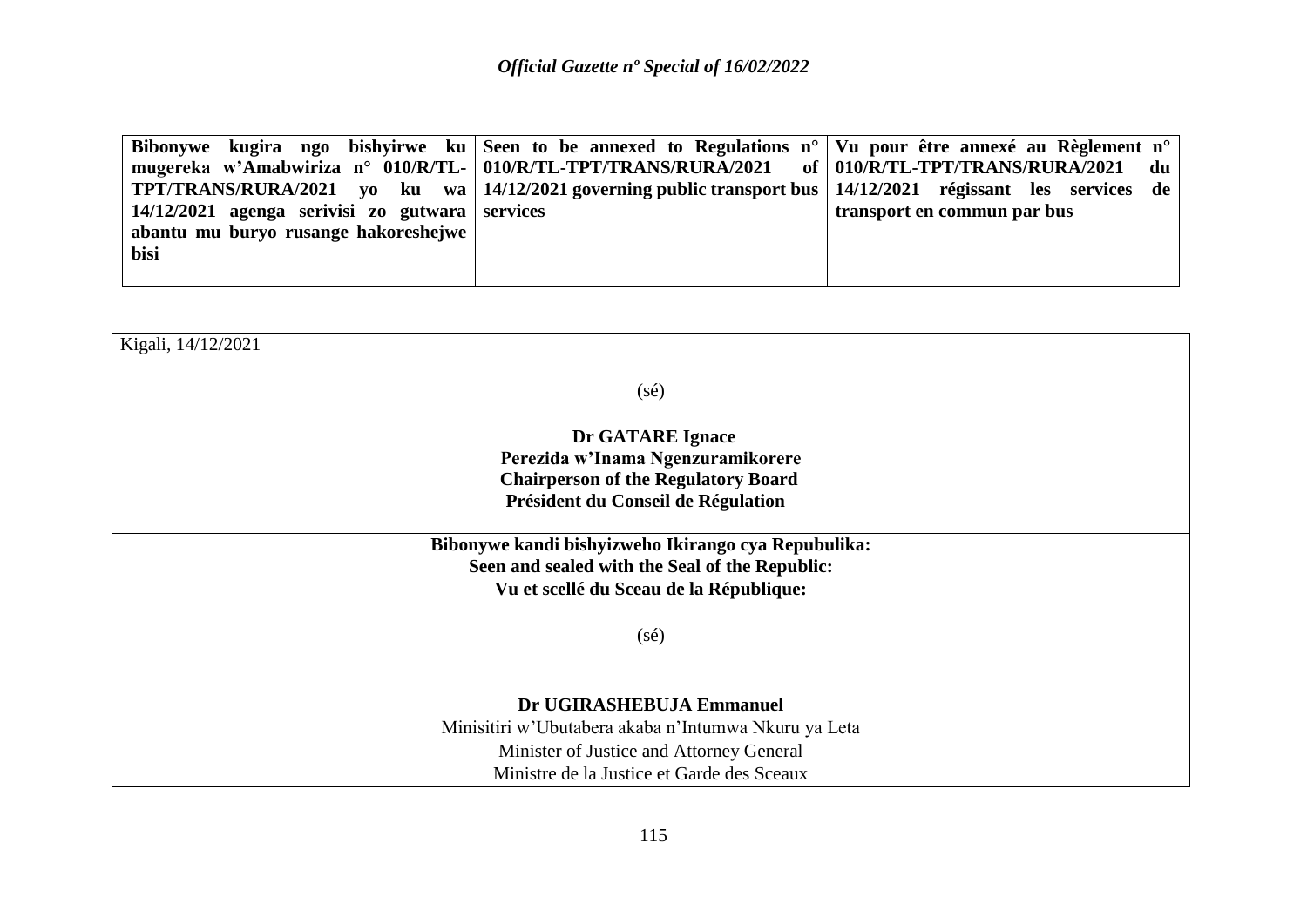| UMUGEREKA                                                                                             | <b>WA</b> |  |  |  |  | III   ANNEX III TO REGULATIONS $N^{\circ}$   ANNEXE III AU RÈGLEMENT $N^{\circ}$      |  |  |  |
|-------------------------------------------------------------------------------------------------------|-----------|--|--|--|--|---------------------------------------------------------------------------------------|--|--|--|
| W'AMABWIRIZA N°                                                                                       |           |  |  |  |  | $\sim 010$ /R/TL-   010/R/TL-TPT/TRANS/RURA/2021 OF   010/R/TL-TPT/TRANS/RURA/2021 DU |  |  |  |
| TPT/TRANS/RURA/2021 YO KU WA   14/12/2021    GOVERNING     PUBLIC   14/12/2021 RÉGISSANT LES SERVICES |           |  |  |  |  |                                                                                       |  |  |  |
| 14/12/2021 AGENGA SERIVISI ZO   TRANSPORT BUS SERVICES                                                |           |  |  |  |  | DE TRANSPORT EN COMMUN PAR                                                            |  |  |  |
| GUTWARA ABANTU MU BURYO                                                                               |           |  |  |  |  | <b>BUS</b>                                                                            |  |  |  |
| <b>RUSANGE HAKORESHEJWE BISI</b>                                                                      |           |  |  |  |  |                                                                                       |  |  |  |
|                                                                                                       |           |  |  |  |  |                                                                                       |  |  |  |

### **UMUGEREKA WA III: AMAFARANGA AJYANYE N'IGENZURAMIKORERE ADAHINDUKA YISHYURWA N'ABAHAWE URUHUSHYA RWAHAWE SOSIYETI Y'UMUNTU UMWE**

| <b>Intebe</b> | 18          | $\gamma$ $\epsilon$<br>້⊿ | 29          | Hejuru ya 30 |
|---------------|-------------|---------------------------|-------------|--------------|
| Amataranga    | 149.000 FRW | 207.000 FRW               | 240.000 FRW | 450.000 FRW  |
| adahinduka    |             |                           |             |              |
| vishyurwa     |             |                           |             |              |

### **ANNEX III: FLAT REGULATORY FEES FOR ONE PERSON COMPANY LICENSE**

| $\sim$<br>Seats | 18              | $\sim$ $\sim$<br>∸         | 29                    | Above 30              |
|-----------------|-----------------|----------------------------|-----------------------|-----------------------|
| <b>Flat</b> fee | 149,000<br>FR W | 7,000<br>207<br><b>FRW</b> | 240,000<br><b>FRW</b> | 450,000<br><b>FRW</b> |

# **ANNEXE III: FRAIS DE RÉGULATION FIXÉS POUR UNE LICENSE D'UNE SOCIÉTÉ UNI-PERSONNELLE**

| $\sim$<br><b>Sieges</b>              | 18                      | $\sim$ $\sim$<br>້                   | 20<br>$\overline{\phantom{0}}$<br>_ | $\alpha$<br>ae su<br>шs                |
|--------------------------------------|-------------------------|--------------------------------------|-------------------------------------|----------------------------------------|
| <b>GO</b><br>tiva.<br>rais<br>- 11AC | <b>FRW</b><br>ЭOС<br>AC | <b>FRW</b><br>ററ<br>.000<br>$\Delta$ | <b>FRW</b><br>240<br>.000           | <b>FRW</b><br>000<br>4.51.<br><u>.</u> |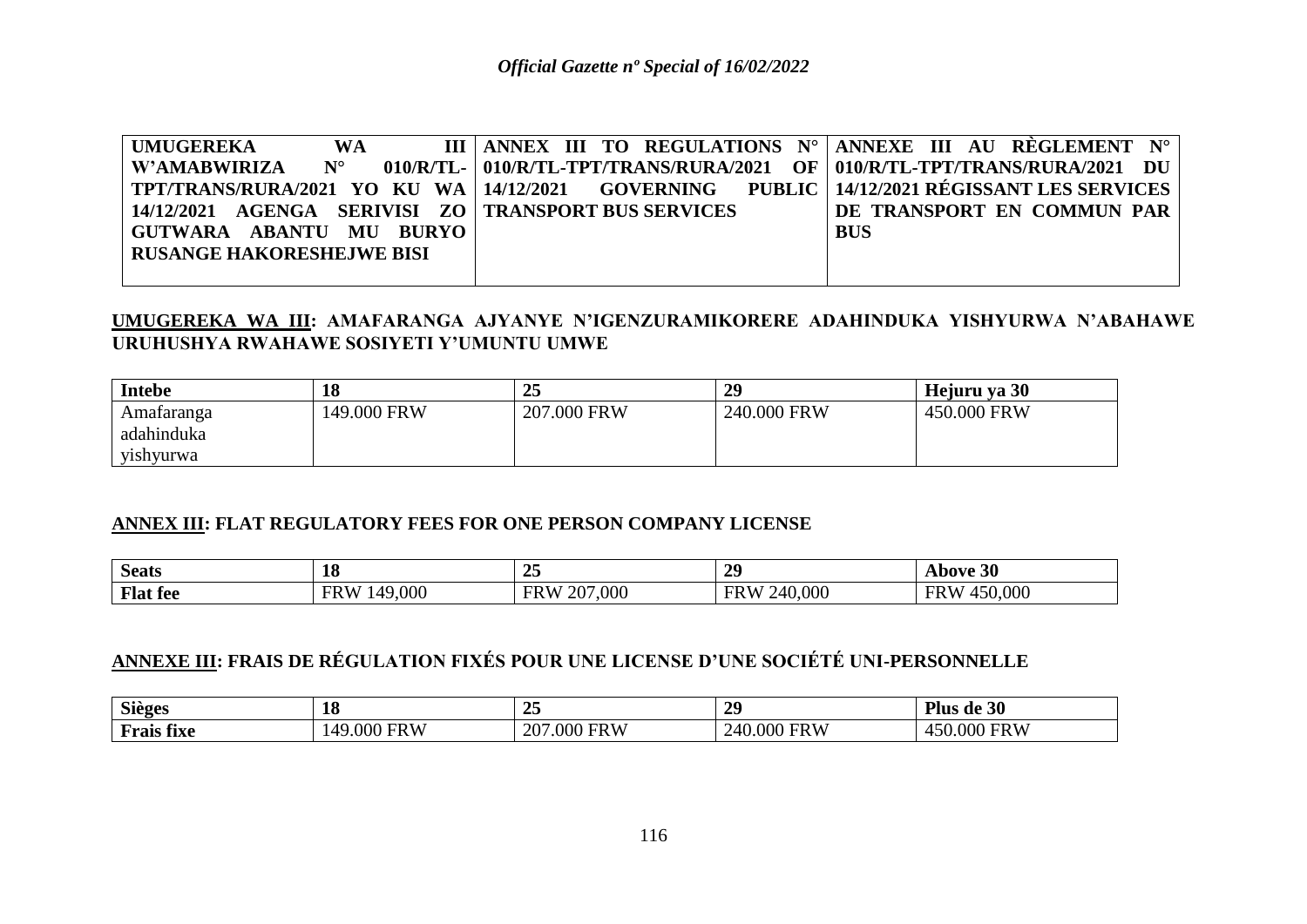|                                                  | Bibonywe kugira ngo bishyirwe ku Seen to be annexed to Regulations n°   Vu pour être annexé au Règlement n° |                             |
|--------------------------------------------------|-------------------------------------------------------------------------------------------------------------|-----------------------------|
|                                                  | mugereka w'Amabwiriza n° 010/R/TL-   010/R/TL-TPT/TRANS/RURA/2021 of   010/R/TL-TPT/TRANS/RURA/2021 du      |                             |
|                                                  | TPT/TRANS/RURA/2021 yo ku wa 14/12/2021 governing public transport bus 14/12/2021 régissant les services de |                             |
| $14/12/2021$ agenga serivisi zo gutwara services |                                                                                                             | transport en commun par bus |
| abantu mu buryo rusange hakoreshejwe             |                                                                                                             |                             |
| bisi                                             |                                                                                                             |                             |
|                                                  |                                                                                                             |                             |

| Kigali, 14/12/2021                                   |
|------------------------------------------------------|
|                                                      |
| $(s\acute{e})$                                       |
| Dr GATARE Ignace                                     |
| Perezida w'Inama Ngenzuramikorere                    |
| Chairperson of the Regulatory Board                  |
| Président du Conseil de Régulation                   |
| Bibonywe kandi bishyizweho Ikirango cya Repubulika:  |
| Seen and sealed with the Seal of the Republic:       |
| Vu et scellé du Sceau de la République:              |
| $(s\acute{e})$                                       |
|                                                      |
| Dr UGIRASHEBUJA Emmanuel                             |
| Minisitiri w'Ubutabera akaba n'Intumwa Nkuru ya Leta |
| Minister of Justice and Attorney General             |
| Ministre de la Justice et Garde des Sceaux           |
|                                                      |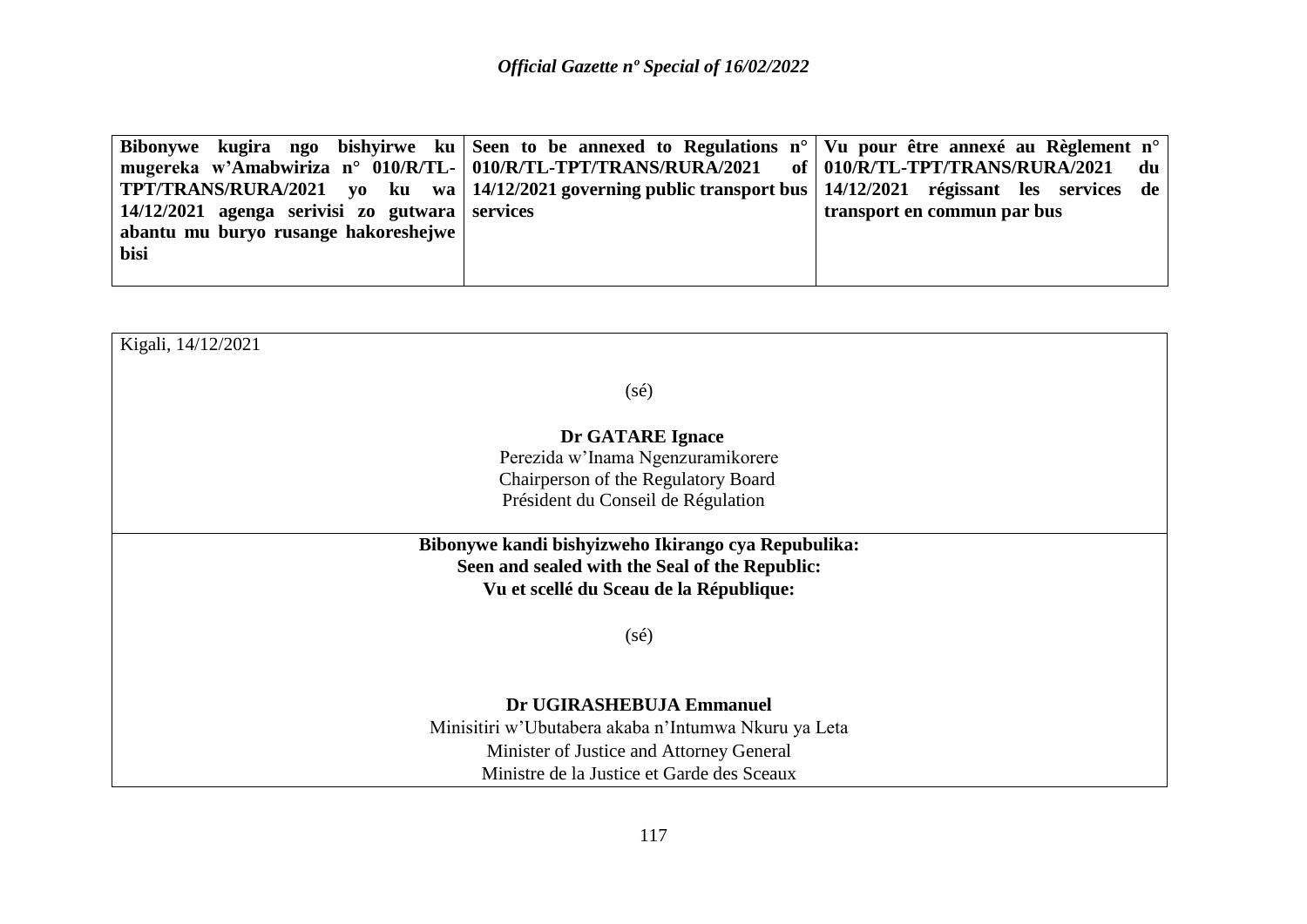| UMUGEREKA                                                                                          | <b>WA</b> |  |  |  | IV   ANNEX IV TO REGULATIONS $N^{\circ}$   ANNEXE IV AU RÈGLEMENT $N^{\circ}$      |  |  |
|----------------------------------------------------------------------------------------------------|-----------|--|--|--|------------------------------------------------------------------------------------|--|--|
| W'AMABWIRIZA N°                                                                                    |           |  |  |  | $010/R/T$ L- $010/R/T$ L-TPT/TRANS/RURA/2021 OF $010/R/T$ L-TPT/TRANS/RURA/2021 DU |  |  |
| TPT/TRANS/RURA/2021 YO KU WA   14/12/2021   GOVERNING   PUBLIC   14/12/2021 RÉGISSANT LES SERVICES |           |  |  |  |                                                                                    |  |  |
| 14/12/2021   AGENGA   SERIVISI   ZO   TRANSPORT BUS SERVICES                                       |           |  |  |  | DE TRANSPORT EN COMMUN PAR                                                         |  |  |
| GUTWARA ABANTU MU BURYO                                                                            |           |  |  |  | <b>BUS</b>                                                                         |  |  |
| <b>RUSANGE HAKORESHEJWE BISI</b>                                                                   |           |  |  |  |                                                                                    |  |  |
|                                                                                                    |           |  |  |  |                                                                                    |  |  |

### **UMUGEREKA WA IV: AMAKOSA N'IBIHANO BYO MU RWEGO RW'UBUTEGETSI**

| $N^{\rm o}$ | Ikosa                                                                         | <b>Ibihano</b><br>byo<br>rwego<br>mu<br>rw'ubutegetsikufite uruhushya<br>rwo gutwara abantu mu mujyi wa<br>Kigali, mu<br>bambuka<br>ntara,<br>umupaka, bahagarara ku byapa<br>bitandukanye | Ibihano byo mu rwego rw'ubutegetsi<br>kufite<br>uruhushya rwa sosiyeti y'umuntu<br>umwe |
|-------------|-------------------------------------------------------------------------------|--------------------------------------------------------------------------------------------------------------------------------------------------------------------------------------------|-----------------------------------------------------------------------------------------|
|             | Gukora udafite uruhushya                                                      | 500.000 FRW                                                                                                                                                                                | 100.000 FRW                                                                             |
| 2.          | Gukoraufite uruhushya rwarangiye                                              | 200.000 FRW                                                                                                                                                                                | 50.000 FRW                                                                              |
| 3.1         | Gutwara bisi nta burenganzira                                                 | 300.000 FRW                                                                                                                                                                                | 50.000 FRW                                                                              |
| 4.1         | Gusiga bagenzi ku nzira utabagejeje iyo bajya                                 | 100.000 FRW                                                                                                                                                                                | 30.000 FRW                                                                              |
| 5.1         | Gucamo ibice umurongo wahawe                                                  | 100.000 FRW                                                                                                                                                                                | 30.000 FRW                                                                              |
| 6.          | Gufata/gusiga umugenzi ahantu hatabugenewe                                    | 100.000 FRW                                                                                                                                                                                | 30.000 FRW                                                                              |
|             | Kutamenyesha mu minsi mirongo itatu (30) ko bisi<br>iyi yakuwe mu zo ukoresha | 100.000 FRW                                                                                                                                                                                | 30.000 FRW                                                                              |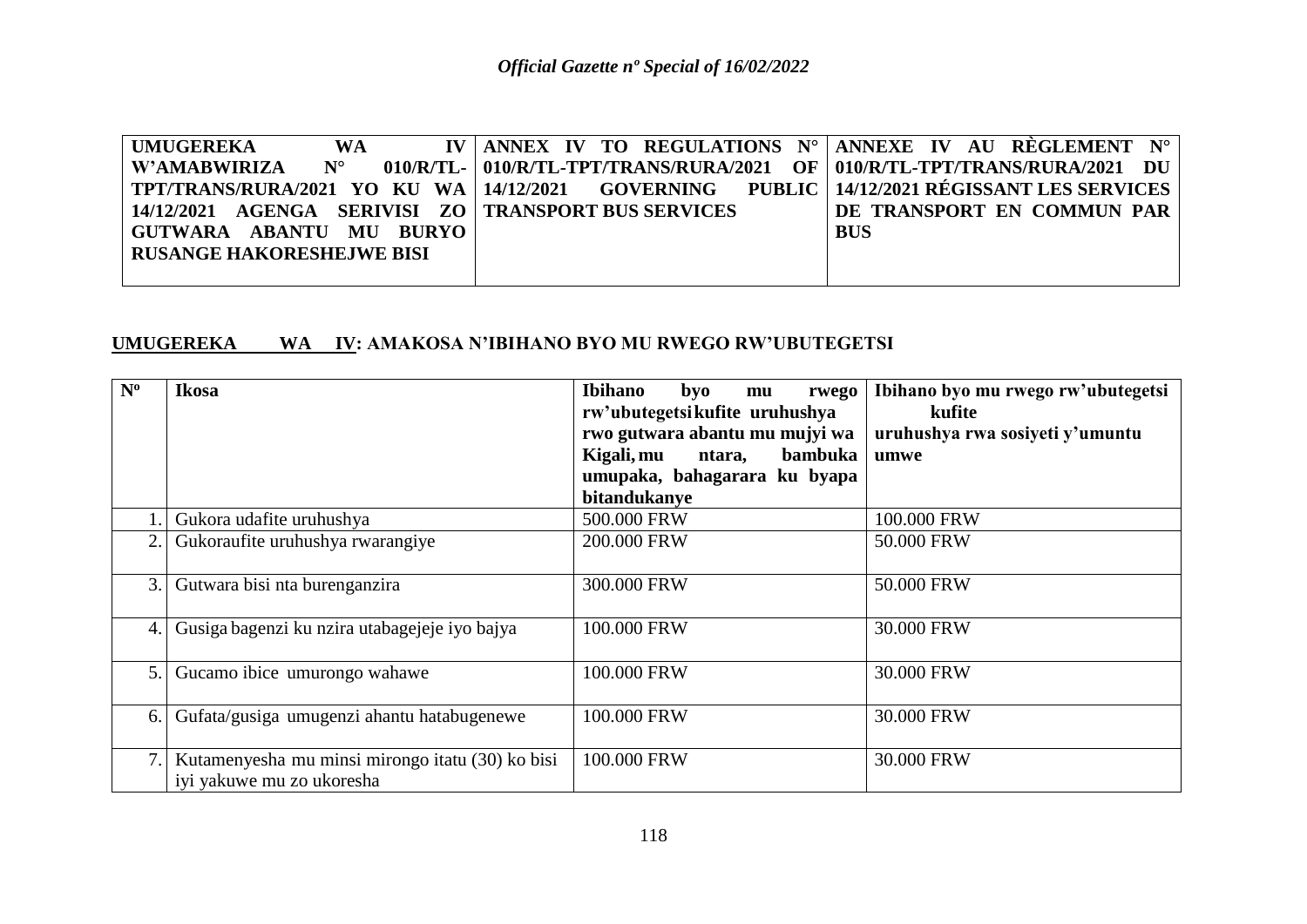| 8. | Gukoresha bisi ifite uburenganzira bwahawe undi<br>wahawe uruhushya                                              | 100.000 FRW | 30.000 FRW  |
|----|------------------------------------------------------------------------------------------------------------------|-------------|-------------|
| 9. | Guhindura imyubakire y'ikinyabiziga utabiherewe<br>uburenganzira n'Urwego Ngenzuramikorere                       | 200.000 FRW | 60.000 FRW  |
|    | 10 Kutagaragaza umurongo ukoreramo                                                                               | 100.000 FRW | 30.000 FRW  |
|    | 11 Gukoresha bisi nta bwishingizi bukwiye                                                                        | 200.000 FRW | 50.000 FRW  |
|    | 12 Kutagaragaza kuri bisi nimero za RURA, POLISI<br>cyangwa iza SOSIYETE zakwifashishwa igihe<br>havutse ikibazo | 100.000 FRW | 30.000 FRW  |
|    | 13 Gukora nta<br>zina<br>ikirango<br>cyangwa<br>cya<br>sosiyeti/koperative bigaragara kuri bisi                  | 100.000 FRW | 30.000 FRW  |
|    | 14 Gukoresha abakozi batambaye impuzankano mu<br>kazi                                                            | 50.000 FRW  | 30.000 FRW  |
|    | kinyabiziga<br>15 Kwamamaza<br>ku<br>utabyemerewe<br>n'Urwego Ngenzuramikorere                                   | 100.000 FRW | 30.000 FRW  |
|    | 16 Kurenza umubare w'abagenzi wemerewe gutwara                                                                   | 200.000 FRW | 60.000 FRW  |
|    | Gukoresha umushoferi udafite<br>ikarita y'akazi<br>y'ubushoferi imwemerera gutwara abantu mu buryo<br>rusange    | 200.000 FRW | 60.000 FRW  |
|    | 18 Guhagarika ibikorwa byo<br>butwara<br>abantu<br>utabimenyesheje Urwego Ngenzuramikorere                       | 200.000 FRW | 50.000 FRW  |
|    | 19 Kudaha itike umugenzi                                                                                         | 200.000 FRW | 50.000 FRW  |
|    | 20 Gukoresha bisi idafite akagabanyamuvuduko                                                                     | 300.000 FRW | 100.000 FRW |
|    | 21 Gukoresha bisi idafite GPS (uburyo bufasha<br>kumenya agace bisi iherereyemo)                                 | 200.000 FRW | 60.000 FRW  |
|    | 22 Gukoresha bisi GPS izimije                                                                                    | 200.000 FRW | 60.000 FRW  |
| 23 | Gukoresha bisi mu gihe akagabanyamuvuduko<br>kadakora                                                            | 100.000 FRW | 30.000 FRW  |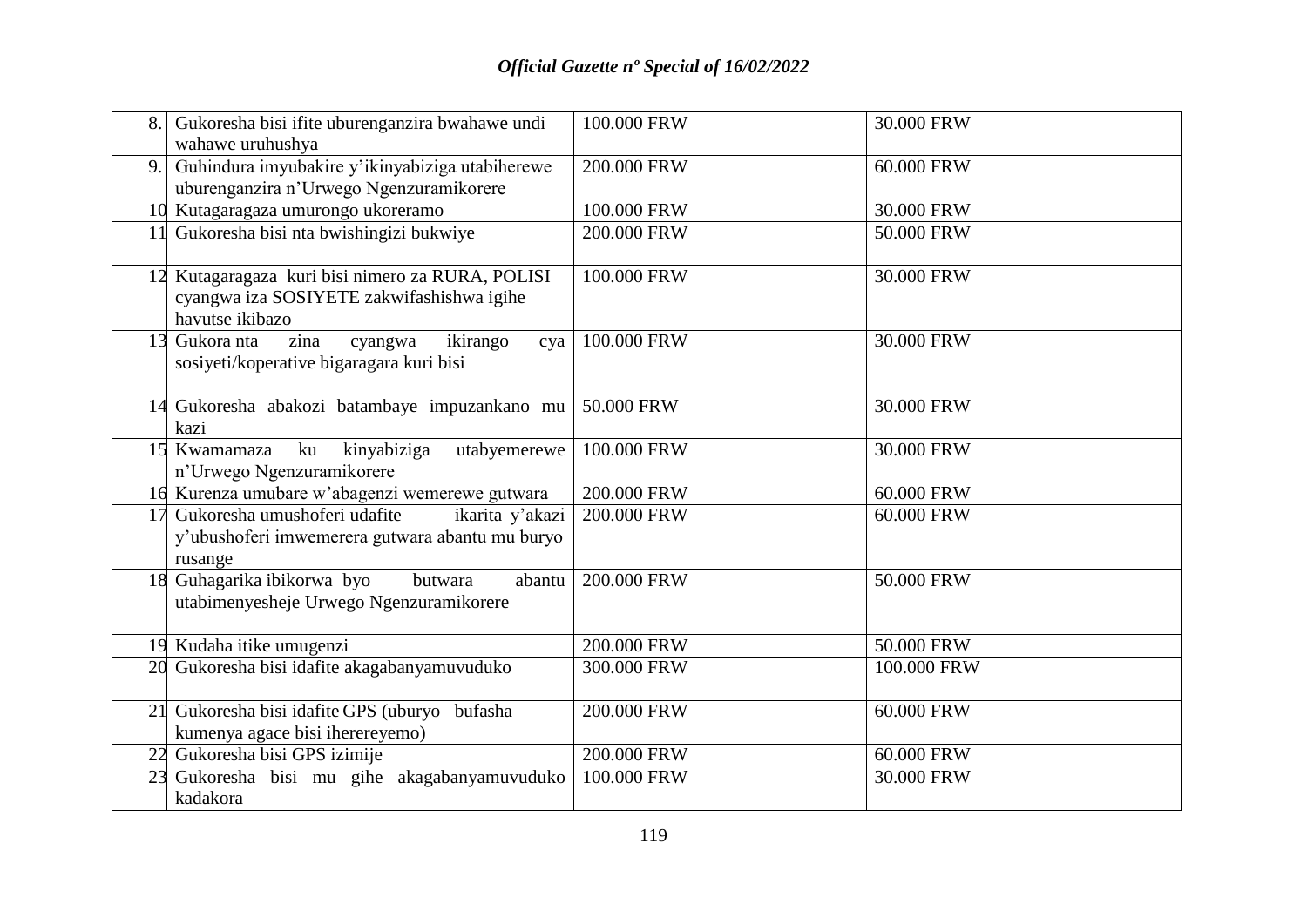|    | 24 Gukoresha bisi irimo intebe zidakwiye                                                                                                        | 20.000 FRW  | 10.000 FRW |
|----|-------------------------------------------------------------------------------------------------------------------------------------------------|-------------|------------|
|    | 25 Gukorera ku murongo cyangwa agace bitatanzwe<br>n'Urwego Ngenzuramikorere                                                                    | 200.000 FRW | 50.000 FRW |
|    | 26 Gukoresha bisi idafite ibyo abagenzi bafataho<br>bahagaze bihagije                                                                           | 20.000 FRW  | 10.000 FRW |
| 27 | Kuba mu kinyabiziga hatarimo amatara y'imbere<br>ahagije agomba gufasha uko bikwiye abagenzi                                                    | 20.000 FRW  | 10.000 FRW |
|    | 28 Kudatanga<br>hakoreshejwe<br>amatike<br>uburyo<br>koranabuhanga cyangwa ubundi buryo bwo<br>kwishyuza amafaranga<br>y'urugendo<br>bwikoresha | 200.000 FRW | 50.000 FRW |
|    | 29 Gutanga amatike ariho amakuru atari yo                                                                                                       | 100.000 FRW | 50.000 FRW |
|    | 30 Kutubahiriza ibiciro by'urugendo byagenwe                                                                                                    | 200.000 FRW | 60.000 FRW |
|    | 31 Gukoresha abakarasi                                                                                                                          | 200.000 FRW | 60.000 FRW |
|    | 32 Gufatira abagenzi<br>ahanyuranyije<br>n'uruhushya<br>rwawe                                                                                   | 200.000 FRW | 60.000 FRW |
|    | 33 Kutubahiriza ingengabihe y'ingendo                                                                                                           | 200.000 FRW | 60.000 FRW |
|    | 34 Kutubahiriza amasaha yo guhagurukiraho ari ku<br>ngengabihe                                                                                  | 200.000 FRW | 60.000 FRW |
|    | 35 Gukoresha bisi itarimo WIFI                                                                                                                  | 200.000 FRW | <b>NA</b>  |
|    | 36 Kuzimya Wi-Fi igihe ikinyabiziga kiri gukora                                                                                                 | 200.000 FRW | 50.000 FRW |
|    | 37 Gutwara imizigo itemewe                                                                                                                      | 100.000 FRW | 50.000 FRW |
|    | 38 Kuvanga imizigo n'abagenzi                                                                                                                   | 100.000 FRW | 50.000 FRW |
| 39 | Kudashyira ibiranga Sosiyeti<br>byemejwe<br>ku<br>kinyabiziga                                                                                   | 100.000 FRW | 30.000 FRW |
|    | 40 Kutagira igitabo cyandikwamo ibibazo abagenzi<br>bagaragaje                                                                                  | 100.000 FRW | 50.000 FRW |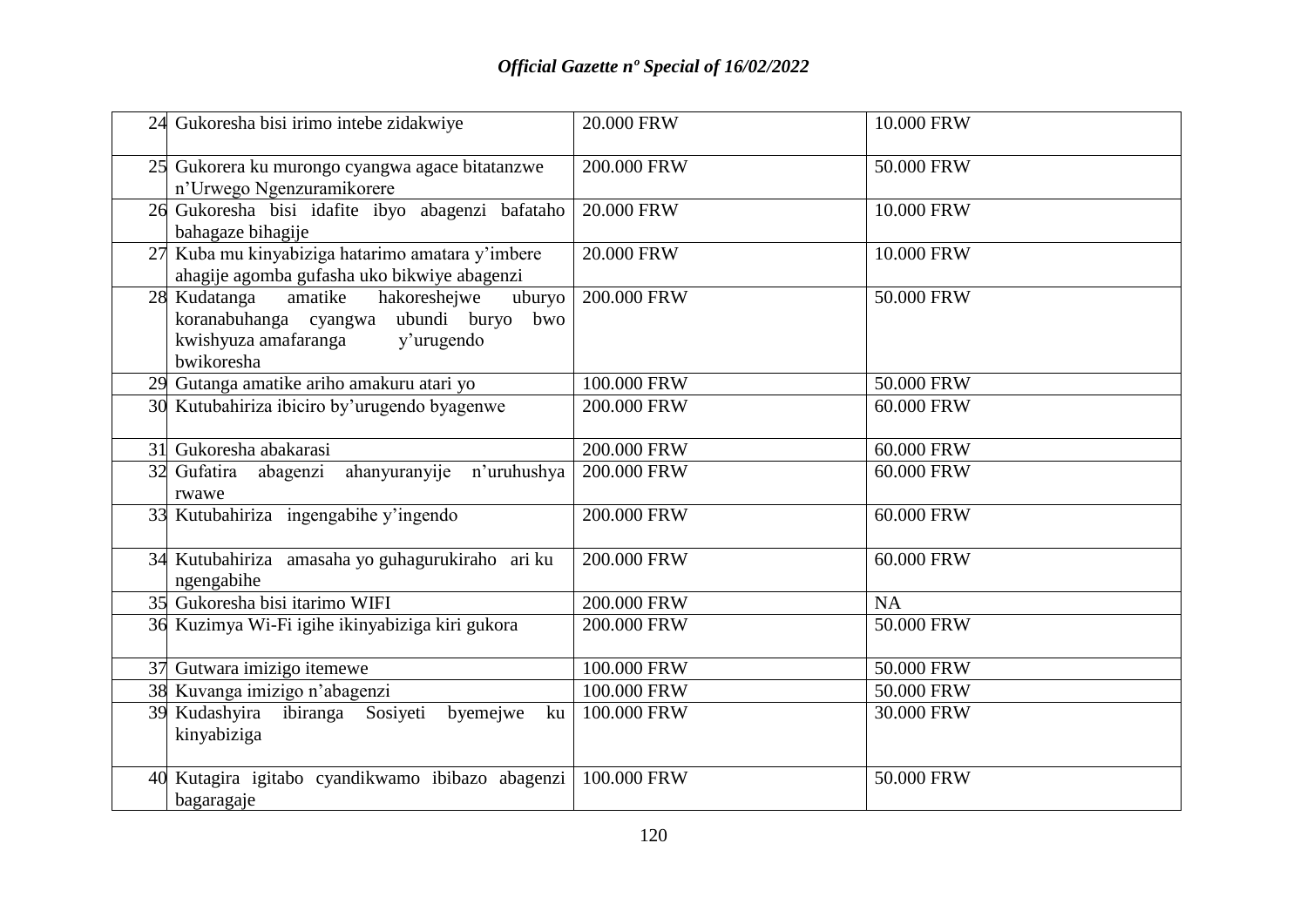| 41 Kudasubiza ibibazo abagenzi bagaragaje                                              | 50.000 FRW  | 20.000 FRW  |
|----------------------------------------------------------------------------------------|-------------|-------------|
| 42 Gutwara imizigo idashyizweho ikimenyetso                                            | 50.000 FRW  | 10.000 FRW  |
| ibinyabiziga,<br>43 Abakozi,<br>ibiro<br>aho<br>cyangwa<br>bategerereza bifite umwanda | 50.000 FRW  | 10.000 FRW  |
| 44 Bisi zitagaragaza ahagenewe ababana n'ubumuga                                       | 50.000 FRW  | 10.000 FRW  |
| 45 Kutubahiriza andi mabwiriza cyangwa umurongo<br>w'Urwego Ngenzuramikorere           | 100.000 FRW | 100,000 FRW |

Iyo uwaciwe ihazabu yo mu rwego rw'ubutegetsi atishyuye iyo hazabu mu gihe cy'iminsi irindwi (7), acibwa ibihano by'inyongera by'ubukererwe ku buryo bukurikira:

- 1º atanu ku ijana (5%) by'ihazabu yaciwe mu gihe igihe cyo kwishyura kirenzeho iminsi irindwi (7) ariko iyo minsi ikaba itarenze mirongo itatu (30);
- 2º icumi ku ijana (10%) iyo ubukererwe buri hagati y'iminsi mirongo itatu n'umwe (31) na mirongo itandatu (60);
- 3º makumyabiri ku ijana (20%) iyo igihe ubukererwe burenze iminsi mirongo itandatu (60);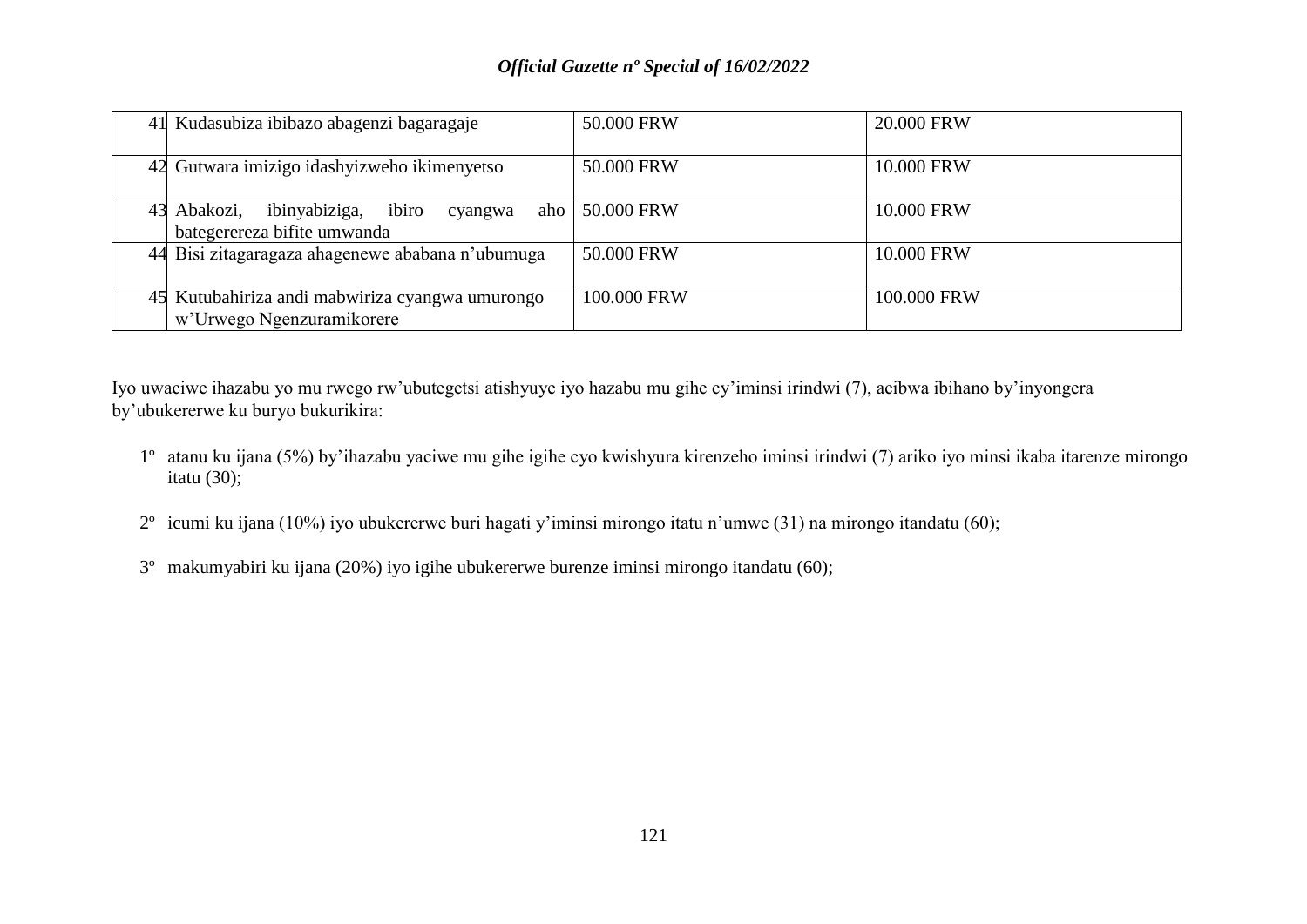## **ANNEX IV: FAULTS AND ADMINISTRATIVE FINES**

| $N^{\rm o}$ | <b>Fault</b>                                                                     | Administrative fines (Multistops,<br>intercity, crossborder company,<br>competitive licensees) | Administrative fines (One<br>person company licensee) |
|-------------|----------------------------------------------------------------------------------|------------------------------------------------------------------------------------------------|-------------------------------------------------------|
|             | To operate without license                                                       | FRW 500,000                                                                                    | FRW 100,000                                           |
| 2.          | To operate with expired license                                                  | FRW 200,000                                                                                    | FRW 50,000                                            |
| 3.          | Using a bus without authorization                                                | FRW 300,000                                                                                    | FRW 50,000                                            |
| 4.1         | Leaving passengers at a place which is not their<br>final destination            | FRW 100,000                                                                                    | FRW 30,000                                            |
| 5.          | Splitting the assigned route                                                     | FRW 100,000                                                                                    | FRW 30,000                                            |
| 6.          | Loading/offloading passengers at unauthorized place                              | FRW 100,000                                                                                    | FRW 30,000                                            |
| 7.          | Failure to notify within thirty (30) days the removal<br>of bus from the fleet   | FRW 100,000                                                                                    | FRW 30,000                                            |
| 8.          | Using a bus with authorization issued to another<br>licensee                     | FRW 100,000                                                                                    | FRW 30,000                                            |
| 9.          | Modifying a vehicle construction without approval<br>of the Regulatory Authority | FRW 200,000                                                                                    | FRW 60,000                                            |
|             | 10 Failure to display operated route                                             | FRW 100,000                                                                                    | FRW 30,000                                            |
| 11          | Use of bus without appropriate insurance                                         | FRW 200,000                                                                                    | FRW 50,000                                            |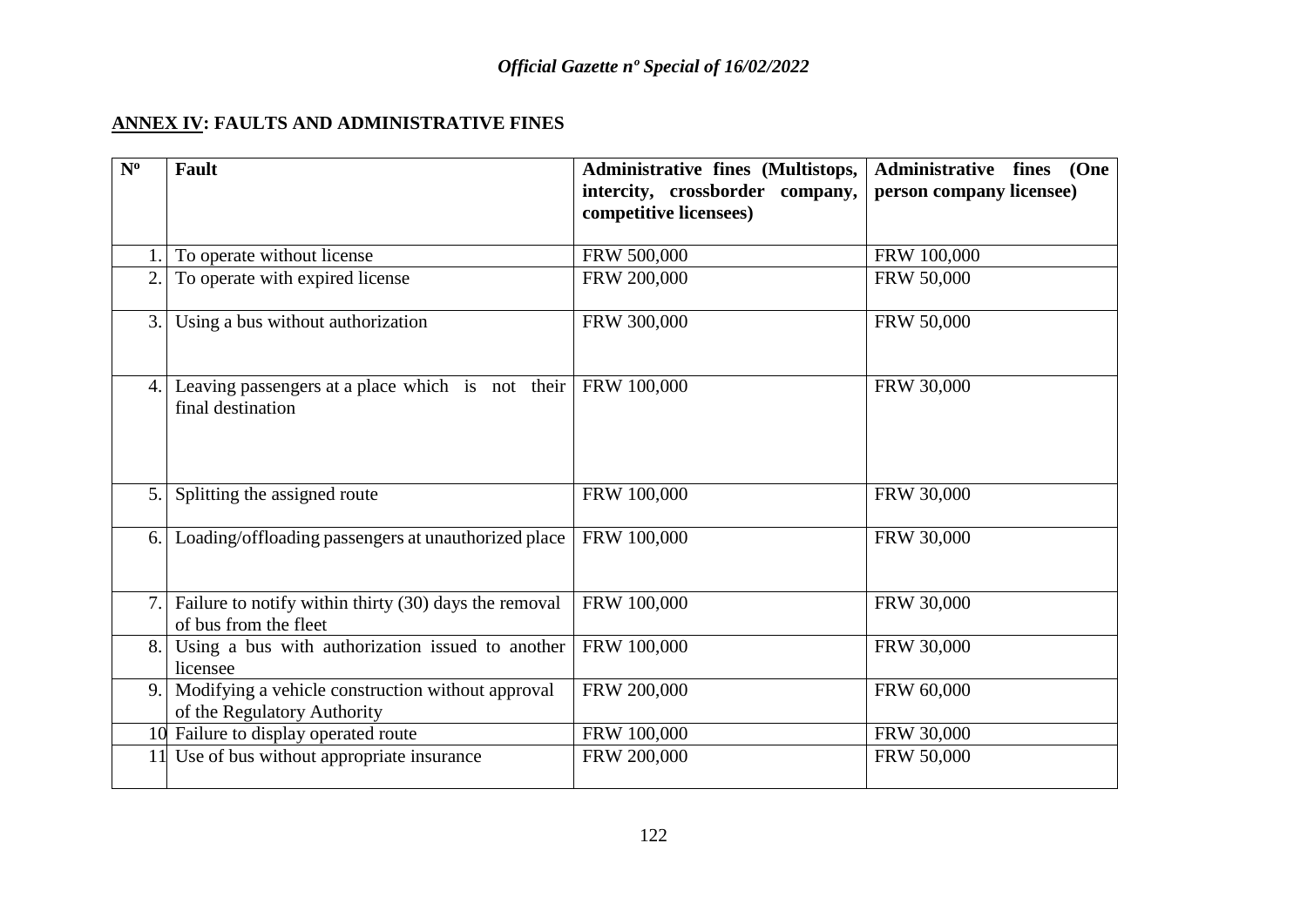|    | 12 Failure to display RURA, POLICE and COMPANY<br>emergency call number on the bus   | FRW 100,000 | FRW 30,000        |
|----|--------------------------------------------------------------------------------------|-------------|-------------------|
|    | 13 To operate without company/cooperative name or<br>logo displayed on the bus       | FRW 100,000 | FRW 30,000        |
|    | 14 Staff not wearing uniform in service                                              | FRW 50,000  | FRW 30,000        |
|    | 15 Advertising on the vehicle without approval of the<br><b>Regulatory Authority</b> | FRW 100,000 | FRW 30,000        |
|    | 16 Exceeding the number authorized passengers                                        | FRW 200,000 | FRW 60,000        |
|    | 17 Employing a driver without a vocational card for<br>public transport service      | FRW 200,000 | FRW 60,000        |
|    | 18 Suspending transport activities without informing<br>the Regulatory Authority     | FRW 200,000 | FRW 50,000        |
|    | 19 Not issuing ticket to passenger                                                   | FRW 200,000 | FRW 50,000        |
|    | 20 Using a bus without a speed governor                                              | FRW 300,000 | FRW 100,000       |
| 21 | Using a bus without a GPS (Car Tracking Device)                                      | FRW 200,000 | FRW 60,000        |
|    | 22 Using a bus while GPS is offline                                                  | FRW 200,000 | FRW 60,000        |
|    | 23 Using a bus while speed governor is not functioning                               | FRW 100,000 | FRW 30,000        |
|    | 24 Using the bus equipped with unsuitable seat                                       | FRW 20,000  | FRW 10,000        |
|    | 25 Operating a route or zone not given by the<br><b>Regulatory Authority</b>         | FRW 200,000 | FRW 50,000        |
|    | 26 Using a bus not fitted with enough handholds                                      | FRW 20,000  | <b>FRW 10,000</b> |
| 27 | Lack of interior lamps adequate for the reasonable<br>convenience of passengers      | FRW 20,000  | FRW 10,000        |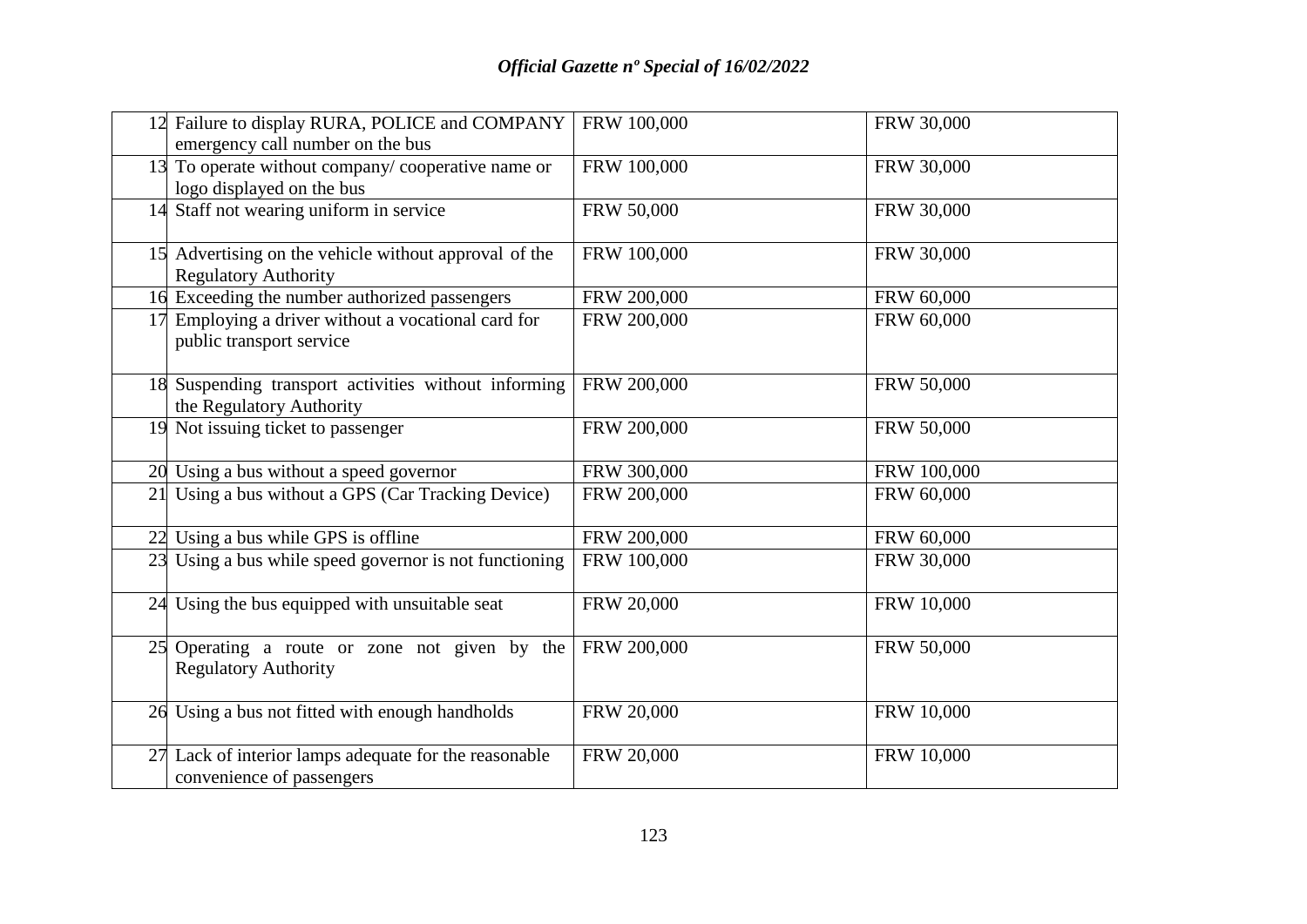|    | 28 Failure to use E-ticketing or Automated Fare<br>Collection (AFC) systems | FRW 200,000 | FRW 50,000 |
|----|-----------------------------------------------------------------------------|-------------|------------|
|    | 29 Issuing ticket with false information                                    | FRW 100,000 | FRW 50,000 |
|    | 30 Failure to comply with the set tariff fare                               | FRW 200,000 | FRW 60,000 |
|    | 31 Use of brokers                                                           | FRW 200,000 | FRW 60,000 |
|    | 32 Cabotage                                                                 | FRW 200,000 | FRW 60,000 |
|    | 33 Failure to observe the set service schedule                              | FRW 200,000 | FRW 60,000 |
|    | 34 Failure to observe scheduled departure time                              | FRW 200,000 | FRW 60,000 |
| 35 | Using a bus without Wi-Fi internet devices                                  | FRW 200,000 | <b>NA</b>  |
|    | 36 Switching off the Wi-Fi internet device while in<br>operation            | FRW 200,000 | FRW 50,000 |
|    | 37 Transport of prohibited luggage                                          | FRW 100,000 | FRW 50,000 |
|    | 38 Mix luggage with passengers                                              | FRW 100,000 | FRW 50,000 |
|    | 39 Failure to use approved vehicle branding                                 | FRW 100,000 | FRW 30,000 |
|    | 40 Failure to keep a passenger complaints register                          | FRW 100,000 | FRW 50,000 |
|    | 41 Failure to respond to the passenger complaints                           | FRW 50,000  | FRW 20,000 |
|    | 42 Transport of untagged luggage                                            | FRW 50,000  | FRW 10,000 |
| 43 | Unclean staff, vehicles, office or waiting area                             | FRW 50,000  | FRW 10,000 |
|    | 44 Unlabled buses for people with disability                                | FRW 50,000  | FRW 10,000 |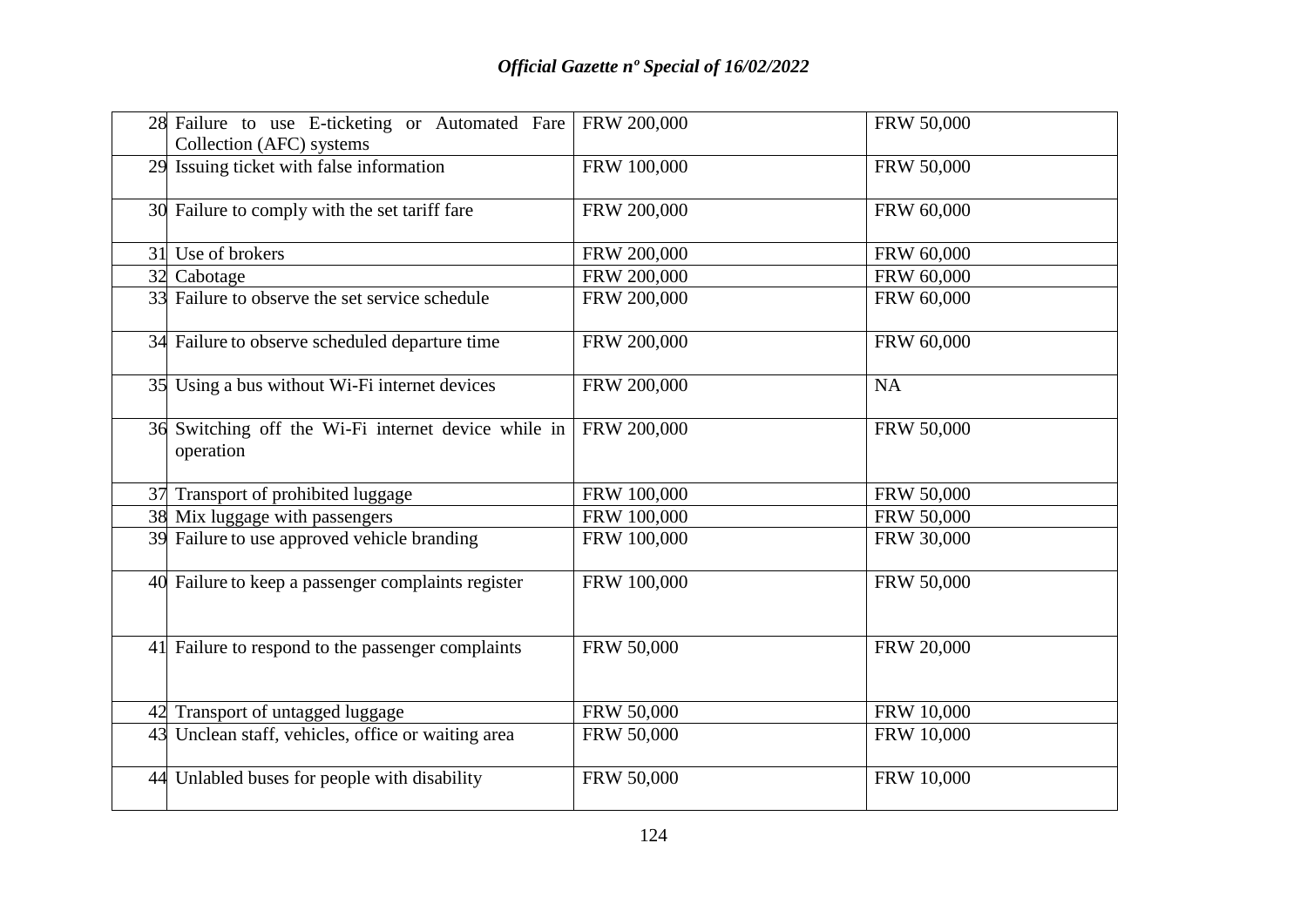## *Official Gazette nº Special of 16/02/2022*

| 45 Violation of any other directive or instruction of the FRW 100,000 | FRW 100,000 |
|-----------------------------------------------------------------------|-------------|
| <b>Regulatory Authority</b>                                           |             |

The deadline for payment of an administrative fine should not exceed seven (7) working days beyond which an additional penalty for late payment is imposed as follows:

- 1º five per cent (5%) of the due fine, when the delay exceeds seven (7) working days but not exceeding thirty (30) working days;
- $2^{\circ}$  ten percent (10%) if the delay ranges from thirty one (31) to sixty (60) working days;
- 3º twenty (20%) per cent if the delay exceeds sixty (60) working days.

| $N^{\rm o}$ | Faute                                                                   | Amendes administratives pour le Amendes<br>titulaire de license interurbaine<br>express, à arrêts multiples,<br>concurrentielle<br>license<br>et<br>transfrontalière | administratives<br>(License pour une société<br>unipersonnelle) |
|-------------|-------------------------------------------------------------------------|----------------------------------------------------------------------------------------------------------------------------------------------------------------------|-----------------------------------------------------------------|
|             | <b>Exploitation</b> sans license                                        | 500.000 FRW                                                                                                                                                          | 100.000 FRW                                                     |
| 2.          | Exploitation avec license arrivée à expiration                          | 200.000 FRW                                                                                                                                                          | 50.000 FRW                                                      |
| 3.          | Utilisation d'un bus sans autorisation                                  | 300.000 FRW                                                                                                                                                          | 50.000 FRW                                                      |
| 4.          | Laisser des passagers dans un lieu autre que leur<br>destination finale | 100.000 FRW                                                                                                                                                          | 30.000 FRW                                                      |
| 5.          | Fractionner la ligne assignée                                           | 100.000 FRW                                                                                                                                                          | 30.000 FRW                                                      |

## **ANNEXE IV: FAUTES ET AMENDES ADMINISTRATIVES**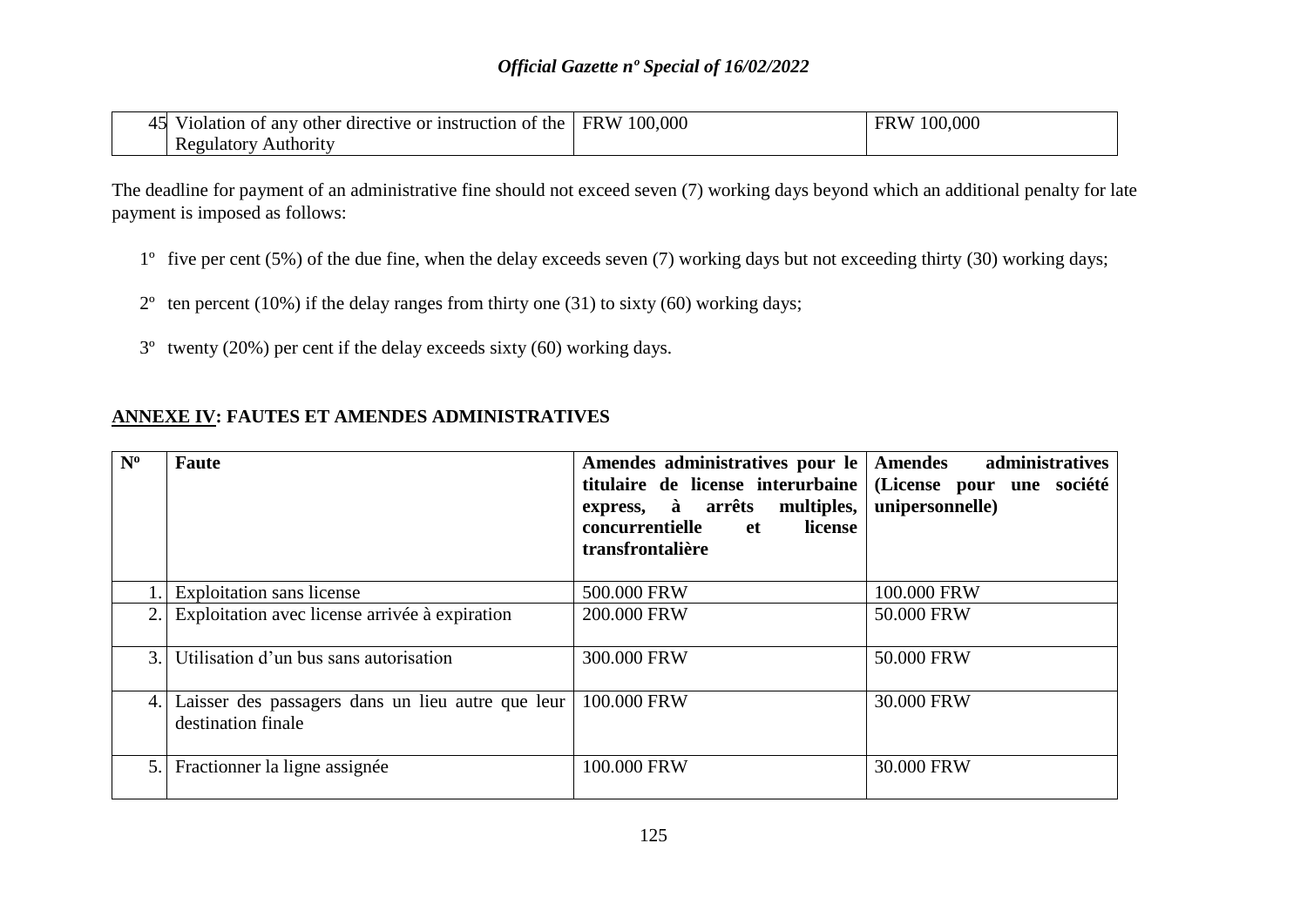| 6. | Faire monter/descendre des passagers dans un<br>endroit non autorisé                                            | 100.000 FRW | 30.000 FRW  |
|----|-----------------------------------------------------------------------------------------------------------------|-------------|-------------|
| 7. | Défaut de notifier dans les trente (30) jours le retrait<br>d'un bus de la flotte                               | 100.000 FRW | 30.000 FRW  |
| 8. | Utilisation d'un bus avec une autorisation délivrée à<br>un autre titulaire de license                          | 100.000 FRW | 30.000 FRW  |
| 9. | Modification de la construction d'un véhicule sans<br>l'approbation de l'Autorité de Régulation                 | 200.000 FRW | 60.000 FRW  |
|    | 10 Défaut d'afficher une ligne exploitée                                                                        | 100.000 FRW | 30.000 FRW  |
|    | Utilisation d'un bus en l'absence d'une assurance<br>appropriée                                                 | 200.000 FRW | 50.000 FRW  |
|    | 12 Défaut d'afficher sur le bus le numéro d'appel<br>d'urgence du RURA, de la POLICE et de la<br><b>SOCIÉTÉ</b> | 100.000 FRW | 30.000 FRW  |
| 13 | Exploitation sans afficher le nom ou le logo de la<br>société/coopérative sur le bus                            | 100.000 FRW | 30.000 FRW  |
| 14 | Défaut par le personnel en service de porter<br>l'uniforme                                                      | 50.000 FRW  | 30.000 FRW  |
|    | 15 Publicité sur le véhicule sans l'approbation de<br>l'Autorité de Régulation                                  | 100.000 FRW | 30.000 FRW  |
|    | 16 Dépasser le nombre de passagers autorisé                                                                     | 200.000 FRW | 60.000 FRW  |
|    | Emploi d'un conducteur sans carte professionnelle<br>pour le service de transport en commun                     | 200.000 FRW | 60.000 FRW  |
|    | activités<br>18 Suspension des<br>de transport<br>informer l'Autorité de Régulation<br>en<br>sans               | 200.000 FRW | 50.000 FRW  |
|    | 19 Défaut de donner un billet à un passager                                                                     | 200.000 FRW | 50.000 FRW  |
|    | 20 Utilisation d'un bus sans limiteur de vitesse                                                                | 300.000 FRW | 100.000 FRW |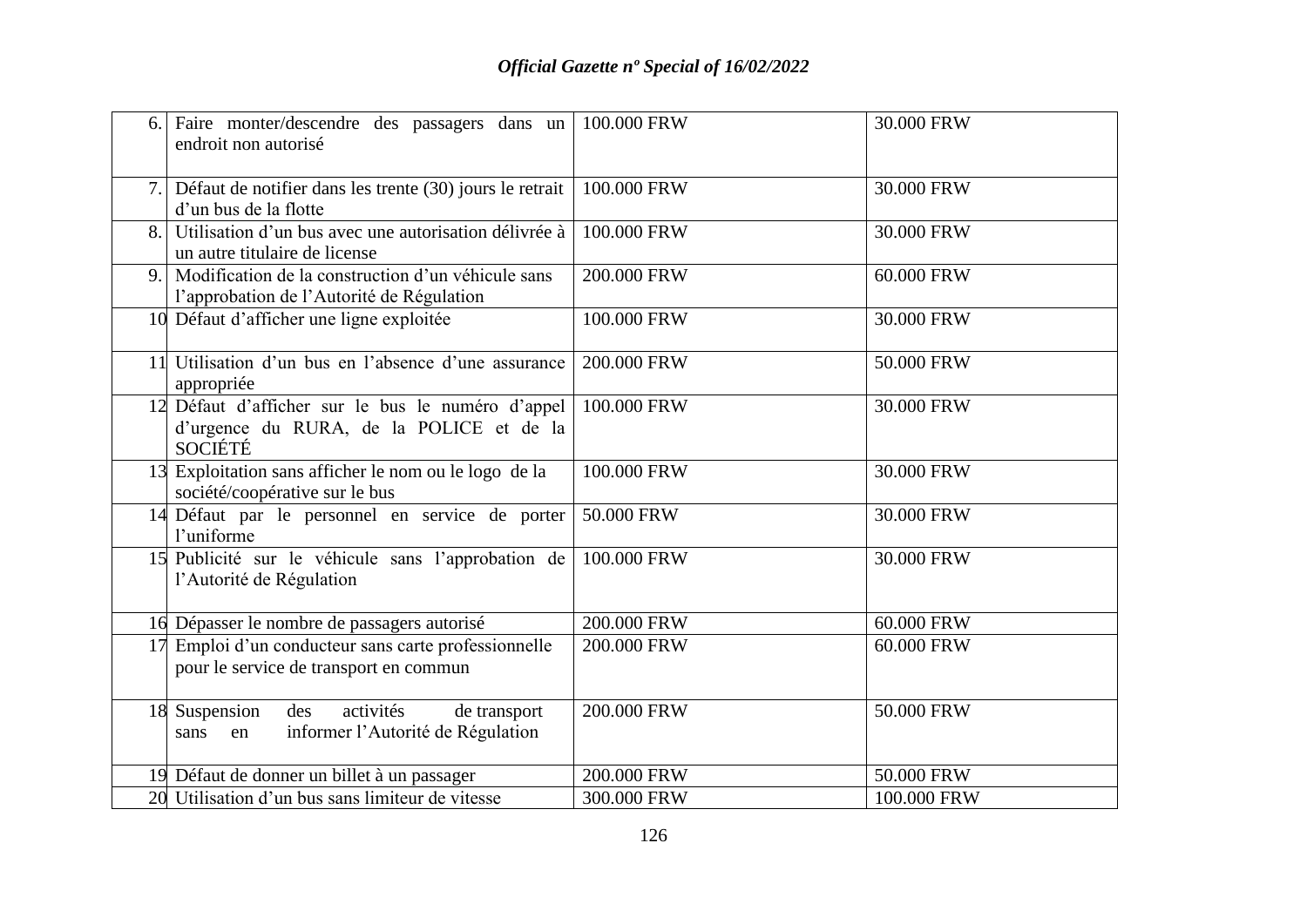| 21 Utilisation d'un bus sans GPS (dispositif de repérage<br>automobile)                          | 200.000 FRW | 60.000 FRW |
|--------------------------------------------------------------------------------------------------|-------------|------------|
| 22 Utilisation d'un bus avec GPS éteint                                                          | 200.000 FRW | 60.000 FRW |
| 23 Utilisation d'un bus avec limiteur de vitesse qui ne<br>fonctionne pas                        | 100,000 FRW | 30.000 FRW |
| 24 Utilisation du bus munis de sièges non convenables                                            | 20.000 FRW  | 10.000 FRW |
| 25 Exploitation d'une ligne ou zone qui n'est pas<br>assignée par l'Autorité de Régulation       | 200.000 FRW | 50.000 FRW |
| 26 Utilisation d'un bus qui n'est pas équipé de<br>suffisamment de poignées                      | 20.000 FRW  | 10.000 FRW |
| 27 Manque de lampes intérieures adéquates pour<br>commodité convenable des passagers             | 20.000 FRW  | 10.000 FRW |
| 28 Défaut d'utiliser la billetterie électronique ou mode<br>de perception automatique des tarifs | 200.000 FRW | 50.000 FRW |
| 29 Émission de billets avec de fausses informations                                              | 100,000 FRW | 50.000 FRW |
| 30 Non-respect de tarifs fixés                                                                   | 200.000 FRW | 60.000 FRW |
| 31 Utilisation de commissionnaires                                                               | 200.000 FRW | 60.000 FRW |
| 32 Cabotage                                                                                      | 200.000 FRW | 60.000 FRW |
| 33 Non-respect de l'horaire des services fixés                                                   | 200.000 FRW | 60.000 FRW |
| 34 Non-respect des heures prévues pour le départ                                                 | 200.000 FRW | 60.000 FRW |
| 35 Utilisation d'un bus sans dispositifs d'Internet Wi-<br>Fi                                    | 200.000 FRW | <b>NA</b>  |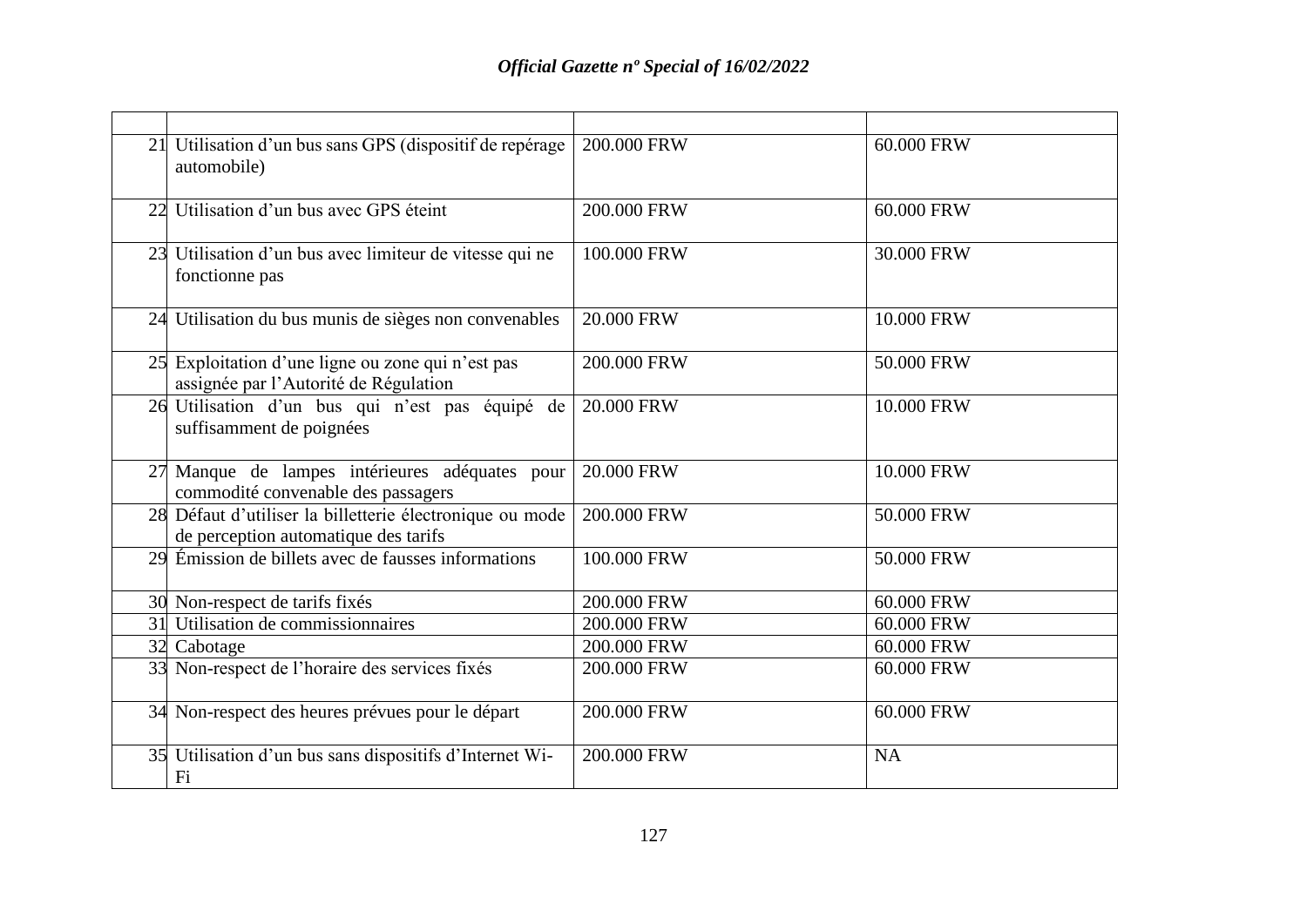| 36 Désactiver le dispositif d'Internet Wi-Fi en cours de<br>service                 | 200.000 FRW | 50.000 FRW  |
|-------------------------------------------------------------------------------------|-------------|-------------|
| 37 Transport de bagages interdits                                                   | 100.000 FRW | 50.000 FRW  |
| 38 Mélanger les bagages et les passagers                                            | 100.000 FRW | 50.000 FRW  |
| 39 Défaut d'utiliser une marque de véhicule approuvée                               | 100.000 FRW | 30.000 FRW  |
| 40 Défaut de tenir un registre de plaintes des passagers                            | 100.000 FRW | 50.000 FRW  |
| 41 Défaut de donner suite aux plaintes de passagers                                 | 50.000 FRW  | 20.000 FRW  |
| 42 Transport de bagages non marqués                                                 | 50.000 FRW  | 10.000 FRW  |
| 43 Personnel, véhicules, bureau ou salle d'attente non<br>propres                   | 50.000 FRW  | 10.000 FRW  |
| 44 Bus non étiguettés pour des personnes handicapées                                | 50.000 FRW  | 10.000 FRW  |
| 45 Violation de toute autre directive ou instruction de<br>l'Autorité de Régulation | 100.000 FRW | 100.000 FRW |

Le délai de paiement d'une amende administrative ne doit pas dépasser sept (7) jours, faute de quoi une pénalité supplémentaire pour retard de paiement est infligée comme suit:

- 1º cinq pour cent (5%) de l'amende due, lorsque le retard dépasse sept (7) jours mais n'excède pas trente (30) jours;
- 2º dix pour cent (10%) si le retard est entre trente et un (31) et soixante (60) jours;
- 3º vingt (20%) pour cent si le retard dépasse soixante (60) jours.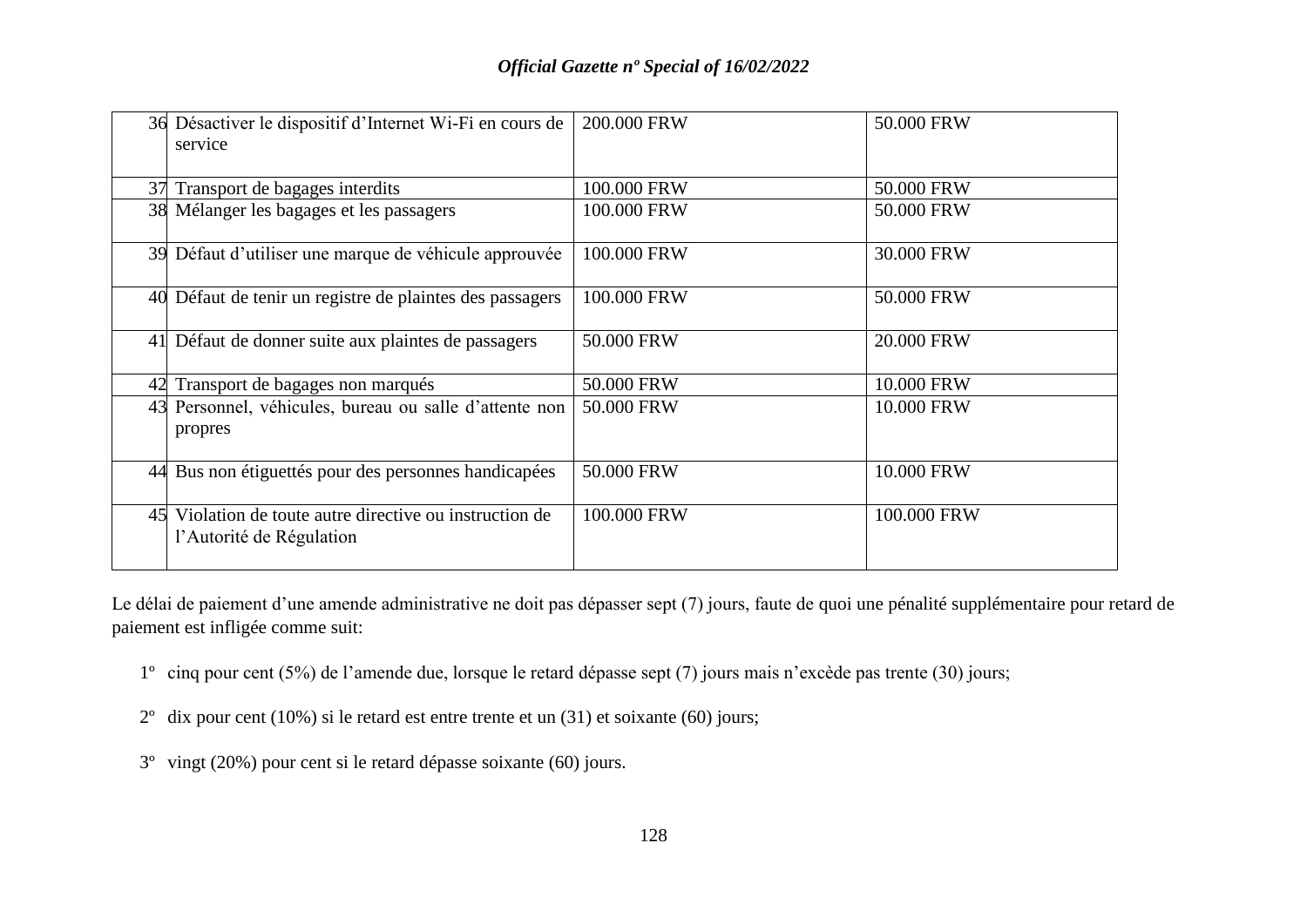|                                                                 | Bibonywe kugira ngo bishyirwe ku Seen to be annexed to Regulations $n^{\circ}$ Vu pour être annexé au Règlement n <sup>o</sup> |
|-----------------------------------------------------------------|--------------------------------------------------------------------------------------------------------------------------------|
| mugereka w'Amabwiriza n° 010/R/TL- 010/R/TL-TPT/TRANS/RURA/2021 | of   010/R/TL-TPT/TRANS/RURA/2021<br>du                                                                                        |
|                                                                 | TPT/TRANS/RURA/2021 vo ku wa   14/12/2021 governing public transport bus   14/12/2021 régissant les services de                |
| $14/12/2021$ agenga serivisi zo gutwara services                | transport en commun par bus                                                                                                    |
| abantu mu buryo rusange hakoreshejwe                            |                                                                                                                                |
| bisi                                                            |                                                                                                                                |
|                                                                 |                                                                                                                                |

| Kigali, 14/12/2021                                                                                                                               |  |  |
|--------------------------------------------------------------------------------------------------------------------------------------------------|--|--|
| $(s\acute{e})$                                                                                                                                   |  |  |
| Dr GATARE Ignace<br>Perezida w'Inama Ngenzuramikorere<br><b>Chairperson of the Regulatory Board</b><br>Président du Conseil de Régulation        |  |  |
| Bibonywe kandi bishyizweho Ikirango cya Repubulika:<br>Seen and sealed with the Seal of the Republic:<br>Vu et scellé du Sceau de la République: |  |  |
| $(s\acute{e})$                                                                                                                                   |  |  |
| Dr UGIRASHEBUJA Emmanuel<br>Minisitiri w'Ubutabera akaba n'Intumwa Nkuru ya Leta<br>Minister of Justice and Attorney General                     |  |  |
| Ministre de la Justice et Garde des Sceaux                                                                                                       |  |  |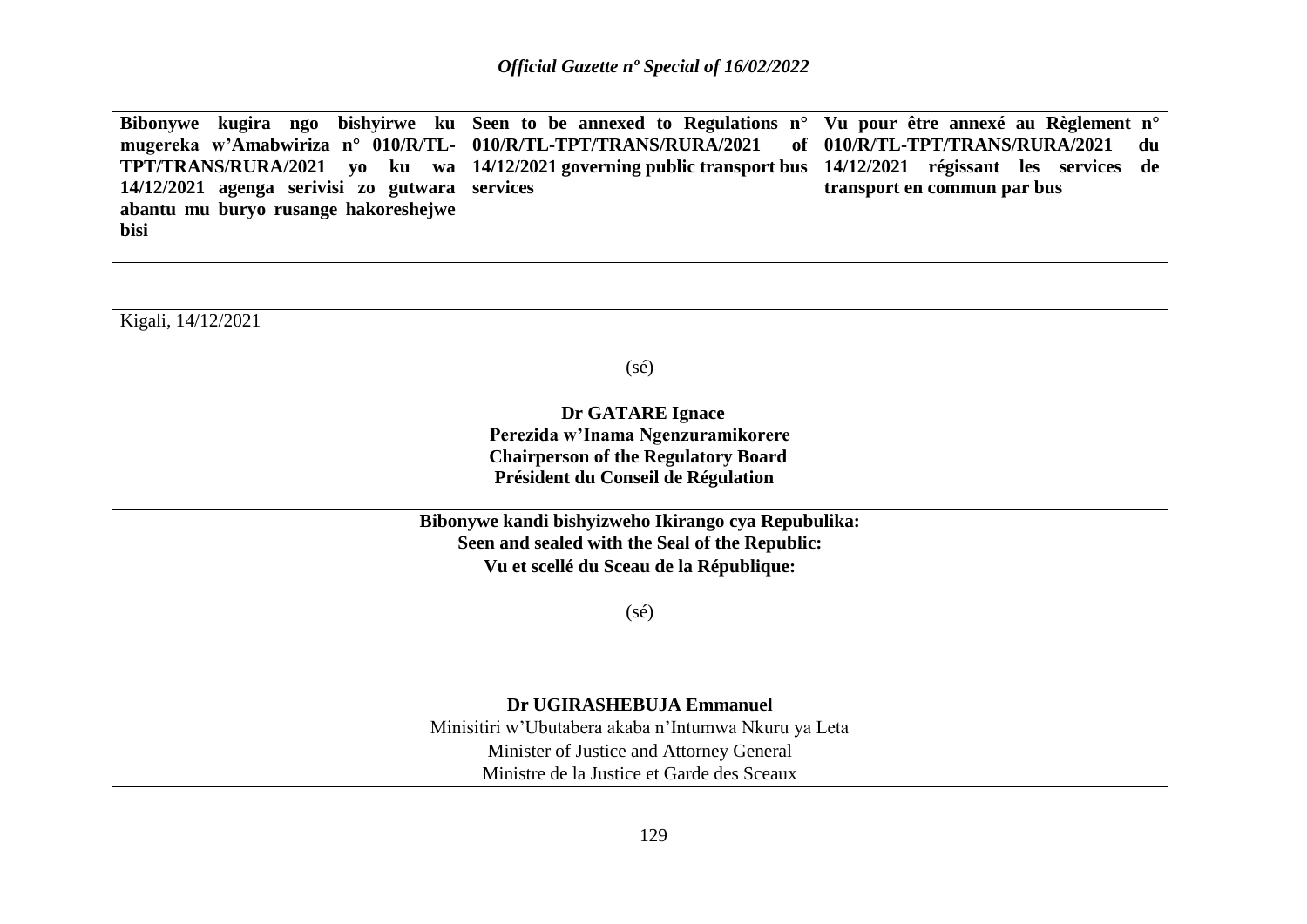| ${\bf N}^{\circ}$<br>012/R/STDICT/<br><b>AMABWIRIZA</b><br><b>RURA/2021 YO KU</b><br>WA 14/12/2021<br><b>AGENGA IYINJIZA</b><br>MU<br><b>GIHUGU</b><br><b>BY'ITUMANAHO</b><br><b>RY'IBIKORESHO</b><br>KORANABUHANGA,<br><b>IGURISHA</b><br><b>RYABYO</b><br><b>N'IYEMEZA</b><br><b>RY'UKO</b><br><b>BYUJUJE IBISABWA</b> | <b>REGULATIONS</b><br>$N^{\circ}$<br>012/R/STDICT/<br><b>RURA/2021 OF 14/12/2021 GOVERNING</b><br>IMPORTATION, SUPPLY AND TYPE<br>OF<br><b>ELECTRONIC</b><br><b>APPROVAL</b><br><b>COMMUNICATIONS EQUIPMENT</b> | <b>RÈGLEMENT</b><br>$N^{\circ}$<br>012/R/STDICT/<br><b>RURA/2021 DU 14/12/2021 RÉGISSANT</b><br>L'IMPORTATION, LA FOURNITURE<br>L'APPROBATION<br>DE<br><b>TYPE</b><br>ET<br>D'ÉQUIPEMENTS<br><b>DE</b><br><b>COMMUNICATIONS</b><br><b>ÉLECTRONIQUES</b> |
|--------------------------------------------------------------------------------------------------------------------------------------------------------------------------------------------------------------------------------------------------------------------------------------------------------------------------|-----------------------------------------------------------------------------------------------------------------------------------------------------------------------------------------------------------------|---------------------------------------------------------------------------------------------------------------------------------------------------------------------------------------------------------------------------------------------------------|
| <b>ISHAKIRO</b>                                                                                                                                                                                                                                                                                                          | <b>TABLE OF CONTENTS</b>                                                                                                                                                                                        | <b>TABLE DES MATIÈRES</b>                                                                                                                                                                                                                               |
| WA MBERE:<br><b>INGINGO</b><br><b>UMUTWE</b><br><b>RUSANGE</b>                                                                                                                                                                                                                                                           | <b>CHAPTER</b><br><b>GENERAL</b><br>ONE:<br><b>PROVISIONS</b>                                                                                                                                                   | <b>CHAPITRE PREMIER: DISPOSITIONS</b><br><b>GÉNÉRALES</b>                                                                                                                                                                                               |
| Ingingo ya mbere: Icyo aya mabwiriza<br>agamije                                                                                                                                                                                                                                                                          | <b>Article One: Purpose of these Regulations</b>                                                                                                                                                                | Objet du présent<br>Article premier:<br>règlement                                                                                                                                                                                                       |
| Ingingo ya 2: Ibirebwa n'aya mabwiriza                                                                                                                                                                                                                                                                                   | <b>Article 2: Scope of application</b>                                                                                                                                                                          | <b>Article 2: Champ d'application</b>                                                                                                                                                                                                                   |
| Ingingo ya 3: Ibisobanuro by'amagambo                                                                                                                                                                                                                                                                                    | <b>Article 3: Definitions</b>                                                                                                                                                                                   | <b>Article 3: Définitions</b>                                                                                                                                                                                                                           |
| <b>UMUTWE</b><br><b>WA</b><br><b>ITANGWA</b><br>II:<br><b>RY'URUHUSHYA</b><br><b>RWA</b><br><b>RUSANGE</b><br><b>N'IYEMEZA</b><br><b>RY'IYUZUZWA</b><br><b>RY'IBISABWA</b>                                                                                                                                               | <b>CHAPTER</b><br><b>ISSUANCE</b><br>OF<br>II:<br><b>GENERAL AUTHORIZATION</b><br><b>AND</b><br><b>TYPE APPROVAL</b>                                                                                            | <b>CHAPITRE</b><br><b>OCTROI</b><br>D'UNE<br>II:<br>GÉNÉRALE<br><b>AUTORISATION</b><br>ET<br><b>APPROBATION DE TYPE</b>                                                                                                                                 |
| Icyiciro cya mbere: Itangwa ry'uruhushya<br>rwa rusange                                                                                                                                                                                                                                                                  | Section<br>One:<br>of<br><b>Issuance</b><br>general<br>authorization                                                                                                                                            | <b>Section</b><br>Octroi<br>d'une<br>première:<br>autorisation générale                                                                                                                                                                                 |
| Ingingo ya 4: Ibisabwa muri rusange mu<br>itangwa ry'uruhushya                                                                                                                                                                                                                                                           | Article 4: General requirements for<br>issuance of authorization                                                                                                                                                | Article 4: Conditions générales pour<br>l'octroi d'une autorisation                                                                                                                                                                                     |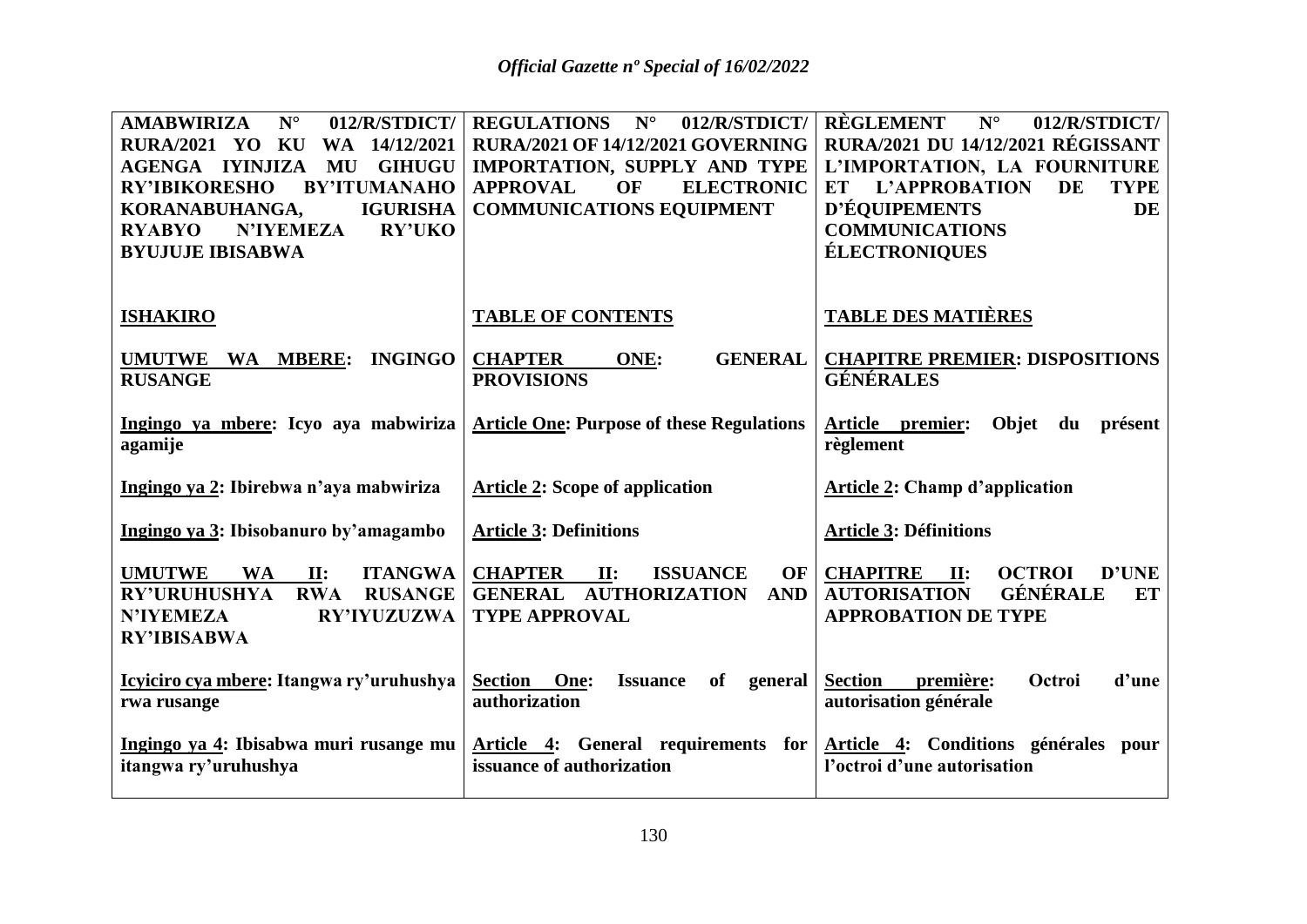| <u>Ingingo ya 5</u> : Igihe uruhushya rwa <br>rusange rumara            | Article 5: Duration of the general   Article 5: Validité d'autorisation générale<br>authorization |                                                                                   |
|-------------------------------------------------------------------------|---------------------------------------------------------------------------------------------------|-----------------------------------------------------------------------------------|
| Ingingo ya 6: Kongerera igihe uruhushya<br>rwa rusange                  | Article 6: Renewal of the general<br>authorization                                                | Article 6: Renouvellement d'autorisation<br>générale                              |
| Ingingo ya 7: Guhererekanya uruhushya<br>rwa rusange                    | of<br>Article 7:<br><b>Transfer</b><br>general<br>authorization                                   | <b>Transfert</b><br>d'autorisation<br><u>Article 7:</u><br>générale               |
| Ingingo ya 8: Uburyo guhererekanya<br>uruhushya rwa rusange bikorwa     | Article 8: Procedure for transfer of<br>general authorization                                     | Procédure<br>Article 8:<br>transfert<br>de<br>d'autorisation générale             |
| Ingingo ya 9: Guhagarika uruhushya rwa<br>rusange                       | of<br><u>Article 9:</u><br><b>Suspension</b><br>general<br>authorization                          | Suspension d'autorisation<br><u>Article 9:</u><br>générale                        |
| Ingingo ya 10: Ivanwaho ry'uruhushya<br>rwa rusange                     | <b>Revocation</b><br><u>Article 10:</u><br>of general<br>authorization                            | Révocation d'autorisation<br><u>Article 10:</u><br>générale                       |
| Ingingo ya 11: Uburyo<br>ivanwaho  <br>ry'uruhushya rwa rusange rikorwa | Article 11: Procedures for revocation of<br>the general authorization                             | Article 11: Procédures de révocation de<br>l'autorisation générale                |
| Ingingo ya 12: Gutakamba no gutanga<br>ikirego                          | <b>Article 12:</b> Appeal for reconsideration and<br>filing a claim                               | Article 12:<br>gracieux<br><b>Recours</b><br><b>et</b><br>introduction d'instance |
| Icyiciro cya 2: Iyemeza ry'uko igikoresho<br>cvujuje ibisabwa           | <b>Section 2: Type approval</b>                                                                   | Section 2: Approbation de type                                                    |
| Ingingo ya 13: Gusaba icyemezo cy'uko<br>igikoresho cyujuje ibisabwa    | Article 13: Application for type approval<br>certificate                                          | Article 13: Demande d'un certificat<br>d'approbation de type                      |
| Ingingo ya 14: Ibikoresho bisabirwa<br>icyemezo cy'uko byujuje ibisabwa | Article 14: Equipment subject to type<br>approval certificate                                     | Article 14: Équipements soumis à un<br>certificat d'approbation de type           |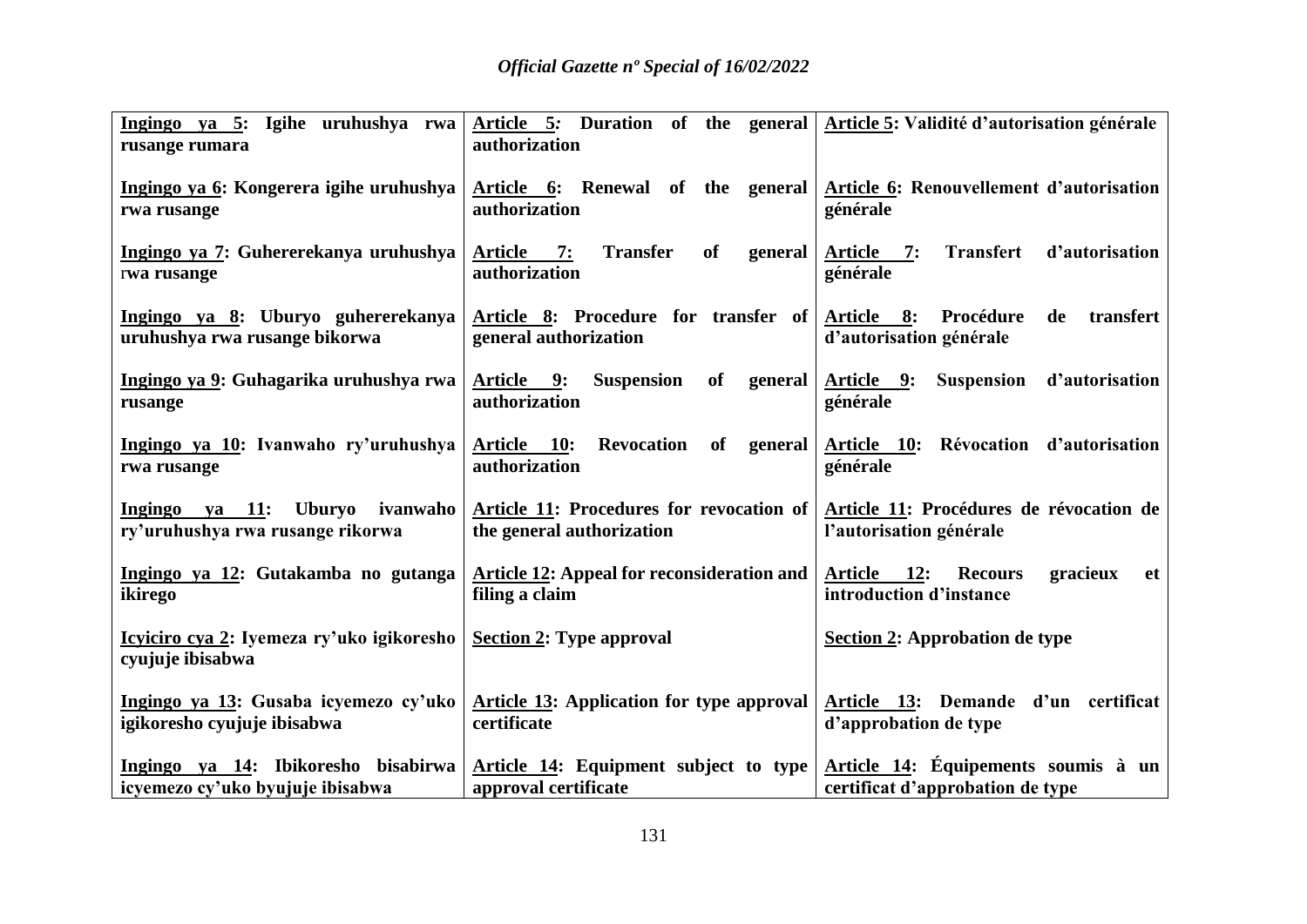| Ingingo ya 15: Uburyo bukurikizwa mu<br>igikoresho<br>gusaba icyemezo<br>cy'uko<br>cyujuje ibisabwa      | Article 15: Regime for requesting a<br>certificate for type approval                   | Article 15: Régime de demande de<br>certificat d'approbation de type                           |
|----------------------------------------------------------------------------------------------------------|----------------------------------------------------------------------------------------|------------------------------------------------------------------------------------------------|
| Ingingo ya 16: Uburyo bworoheje bwo<br>kwemeza ko igikoresho cyujuje ibisabwa                            | Article 16: Simplified type approval<br>regime                                         | Article 16: Régime d'approbation de type<br>simplifié                                          |
| Ingingo ya 17: Ibisabwa mu buryo<br>bworoheje bwo kwemeza ko igikoresho<br>cyujuje ibisabwa              | Article 17: Requirements for simplified<br>type approval regime                        | Article 17: Conditions requises pour le<br>régime d'approbation de type simplifié              |
| Ingingo ya 18: Gusubiza ubusabe mu<br>buryo bworoheje bwo kwemeza<br>ko<br>igikoresho cyujuje ibisabwa   | <b>Article 18: Response on application under</b><br>simplified type approval regime    | Article 18: Réponse à la demande dans le<br>cadre du régime d'approbation de type<br>simplifié |
| Ingingo ya 19: Kwanga ubusabe bwo mu<br>buryo bworoheje bwo kwemeza<br>ko<br>igikoresho cyujuje ibisabwa | <b>Article 19: Rejection of the application for</b><br>simplified type approval regime | Article 19: Rejet de la demande dans un<br>régime d'approbation de type simplifié              |
| Ingingo ya 20: Uburyo busanzwe bwo<br>kwemeza ko igikoresho cyujuje ibisabwa                             | <b>Article 20: Standard type approval regime</b>                                       | Article 20: Régime d'approbation de type<br>standard                                           |
| Ingingo ya 21: Ibisabwa mu buryo<br>busanzwe bwo kwemeza ko igikoresho<br>cyujuje ibisabwa               | <b>Article 21: Requirements for standard</b><br>type approval regime                   | Article 21: Conditions requises pour le<br>régime d'approbation de type standard               |
| Ingingo ya 22: Gusubiza ubusabe mu<br>buryo busanzwe bwo kwemeza<br>ko<br>igikoresho cyujuje ibisabwa    | Article 22: Response on application for<br>standard type approval regime               | Article 22: Réponse à la demande pour le<br>régime d'approbation de type standard              |
|                                                                                                          |                                                                                        |                                                                                                |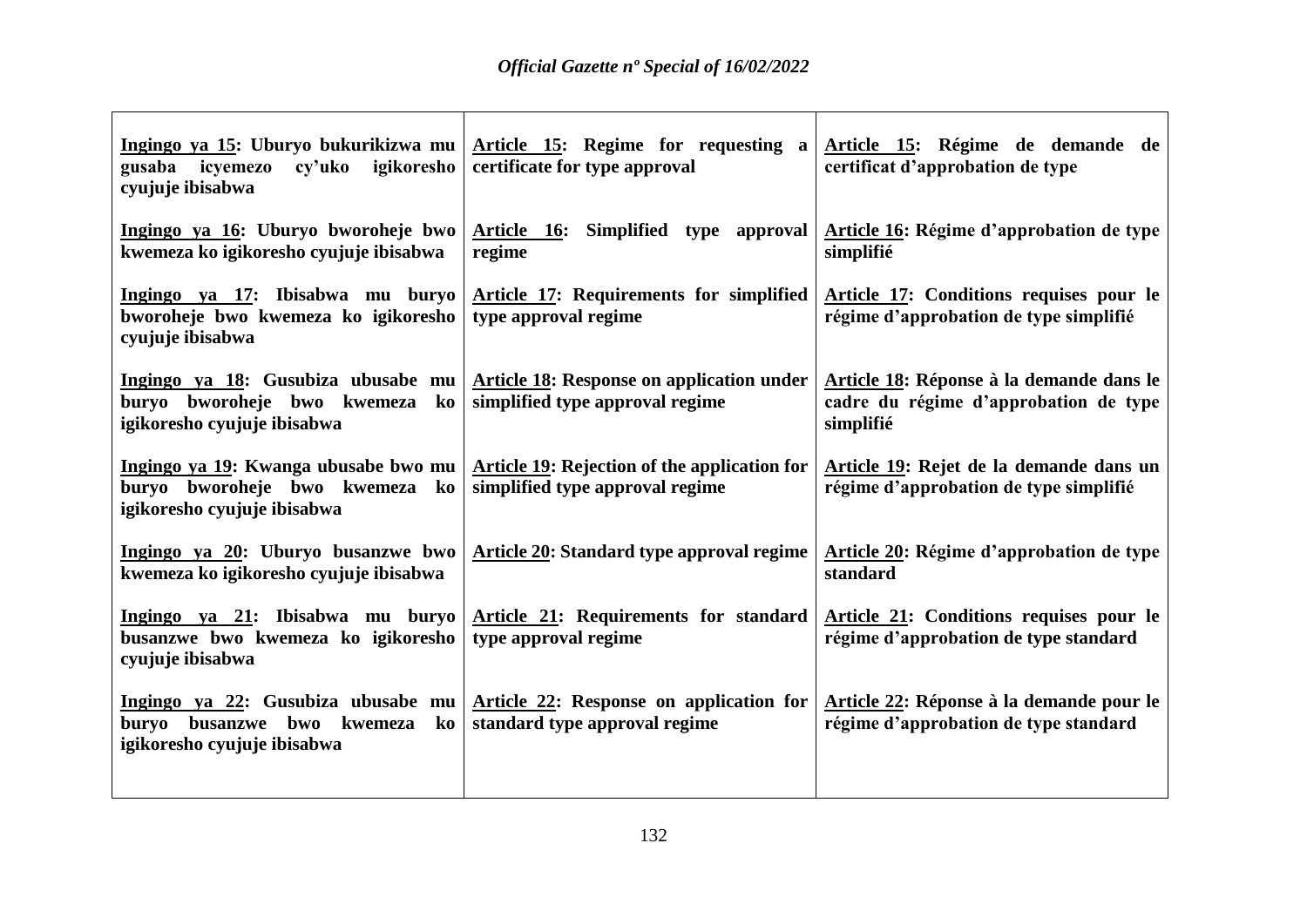| <b>Ingingo</b><br>ubusabe<br>23:<br>Kwanga<br>va<br>ry'ibisabwa<br>bw'iyemeza<br>ry'iyuzuzwa<br>risanzwe                            | Article 23: Rejection of application for<br>standard type approval regime           | Article 23: Rejet de la demande pour le<br>régime d'approbation de type standard                                           |
|-------------------------------------------------------------------------------------------------------------------------------------|-------------------------------------------------------------------------------------|----------------------------------------------------------------------------------------------------------------------------|
| Ingingo ya 24: Rejisitiri yandikwamo   Article 24: Type approval register<br>igikoresho<br>ry'uko<br>cyujuje<br>iyemeza<br>ibisabwa |                                                                                     | <b>Article 24: Registre d'approbation de type</b>                                                                          |
| Ingingo ya 25: Ibisabwa kugira ngo<br>hatangwe icyemezo cy'agateganyo cy'uko<br>igikoresho cyujuje ibisabwa                         | Article 25: Requirements for issuance of a<br>provisional type approval certificate | Article 25: Conditions d'octroyer le<br>certificat provisoire d'approbation de type                                        |
| Ingingo ya 26: Raporo ku isuzuma,<br>igerageza cyangwa ubushakashatsi                                                               | Article 26: Report on the test, trial or<br>research                                | Article 26: Rapport sur le test, l'essai ou la<br>recherche                                                                |
| Igihe<br>icyemezo<br>Ingingo<br>ya 27:<br>cy'agateganyo cy'uko igikoresho cyujuje<br>ibisabwa kimara                                | <b>Article 27: Duration of provisional type</b><br>approval certificate             | Article 27: Validité du certificat provisoire<br>d'approbation de type                                                     |
| Ingingo ya 28: Ibikoresho by'itumanaho<br>koranabuhanga bitumizwa kugira ngo<br>bikoreshwe n'umuntu ku giti cye                     | Article 28: Electronic communications<br>equipment imported for personal use        | <b>Équipement</b><br><b>Article</b><br><b>28:</b><br>de<br>communications<br>électroniques importé<br>pour usage personnel |
| Ingingo ya 29: Umubare ntarengwa<br>w'ibikoresho bitumizwa mu mwaka                                                                 | Article 29: Maximum limit of equipment<br>imported per year                         | <b>Article</b><br>29:<br>Limite<br>maximale<br>d'équipements à importer par an                                             |
| Ingingo ya 30: Ibikoresho by'itumanaho<br>bitujuje ibipimo bya<br>koranabuhanga<br>tekiniki                                         | Article 30:<br><b>Substandard</b><br>electronic<br>communications equipment         | 30:<br><b>Équipements</b><br><b>Article</b><br>de<br>communications électroniques de qualité<br>inférieure                 |
| Ingingo ya 31: Igihe icyemezo cy'uko<br>igikoresho cyujuje ibisabwa kimara                                                          | Article 31: Duration of type approval<br>certificate                                | certificat<br>Validité<br>Article 31:<br>du<br>d'approbation de type                                                       |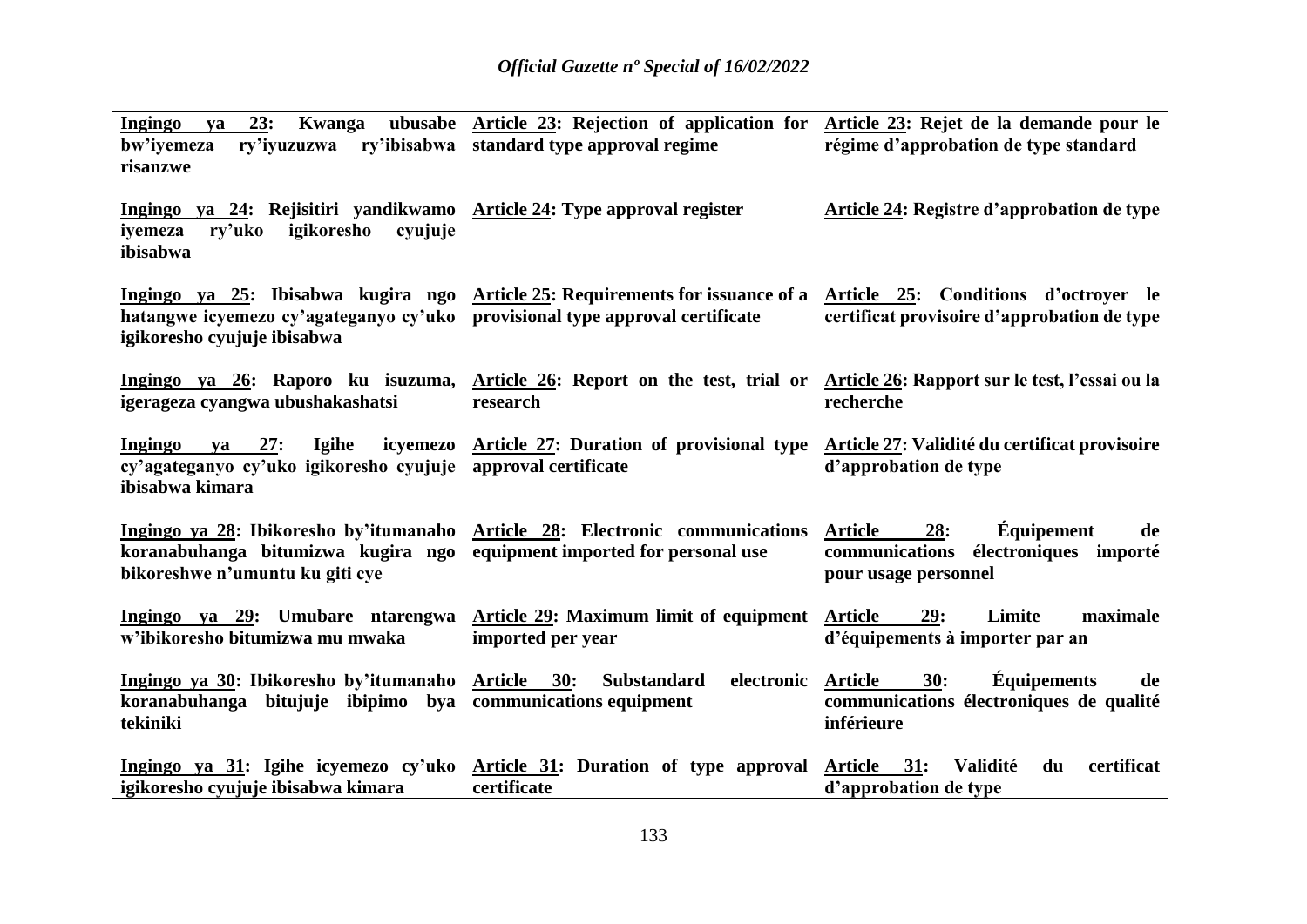| Ingingo ya 32: Amafaranga yishyurirwa<br>iyemeza ry'iyuzuzwa ry'ibisabwa                                                                       | Article 32: Fees charged for type approval   Article 32: Frais d'approbation de type |                                                                                                             |
|------------------------------------------------------------------------------------------------------------------------------------------------|--------------------------------------------------------------------------------------|-------------------------------------------------------------------------------------------------------------|
| Ingingo ya 33: Ivanwaho ry'icyemezo<br>cy'iyemeza ry'iyuzuzwa ry'ibisabwa                                                                      | Article 33: Revocation of the type<br>approval certificate                           | Article 33: Révocation du certificat<br>d'approbation de type                                               |
| Ingingo ya 34: Raporo y'isuzuma ya<br>laboratwari yemewe                                                                                       | Article 34: Test report of an accredited<br>laboratory                               | Article 34: Rapport<br>d'un<br>d'essai<br>laboratoire accrédité                                             |
| <b>KUBAHIRIZA</b><br>UMUTWE WA IV:<br>NO<br><b>GUSHYIRA</b><br><b>IBISABWA</b><br>MU<br>BIKORWA IBIJYANYE N'IYEMEZA<br>RY'IYUZUZWA RY'IBISABWA | <b>ENFORCEMENT</b><br>OF<br><b>TYPE</b><br><b>APPROVAL</b>                           | CHAPTER IV: COMPLIANCE AND CHAPITRE IV: CONFORMITÉ ET<br>APPLICATION DE L'APPROBATION<br><b>DE TYPE</b>     |
| Ingingo ya 35: Kubahiriza amategeko<br>n'amabwiriza                                                                                            | Article 35: Compliance with laws and<br>regulations                                  | Conformité aux lois et<br><u>Article 35:</u><br>règlements                                                  |
| Ingingo ya 36: Kugenzura imiterere<br>y'isoko                                                                                                  | <b>Article 36: Conduct of market surveillance</b><br>audit                           | Article 36: Conduite de l'audit de<br>surveillance du marché                                                |
| Ingingo ya 37: Amakuru y'inyongera                                                                                                             | <b>Article 37: Additional information</b>                                            | <b>Article 37: Informations supplémentaires</b>                                                             |
| Ingingo ya 38: Kutuzuza ibisabwa ku<br>gikoresho cy'itumanaho koranabuhanga                                                                    | Article 38: Non-compliance of the<br>electronic communication equipment              | Non-conformité<br><b>Article</b><br><b>38:</b><br>de<br>l'équipement<br>de<br>communication<br>électronique |
| <b>INGINGO</b><br><b>UMUTWE</b><br><b>WA</b><br>$\mathbf{V}$ :<br>Y'INZIBACYUHO N'IZISOZA                                                      | CHAPTER V: TRANSITIONAL AND<br><b>FINAL PROVISIONS</b>                               | <b>CHAPITRE</b><br>V:<br><b>DISPOSITIONS</b><br><b>TRANSITOIRES ET FINALES</b>                              |
| Ingingo ya 39: Agaciro<br>k'ibyemezo<br>ry'ibisabwa<br>by'iyemeza<br>ry'iyuzuzwa<br>bisanzweho                                                 | Article 39: Validity of existing type<br>approval certificates                       | Validité des certificats<br>Article 39:<br>d'approbation de type existants                                  |